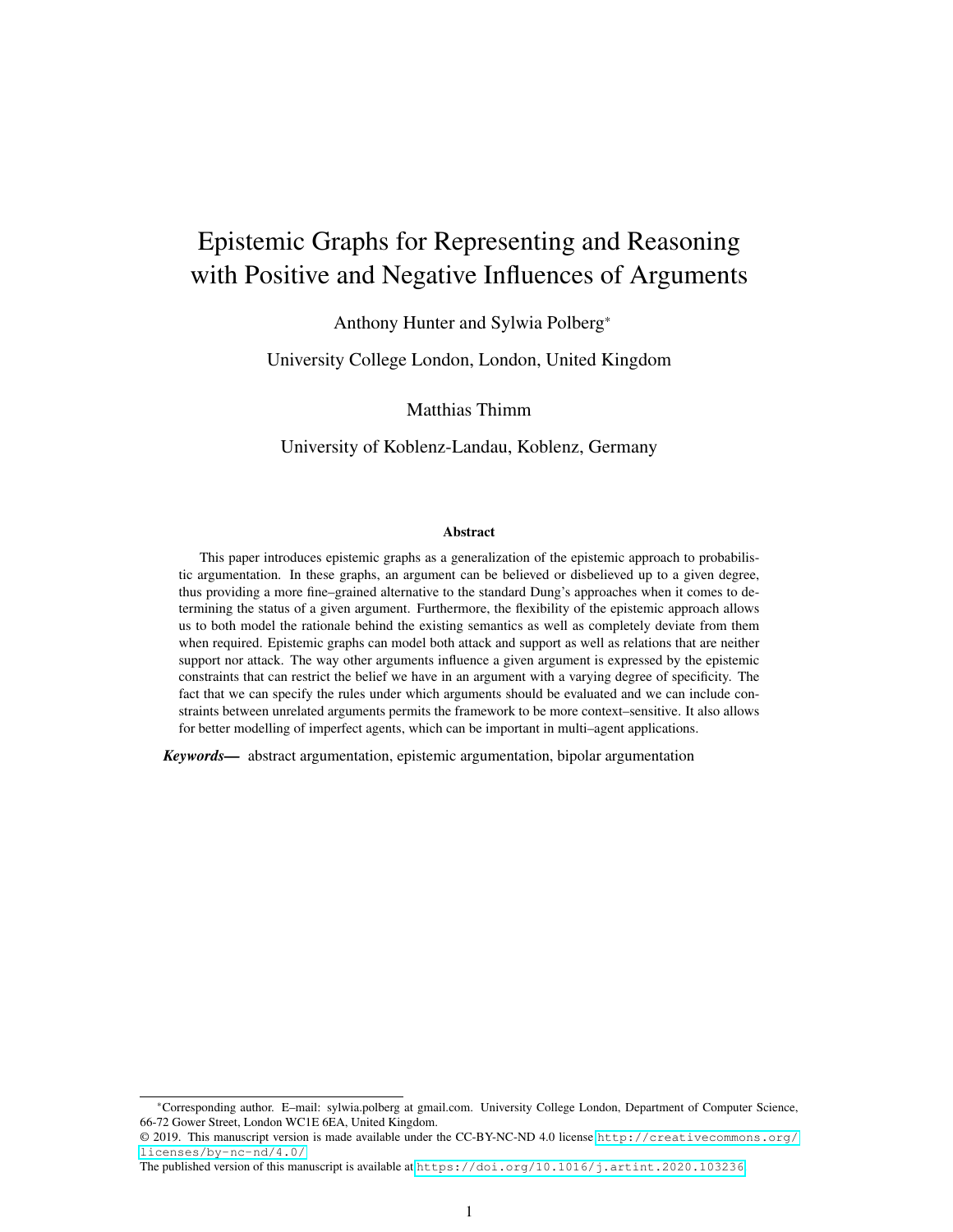# **Contents**

| 1                       | <b>Introduction</b>                                                          |                                              |  |  |  |  |  |  |  |  |  |
|-------------------------|------------------------------------------------------------------------------|----------------------------------------------|--|--|--|--|--|--|--|--|--|
| $\mathbf{2}$            | <b>Preliminaries</b>                                                         | 8                                            |  |  |  |  |  |  |  |  |  |
| 3                       | <b>Epistemic Language</b><br>3.1<br>3.2<br>3.3                               | 9<br>9<br>11<br>13                           |  |  |  |  |  |  |  |  |  |
| $\overline{\mathbf{4}}$ | <b>Reasoning with the Epistemic Language</b><br>4.1<br>4.2<br>4.3            | 14<br>15<br>16<br>19                         |  |  |  |  |  |  |  |  |  |
| 5                       | <b>Epistemic Graphs</b><br>5.1<br>5.1.1<br>5.1.2<br>5.2<br>5.3<br>5.4<br>5.5 | 19<br>22<br>22<br>24<br>27<br>31<br>33<br>35 |  |  |  |  |  |  |  |  |  |
| 6                       | <b>Related Work</b><br>6.1<br>6.2<br>6.3<br>6.4<br>6.4.1<br>6.4.2            | 38<br>39<br>40<br>42<br>44<br>44<br>44       |  |  |  |  |  |  |  |  |  |
| 7                       | <b>Discussion</b>                                                            | 45                                           |  |  |  |  |  |  |  |  |  |
| 8                       | <b>References</b>                                                            |                                              |  |  |  |  |  |  |  |  |  |
| 9                       | <b>Proof Appendix</b>                                                        |                                              |  |  |  |  |  |  |  |  |  |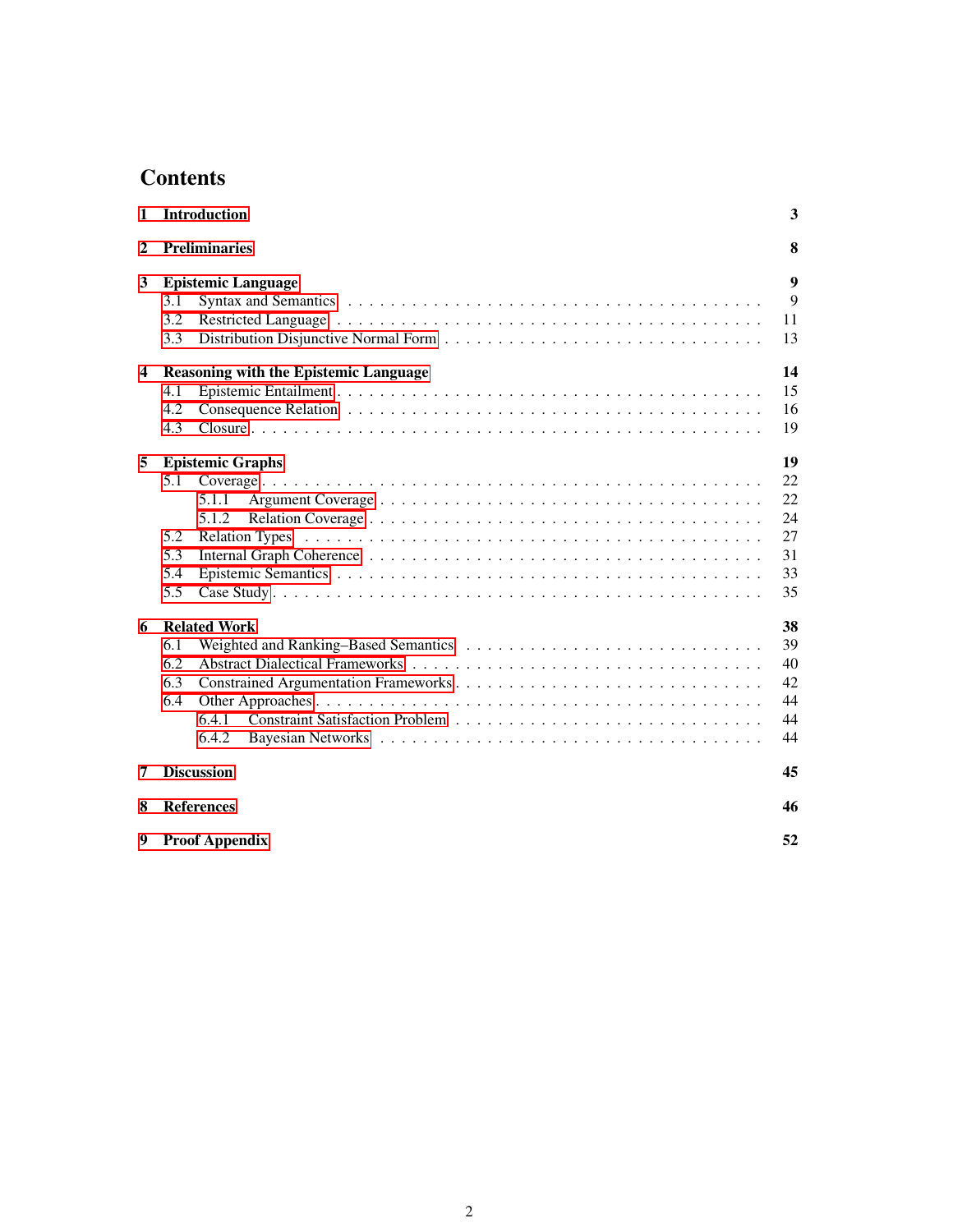# <span id="page-2-0"></span>1 Introduction

In real-world situations, argumentation is pervaded by uncertainty. In monological argumentation, we might be uncertain about how much we believe an argument and how much this belief should influence the belief in other arguments. These issues are compounded when considering dialogical argumentation, where each participant might be uncertain about what other agents believe. In addition, there are further notions important for successful argumentation, such as the ability to take contextual information into account, to handle different perspectives that various agents can have about a given issue, or to model agents that are not perfectly rational reasoners or about whom we do not possess complete information.

Our aim in this paper is to present a new formalism for argumentation that takes belief into account and tackles these challenges. Moreover, we want to have a formalism that will allow us to model how different agents reason with arguments. A key application we have in mind is an agent modelling another agent while participating in some form of discussion or debate. Hence, the modeller wants to understand the degree of belief in arguments by the other agent and reasons for it. He or she may then use the model to help choose their next move in the discussion or debate.

In order to make our investigation more focused, we assume that we can harness the following key assumptions for any scenario that we want to handle.

- Argument graph We assume we have a set of arguments, and some relationships between these arguments. We will treat the arguments as abstract in this paper, but we can instantiate each argument with a textual description (and we will have examples of such instantiations) or a logical specification (for example as a deductive argument [\[10\]](#page-46-0)). We also assume that the arguments and relationships between them can be represented by a directed graph, and so each node denotes an argument, and each arc denotes a relationship between a pair of arguments.
- Belief in arguments Belief in an arguments can be conceptualized in a number of ways. In this paper, we focus on belief in an argument as a combination of the degree to which the premises and claims are believed to be true, and the degree to which the claim is believed to follow from those premises. Furthermore, we assume that belief in an argument can be modulated or influenced by other arguments.

Additionally, we are interested in applications where we source arguments from the real-world (e.g. arguments that arise in dialogues or discussions). This means that we will have arguments that are enthymemes (i.e. arguments with some of the premises and/or claim being implicit). This in turn means that different people may have a different belief assignment to an argument because it is an enthymeme and therefore they can decode it in different ways.

### Requirements

In this paper, we will focus on the following requirements for our new formalism. We will briefly delineate them first, and then motivate them through examples and a discussion of how meeting the requirements is of use. Some of these requirements have been satisfied by existing proposals in the literature but some are entirely new (e.g. modelling context-sensitivity, modelling different perspectives, modelling imperfect agents, and modelling incomplete graphs).

Modelling fine–grained acceptability Typical semantics for argumentation frameworks focus on judging whether an argument should be accepted or rejected. However, in practical applications, there might be uncertainty as to the degree an argument is accepted or rejected. Various studies, including [\[65,](#page-49-0) [58\]](#page-49-1), show that a two–valued perspective may be insufficient for modelling people's beliefs about arguments. Since the degree to which an argument is accepted (rejected) can be expressed by the degree to which the argument is believed (disbelieved) [\[58\]](#page-49-1), we can see this requirement as stating that we should have a many–valued scale for belief in arguments. Recent interest in ranking-based semantics and the notion of argument strength, also points to the need for the fine-grained requirement (see [\[13\]](#page-46-1) for an overview).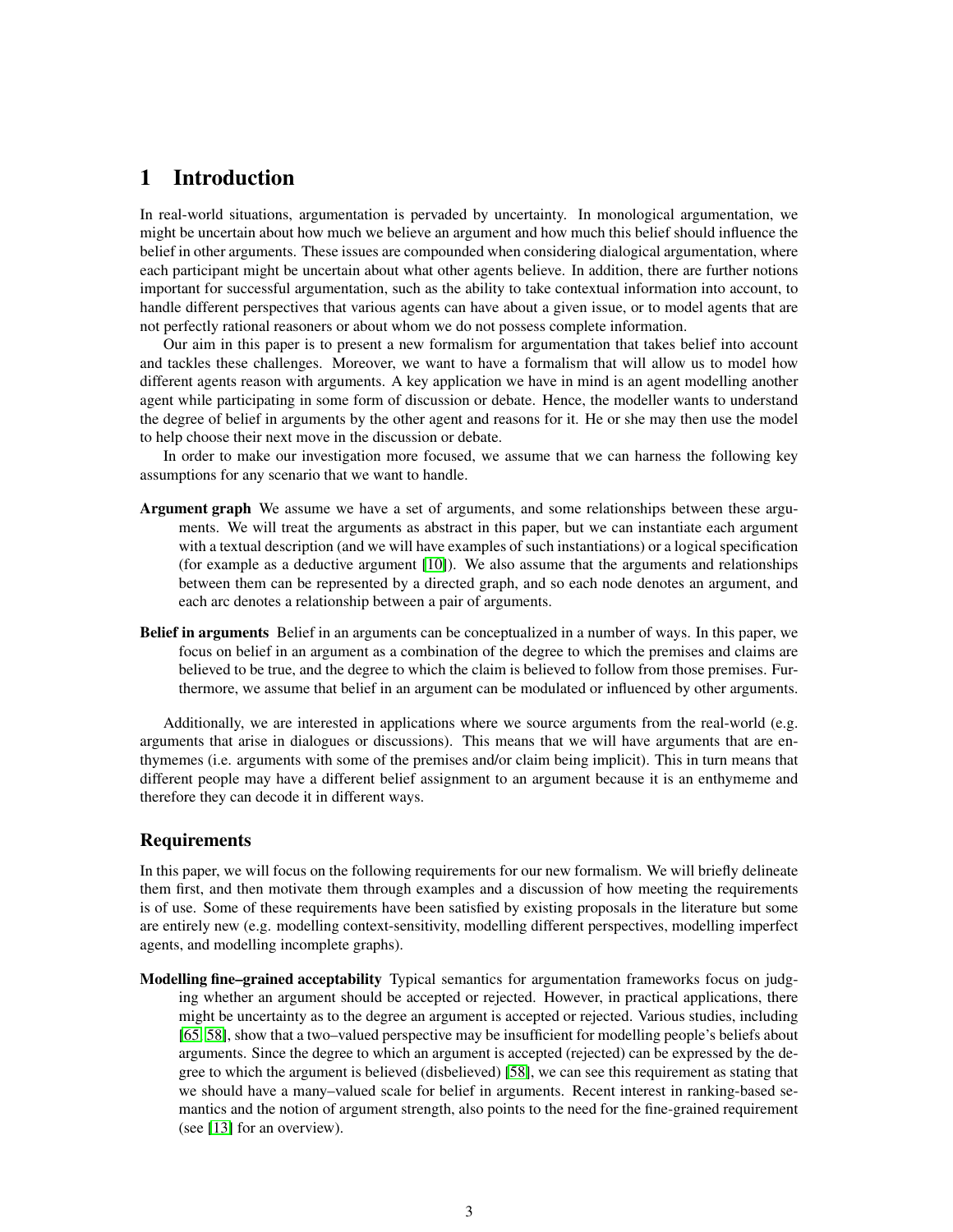- Modelling positive and negative relations between arguments The notions of attack and support are clearly important aspects of argumentation, even though the formalization of the interaction between these two types of relationship is open to multiple interpretation and subject to some debate in the research community [\[22,](#page-47-0) [15,](#page-46-2) [61,](#page-49-2) [53,](#page-48-0) [58,](#page-49-1) [18,](#page-46-3) [45,](#page-48-1) [67\]](#page-49-3). Nevertheless, there are various studies showing the importance of support in real argumentation, such as works on argument mining [\[18\]](#page-46-3) or dialogical argumentation [\[58\]](#page-49-1). Hence, this requirement is that we need to model how the beliefs in arguments can have a positive or negative influence on other arguments, and that the belief in an argument needs to take into account those influences.
- Modelling context–sensitivity Consider two argumentation scenarios represented by the same directed graph, but with arguments instantiated with different textual descriptions. The belief that an individual has in these arguments may not be the same in these two scenarios. The way arguments and influences between them are evaluated can be affected by the actual content of the arguments and the problem domain in question [\[23\]](#page-47-1). Two different instantiations can be interpreted differently by a single user depending on his or her knowledge or preferences [\[77\]](#page-50-0). Hence, this requirement is that the context (i.e. how arguments are instantiated) can affect the belief in arguments and their influence on other arguments.
- Modelling different perspectives It is common for different people to perceive the same information in different ways. In argumentation, not only can a given graph be evaluated in various ways by different agents, but also its structure might not be uniformly perceived [\[58\]](#page-49-1). So if we have an argumentation scenario represented by a single directed graph, different people might have dissimilar beliefs in the individual arguments and in the influence the belief in one argument has on other arguments. Partly, this divergence of opinions may occur because of an argument being an enthymeme (i.e. an argument that only has some of its premises and claim represented explicitly), which every agent can decode differently [\[11\]](#page-46-4). This disparity may also occur because of differing background knowledge and experience. So this requirement is that the participant (i.e. the agent judging the argument graph) can have belief in arguments and their influences that is different to other participants.
- Modelling imperfect agents People can exhibit a number of imperfections such as errors in their background knowledge, errors in the way they analyze certain information, and biases in how they process information in general. So when judging a given argumentation scenario some people might make inappropriate or irrational judgments. This irrationality could be seen in terms of not adhering to argumentation semantics as well as in terms of reasoning fallacies or undesirable cognitive biases [\[49\]](#page-48-2). Since we want our formalism to be useful for real-world applications, we need the ability to model the imperfect agents in their assessment of belief in arguments and in their assessment of the influence between arguments.
- Modelling incomplete situations An argumentation graph might not contain all of the arguments relevant to a given problem, in particular those that concern the agent(s). For example, a patient might withhold a certain embarrassing or private piece of information from the doctor, despite the fact that it can affect the diagnosis. However, this incomplete knowledge might also be a result of how the graph is obtained or updated. In dialogical argumentation, depending on the used protocol, an agent might not always be able to put forward all arguments relevant to the discussion. As a result, an agent may, for example, disbelieve an argument that is perceived by us as unattacked, even though the agent is privately aware of reasons to doubt the argument. Similarly, an agent can believe an argument despite it being attacked, simply because the graph does not contain the agent's supporting arguments. Such a behaviour would violate the majority of the argumentation semantics available in the literature. Furthermore, graph incompleteness in combination with fine–grained acceptability means that we might know that an agent believes or disbelieves a particular argument, but cannot precisely state to what degree. We therefore need an approach that is more resilient to potential incompleteness of the possessed information.

In the following examples, we consider simple scenarios where we might use monological argumentation to make sense of a situation, and possibly to make decisions. The examples highlight the value of implementing the above requirements.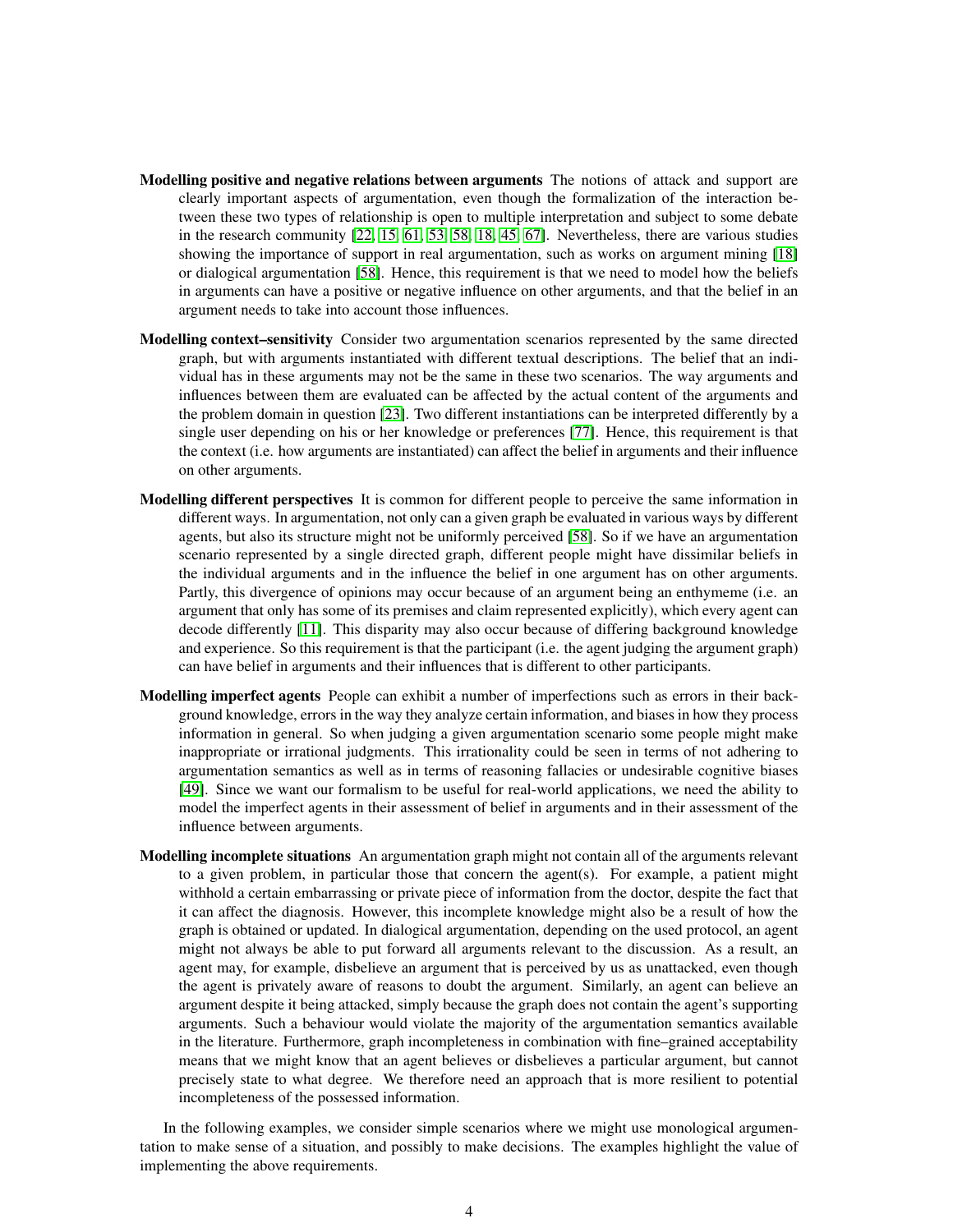<span id="page-4-0"></span>

Figure 1: Labelleds graph concerning the arrival time of a train journey. Edges labelled with – represent attack and edges labelled with represent support.

<span id="page-4-1"></span>Example 1. Imagine we have two passengers on a train, Jack and Jill, travelling to work. Jack is using this particular connection regularly and has some experience with the vagaries of the service. Jill, however, uses this connection for the first time, and has an important meeting to attend and wants to be on time. Let us assume that their knowledge concerning whether the train is going to be late is represented in Figures [1a](#page-4-0) and [1b.](#page-4-0)

Let us first focus on Jack. Arguments B, C and D are enthymemes, and so their claims are not explicit and can be decoded in a number of ways. Since Jack is a regular client we can assume that the missing claim for B (and C) is "therefore the train will arrive a bit late". He also has a live travel info app that says that this service will arrive on time. He has been using this app for a while and does not consider it reliable at all, and because of this experience he chooses to decode the claim of D as "the live travel info service predicts the train will be on time". So, Jack does not decode the claim of D as "therefore the train will arrive on time". Hence, he sees arguments B and C as attacking A and disregards the influence of D. Thus, Jack's belief in B and C suggests that A should be disbelieved, and the degree to which he disbelieves or believes A should be primarily affected by C, i.e. his current perception of the service. At the same time, he is certain of his eyes, i.e. that the info service predicts that the train will be on time, but his belief in that argument does not affect A.

Let us now focus on Jill, who is new to the service. She heard from a fellow passenger that this train normally arrives a little bit late and chooses to decode the claim of B as "therefore the timetable is inaccurate". This is the first time she has used this particular service, as she had only recently moved from a different town. She commuted by train before, but the connection she used from her previous town was a faster one. Therefore, she sees argument C as a comment on the new line when compared to the line she used before, not as a sign of problems happening right now on the train she has boarded. Thus, her claim for C is "therefore the tracks on this line must be in a worse condition than on the other line" and for her, arguments A and C are not particularly related. Finally, the live travel app she has been using has been very reliable in the past and she trusts it. She decodes the claim of D as "therefore, the train will be on time". Therefore, as long as she believes D more than she believes the complaints of a random stranger on the train (i.e. argument B), she will believe A.

The above example indicates how considering arguments, and beliefs in them, can be a useful part of sense-making and decision-making in monological argumentation. How we model the influence of positive and negative relations is an important part of this. Furthermore, we can see that there is context-sensitivity, in that how we interpret arguments (in particular how we decode enthymemes) and the relationships between them can affect this analysis. We can also see that it is reasonable for different agents having different views on how to decode a given enthymeme, different views on the influence of one argument on another, and different views on how to take multiple relationships into account.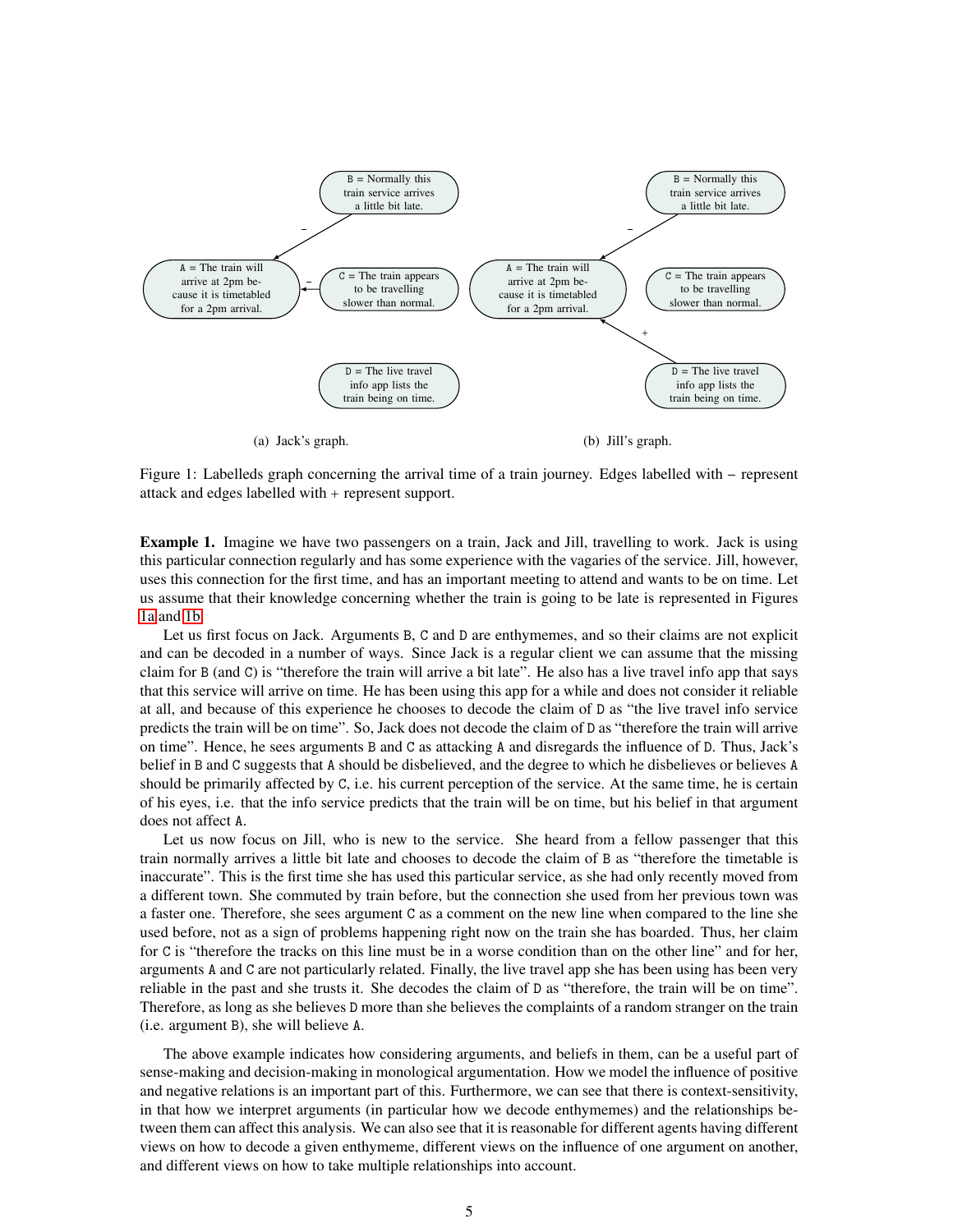<span id="page-5-0"></span>

Figure 2: Example of argument graph for persuading someone to give up smoking. Edges labelled with represent attack. The graph contains the arguments known (but not necessarily believed by) the artificial agent, and might not contain all arguments of Rachel, Robin or Morgan.

<span id="page-5-1"></span>Example 2. Let us now assume that we have an artificial agent attempting to persuade the users Rachel, Robin and Morgan to stop smoking. The graph of the artificial agent is represented by Figure [2.](#page-5-0) The dialogue proceeds in turns and limits the ways the participants can respond. The artificial agent can state any of the arguments in the graph and the user is allowed to react in two ways. A user (be it Rachel, Robin or Morgan) can either select his/her counterargument from the list presented by the agent, or state how much (s)he agrees or disagrees with an argument presented by the agent. The user can end the dialogue at any time, the agent ends once there are no arguments to put forward or the user agreed to the desired arguments. After the dialogue is finished by any party, the participant is asked whether he or she agrees or disagrees with argument A. If the participant agrees, the dialogue is marked as successful.

Let us start with Rachel. The agent presents her with argument A in order to convince her to stop smoking and allows her to select from B, C and D as her potential arguments. Rachel selects B and D. In response to B, the agent puts forward E, and Rachel agrees. In response to D, the agent decides to first put forward F based on the experience with previous users. Unfortunately, Rachel strongly disagrees and ends the discussion. The dialogue is marked as unsuccessful. The agent was not aware that Rachel uses a wheelchair and that yoga classes did not suit her requirements, and the conversation ended before G could have been put forward.

Let us now consider Robin. The agent presents Robin with A and again allows B, C and D to be selected as counterarguments. Robin is afraid of any weight changes associated with smoking cessation and selects both B and C despite the fact that they are conflicting. Consequently, any counterarguments put forward by the artificial agent can be seen as at the same time indirectly conflicting with and promoting A. The agent puts forward E and F, to which Robin moderately agrees, and the dialogue ends successfully.

Finally, consider Morgan, who similarly to Rachel selects both B and D. However, in reality, Morgan is more afraid of weight gain than anxiety affecting his work, but wants to discuss both issues. The agent proposes solutions and Morgan moderately agrees with E, but somewhat disagrees with F. The agent decides to follow up with G, with which Morgan strongly disagrees. Nevertheless, the dialogue ends successfully due to the fact that Morgan's more pressing issue was addressed.

The above example indicates how beliefs in arguments and relations between them are important in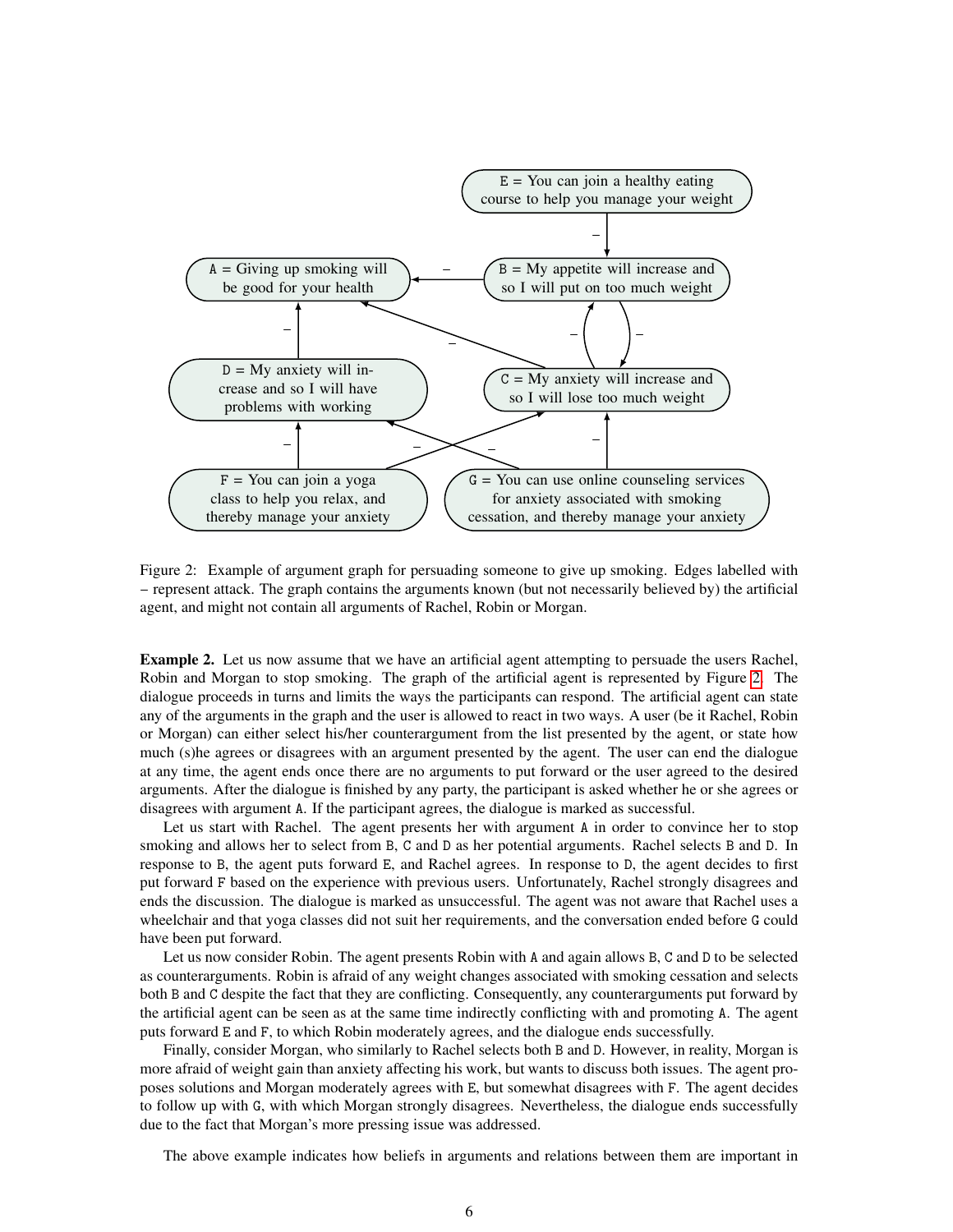dialogical argumentation. In particular, the same procedures applied to two agents expressing similar concerns can lead to different results based on the beliefs they have in arguments and their private knowledge. An agent not aware of another agent's arguments or beliefs can put forward unacceptable arguments and fail to persuade a given party to do or not to do something. One also has to be ready to put forward arguments that, possibly due to certain behaviours of the other party that can be deemed not rational, might work against the agent's goal.

<span id="page-6-0"></span>Example 3 (Adapted from [\[23,](#page-47-1) [24\]](#page-47-2)). The work in [\[23\]](#page-47-1) has investigated the problem of reinstatement in argumentation using an instantiated theory and preferences. We draw attention to two scenarios considered in the study, concerning weather forecast and car purchase, where each comes in the basic (without the last sentence) and extended (full text) version.

The weather forecasting service of the broadcasting company AAA says that it will rain tomorrow. Meanwhile, the forecast service of the broadcasting company BBB says that it will be cloudy tomorrow but that it will not rain. It is also well known that the forecasting service of BBB is more accurate than the one of AAA. *However, yesterday the trustworthy newspaper CCC published an article which said that BBB has cut the resources for its weather forecasting service in the past months, thus making it less reliable than in the past.*

You are planning to buy a second-hand car, and you go to a dealership with BBB, a mechanic whom has been recommended you by a friend. The salesperson AAA shows you a car and says that it needs very little work done to it. BBB says it will require quite a lot of work, because in the past he had to fix several issues in a car of the same model. *While you are at the dealership, your friend calls you to tell you that he knows (beyond a shadow of a doubt) that BBB made unnecessary repairs to his car last month.*

The formal representation of the base (resp. extended) versions of these scenarios is equivalent (we refer to [\[23,](#page-47-1) [24\]](#page-47-2) for more details). However, the findings show that they are not judged in the same way and suggest that the domain dependent knowledge of the participants has affected their performance of the tasks. This shows the importance of modelling context–sensitivity and allowing an agent to evaluate structurally equivalent graphs differently.

### State of the Art

There are various approaches that attempt to tackle some of the above requirements, as we will discuss in more detail in Section [6.](#page-37-0) However, there does not exist one that would be able to deal with all of them at the same time. We can find a number of proposals in computational models of argument such as the postulates for argument weights, strengths or beliefs [\[20,](#page-46-5) [21,](#page-47-3) [46,](#page-48-3) [1,](#page-45-1) [5,](#page-46-6) [3,](#page-46-7) [2,](#page-46-8) [64,](#page-49-4) [13,](#page-46-1) [4,](#page-46-9) [6,](#page-46-10) [73,](#page-50-1) [36,](#page-47-4) [44,](#page-48-4) [29\]](#page-47-5), which offer a more fine–grained alternative for Dung's approach. Some of these works also permit certain forms of support or positive influences on arguments [\[20,](#page-46-5) [4,](#page-46-9) [3,](#page-46-7) [64,](#page-49-4) [46\]](#page-48-3). Nevertheless, due to the way the influence aggregation methods are defined, it is difficult for these proposals to meet the requirement for modelling context–sensitivity, different perspectives or incomplete graphs. Certain flexibility is perhaps possible only with approaches that work with initial scoring assignment such as [\[64,](#page-49-4) [46,](#page-48-3) [4,](#page-46-9) [6\]](#page-46-10), though dealing with imperfect agents still poses difficulties in these methods.

In contrast to the above works, there are frameworks that allow us to specify the way one argument affects another locally, which promotes dealing with context–sensitivity, different perspectives and a wider range of relations between arguments. In particular, abstract dialectical frameworks (ADFs) [\[17,](#page-46-11) [14,](#page-46-12) [53\]](#page-48-0) allow us to specify various ways the incoming support and attack can affect a given argument. Unfortunately, this specification has certain restrictions, and dealing with incomplete scenarios and imperfect agents is not ideal. The semantics of ADFs are also primarily two and three–valued, and while a recent generalizations allows for considering fine-grained acceptability [\[16\]](#page-46-13), it still suffers from the previously mentioned issues.

## Our Proposal

We therefore believe there is a need to investigate argumentative approaches that would handle both attack and support relations, allow for fine–grained argument acceptability, and permit context–sensitivity, dif-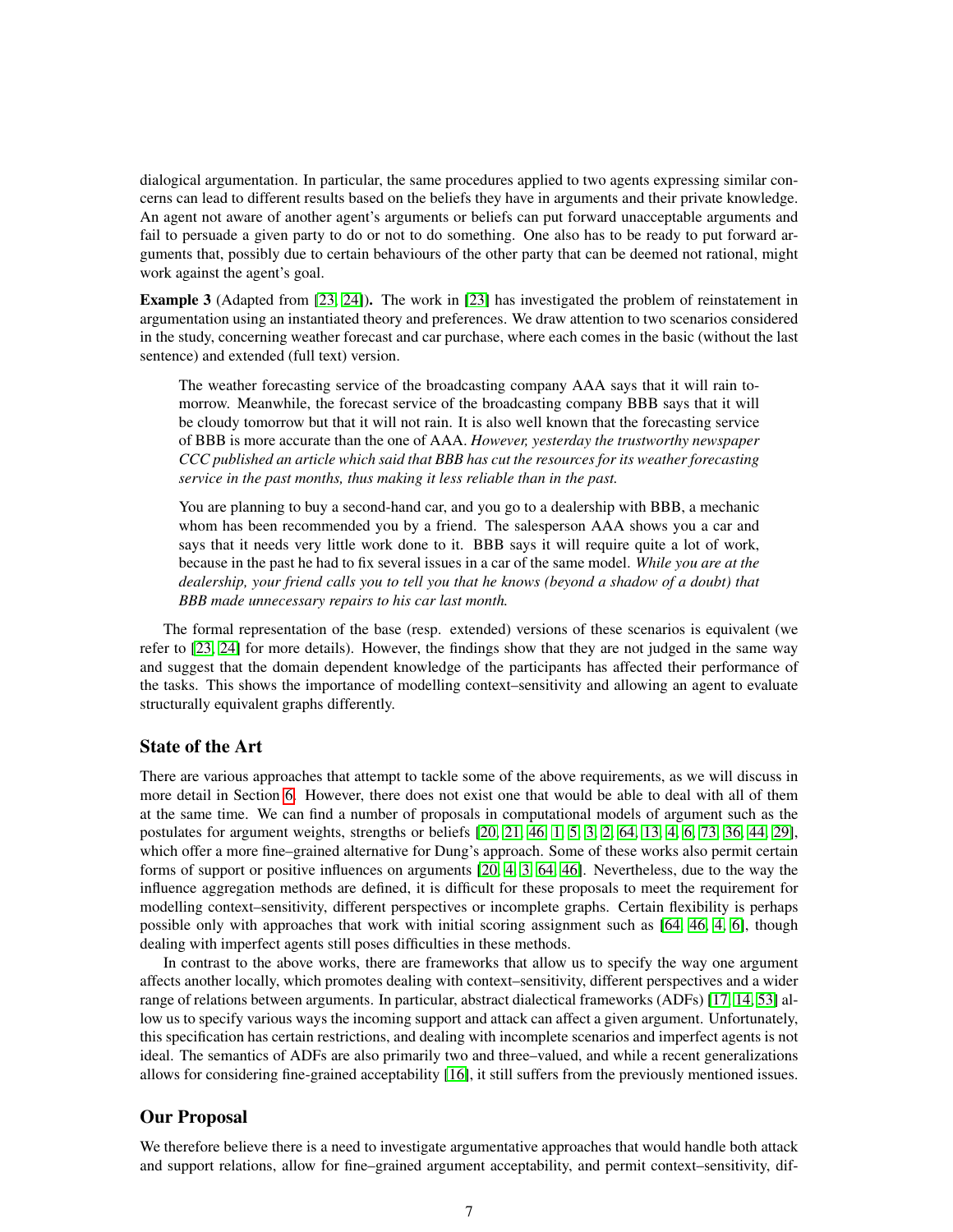ferent perspectives, agents' imperfections and incomplete knowledge about agents' graphs. As a starting point for our research, we take the epistemic approach to probabilistic argumentation, which has already shown to be potentially valuable in modelling agents in persuasion dialogues [\[37,](#page-47-6) [39,](#page-48-5) [40,](#page-48-6) [33,](#page-47-7) [34\]](#page-47-8). In order to address our requirements, we introduce epistemic graphs a generalization of this approach. In these graphs, an argument can be believed or disbelieved to a given degree, and the way other arguments influence a given argument is expressed by the epistemic constraints that can restrict the belief we have in an argument in a flexible way.

Through the use of degrees of belief, epistemic graphs provide a more fine–grained alternative to classical Dung's approaches when it comes to determining the status of a given argument. The flexibility of the epistemic approach allows us to both model the rationale behind the existing semantics as well as completely deviate from them, thus giving us a more appropriate formalism for practical situations including the modelling of imperfect agents. Epistemic graphs can model both attack and support as well as relations that are neither support nor attack, so far analyzed primarily in the context of abstract dialectical frameworks [\[14\]](#page-46-12). The freedom in defining the constraints allows us to easily express various interpretations of support at the same time and without the need to transform them, which is usually necessary in other types of argumentation frameworks [\[22,](#page-47-0) [60,](#page-49-5) [53\]](#page-48-0). The fact that we can specify the rules under which arguments should be evaluated and that we can include constraints between unrelated arguments allows the framework to be more context–sensitive and more accommodating when it comes to dealing with imperfect agents. Additionally, the ability to leave certain relations unspecified lets us deal with cases when the system has insufficient knowledge about the situation.

In this paper, we make the following contributions: *1*) A syntax and semantics for a logical language for constraints that is appropriate for argumentation; *2*) A proof theory for reasoning with these constraints so that we can determine whether a set of constraints is consistent, whether a set of constraints is minimal, and whether one constraint implies another constraint; *3*) A definition for epistemic graphs, study of its properties and an analysis of how it can be used to capture different kinds of argumentation scenarios; and *4*) A set of tools for analysing the relationship between the graphical structure and the constraints contained in the graph and an example of how they can be harnessed in practical applications.

In this paper, we do not consider how we can obtain the probability distribution or constraints. However, other works with crowdsourced data show how we can obtain belief in arguments and relations between them [\[23,](#page-47-1) [57,](#page-49-6) [58\]](#page-49-1). From this crowdsourced data, we believe that it is entirely feasible to develop machine learning techniques for generating constraints. However, we leave the learning of constraints from data to future work.

### Outline of the Paper

We proceed as follows: Section [2](#page-7-0) reviews the background that we require; Section [3](#page-8-0) introduces the syntax and semantics for the language we require for specifying epistemic graphs; Section [4](#page-13-0) presents the proof theory for reasoning with statements in this language; Section [5](#page-18-1) introduces epistemic graphs and considers how they can be used for analysing different kinds of scenarios; Section [6](#page-37-0) compares our work to related state-of-the-art formalisms; and Section [7](#page-44-0) discusses our contribution and considers future work.

# <span id="page-7-0"></span>2 Preliminaries

In its simplest form, an argument graph is a directed graph in which nodes represent arguments and arcs represent relations. In conflict–based graphs, such as the ones created by Dung [\[31\]](#page-47-9), arcs stand for attacks. In graphs such as those in [\[3\]](#page-46-7), arcs are supports, while in bipolar graphs they can be either supports or attacks [\[22,](#page-47-0) [12,](#page-46-14) [50,](#page-48-7) [48,](#page-48-8) [60\]](#page-49-5). In some frameworks, such as abstract dialectical frameworks, an arc may also represent a dependence relation in case it cannot be strictly classified as neither supporting nor attacking [\[17,](#page-46-11) [14,](#page-46-12) [53\]](#page-48-0). Argument graphs can be extended in various ways in order to account for additional prefer-ences, recursive relations, group relations<sup>[1](#page-7-1)</sup> and more. For an overview, we refer the reader to [\[15\]](#page-46-2). We will

<span id="page-7-1"></span><sup>1</sup>Frameworks with recursive relations are represented as generalizations of directed graphs where edges point at other edges. Frameworks with group relations are often represented by B– graphs, i.e. directed hypergraphs where the head of the edge is a single node.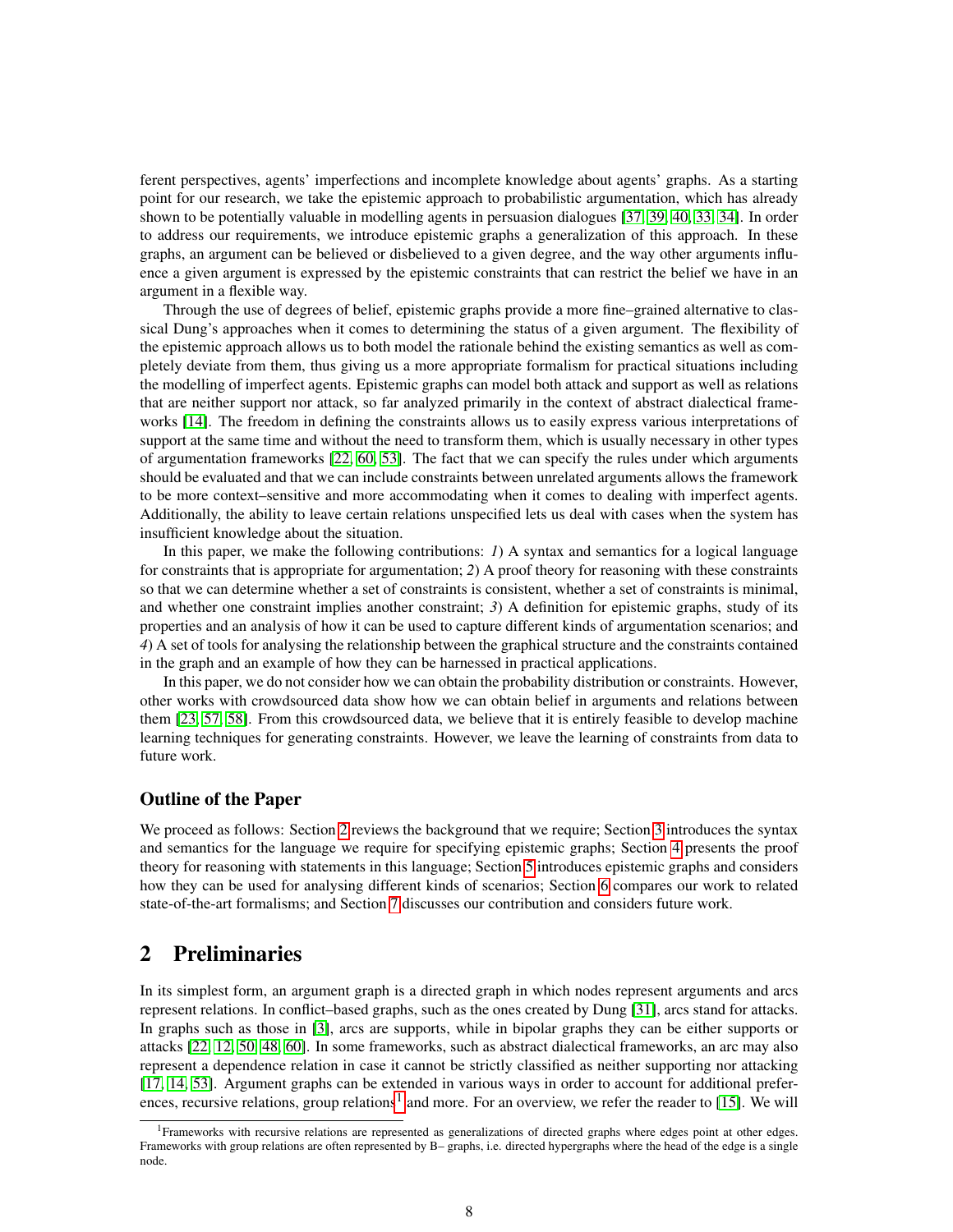also discuss some of these structures more in Section [6.](#page-37-0) For now, we will focus on introducing the notation we will use throughout the text.

By an argument graph we will understand a directed graph and we will use a labelling function that assigns to every arc a label representing its nature – supporting, attacking, or dependent, where dependency is understood as a relation that is neither positive nor negative. Hence, unless stated otherwise, we will assume we are working with a label set  $\Omega = \{+, -, *, \}$ , which can be adjusted if needed. Given that many argumentation graphs allow two arguments to be connected in more ways than one, we allow a single arc to possess more than just one label:

**Definition 2.1.** Let  $\mathcal{G} = (V, A)$ , where  $A \subseteq V \times V$ , be a directed graph. A labelled graph is a tuple  $X = (G, \mathcal{L})$  where  $\mathcal{L} : A \to 2^{\Omega}$  is labelling function and  $\Omega$  is a set of possible labels. X is **fully labelled** iff for every  $\alpha \in A$ ,  $\mathcal{L}(\alpha) \neq \emptyset$ . X is **uni-labelled** iff for every  $\alpha \in A$ ,  $|\mathcal{L}(\alpha)| = 1$ .

Unless stated otherwise, from now on we assume that we are working with fully labelled graphs. With Nodes $(\mathcal{G})$  we denote the set of nodes V in the graph  $\mathcal{G}$  and with Arcs $(\mathcal{G})$  we denote the set of arcs A in G. For a graph G and a node B  $\in$  Nodes $(\mathcal{G})$ , the parents of B are Parent $(B) = \{A \mid (A, B) \in Arcs(\mathcal{G})\}$ . With  $\mathcal{L}^x(\mathcal{G}) = \{ \alpha \in \text{Arcs}(\mathcal{G}) \mid x \in \mathcal{L}(\alpha) \}$  we denote the set of relations labelled with x by  $\mathcal{L}$ , where  $x \in \{+, *,-\}.$  In a similar fashion, by Parent<sup> $x$ </sup>(B) = {A | (A, B)  $\in$  Arcs( $\mathcal{G}$ )  $\wedge$   $x \in \mathcal{L}((A, B))\}$  we will denote the set of parents of an argument B s.t. the relation between the two is labelled with x by  $\mathcal{L}$ .

On an arc from a parent to the target, a positive label denotes a positive influence, a negative label denotes a negative influence, and a star label denotes an influence that is neither strictly positive nor negative. If  $\mathcal L$  is assigned only the  $-$  label to every arc in a graph, then the graph is a conflict–based argument graph, and if  $\mathcal L$  is assigned  $+$  or  $-$  (or both) to every arc in a graph, then the graph is a bipolar argument graph [\[48,](#page-48-8) [22,](#page-47-0) [60\]](#page-49-5). Following the analysis in [\[58\]](#page-49-1), a graph making use of all three labels will be referred to as tripolar. In Figure [2](#page-5-0) we can see an example of a conflict–based argument graph, Figure [1a](#page-4-0) shows an example of a bipolar argument graph and Figure [3](#page-9-0) of a tripolar one. In the last case, we can observe that while E and F are necessary for A, only one of them can be accepted at a time in order for A to be accepted, as having both of them would lead to rejecting the argument. This mutual exclusivity requirement for A is neither an attacking nor a supporting relation, and thus it is classified as a dependency.

A given argument graph is evaluated with the use of semantics, which are meant to represent what can be considered "reasonable". The most basic type of semantics – the extension–based ones – associate a given graph with sets of arguments, called extensions, formed from acceptable arguments. A more refined version, the labeling–based semantics, tell us whether an argument is accepted, rejected, or neither [\[19,](#page-46-15) [8,](#page-46-16) [14\]](#page-46-12). However, when it comes to some applications such as user modelling, these two and three– valued perspectives can be insufficient to express the extent to which the user agrees or disagrees with a given argument [\[65,](#page-49-0) [58\]](#page-49-1). Consequently, a variety of weighted, ranking–based and probabilistic approaches have been proposed [\[1,](#page-45-1) [2,](#page-46-8) [3,](#page-46-7) [5,](#page-46-6) [64,](#page-49-4) [13,](#page-46-1) [4,](#page-46-9) [6,](#page-46-10) [36,](#page-47-4) [37,](#page-47-6) [39,](#page-48-5) [40,](#page-48-6) [33,](#page-47-7) [34,](#page-47-8) [62,](#page-49-7) [9,](#page-46-17) [20,](#page-46-5) [21,](#page-47-3) [46\]](#page-48-3). We will discuss some of these approaches further in Section [6](#page-37-0) and refer interested readers to the listed papers for a more in-depth analysis.

# <span id="page-8-0"></span>3 Epistemic Language

In the introduction, we have discussed the value of being able to model beliefs in arguments, various types of relations between arguments, context–sensitivity, and more. Our proposal, capable of meeting the postulated requirements, comes in the form of epistemic graphs, which can be equipped with particular formulae specifying the beliefs in arguments and the interplay between them. In this section, we will focus on providing the language for these formulae. We describe its syntax and semantics as well as introduce an appropriate proof system later in Section [4.](#page-13-0)

### <span id="page-8-1"></span>3.1 Syntax and Semantics

The epistemic language consists of Boolean combinations of inequalities involving statements about probabilities of formulae built out of arguments. Throughout the section, we will assume that we have a directed graph G. The building block of an epistemic formula is a statement "probability of  $\alpha$ ", where  $\alpha$  is a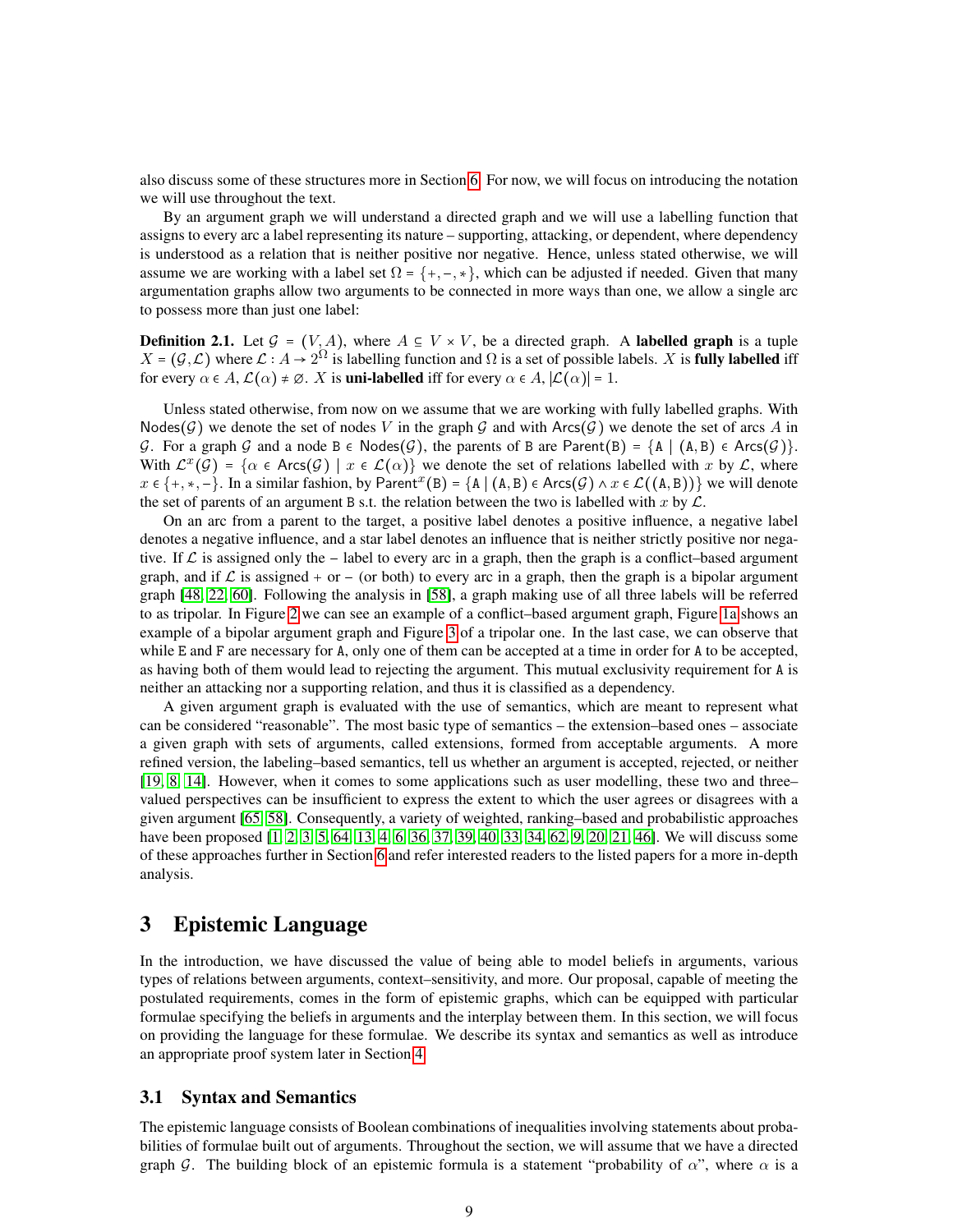<span id="page-9-0"></span>

Figure 3: A tripolar graph example. Edges labelled with  $-, +$  and  $*$  represent attack, support and dependency respectively. Forming of the Red and Blue teams requires particular specialists. Arguments C, D, E and F support the creation of the Blue team. However, only C and D strictly support the creation of the Red team. If we accept E, then acceptance of F leads to the rejection of the Red team, and if we accept F, then the acceptance of E leads to the rejection of the Red team. At the same time, one of E and F has to be accepted. Thus, the relations from E and F are in some cases attacking, in some supporting, and hence they can only be classified as dependent.

propositional formula on arguments (further referred to as terms). We can then speak about additions and subtractions of probabilities of such terms (further referred to as operational formulae). Comparing them to actual numerical values through equalities and inequalities forms epistemic atoms, which can then through negation, disjunction, conjunction etc. be joined into epistemic formulae. Let us now formally introduce the language:

**Definition 3.1.** The epistemic language based on  $\mathcal{G}$  is defined as follows:

- a term is a Boolean combination of arguments. We use  $\vee$ ,  $\wedge$  and  $\neg$  as connectives in the usual way, and can derive secondary connectives, such as implication  $\rightarrow$ , as usual. Terms( $\mathcal{G}$ ) denotes all the terms that can be formed from the arguments in  $\mathcal{G}$ .
- an operational formula is of the form  $p(\alpha_i) \star_1 \ldots \star_{k-1} p(\alpha_k)$  where all  $\alpha_i \in \text{Terms}(\mathcal{G})$  and  $*_i \in \{+, -\}.$  OFormulae(G) denotes all possible operational formulae of G and we read  $p(\alpha)$  as "probability of  $\alpha$ ".
- an epistemic atom is of the form  $f \# x$  where  $\# \in \{ \} , \#, \geq, \leq, \leq, \leq \}$ ,  $x \in [0, 1]$  and  $f \in \mathsf{OFormulae}(\mathcal{G})$ .
- an epistemic formula is a Boolean combination of epistemic atoms. EFormulae $(G)$  denotes the set of all possible epistemic formulae of  $\mathcal{G}$ .

For  $\alpha \in \text{Terms}(G)$ , Args $(\alpha)$  denotes the set of all arguments appearing in  $\alpha$  and for a set of terms  $\Gamma \subseteq$ Terms( $\mathcal{G}$ ), Args(Γ) denotes the set of all arguments appearing in Γ. Given a formula  $\psi \in \mathsf{EFormula}(\mathcal{G})$ , let FTerms( $\psi$ ) denote the set of terms appearing in  $\psi$  and let FArgs( $\psi$ ) = Args(FTerms( $\psi$ )) be the set of arguments appearing in  $\psi$ . With Num( $\psi$ ) we denote the collection of all numerical values x appearing in  $\psi$ . For an operational formula  $f = p(\alpha_i) \star_1 ... \star_{k-1} p(\alpha_k)$ , AOp $(f) = (\star_1, \star_2, ..., \star_{k-1})$  denotes the, possibly empty, sequence of arithmetic operators appearing in f. By abuse of notation, by  $AOp(\varphi)$  for an epistemic atom  $\varphi$  we will understand the sequence of operators of the operational formula of  $\varphi$ .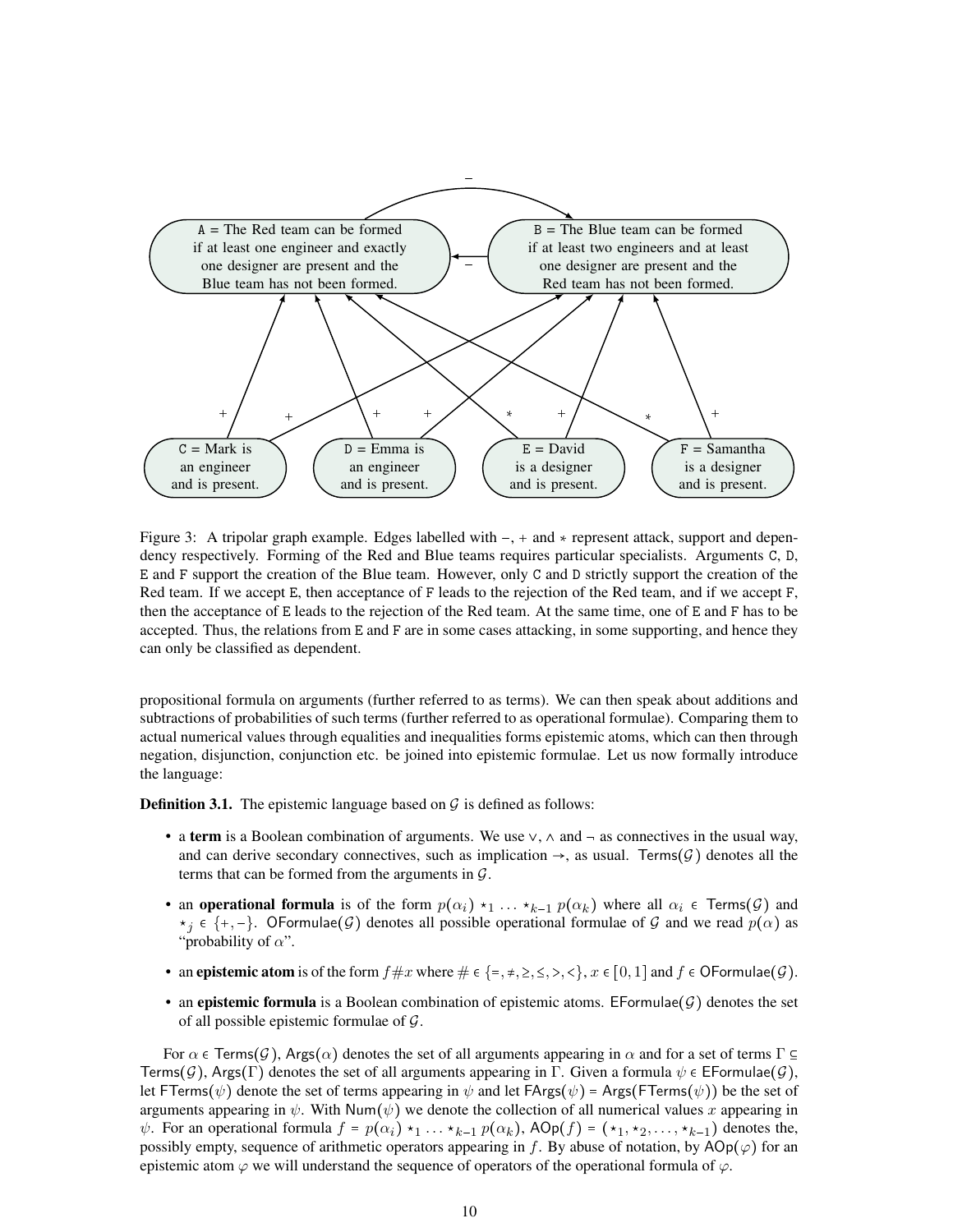**Example 4.** Assume a graph G s.t.  $\{A, B, C, D\} \subseteq \mathsf{Nodes}(\mathcal{G})$ .  $\psi : p(A \land B) - p(C) - p(D) > 0$  is an example of an epistemic formula on G. The terms of that formula are FTerms( $\psi$ ) = {A  $\wedge$  B, C, D}, the arguments appearing in them are  $FArg(\psi) = \{A, B, C, D\}$ . The sequence of operators of  $\psi$  is  $AOp(\psi) = (-,-)$ . Finally, in this case, Num $(\psi) = \{0\}.$ 

Having defined the syntax of our language, let us now focus on its semantics, which comes in the form of belief distributions. A **belief distribution** on arguments is a function  $P: 2^{\text{Nodes}(\mathcal{G})} \rightarrow [0, 1]$  s.t.  $\sum_{\Gamma \in \mathsf{Nodes}(G)} P(\Gamma) = 1$ . With  $\text{Dist}(\mathcal{G})$  we denote the set of all belief distributions on Nodes $(\mathcal{G})$ . Each  $\Gamma \subseteq \text{Nodes}(\mathcal{G})$  corresponds to an interpretation of arguments. We say that  $\Gamma$  *satisfies an argument* A and write  $\Gamma \models A$  iff  $A \in \Gamma$ . Essentially  $\models$  is a classical satisfaction relation and can be extended to complex terms as usual. For instance,  $\Gamma \models \neg \alpha$  iff  $\Gamma \not\models \alpha$  and  $\Gamma \models \alpha \land \beta$  iff  $\Gamma \models \alpha$  and  $\Gamma \models \beta$ . For each graph G, we assume an ordering over the arguments  $\langle A_1, \ldots, A_n \rangle$  so that we can encode each model by a binary number: for a model X, if the i-th argument is in X, then the i-th digit is 1, otherwise it is 0. For example, for  $\langle A, B, C \rangle$ , the model  ${A, C}$  is represented by 101.

The **probability of a term** is defined as the sum of the probabilities (beliefs) of its models:

$$
P(\alpha) = \sum_{\Gamma \subseteq \text{Nodes}(\mathcal{G}) \text{ s.t. } \Gamma \models \alpha} P(\Gamma).
$$

We say that an agent believes a term  $\alpha$  to some degree if  $P(\alpha) > 0.5$ , disbelieves  $\alpha$  to some degree if  $P(\alpha)$  < 0.5, and neither believes nor disbelieves  $\alpha$  when  $P(\alpha)$  = 0.5. Please note in this notation,  $P(A)$ stands for the probability of a simple term A (i.e. sum of probabilities of all sets containing A), which is different from  $P({\{A\}})$ , i.e. the probability assigned to set  ${\{A\}}$ .

**Definition 3.2.** Let  $\varphi$  be an epistemic atom  $p(\alpha_i) \star_1 \ldots \star_{k-1} p(\alpha_k) \neq b$ . The **satisfying distributions** of  $\varphi$  are defined as  $\mathsf{Sat}(\varphi) = \{P \in \mathsf{Dist}(\mathcal{G}) \mid P(\alpha_i) \star_1 \ldots \star_{k-1} P(\alpha_k) \# b\}.$ 

The set of satisfying distributions for a given epistemic formula is as follows where  $\phi$  and  $\psi$  are epistemic formulae:

- Sat $(\phi \land \psi)$  = Sat $(\phi)$   $\cap$  Sat $(\psi)$ ;
- Sat $(\phi \vee \psi)$  = Sat $(\phi)$   $\cup$  Sat $(\psi)$ ; and
- Sat $(\neg \phi)$  = Sat $(\top)$   $\setminus$  Sat $(\phi)$ .

For a set of epistemic formulae  $\Phi = {\phi_1, \ldots, \phi_n}$ , the set of satisfying distributions is  $\text{Sat}(\Phi) = \text{Sat}(\phi_1) \cap$  $\ldots \cap$  Sat $(\phi_n)$ .

**Example 5.** Consider a graph with nodes  $\{A, B, C, D\}$  and the formulae  $\psi : p(A \wedge B) - p(C) - p(D) > 0 \wedge p(D) > 0$ 0. A probability distribution  $P_1$  with  $P_1(A \wedge B) = 0.7$ ,  $P_1(C) = 0.1$  and  $P_1(D) = 0.1$  is in Sat $(\psi)$ . However, a distribution  $P_2$  with  $P_2(A \wedge B) = 0$  cannot satisfy  $\psi$  and so  $P_2 \notin \mathsf{Sat}(\psi)$ .

#### <span id="page-10-0"></span>3.2 Restricted Language

The full power of the epistemic language, while useful in various scenarios, may be redundant in other. For instance, one of the most commonly employed tools in opinion surveys is a Likert scale, which typically admits from 5 to 11 possible answer options. Consequently, we would also like to consider the restricted epistemic language, i.e. one where the sets of values that the probability function can take on and that can appear as numerical values in the formulae are fixed and finite.

We start by defining the restricted value set, which has to be closed under addition and subtraction (assuming the resulting value is still in the  $[0, 1]$  interval). We can then create subsets of this set according to a given inequality and "threshold" value, as well as sequences of values that can be seen as satisfying a given arithmetical formula:

**Definition 3.3.** A finite set of rational numbers from the unit interval  $\Pi$  is a restricted value set iff for any  $x, y \in \Pi$  it holds that if  $x + y \le 1$ , then  $x + y \in \Pi$ , and if  $x - y \ge 0$ , then  $x - y \in \Pi$ . For  $\Pi \ne \emptyset$ , with  $\Pi_{\#}^x = \{ y \in \Pi \mid y \# x \}$  we denote the subset of  $\Pi$  obtained according to the value x and relationship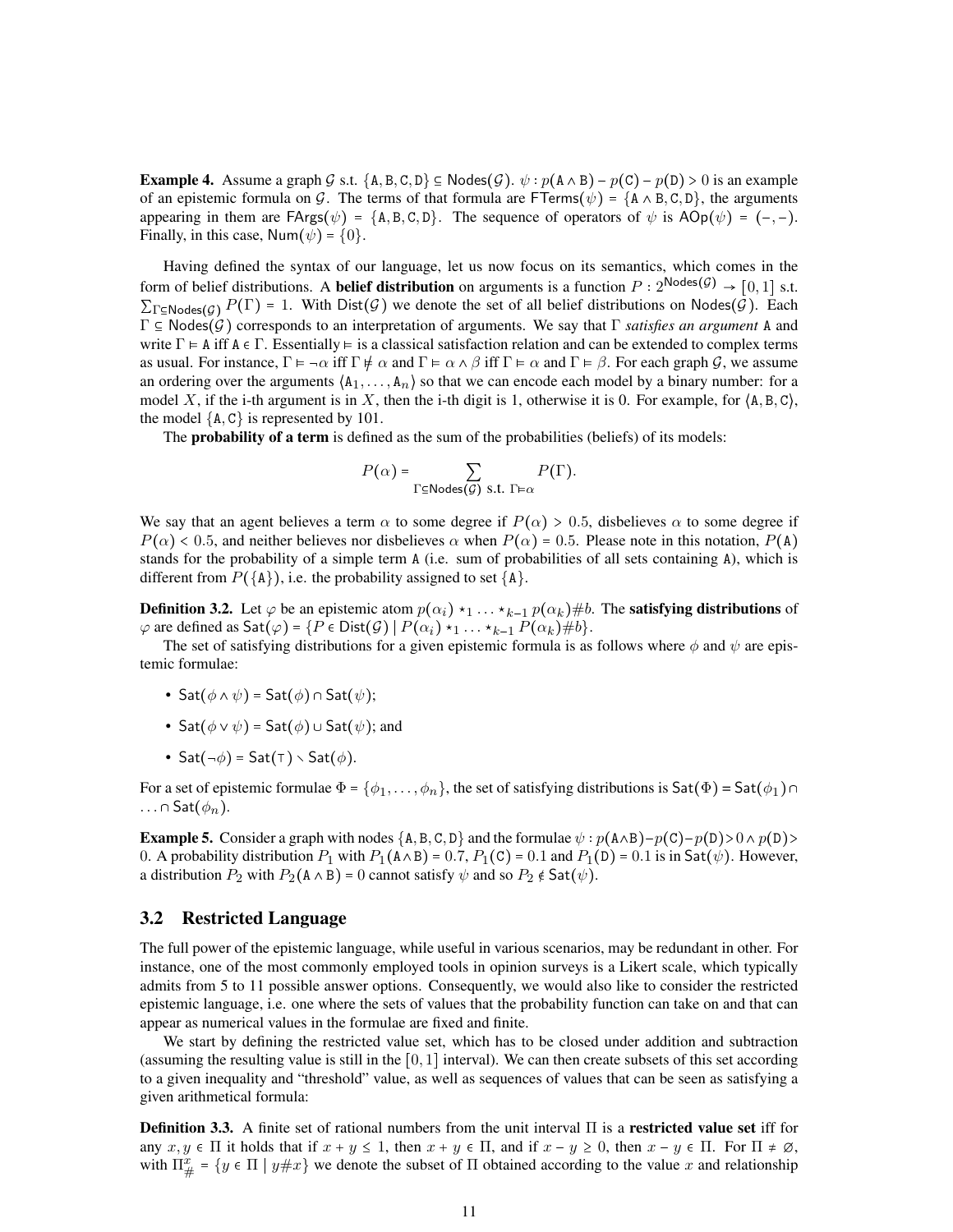$\# \in \{=\, \neq, \geq, \leq, \ltimes, \ltimes\}$ . The **combination set** for a nonempty restricted value set  $\Pi$  and a sequence of arithmetic operations  $(*_1, \ldots, *_{k})$  where  $*_i \in \{+, -\}$  and  $k \geq 0$  is defined as:

$$
\Pi_{\#}^{x,(*_1,...,*_k)} = \begin{cases} \{(v) \mid v \in \Pi_{\#}^x\} & k = 0\\ \{(v_1,...,v_{k+1}) \mid v_i \in \Pi, v_1 *_1 ... *_k v_{k+1} \# x\} & \text{otherwise} \end{cases}
$$

**Example 6.** Let  $\Pi_1 = \{0, 0.5, 0.75, 1\}$ . We can observe that it is not a restricted value set, since  $0.75$  –  $0.5 = 0.25$  is missing from  $\Pi_1$ . Its modification,  $\Pi_2 = \{0, 0.25, 0.5, 0.75, 1\}$ , is a restricted value set. Similarly, it is easy to show that  $\Pi_3 = \{0, \frac{1}{3}, \frac{2}{3}, \frac{3}{3}\}$  and  $\Pi_4 = \{0, \frac{2}{5}, \frac{4}{5}\}$  are also restricted value sets. The subsets of  $\Pi_2$  for  $x = 0.25$  under various inequalities are as follows:  $\Pi_2^x = \{0.5, 0.75, 1\}$ ,  $\Pi_2^x = \{0\}$ ,  $\Pi_{2}^x = \{0.25, 0.5, 0.75, 1\}, \Pi_{2}^x = \{0, 0.25\}, \Pi_{2}^x = \{0, 0.5, 0.75, 1\}, \text{ and } \Pi_{2}^x = \{0.25\}.$ 

Assume we have a restricted value set  $\Pi_3 = \{0, 0.5, 1\}$ , a sequence of operations  $(+, -)$ , an operator and a value  $x = 1$ . In order to find appropriate combination sets, we are simply looking for triples of values  $(\tau_1, \tau_2, \tau_3)$  s.t.  $x + y - z = 1$ . By collecting such combinations of values from  $\Pi_3$ , we obtain six possible value sequences, i.e.  $\Pi_{3}^{1,(+,-)} = \{(0,1,0), (0.5,0.5,0), (0.5,1,0.5), (1,0,0), (1,0.5,0.5), (1,1,1)\}.$ 

On the basis of a given restricted value set, we can now constrain our approach both in a syntactic and in a semantic way:

**Definition 3.4.** Let  $\Pi$  be a restricted value set. An epistemic formula  $\psi \in \mathsf{EFormula}(\mathcal{G})$  is **restricted** w.r.t.  $\Pi$  iff Num $(\psi) \subseteq \Pi$ . Let EFormulae $(G,\Pi)$  denote this set of restricted epistemic formulae.

**Definition 3.5.** Let  $\Pi$  be a restricted value set. A probability distribution  $P \in \text{Dist}(\mathcal{G})$  is restricted w.r.t.  $\Pi$ iff for every  $X \subseteq \text{Nodes}(\mathcal{G}), P(X) \in \Pi$  and for every argument  $A \in \text{Nodes}(\mathcal{G}), P(A) \in \Pi$ . Let  $Dist(\mathcal{G}, \Pi)$ denote the set of restricted distributions of  $\mathcal{G}$ .

<span id="page-11-0"></span>**Definition 3.6.** Let  $\Pi$  be a restricted value set. For  $\psi \in \mathsf{EFormulae}(\mathcal{G}, \Pi)$ , the **restricted satisfying distribution** w.r.t.  $\Pi$ , denoted  $\mathsf{Sat}(\psi,\Pi)$ , is

$$
\mathsf{Sat}(\psi,\Pi)=\mathsf{Sat}(\psi)\cap\mathsf{Dist}(\mathcal{G},\Pi)
$$

Due to the properties of  $\cap$ ,  $\cup$  and  $\vee$ , we can observe that restricted satisfying distributions can be manipulated similarly to the unrestricted ones, i.e. the following hold for formulae  $\psi$  and  $\phi$ :

- Sat $(\phi \land \psi, \Pi)$  = Sat $(\phi, \Pi)$   $\cap$  Sat $(\psi, \Pi)$ ;
- Sat $(\phi \lor \psi, \Pi)$  = Sat $(\phi, \Pi)$   $\cup$  Sat $(\psi, \Pi)$ ; and
- Sat( $\neg \phi$ ,  $\Pi$ ) = Sat( $\tau$ ,  $\Pi$ )  $\searrow$  Sat( $\phi$ ,  $\Pi$ ).

**Example 7.** Let  $\Pi = \{0, 0.5, 1\}$ . In the epistemic language restricted w.r.t.  $\Pi$ , we can only have atoms of the form  $\beta \neq 0$ ,  $\beta \neq 0.5$ , and  $\beta \neq 1$ , where  $\beta \in \mathsf{OFormulae}(\mathcal{G})$  and  $\neq \beta \in \{-, \neq, \geq, \leq, \geq, \leq\}$ . From these atoms we compose epistemic formulae using the Boolean connectives. Let us assume we have a formula  $p(A) + p(B) \le 0.5$  on a graph s.t.  $\{A, B\}$  = Nodes(G). We can create three restricted satisfying distributions, namely  $P_1$  s.t.  $P_1(00) = 1$ ,  $P_1(10) = 0$ ,  $P_1(01) = 0$  and  $P_1(11) = 0$ ,  $P_2$  s.t.  $P_2(00) = 0.5$ ,  $P_2(10) = 0.5$ ,  $P_2(01) = 0$  and  $P_2(11) = 0$ , and  $P_3$  s.t.  $P_3(00) = 0.5$ ,  $P_3(10) = 0$ ,  $P_3(01) = 0.5$  and  $P_3(11) = 0$ .

We can observe that depending on the graph and the restricted value set, it might not be possible to create a restricted distribution. For example, we can consider the set  $\{0, 0.9\}$ . Although it meets the restricted value set requirements, there is no way to add or subtract 0 and 0.9 such that they add up to 1. This means that it is not possible to define a distribution with this set. Thus, it makes sense to consider also a stronger version of Π that prevents such scenarios:

**Definition 3.7.** Let  $\Pi$  be a restricted value set.  $\Pi$  is **reasonable** iff for every graph G s.t. Nodes $(G) \neq \emptyset$ ,  $Dist(G,\Pi) \neq \emptyset$ .

The following simple properties allow us to easily detect reasonable restricted sets: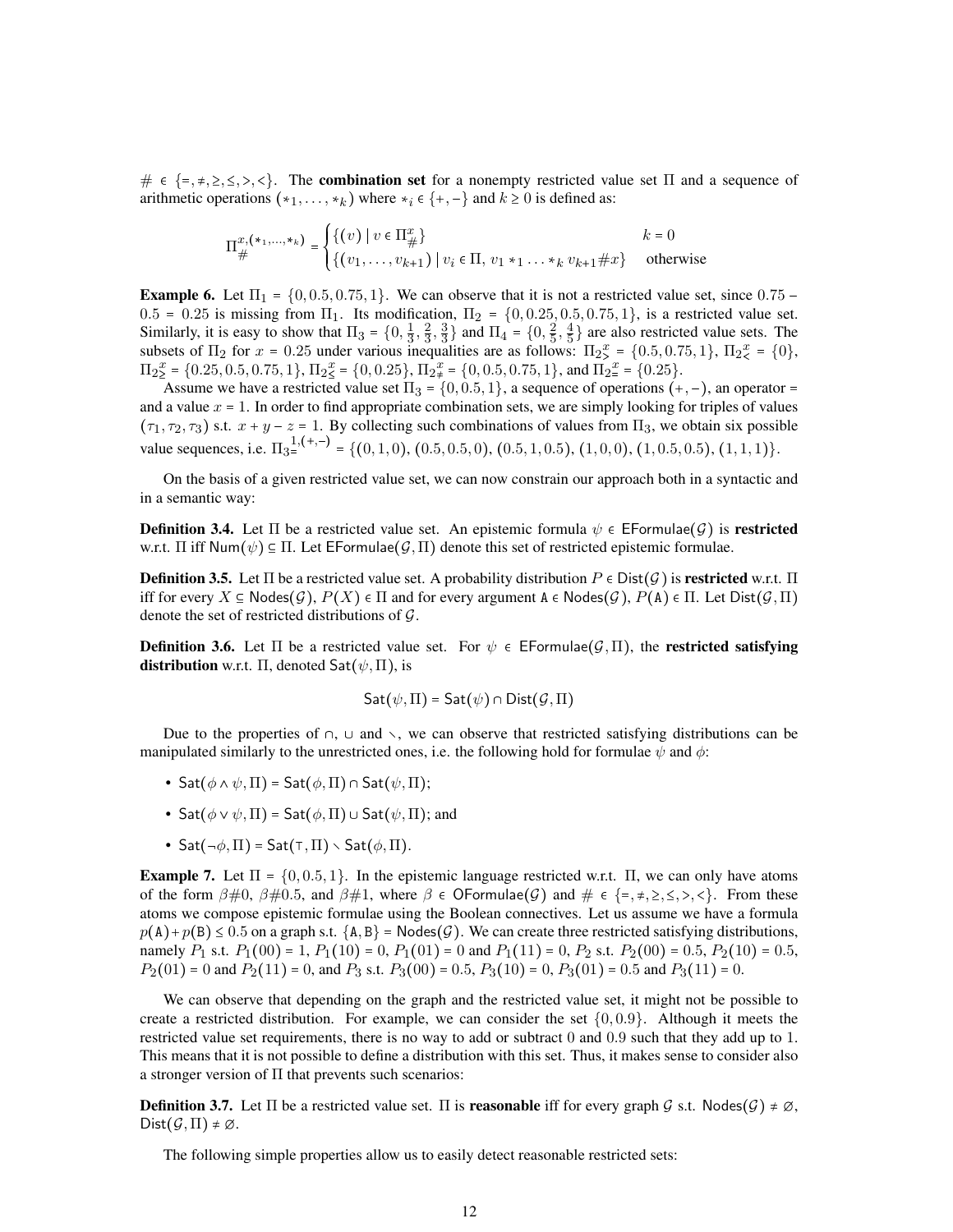<span id="page-12-2"></span>Lemma 3.8. *The following hold:*

- *If*  $\Pi$  *is a nonempty restricted value set, then*  $0 \in \Pi$ *.*
- If  $\Pi$  *is a reasonable restricted value set, then*  $0 \in \Pi$ *.*
- *A restricted value set*  $\Pi$  *is reasonable iff*  $1 \in \Pi$ *.*

It can happen that the combination sets or value subsets of Π are empty. However, as we can see, this occurs only if particular conditions are met:

<span id="page-12-1"></span>**Proposition 3.9.** Let  $\Pi$  be a nonempty restricted value set,  $x \in \Pi$  a value,  $\# \in \{=\, \neq, \geq, \leq, \lt,\}$  an in*equality, and*  $(*_1, \ldots, *_k)$  *a sequence of operators where*  $*_i \in \{+, -\}$  *and*  $k \geq 0$ *. Let*  $max(\Pi)$  *denote the maximal value of* Π*. The following hold:*

- $\Pi^x_{\#} = \emptyset$  *if and only if:* 
	- *1.*  $\Pi = \{0\}$  *and*  $\# = \neq$ , *or*
	- *2.* # *is*  $>$  *and*  $x = max(\Pi)$ , *or*
	- *3.* # *is* < *and*  $x = 0$ *.*

•  $\Pi^{x,(*_1,...,*_k)}_{\#}$  $x,$ (\*1,...,\* $\kappa$ ) =  $\varnothing$  *if and only if:* 

- *1.*  $k = 0$  and  $\Pi^x_{\#} = \emptyset$ , or
- *2.*  $k > 0, \#$  *is* >,  $x = max(\Pi)$  and for no  $*_i$ ,  $*_i = +$ , or
- *3.*  $k > 0$ ,  $\#$  *is*  $>$  *and*  $\Pi = \{0\}$ , *or*
- *4.*  $k > 0$ ,  $\#$  *is*  $\lt$ ,  $x = 0$  *and for no*  $*_i$ ,  $*_i = -$ , *or*
- *5.*  $k > 0$ ,  $\#$  *is* < *and*  $\Pi = \{0\}$ .
- *6.*  $k > 0$ ,  $\#$  *is*  $\neq$ ,  $\Pi = \{0\}$ .

The restricted language is appropriate for applications where a restricted set of belief values are available. For instance, it could be used when the beliefs in arguments are obtained from surveys using the Likert scale. When we consider the proof theory for constraints, the restricted language also has advantages if we want to harness automated reasoning with the logical statements.

### <span id="page-12-0"></span>3.3 Distribution Disjunctive Normal Form

In propositional logic, we often analyze formulae in various normal forms due to their useful properties. Traditional forms include the negation normal form NNF, conjunctive normal form CNF and disjunctive normal form DNF. Given that epistemic formulae extend propositional logic, they can also be transformed into various normal forms if we look at epistemic atoms as propositions. In principle, for every formula  $\varphi$ we can find at least one formula  $\varphi'$  that is in NNF, CNF or DNF and s.t.  $Sat(\varphi) = Sat(\varphi')$ .

However, further notions can be introduced once we take the meaning of the atoms into account. In this section we introduce a normal form for epistemic formulae from which it is easy to read if and how a given formula can be satisfied. Let us start by observing that for every probability distribution, we can create an epistemic formula describing precisely that distribution. As we may remember, a probability distribution maps sets of arguments to probabilities. For every such set, we can create a term (i.e. a propositional formula over arguments) describing it, where arguments contained in the set appear as positive literals and those not in the set appear as negative literals. This brings us to the notion of argument complete terms:

**Definition 3.10.** Let  $\langle A_1, \ldots, A_n \rangle$  be the order of arguments in G and  $\varphi \in \text{Terms}(G)$  a term. Then  $\varphi$  is **argument complete** iff it is of the form  $\alpha_1 \wedge \ldots \wedge \alpha_n$ , where  $\alpha_i = A_i$  or  $\alpha_i = -A_i$ . With AComplete $(G)$  =  $\{c_1, \ldots, c_j\}$  we denote the set of all complete terms on  $\mathcal{G}$ , where  $j = 2^n$ .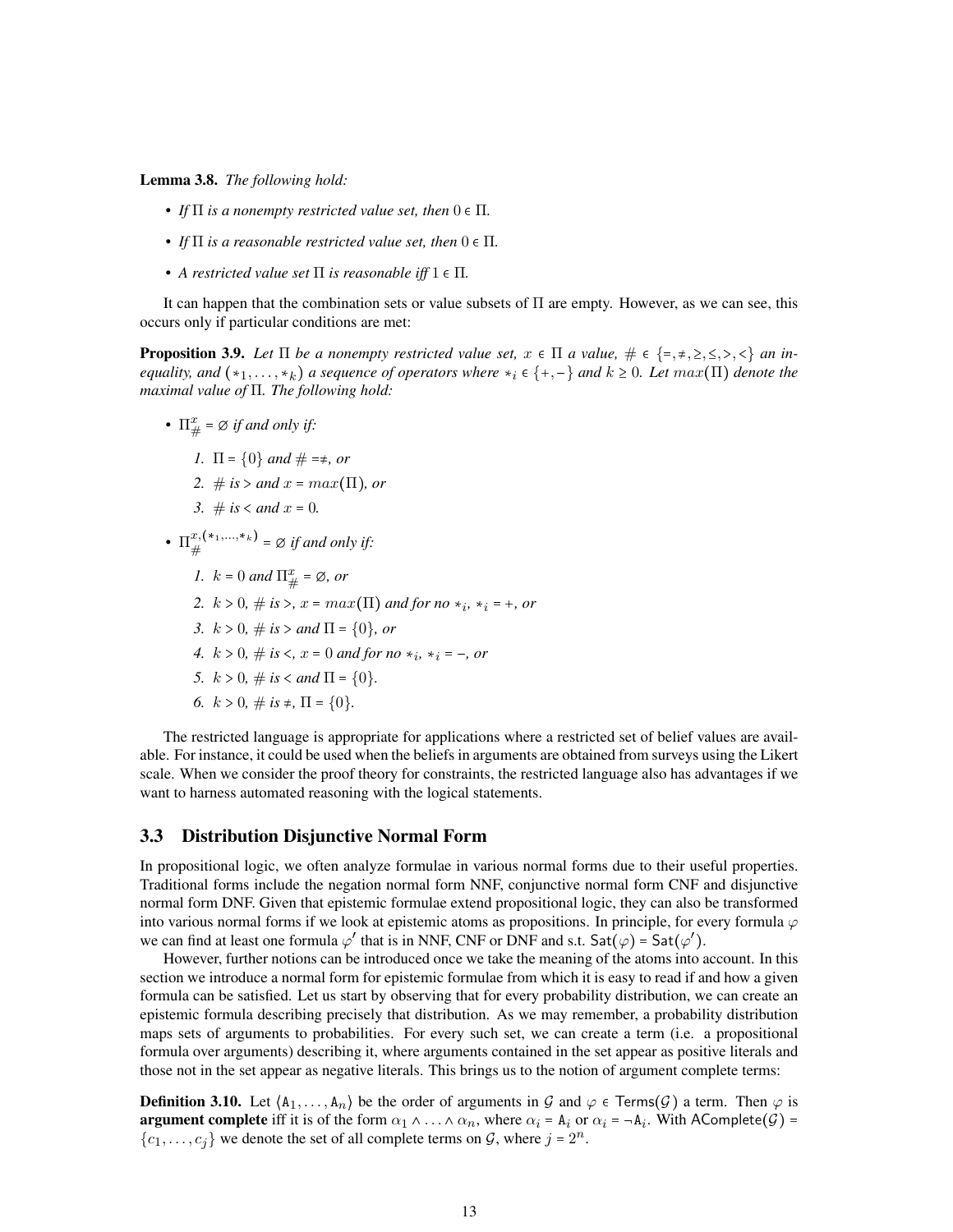**Example 8.** Let us consider a graph with arguments A, B and C and ordering  $\{A, B, C\}$ . We can create the following argument complete terms:  $-A \land B \land C$ ,  $A \land B \land C$ ,  $-A \land B \land C$ ,  $-A \land B \land C$ ,  $A \land B \land C$ ,  $A \land B \land C$ ,  $\neg A \land B \land C$ ,  $A \land \neg B \land C$ , and  $A \land B \land C$ .

By using atoms containing only complete terms, we can create a formula describing precisely one distribution:

**Definition 3.11.** Let  $P \in Dist(\mathcal{G})$  be a probability distribution and AComplete $(\mathcal{G}) = \{c_1, \ldots, c_i\}$  the collection of all argument complete terms for G. The **epistemic formula associated with** P is  $\varphi^P$  =  $p(c_1) = x_1 \wedge p(c_2) = x_2 \wedge ... \wedge p(c_j) = x_j$ , where  $x_i = P(c_i)$ .

<span id="page-13-2"></span>**Proposition 3.12.** Let  $P \in \text{Dist}(\mathcal{G})$  be a probability distribution and  $\varphi^P$  its associated epistemic formula. *Then*  $\{P\}$  = Sat $(\varphi^P)$ *.* 

<span id="page-13-1"></span>**Example 9.** Assume we a have a graph s.t.  $\{A, B\}$  = Nodes $(\mathcal{G})$ . Below we have tabulated some of the possible distributions for our graph and their associated formulae.

|           |               |                     | $\emptyset$ $\emptyset$ $\{A\}$ $\{B\}$ $\{A,B\}$ | $\varphi^{P_i}$                                                                                                     |
|-----------|---------------|---------------------|---------------------------------------------------|---------------------------------------------------------------------------------------------------------------------|
|           |               |                     |                                                   | $p(\neg A \land \neg B) = 0 \land p(A \land \neg B) = 1 \land p(\neg A \land B) = 0 \land p(A \land B) = 0$         |
|           |               | $P_2$   0   0   1   | $\overline{0}$                                    | $p(\neg A \land \neg B) = 0 \land p(A \land \neg B) = 0 \land p(\neg A \land B) = 1 \land p(A \land B) = 0$         |
|           | $P_3 \perp 0$ |                     | $0 \t 0 \t 1$                                     | $p(\neg A \land \neg B) = 0 \land p(A \land \neg B) = 0 \land p(\neg A \land B) = 0 \land p(A \land B) = 1$         |
| $P_4$   0 |               | $0.5\qquad 0$       | 0.5                                               | $p(\neg A \land \neg B) = 0 \land p(A \land \neg B) = 0.5 \land p(\neg A \land B) = 0 \land p(A \land B) = 0.5$     |
|           |               | $P_5$   0   0 0.5   | 0.5                                               | $p(\neg A \land \neg B) = 0 \land p(A \land \neg B) = 0 \land p(\neg A \land B) = 0.5 \land p(A \land B) = 0.5$     |
|           |               | $P_6$   0 0.5 0.5   | $\overline{0}$                                    | $p(\neg A \land \neg B) = 0 \land p(A \land \neg B) = 0.5 \land p(\neg A \land B) = 0.5 \land p(A \land B) = 0$     |
|           |               | $P_7$   0.1 0.3 0.2 | 0.4                                               | $p(\neg A \land \neg B) = 0.1 \land p(A \land \neg B) = 0.3 \land p(\neg A \land B) = 0.2 \land p(A \land B) = 0.4$ |

Consequently, for every epistemic formula  $\varphi$ , we can create a semantically equivalent formula  $\varphi'$  that is built from the formulae associated with the distributions satisfying  $\varphi$ . We refer to this new formula as the distribution disjunctive normal form. Given the fact that an epistemic formula can potentially be satisfied by infinitely many distributions, we only consider this form in the context of restricted reasoning.

**Definition 3.13.** Let  $\Pi$  be a reasonable restricted value set,  $\psi \in \mathsf{EFormulae}(\mathcal{G},\Pi)$  be a restricted epistemic formula and  $\{P_1, \ldots, P_n\}$  = Sat $(\psi, \Pi)$  the set of distributions satisfying  $\psi$  under  $\Pi$ . The **distribution disjunctive normal form** (abbreviated DDNF) of  $\psi$  is  $\bot$  iff Sat $(\psi, \Pi) = \emptyset$ , and  $\varphi^{P_1} \vee \varphi^{P_2} \dots \vee \varphi^{P_n}$ otherwise, where  $\varphi^{P_i}$  is the epistemic formula associated with  $P_i$ .

<span id="page-13-3"></span>**Proposition 3.14.** Let  $\Pi$  be a reasonable restricted value set,  $\psi \in \mathsf{EFormulae}(\mathcal{G}, \Pi)$  be a restricted epis*temic formula and*  $\varphi$  *its distribution disjunctive normal form. Then*  $\mathsf{Sat}(\psi,\Pi) = \mathsf{Sat}(\varphi,\Pi)$ .

**Example 10.** Let us continue Example [9](#page-13-1) and assume we have an epistemic atom  $p(A \vee B) > 0.5$  and a reasonable restricted value set  $\Pi = \{0, 0.5, 1\}$ . Distributions  $P_1$  to  $P_6$  are the restricted satisfying distributions of our formula and the DDNF associated with  $p(A \vee B) > 0.5$  is  $\varphi^{P_1} \vee \varphi^{P_2} \vee \varphi^{P_3} \vee \varphi^{P_4} \vee \varphi^{P_5} \vee \varphi^{P_6}$ .

We will harness the DDNF when we provide correctness results for the consequence relation for the epistemic language in Section [4.2.](#page-15-0)

# <span id="page-13-0"></span>4 Reasoning with the Epistemic Language

Previously, we have considered the syntax and semantics of our epistemic language. However, we have not yet explained how two epistemic formulae can be related based on their satisfying distributions, or what can be logically inferred from a given formula. We would like to address this here by first introducing the notion of epistemic entailment and then by providing a consequence relation, with the latter primarily focused on the restricted language. From now on, unless stated otherwise, we will assume that the argumentation framework we are dealing with is finite and nonempty (i.e. the set of arguments in the graph is finite and nonempty).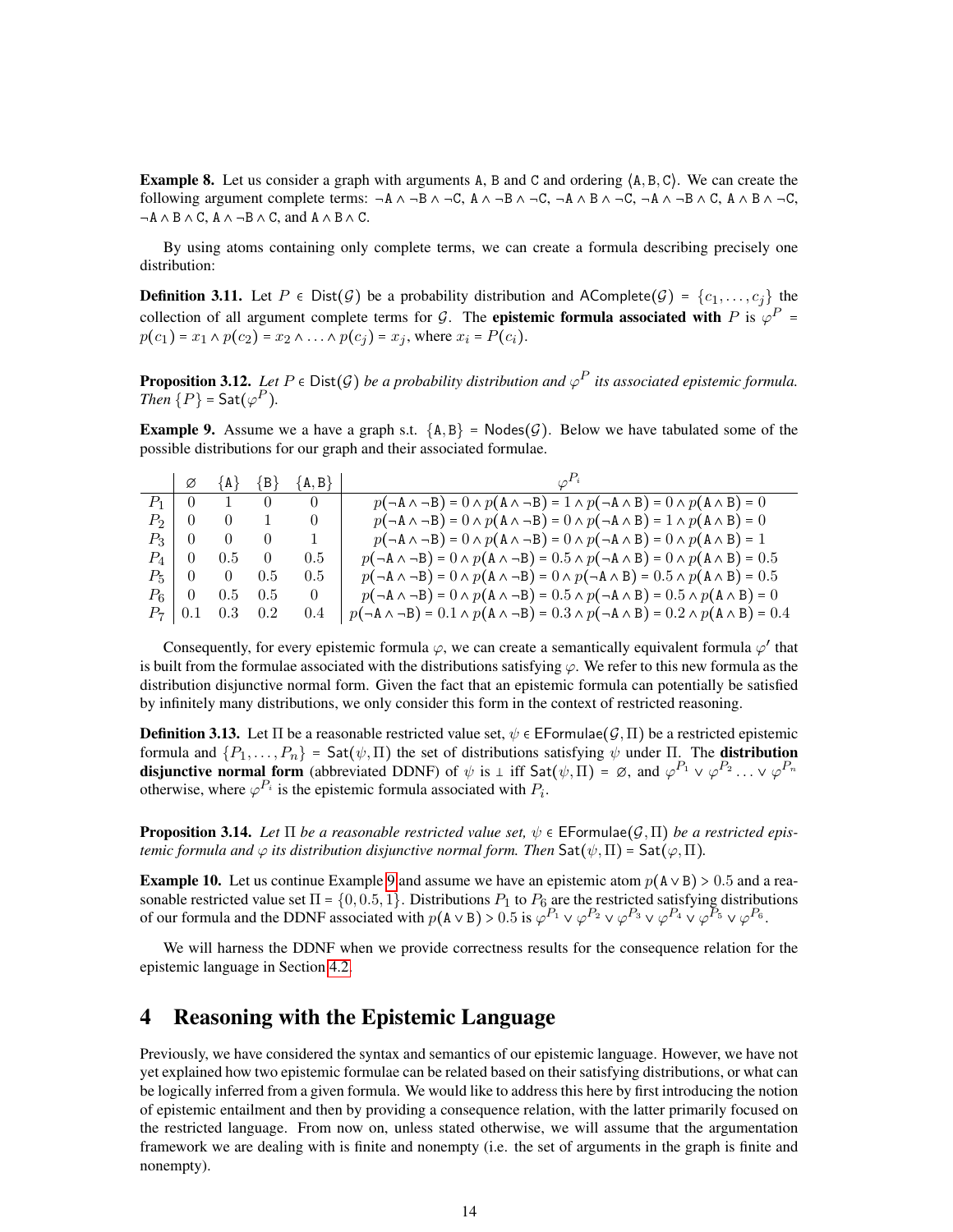### <span id="page-14-0"></span>4.1 Epistemic Entailment

Let us start with the unrestricted epistemic entailment relation, which is defined in the following manner:

**Definition 4.1.** Let  $\{\phi_1, \ldots, \phi_n\} \subseteq \mathsf{EFormulae}(\mathcal{G})$  be a set of epistemic formulae, and  $\psi \in \mathsf{EFormulae}(\mathcal{G})$ be an epistemic formula. The **epistemic entailment relation**, denoted  $\models$ , is defined as follows.

$$
\{\phi_1,\ldots,\phi_n\}\Vdash\psi\ \text{iff}\ \mathsf{Sat}(\{\phi_1,\ldots,\phi_n\})\subseteq \mathsf{Sat}(\psi)
$$

Example 11. The following are some instances of epistemic entailment.

- ${p(A) < 0.2} \vDash p(A) < 0.3$
- ${p(A) < 0.2} \vDash p(A \wedge B) < 0.2$
- ${p(A) < 0.9, p(A) > 0.7} \vDash p(A) \ge 0.7 \land \neg (p(A) > 0.9)$

Let us now focus on reasoning in the restricted scenario, which can be defined similarly to the standard epistemic entailment through the use of restricted satisfying distributions:

**Definition 4.2.** Let  $\Pi$  be a restricted value set,  $\{\phi_1, \ldots, \phi_n\} \subseteq \text{EFormula}(G, \Pi)$  a set of epistemic formulae, and  $\psi \in \mathsf{EFormulae}(\mathcal{G})$  an epistemic formula. The **restricted epistemic entailment relation** w.r.t.  $\Pi$ , denoted  $\Vdash_{\Pi}$ , is defined as follows.

$$
\{\phi_1,\ldots,\phi_n\}\Vdash_{\Pi}\psi\ \text{iff}\ \text{\sf Sat}(\{\phi_1,\ldots,\phi_n\},\Pi)\subseteq\text{\sf Sat}(\psi,\Pi)
$$

**Example 12.** Consider  $\Pi = \{0, 0.25, 0.5, 0.75, 1\}$  and restricted epistemic formulae  $p(A) + p(\neg B) \le 1$  and  $p(A) + p(\neg B) \le 0.75$ . It holds that

$$
\{p(\mathbf{A}) + p(\neg \mathbf{B}) \le 0.75\} \Vdash_{\Pi} p(\mathbf{A}) + p(\neg \mathbf{B}) \le 1
$$

Let us now discuss how the restricted satisfying distributions and the restricted entailment are related to the unrestricted versions. First of all, by Definition [3.6,](#page-11-0) we can observe that every restricted satisfying distribution for an epistemic formula is also a satisfying distribution. Thus, we can easily show that epistemic entailment implies restricted entailment:

**Proposition 4.3.** *Let*  $\Pi$  *be a restricted value set,*  $\Phi \in \mathsf{EFormulae}(\mathcal{G},\Pi)$  *a set of epistemic formulae, and*  $\psi \in \mathsf{EFormulae}(\mathcal{G})$  *an epistemic formula. If*  $\Phi \vDash \psi$  *then*  $\Phi \vDash_{\Pi} \psi$ *.* 

In principle, we can observe that a "less" restricted entailment implies a "more" restricted one:

**Proposition 4.4.** *Let*  $\Pi_1 \subseteq \Pi_2$  *be restricted value sets*,  $\Phi \subseteq \text{EFormulae}(\mathcal{G}, \Pi_1)$  *a set of epistemic formulae*, *and*  $\psi \in \mathsf{EFormulae}(\mathcal{G})$  *an epistemic formula. If*  $\Phi \vDash_{\Pi_2} \psi$  *then*  $\Phi \vDash_{\Pi_1} \psi$ *.* 

Note, it does not necessarily hold that if one formula follows from another in a restricted manner, then it also follows in the unrestricted one as illustrated below:

**Example 13.** Consider two formulae  $\varphi_1$ :  $p(A) \neq 0.5$  and  $\varphi_2$ :  $p(A) = 0 \vee p(A) = 1$  and a reasonable restricted set  $\Pi = \{0, 0.5, 1\}$ . We can observe that  $Sat(\varphi_1, \Pi) = Sat(\varphi_2, \Pi)$  and therefore  $\{\varphi_1\} \Vdash_{\Pi} \varphi_2$ . However, in the unrestricted case we can consider a probability distribution P s.t.  $P(A) = 0.9$  in order to show that  $\text{Sat}(\varphi_1) \notin \text{Sat}(\varphi_2)$ . We can observe that this issue would have been bypassed if, instead of Π, we considered the set  $\Pi_2 = \{0, 0.25, 0.5, 0.75, 1\}$ , for which  $\{\varphi_1\} \nvDash_{\Pi_2} \varphi_2$ . Consequently, although restricted entailment does not in general imply unrestricted entailment, for a given set of formulae it is possible to find such a Π for which this property holds.

The reason that an inference from the restricted entailment relation is not necessarily an inference from the unrestricted entailment relation is that the restricted case contains more information. The set Π is extra information that restricts the possible assignments for the probability distribution. Indeed, it could equivalently be represented as a set of formulae that could be added to the left-hand side of the unrestricted entailment relation. This is analogous to the use of explicit formulae on the domain in order to formalise the closed world assumption in predicate logic [\[66\]](#page-49-8).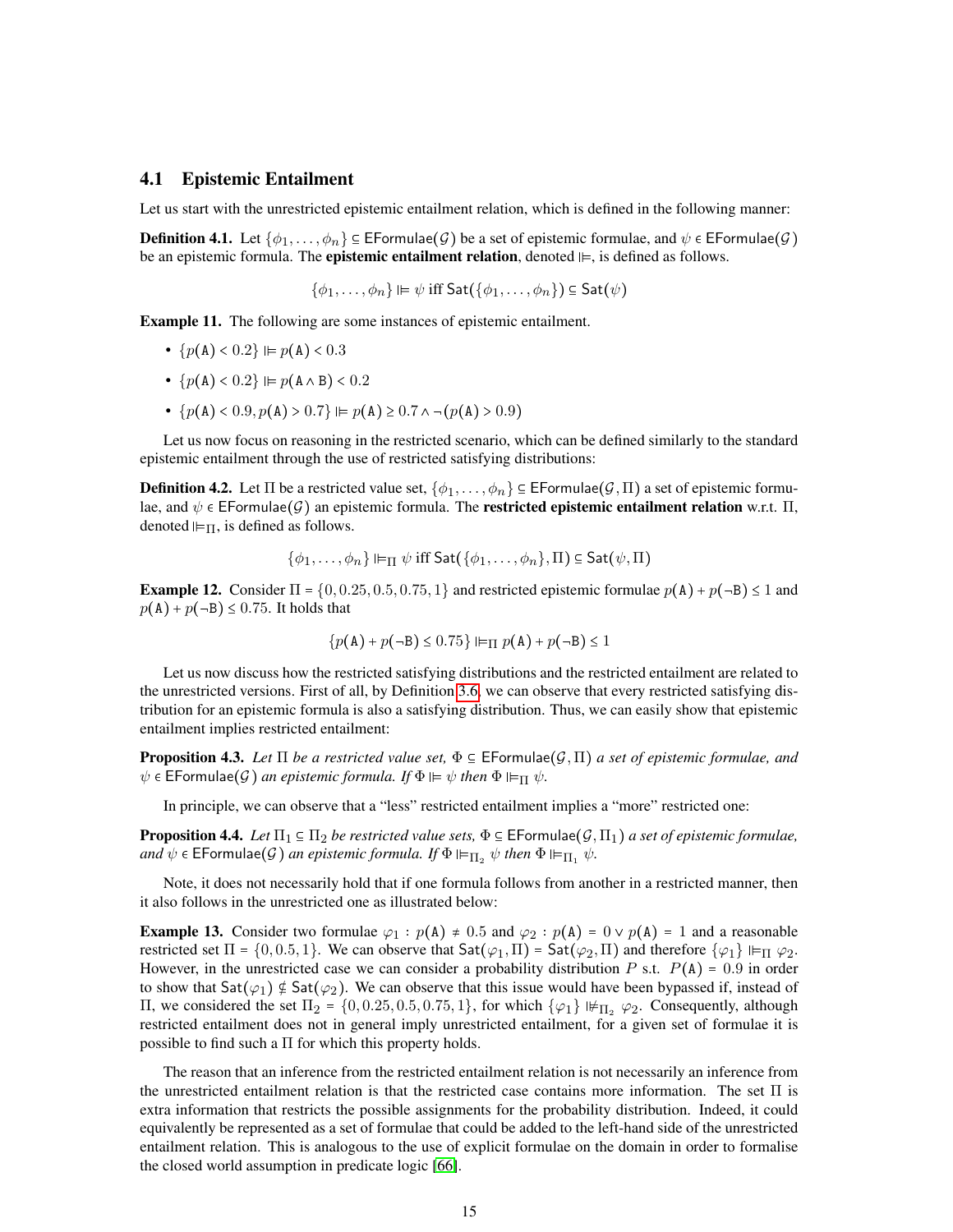### <span id="page-15-0"></span>4.2 Consequence Relation

In order to provide a proof theoretic counterpart to the entailment relation, we present a consequence relation in this subsection. For this, we will focus on the restricted language.

The advantage of having a consequence relation is that we can now obtain inferences from a set of epistemic formulae. This means we can for instance determine if one constraint is implied by another, and whether there is redundancy in a set of constraints (i.e. whether the set is not minimal). More generally, we will see that both the entailment and consequence relations are important in examining properties of epistemic graphs as covered in Section [5.](#page-18-1)

Before we present the epistemic proof system, we introduce some subsidiary definitions associated with the arithmetic nature of operational formulae. Although they are not limited to restricted formulae only, we prefer to have them at hand due to the fact that we will be using them in our epistemic proof system:

**Definition 4.5.** Let  $f_1: p(\alpha_1) *_{1} p(\alpha_2) *_{2} \ldots *_{m-1} p(\alpha_m)$ , and  $f_2: p(\beta_1) *_{1} p(\beta_2) *_{2} \ldots *_{l-1} p(\beta_l)$ , where  $\alpha_i, \beta_i \in \text{Terms}(G)$  and  $*_i, *_i \in \{+, -\}$ , be operational formulae.  $f_1 \geq_{su} f_2$  denotes the **subject inequality relation** that holds when  $f_2$  is obtained from  $f_1$  by logical weakening of an element  $p(\alpha_i)$  of  $f_1$  to  $p(\alpha_i^{\prime})$  $\binom{i}{i}$  where  $\{\alpha_i\} \vdash \alpha'_i$  $i'$ , and all other elements are the same in  $f_1$  and  $f_2$ . Additionally:

- with  $f_1 \geq_{su}^+ f_2$  we denote the case where  $f_1 \geq_{su} f_2$  and either  $i = 1$  or  $*_{i-1} = +$
- with  $f_1 \ge_{su}^{\infty} f_2$  we denote the case where  $f_1 \ge_{su} f_2$ ,  $i > 1$  and  $*_{i-1} = -$

Let  $\varphi_1 = f_1 \# x$  and  $\varphi_2 = f_2 \# x$ , where  $\# \in \{ =, \neq, \geq, \leq, \leq, \leq \}$  and  $x \in [0, 1]$ , be epistemic atoms. We say that  $\varphi_1 \geq_{su} \varphi_2$  iff  $f_1 \geq_{su} f_2$  and with  $\varphi_1 \geq_{su}^+ \varphi_2$  (resp.  $\varphi_1 \geq_{su}^- \varphi_2$ ) we denote the case where  $f_1 \geq_{su}^+ f_2$ (resp.  $f_1 \geq_{su}^{-1} f_2$ ).

Example 14. The following illustrate the subject inequality relation.

$$
p(\mathbf{B}) - p(\mathbf{A} \wedge \mathbf{C}) > x \geq_{su}^{+} p(\mathbf{B} \vee \mathbf{D}) - p(\mathbf{A} \wedge \mathbf{C}) > x
$$
  

$$
p(\mathbf{B}) - p(\mathbf{A} \wedge \mathbf{C} \wedge \mathbf{E}) < x \geq_{su}^{=} p(\mathbf{B}) - p(\mathbf{A} \wedge \mathbf{C}) < x
$$

<span id="page-15-1"></span>**Proposition 4.6.** *For epistemic atoms*  $\varphi_1 = f_1 \# x$  *and*  $\varphi_2 = f_2 \# x$  *in* EFormulae( $\mathcal{G}, \Pi$ )*, the following hold:*

- *if*  $\varphi_1 \geq^*_{su} \varphi_2$  and  $\# \in \{>, \geq\}$  then  $\mathsf{Sat}(\varphi_1) \subseteq \mathsf{Sat}(\varphi_2)$ , and if  $\# \in \{<, \leq\}$ , then  $\mathsf{Sat}(\varphi_2) \subseteq \mathsf{Sat}(\varphi_1)$
- *if*  $\varphi_1 \geq_{su} \varphi_2$  and  $\# \in \{<, \leq\}$  then  $\mathsf{Sat}(\varphi_1) \subseteq \mathsf{Sat}(\varphi_2)$ , and if  $\# \in \{>, \geq\}$ , then  $\mathsf{Sat}(\varphi_2) \subseteq \mathsf{Sat}(\varphi_1)$

We can now introduce the proof rule system for the epistemic formulae. The basic rules grasp the primitive properties of probabilities, i.e. that any probability is in the unit interval, and that probabilities of  $\top$  and  $\bot$  are respectively 1 and 0. The probabilistic rule allows us to express the probability of conjunction (disjunction) of two argument terms through the probabilities of these terms. The subject rules capture the behaviour of epistemic formulae that are connected through the subject inequality relation. The enumeration rules allow us to transform any inequality into a formula using only equality under the given restricted set Π. However, given the results of Proposition [3.9,](#page-12-1) in some cases it can happen that the appropriate subsets of Π are empty. Thus, wherever applicable, we make it clear that the resulting formula should be seen as falsity. Finally, the propositional rules capture how the reasoning extends classical propositional logic.

**Definition 4.7.** Let  $\# \in \{\text{=},\text{+},\text{=},\text{<},\text{<},\text{>} \}$  and  $x \in [0,1]$ . Let  $\Pi$  be a restricted value set, and  $\Pi_{\#}^{x,(*_1,...,*_{m-1})}$ # be the combination set of  $\Pi$  obtained according to the value x, relationship  $\#$  and the sequence arithmetic operations of arithmetic operations  $(*_1, \ldots, *_{m-1})$ . Also let  $f_1 : p(\alpha_1) *_{1} p(\alpha_2) *_{2} \ldots *_{k-1} p(\alpha_k)$  and  $f_2: p(\beta_1) \star_1 p(\beta_2) \star_2 \ldots \star_{l-1} p(\beta_l)$ , where  $k, l \ge 1, \alpha_i, \beta_i \in \text{Terms}(\mathcal{G})$  and  $\star_j, \star_i \in \{+, -\}$  be operational formulae. The **restricted epistemic consequence relation**, denoted  $\Vdash_{\Pi}$ , is defined as follows, where  $\vdash$  is propositional consequence relation,  $\Phi \subseteq \mathsf{EFormulae}(\mathcal{G},\Pi)$ , and  $\phi, \psi \in \mathsf{EFormulae}(\mathcal{G},\Pi)$ .

The following proof rules are the **basic rules**:

| $(B1) \Phi \Vdash_{\Pi} p(\alpha) \geq 0$ iff $\Phi \Vdash_{\Pi} \top$ | $(B2) \Phi \Vdash_{\Pi} p(\alpha) \leq 1$ iff $\Phi \Vdash_{\Pi} \top$ |
|------------------------------------------------------------------------|------------------------------------------------------------------------|
| $(B3) \Phi \Vdash_{\Pi} p(\top) = 1$ iff $\Phi \Vdash_{\Pi} \top$      | $(B4) \Phi \Vdash_{\Pi} p(\bot) = 0$ iff $\Phi \Vdash_{\Pi} \top$      |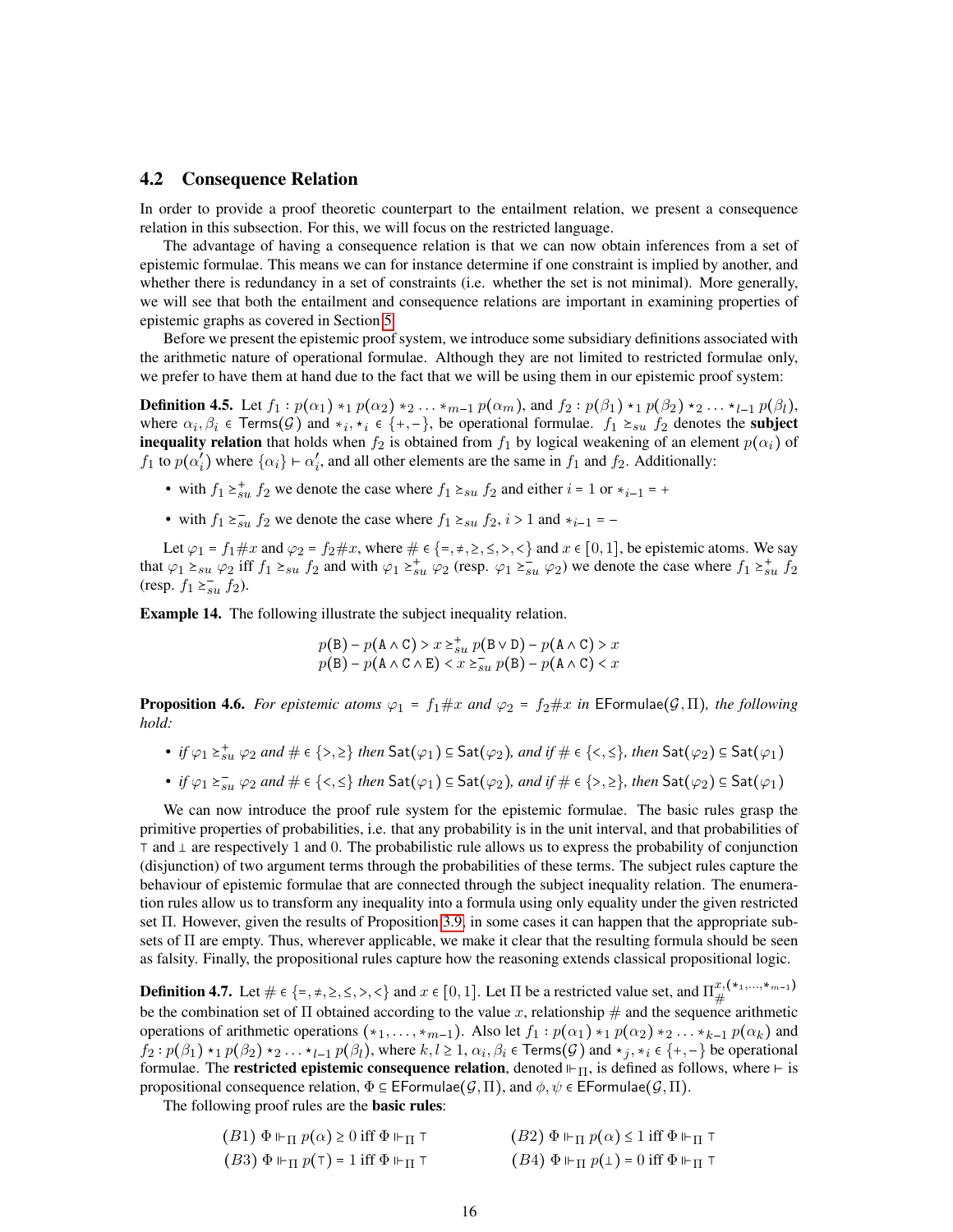The following rule is the probabilistic rule:

$$
(PR1) \quad \Phi \Vdash_{\Pi} p(\alpha \vee \beta) - p(\alpha) - p(\beta) + p(\alpha \wedge \beta) = 0
$$

The following proof rules are the subject rules.

(S1)  $\Phi \Vdash_{\Pi} f_1 > x$  and  $f_1 \succeq_{su}^{\dagger} f_2$  implies  $\Phi \Vdash_{\Pi} f_2 > x$  $(S2)$   $\Phi \Vdash_{\Pi} f_1 \geq x$  and  $f_1 \geq \frac{1}{2}$   $\mathbb{E} \Big\{ \sum_{s=1}^{n} f_2 \Big\}$  implies  $\Phi \Vdash_{\Pi} f_2 \geq x$  $(S3)$   $\Phi \Vdash_{\Pi} f_1 < x$  and  $f_1 \geq_{su}^x f_2$  implies  $\Phi \Vdash_{\Pi} f_2 < x$  $(S4)$   $\Phi \Vdash_{\Pi} f_1 \leq x$  and  $f_1 \geq_{\text{S}u} f_2$  implies  $\Phi \Vdash_{\Pi} f_2 \leq x$  $(S5)$   $\Phi \Vdash_{\Pi} f_2 < x$  and  $f_1 \geq_{su}^{u} f_2$  implies  $\Phi \Vdash_{\Pi} f_1 < x$  $(S6)$   $\Phi \Vdash_{\Pi} f_2 \leq x$  and  $f_1 \geq_{su}^* f_2$  implies  $\Phi \Vdash_{\Pi} f_1 \leq x$  $(S7)$   $\Phi \Vdash_{\Pi} f_2 > x$  and  $f_1 \geq_{su} f_2$  implies  $\Phi \Vdash_{\Pi} f_1 > x$  $(S8)$   $\Phi \Vdash_{\Pi} f_2 \geq x$  and  $f_1 \geq \frac{3a}{su} f_2$  implies  $\Phi \Vdash_{\Pi} f_1 \geq x$ 

The next rules are the enumeration rules.

$$
(E1) \Phi \Vdash_{\Pi} f_1 \# x \text{ iff } (\Phi \Vdash_{\Pi} \bigvee_{(v_1, \ldots, v_k) \in \Pi_{\#}^{x, \text{AOp}(f_1)}} (p(\alpha_1) = v_1 \land p(\alpha_2) = v_2 \land \ldots \land p(\alpha_k) = v_k)
$$
\n
$$
\text{if } \Pi_{\#}^{x, \text{AOp}(f_1)} \neq \emptyset \text{ and } \Phi \Vdash_{\Pi} \bot \text{ otherwise})
$$
\n
$$
(E2) \Phi \Vdash_{\Pi} f_1 > x \text{ iff } \Phi \Vdash_{\Pi} \neg (\bigvee_{(v_1, \ldots, v_k) \in \Pi_{\leq}^{x, \text{AOp}(f_1)}} (p(\alpha_1) = v_1 \land p(\alpha_2) = v_2 \land \ldots \land p(\alpha_k) = v_k))
$$
\n
$$
\qquad \qquad (v_1, \ldots, v_k) \in \Pi_{\leq}^{x, \text{AOp}(f_1)}} (p(\alpha_1) = v_1 \land p(\alpha_2) = v_2 \land \ldots \land p(\alpha_k) = v_k))
$$
\n
$$
\qquad \qquad (v_1, \ldots, v_k) \in \Pi_{\leq}^{x, \text{AOp}(f_1)}} (p(\alpha_1) = v_1 \land p(\alpha_2) = v_2 \land \ldots \land p(\alpha_k) = v_k))
$$
\n
$$
(E4) \Phi \Vdash_{\Pi} f_1 < x \text{ iff } \Phi \Vdash_{\Pi} \neg (\bigvee_{(v_1, \ldots, v_k) \in \Pi_{\geq}^{x, \text{AOp}(f_1)}} (p(\alpha_1) = v_1 \land p(\alpha_2) = v_2 \land \ldots \land p(\alpha_k) = v_k))
$$
\n
$$
\qquad \qquad (v_1, \ldots, v_k) \in \Pi_{\leq}^{x, \text{AOp}(f_1)} (p(\alpha_1) = v_1 \land p(\alpha_2) = v_2 \land \ldots \land p(\alpha_k) = v_k))
$$
\n
$$
\qquad \qquad (v_1, \ldots, v_k) \in \Pi_{\leq}^{x, \text{AOp}(f_1)} (p(\alpha_1) = v_1 \land p(\alpha_2) = v_2 \land \ldots \land p(\
$$

The following proof rules are the propositional rules.

 $(P1)$   $\Phi \Vdash_{\Pi} \phi_1$  and ... and  $\Phi \Vdash_{\Pi} \phi_n$  and  $n \geq 1$  and  $\{\phi_1, \ldots, \phi_n\} \vdash \psi$  implies  $\Phi \Vdash_{\Pi} \psi$  $(P2)$  if  $\Phi \vdash \varphi$  then  $\Phi \Vdash_{\Pi} \varphi$ 

**Example 15.** For  $\Pi = \{0, 0.2, 0.4, 0.6, 0.8, 1.0\}$ , the following illustrate the restricted epistemic consequence relation.

- ${p(A) + p(B) \le 1, p(A) p(B) \ge 1}$   $\Vdash_{\Pi} p(A) + p(B) = 1$
- ${p(A) > 0.8, p(A) > 0.5 \rightarrow p(B) > 0.5}$   $\Vdash_{\Pi} p(B) > 0.5$
- ${p(C) > 0.5 \rightarrow p(B) > 0.5 \land p(A) > 0.5, p(B) > 0.5 \rightarrow p(A) \le 0.5}$   $\vdash_{\Pi}$  1
- ${p(A) > 0.6} \mathrel{\Vdash}_{\Pi} p(A) = 0.8 \vee p(A) = 1$

We can use the epistemic consequence relation to infer relationships between unconnected nodes as illustrated next.

**Example 16.** For the following graph, consider the formulae  $C = \{p(C) > 0.5 \rightarrow p(B) > 0.5, p(B) > 0.5 \rightarrow$  $p(A) \le 0.5$ . From C, we can infer  $p(C) > 0.5 \rightarrow p(A) \le 0.5$ .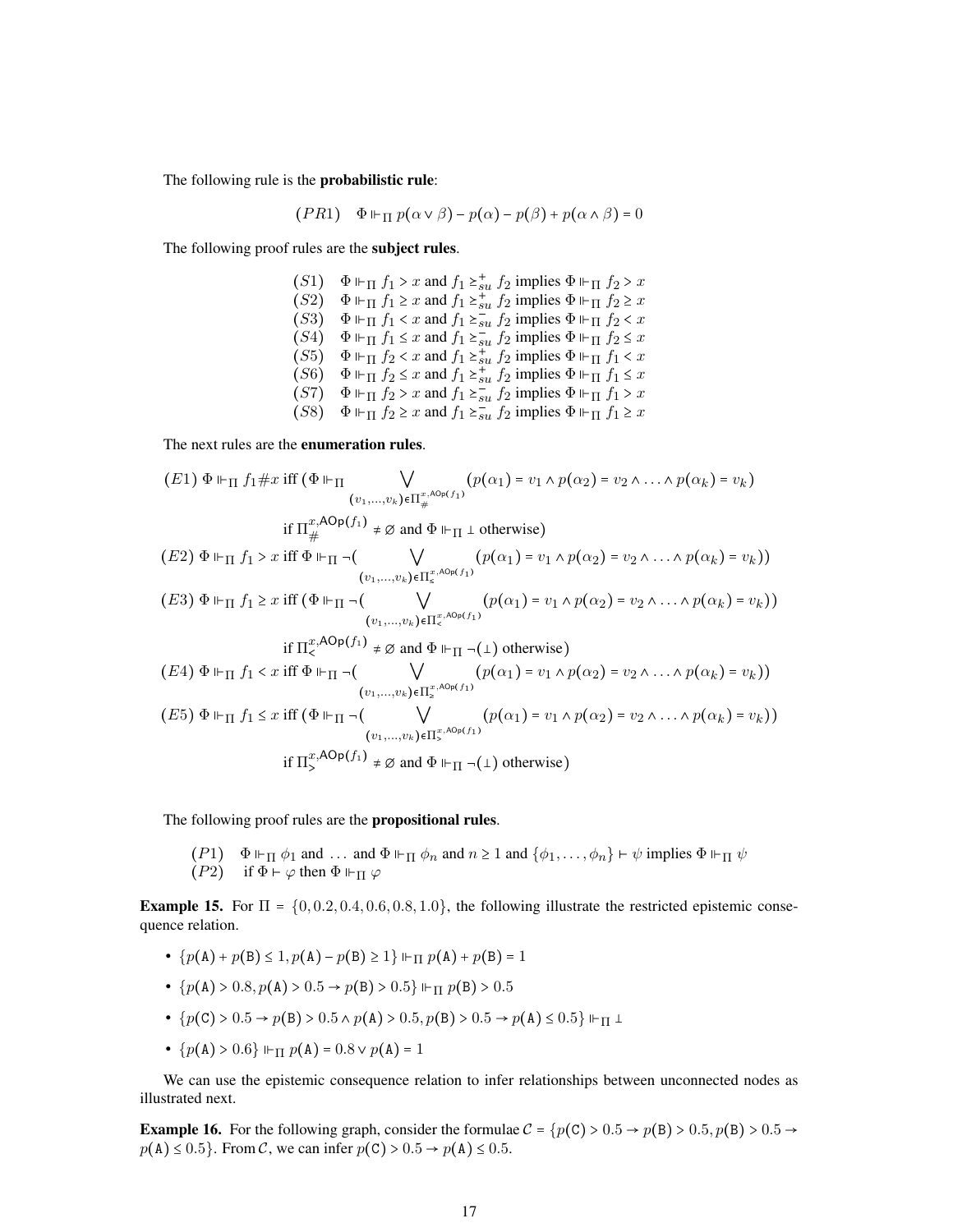

The following is a correctness result showing that the restricted epistemic consequence relation is sound with respect to the restricted epistemic entailment relation.

<span id="page-17-3"></span>**Proposition 4.8.** *Let*  $\Pi$  *be a restricted value set. For*  $\Phi \in \mathsf{E}$  EFormulae $(\mathcal{G},\Pi)$ *, and*  $\psi \in \mathsf{E}$  EFormulae $(\mathcal{G},\Pi)$ *, if*  $\Phi \Vdash_{\Pi} \psi$  then  $\Phi \Vdash_{\Pi} \psi$ .

However, as it is often the case, the completeness is somewhat more difficult to show. We may recall that for every probability distribution, we can create an epistemic formula describing precisely that distribution. From the disjunction of such formulae, we have created the distribution disjunctive normal form (DDNF) of every formula, the models of which were identical with the original formula. The challenge of the completeness proof is therefore to show that the DDNF of a given formula is equivalent to it not only semantically, but also syntactically.

This can be achieved by first transforming every term into a disjunction of argument complete terms, then separating this epistemic atom into further atoms s.t. every one of them contains precisely one complete term through the use of probabilistic rules. The probabilities of the complete terms that are not present yet can be inferred from the ones that are, and we can use all of this to show the syntactical equivalence of the epistemic formula and its DDNF:

<span id="page-17-2"></span>**Proposition 4.9.** *Let*  $\Pi$  *be a reasonable restricted value set*,  $\Phi \subseteq$  EFormulae( $\mathcal{G}, \Pi$ ) *a set of epistemic formulae and*  $\psi \in \mathsf{EFormulae}(\mathcal{G}, \Pi)$  *an epistemic formula. Then*  $\Phi \Vdash_{\Pi} \psi$  *iff*  $\Phi \Vdash_{\Pi} \varphi$ *, where*  $\varphi$  *is the distribution disjunctive normal form of* ψ

The ability to transform any formula into its DDNF both semantically and syntactically, along with the previous soundness results, brings us to the final correctness result for our system:

**Proposition 4.10.** *Let*  $\Pi$  *be a restricted value set. For*  $\Phi \in \mathsf{EFormulae}(\mathcal{G},\Pi)$ *, and*  $\psi \in \mathsf{EFormulae}(\mathcal{G},\Pi)$ *,*  $\Phi \Vdash_{\Pi} \psi$  *iff*  $\Phi \Vdash_{\Pi} \psi$ *.* 

In addition, the following property can be shown, which indicates that we can develop algorithms for automated reasoning based on proof by contradiction:

**Proposition 4.11.** Let  $\Pi$  be a reasonable restricted value set. For  $\Phi \subseteq \mathsf{EFormulae}(\mathcal{G},\Pi)$  and  $\psi \in \mathcal{G}$ EFormulae $(G,\Pi)$ ,  $\Phi \Vdash_{\Pi} \psi$  *iff*  $\Phi \cup {\neg \psi} \Vdash_{\Pi} \bot$ .

We can also observe that for a finite set of rational numbers from the unit interval Π, representing and reasoning with the restricted epistemic language w.r.t. Π is equivalent to propositional logic. We show this via the next two lemmas.

<span id="page-17-0"></span>Lemma 4.12. *Let* Π *be a reasonable restricted value set. There is a set of propositional formulae* Ω *with*  $\Lambda \subseteq \Omega$ *, and there is a function f* : EFormulae $(G,\Pi) \to \Omega$  *s.t. for each*  $\{\phi_1,\ldots,\phi_n\} \subseteq \mathsf{EFormulae}(\mathcal{G},\Pi)$ *, and for each*  $\psi \in \mathsf{EFormulae}(\mathcal{G}, \Pi)$ ,

$$
\{\phi_1,\ldots,\phi_n\}\Vdash_{\Pi}\psi\ iff\ \{f(\phi_1),\ldots,f(\phi_n)\}\cup\Lambda\vdash f(\psi)
$$

<span id="page-17-1"></span>Lemma 4.13. *Let* Ω *be a propositional language composed from a set of atoms and the usual definitions for the Boolean connectives. There is a restricted epistemic language* EFormulae $(\mathcal{G}, \Pi)$  *where*  $\Pi = \{0, 1\}$  *and there is a function*  $g:\Omega\to\mathsf{EFormulae}(\mathcal{G},\Pi)$  *s.t. for each set of propositional formulae*  $\{\alpha_1,\ldots,\alpha_n\}\subseteq\Omega$ *and for each propositional formula*  $\beta \in \Omega$ ,

$$
\{\alpha_1,\ldots,\alpha_n\}\vdash\beta\mathit{iff}\{g(\alpha_1),\ldots,g(\alpha_n)\}\Vdash_\Pi g(\beta)
$$

From Lemma [4.12](#page-17-0) and Lemma [4.13,](#page-17-1) we obtain the following result. This means that whatever can be represented or inferred in the restricted epistemic language can be represented or inferred in the classical propositional language and vice versa.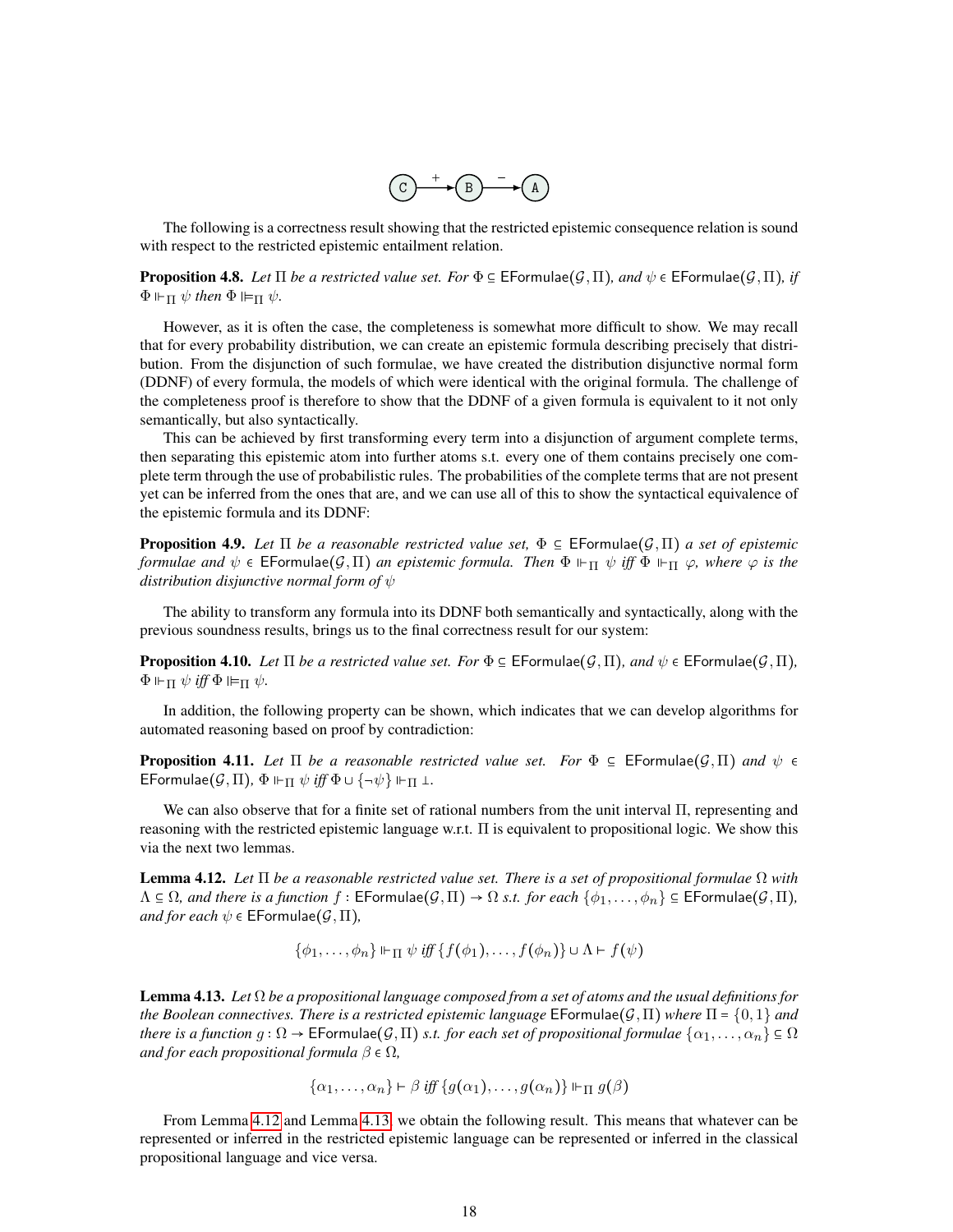Proposition 4.14. *The restricted epistemic language with the restricted epistemic consequence relation is equivalent to the classical propositional language with the classical propositional consequence relation.*

The restricted language (where the values for the inequalities are restricted to a finite set of values from the unit interval) allows for inequalities to be rewritten as a disjunction of equalities. This then allows for an epistemic consequence relation to be defined as a conservative extension of the classical propositional consequence relation. The advantage of this restricted version is that it can be easily implemented using *constraint satisfaction* techniques [\[30,](#page-47-10) [68,](#page-49-9) [75\]](#page-50-2). These allow for a declarative representation of constraints and provide sophisticated methods for determining solutions. For some applications, such as user modelling in persuasion dialogues, having a restricted set of values (such as corresponding to a Likert scale) would offer a sufficiently rich framework.

#### <span id="page-18-0"></span>4.3 Closure

Last, but not the least, we define the notion of an epistemic closure, which will become particularly useful in the analysis of relation coverage and labelings in Sections [5.1.2](#page-23-0) and [5.2.](#page-26-0) To put it simply, closure produces the set of all formulae derivable from a given set:

**Definition 4.15.** Let  $\Phi \subseteq \mathsf{Fformulae}(\mathcal{G})$ . The **epistemic closure function** is defined as follows.

$$
Closure(\Phi) = \{ \psi \mid \Phi \vDash \psi \}
$$

We can observe that closure can produce infinitely many formulae that, depending on how we intend to use it, can be seen as redundant. For example, from a formula  $p(A) > 0.5$  we can derive  $p(A) > y$  for every real number  $y \in [0, 0.5]$ . Consequently, in many cases it makes sense to focus on closure w.r.t. a given reasonable restricted set of values Π:

**Definition 4.16.** Let  $\Pi$  be a reasonable restricted value set, and let  $\Phi \subseteq \mathsf{EFormulae}(\mathcal{G},\Pi)$ . The **restricted** epistemic closure function is defined as follows.

$$
\mathsf{Closure}(\Phi,\Pi) = \{\psi \mid \Phi \vDash_{\Pi} \psi\}
$$

Given the soundness and completeness results for our proof systems, we can observe that closure can also be defined using  $\vdash_{\Pi}$ . The closure function is monotonic on both of its arguments (i.e. if  $\Phi \subseteq \Phi'$  and  $\Pi \subseteq \Pi'$ , then  $\text{Closure}(\Phi,\Pi) \subseteq \text{Closure}(\Phi,\Pi)$ ).

**Example 17.** Let us consider the reasonable restricted value set  $\Pi = \{0, 0.1, 0.2, \ldots, 0.9, 1\}$  and the set of formulae  $\Phi = \{p(A) < 0.5, (p(B) > 0.5 \land p(A) > 0.4) \rightarrow p(C) > 0.6, p(C) = 1 \rightarrow p(B) = 0.9\}.$ We can observe that  $\Phi \vDash_{\Pi} p(A) \leq x$  for  $x \in \{0.5, 0.6, \ldots, 1\}$ , thus these formulae belong to the (both restricted and standard) closure of  $\Phi$ . On the other hand, the formula  $p(A) = 0.7$  does not. The formula  $p(A) < 0.5 \wedge (p(B) \le 0.5 \vee p(C) > 0.6) \wedge (p(C) < 1 \vee p(B) = 0.9)$  also belongs to the closure. The formula  $p(B) = 0.8 \wedge p(C) = 0.2$  does not.

We will use the closure function in the next section when we consider properties of epistemic graphs in terms of their constraints.

# <span id="page-18-1"></span>5 Epistemic Graphs

In the introduction, we have discussed the value of being able to model beliefs in arguments, various types of relations between arguments, context–sensitivity, and more. Our proposal, capable of meeting the postulated requirements, comes in the form of epistemic graphs, which are labelled graphs equipped with particular formulae specifying the beliefs in arguments and the interplay between them. In this section we formalize the idea of epistemic graphs: we explain how constraints can be specified and interpreted, define epistemic semantics and provide an example of how our proposal can be used in practical applications.

Our aim in this section is to provide a general representation formalism for epistemic probabilistic argumentation. Although we will, at times, discuss reasoning methods and introduce concepts that may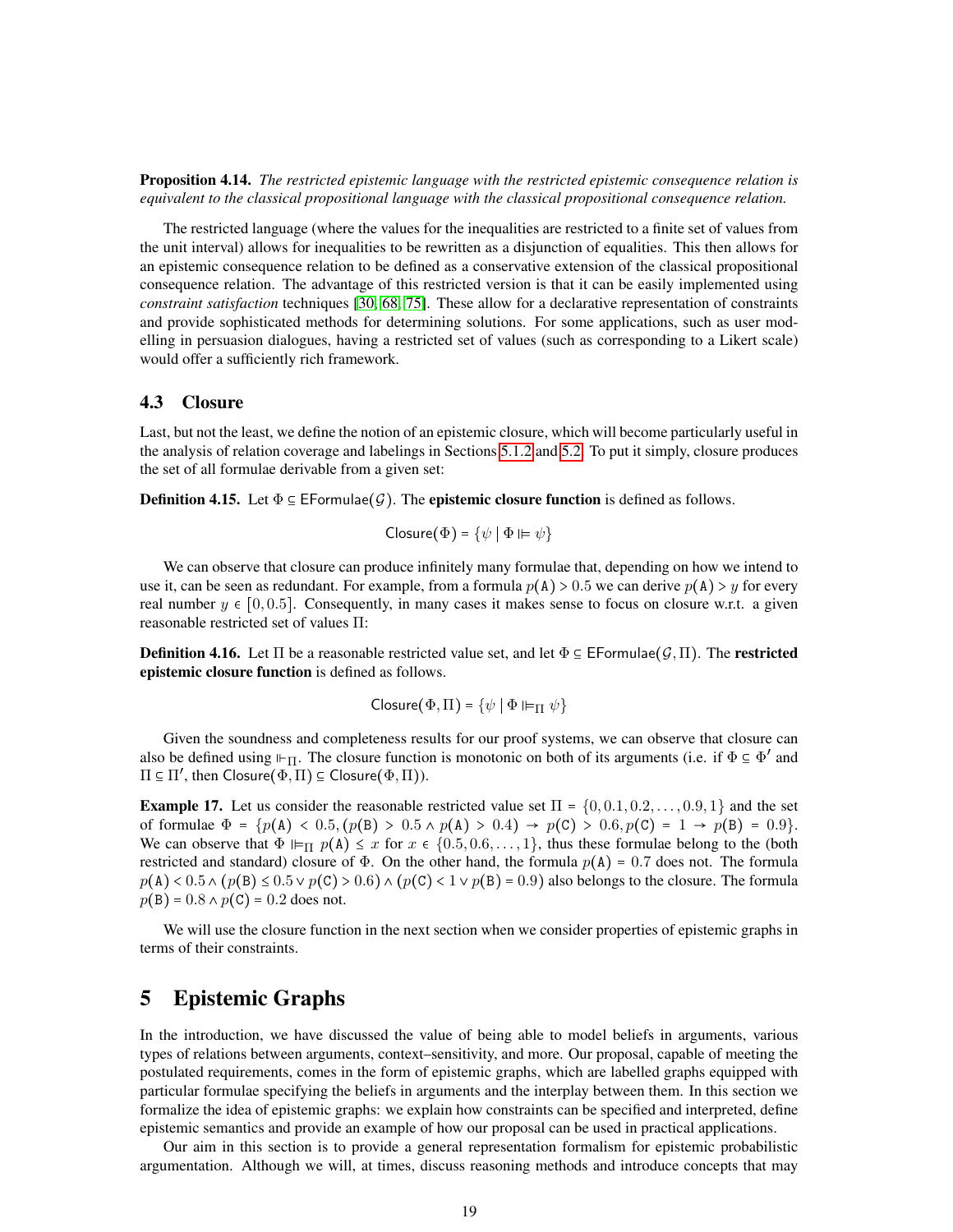help in implementing a working system based on our formalism, our focus will be on the conceptual level. In general, reasoning with epistemic constraints can be seen as a special case of *constraint satisfaction problems* [\[30,](#page-47-10) [68,](#page-49-9) [75\]](#page-50-2) (CSP, as mentioned earlier) and CSP software could be used to implement our proposal. We will point to general concepts from the CSP literature when appropriate, but leave a deeper discussion of the implementation issues for future work.

An epistemic graph is, to put it simply, a labelled graph equipped with a set of epistemic constraints, which are defined as epistemic formulae that contain at least one argument. This restriction is to exclude constraints that operate only on truth values and are simply redundant. Nevertheless, we note that it is optional and can be lifted if desired.

**Definition 5.1.** An **epistemic constraint** is an epistemic formula  $\psi \in \mathsf{EFormula}(\mathcal{G})$  s.t.  $\mathsf{FArgs}(\psi) \neq \emptyset$ . An **epistemic graph** is a tuple  $(G, \mathcal{L}, C)$  where  $(\mathcal{G}, \mathcal{L})$  is a labelled graph, and  $C \subseteq \mathsf{EFormula}(G)$  is a set of epistemic constraints associated with the graph.

We will say that an epistemic graph is consistent iff its set of constraints is consistent. Please note that the graph (and its labelling, which we will discuss in Section [5.2\)](#page-26-0) is not necessarily induced by the constraints and therefore it contains additional information. The actual direction of the edges in the graph is also not derivable from  $C$ . For example, if we had two arguments A and B connected by an edge, a constraint of the form  $p(A) < 0.5 \vee p(B) < 0.5$  would not tell us the direction of this edge. While for the sake of readability, we may use implications that reflect the directions of the edges, the syntactical features of the constraints should in general not be treated as cues for the graph structure. The constraints may also involve unrelated arguments, similarly as in [\[28\]](#page-47-11). We will now consider some examples of epistemic graphs.

<span id="page-19-0"></span>

Figure 4: Party organization graph. The  $+$  labels denote support and  $-$  denote attack.

Example 18. Let us consider an example in which Mary and Jane are organizing a small party at the student dormitory. Although the guests will bring some beer, Mary and Jane need to buy some non– alcoholic drinks and snacks. This can be represented with arguments A, B, C and D as seen in Figure [4](#page-19-0) and expressed with the following constraints:

- $\varphi_1 : (p(B) > 0.5 \vee p(C) > 0.5) \wedge p(D) > 0.5 \rightarrow p(A) > 0.5$
- $\varphi_2 : (p(B) < 0.5 \land p(C) < 0.5) \lor p(D) < 0.5 \rightarrow p(A) < 0.5$

We can observe that B, C and D are supporters of A in the sense that the acceptance of A requires the acceptance of D and B or C.

Let us assume that Mary and Jane realize that their budget is somewhat limited. We could create a constraint stating that at least one of the items has to be rejected: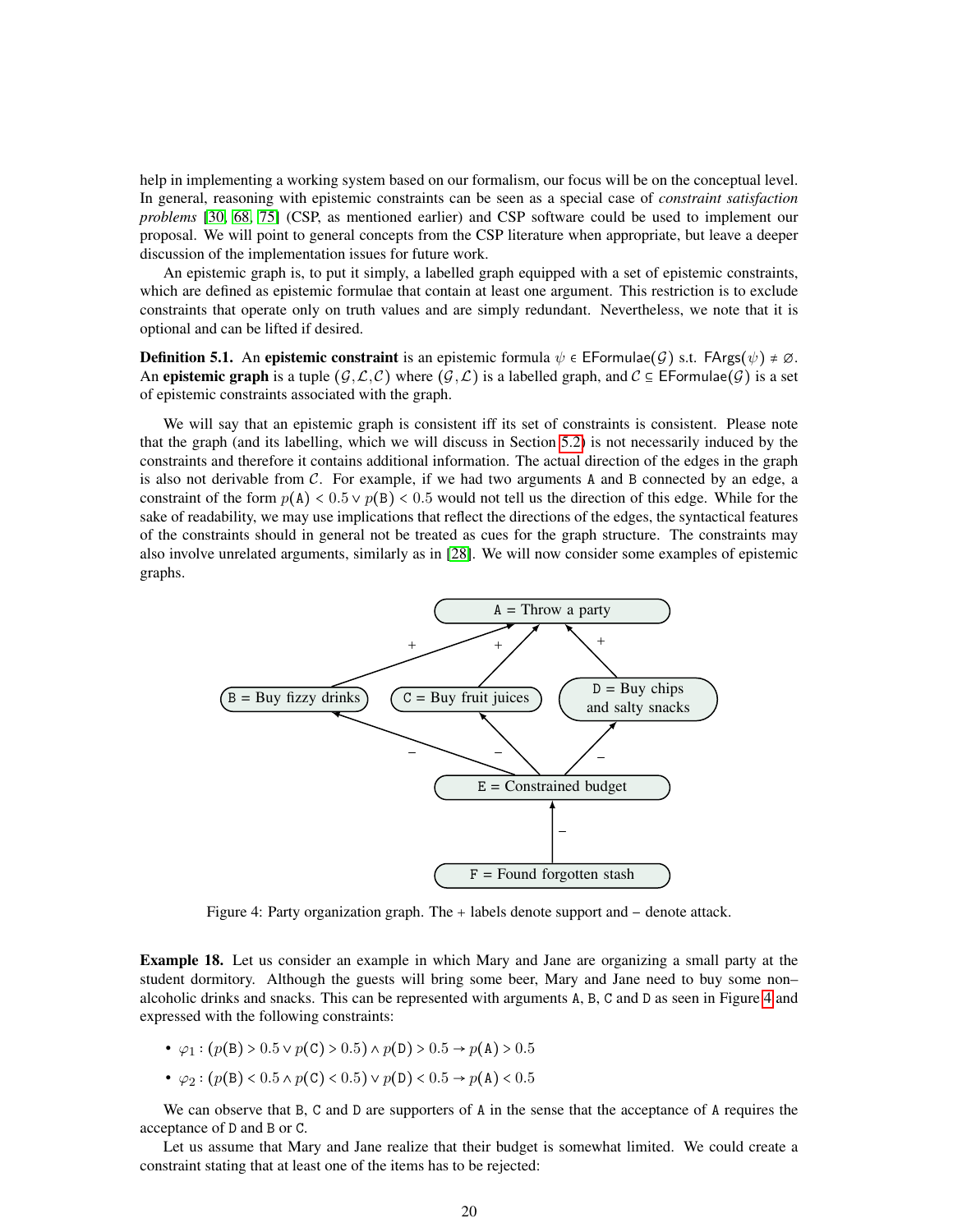•  $\varphi_3$ :  $p(B) < 0.5 \vee p(C) < 0.5 \vee p(D) < 0.5$ 

However, instead of this, we can also decide to represent the budget limitations as an argument E and replace  $\varphi_3$  with  $\varphi'_3$ ,<br>3:

- $\bullet$   $\varphi'$  $S_3$ :  $p(E) > 0.5 \rightarrow p(B) < 0.5 \vee p(C) < 0.5 \vee p(D) < 0.5$
- $\bullet$   $\varphi'_{4}$  $p(E) > 0.5$

We can observe that in this case, the relation between E and B, C and D is more attacking, in the sense that acceptance of E leads to the rejection of at least one of B, C and D.

Although the former solution is more concise, the latter also has its benefits. Let us assume that Mary now finds some spare money in her backpack and they can afford to buy all of the items. Thus, we add argument F, and the constraint  $\varphi'_4$  will need to be replaced:

•  $\varphi_4''$  $q'' = p(F) > 0.5 \rightarrow p(E) < 0.5$ 

$$
\bullet \ \varphi''_5 = p(\mathrm{F}) > 0.5
$$

Clearly, the relation between F and E is conflicting.

<span id="page-20-0"></span>

Figure 5: Mark's university choice graph. The  $+$  labels denote support,  $-$  attack, and  $*$  dependency.

Example 19. Let us consider the graph depicted in Figure [5.](#page-20-0) Given the rules in his country, Mark has written the matura exam (national exam after high school allowing a person to apply to a university) and can now register for up to two universities that interest him. He will be accepted or rejected once the exam results are in. We create the following constraints expressing what Mark plans to do:

- If Mark strongly disbelieves that he will get good grades, he will apply only to his 4th choice university:
	- $p(A) \le 0.2 \rightarrow p(B) < 0.5 \land p(C) < 0.5 \land p(D) < 0.5 \land p(E) > 0.5$
- If Mark moderately does not believe that he will get good grades, he will apply only to his 3rd and 4th choice universities:

 $p(A) > 0.2 \land p(A) \leq 0.5 \rightarrow p(B) < 0.5 \land p(C) < 0.5 \land p(D) > 0.5 \land p(E) > 0.5$ 

• If Mark moderately believes his grades will be good, he will apply only to his 2nd and 3rd choice universities:

 $p(A) > 0.5 \land p(A) < 0.8 \rightarrow p(B) < 0.5 \land p(C) > 0.5 \land p(D) > 0.5 \land p(E) < 0.5$ 

• If Mark strongly believes he will get good grades, he will apply only to his 1st and 2nd choice universities:

 $p(A) \ge 0.8 \rightarrow p(B) > 0.5 \land p(C) > 0.5 \land p(D) < 0.5 \land p(E) < 0.5$ 

We can consider the relation between A and E to be conflicting, as once A is believed we disbelieve E. Given that believing A (to a sufficiently high degree) also leads to believing B and C, the relations between these arguments can be seen as supporting. However, the interaction between A and D cannot be clearly classified as supporting or attacking, given that as the belief in A increases, D can be disbelieved, believed, and then disbelieved again.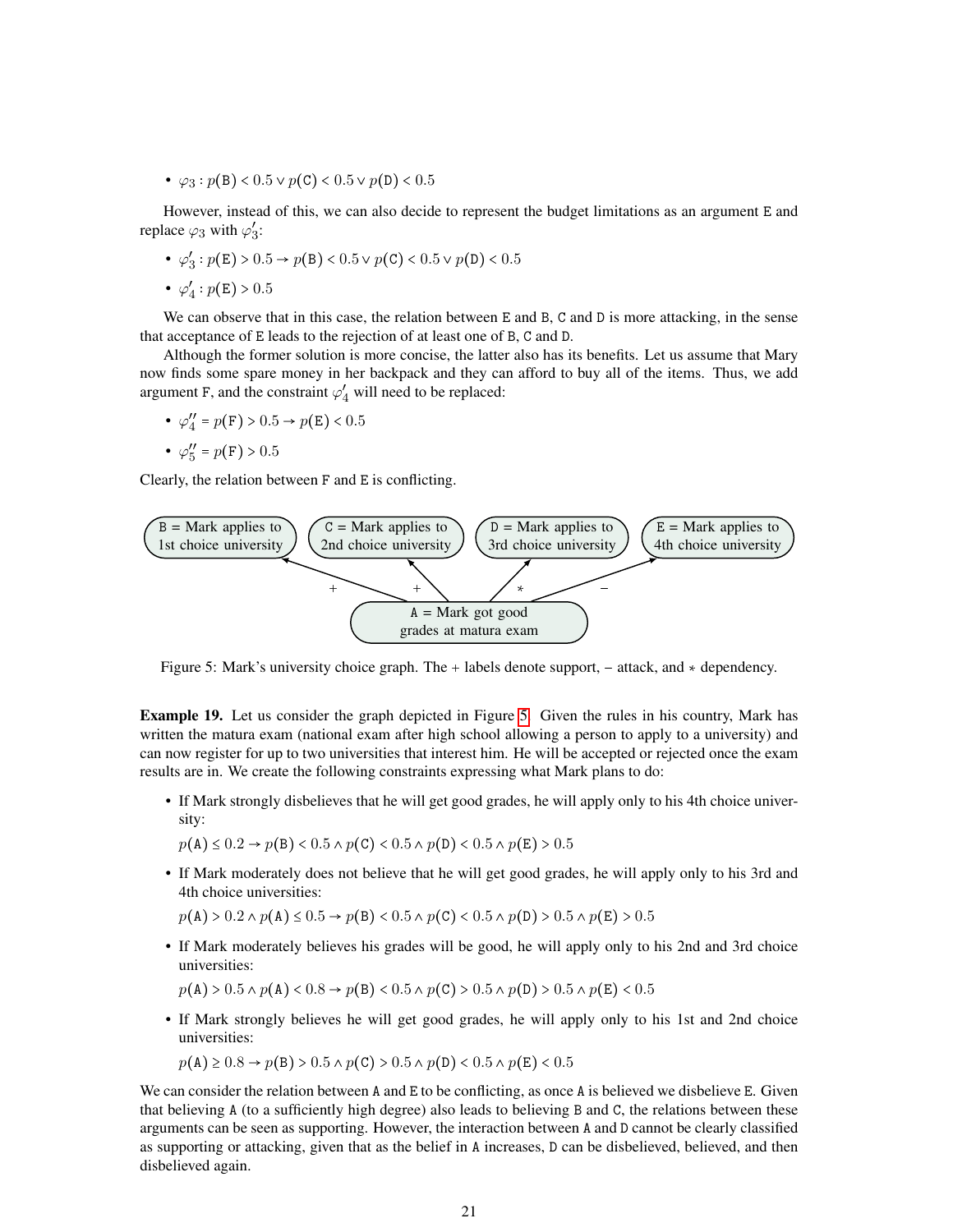Epistemic graphs are therefore quite flexible in representing various restrictions on beliefs. However, given the freedom we have in defining constraints, we can create epistemic graphs in which the constraints do not really reflect the structure of the graph and vice versa. Moreover, a probability distribution satisfying our requirements may be further refined in various ways, independently of the graph in question. Thus, in the next section we would like to explore testing if and how the graph structure can be reflected by the constraints and introduce various types of epistemic semantics.

## <span id="page-21-0"></span>5.1 Coverage

Previously, we have stated that it is not necessary for the constraints to account for all arguments and all the relations between them. While the ability to operate a not fully defined framework is valuable from the practical point of view, for example when dealing with limited knowledge about an opponent during a dialogue, having a graph in which the constraints cover all possible scenarios has undeniable benefits. In this section we will therefore focus on notions that can be used to measure if, and to what degree, arguments and relations between them are accounted for by the constraints. We will consider possible means of using this information in Section [5.3.](#page-30-0)

The general idea of verifying coverage relies on modulating beliefs in certain arguments and observing whether it results in particular behaviours in the arguments we are interested in. Key notion in this is a constraint combination, which we will use as a "modulating" component:

<span id="page-21-2"></span>**Definition 5.2.** Let  $F = \{A_1, \ldots, A_m\} \subseteq \text{Nodes}(\mathcal{G})$  be a set of arguments. An **exact constraint combination** for F is a set  $CC^F = \{p(A_1) = x_1, p(A_2) = x_2, ..., p(A_m) = x_m\}$ , where  $x_1, ..., x_m \in [0, 1]$ . A soft constraint combination for F is a set  $\mathcal{CC}^F = \{p(A_1) \#_1x_1, p(A_2) \#_2x_2, \ldots, p(f_m) \#_mx_m\}$ , where  $x_1, \ldots, x_m \in [0,1]$  and  $\#_1, \ldots, \#_m \in \{\text{=}, \text{=}, \text{=}, \text{=}, \text{=}\}$ . With  $\mathcal{CC}^F|_G$  for  $G \subseteq \text{Nodes}(\mathcal{G})$  we denote the subset of  $\mathcal{CC}^F$  that consists of all and only constraints of  $\mathcal{CC}^F$  that are on arguments contained in  $F \cap G$ .

Verifying if and how the belief in an argument changes given the beliefs in other arguments can possess certain challenges depending on how the set of constraints is defined. Amending the set of constraints with the above combinations might lead to inconsistencies coming from the fact that the arguments in the combinations themselves are interrelated or because the set of constraints already affects the belief in one of the arguments in the combination by default. Furthermore, we need to take into account the fact that the set of constraints associated with the graph might not be consistent to start with. In the following sections we will work under the assumption that we are dealing with a graph s.t. the associated set of constraints is satisfiable, and for a discussion on inconsistent constraints refer to [\[42\]](#page-48-9).

#### <span id="page-21-1"></span>5.1.1 Argument Coverage

On its own, an argument can be assigned any probability value from  $[0, 1]$ . One of the purposes of the constraints is - as the name suggest - to constrain the range of values that an argument may take, for example by the values assigned to its parents. Coverage means that there is at least one value for the degree of belief of an argument cannot be assigned, be it straight from the constraints or under certain assumptions concerning the beliefs in other arguments, cf. general constraint propagation to restrict the domain of variables [\[30\]](#page-47-10). The most basic form of coverage is the default coverage, where we can find a degree of belief that an argument cannot take straightforwardly from the constraints and without imposing additional assumptions:

**Definition 5.3.** Let  $X = (G, \mathcal{L}, \mathcal{C})$  be a consistent epistemic graph. We say that an argument  $A \in \text{Nodes}(G)$ is **default covered in** X if there is a value  $x \in [0, 1]$  s.t.  $\mathcal{C} \models p(\mathbf{A}) \neq x$ .

<span id="page-21-3"></span>**Example 20.** Let us consider the graph depicted in Figure [6](#page-22-0) and the associated set of constraints  $C$ :

 $p(A) > 0.5, p(A) > 0.5 \rightarrow p(B) < 0.5, (p(B) < 0.5 \land p(C) > 0.5) \rightarrow p(D) \le 0.5, p(C) \le 0.5 \rightarrow p(D) > 0.5$ 

In this case, we can observe that both A and B are covered by default. For example,  $\mathcal{C} \vDash p(A) \neq 0.5$ and  $\mathcal{C} \models p(B) \neq 0.5$ . This comes from the fact that the belief in A is restricted from the very beginning and from it we can derive the restrictions for B. However, arguments C and D are not default covered. Although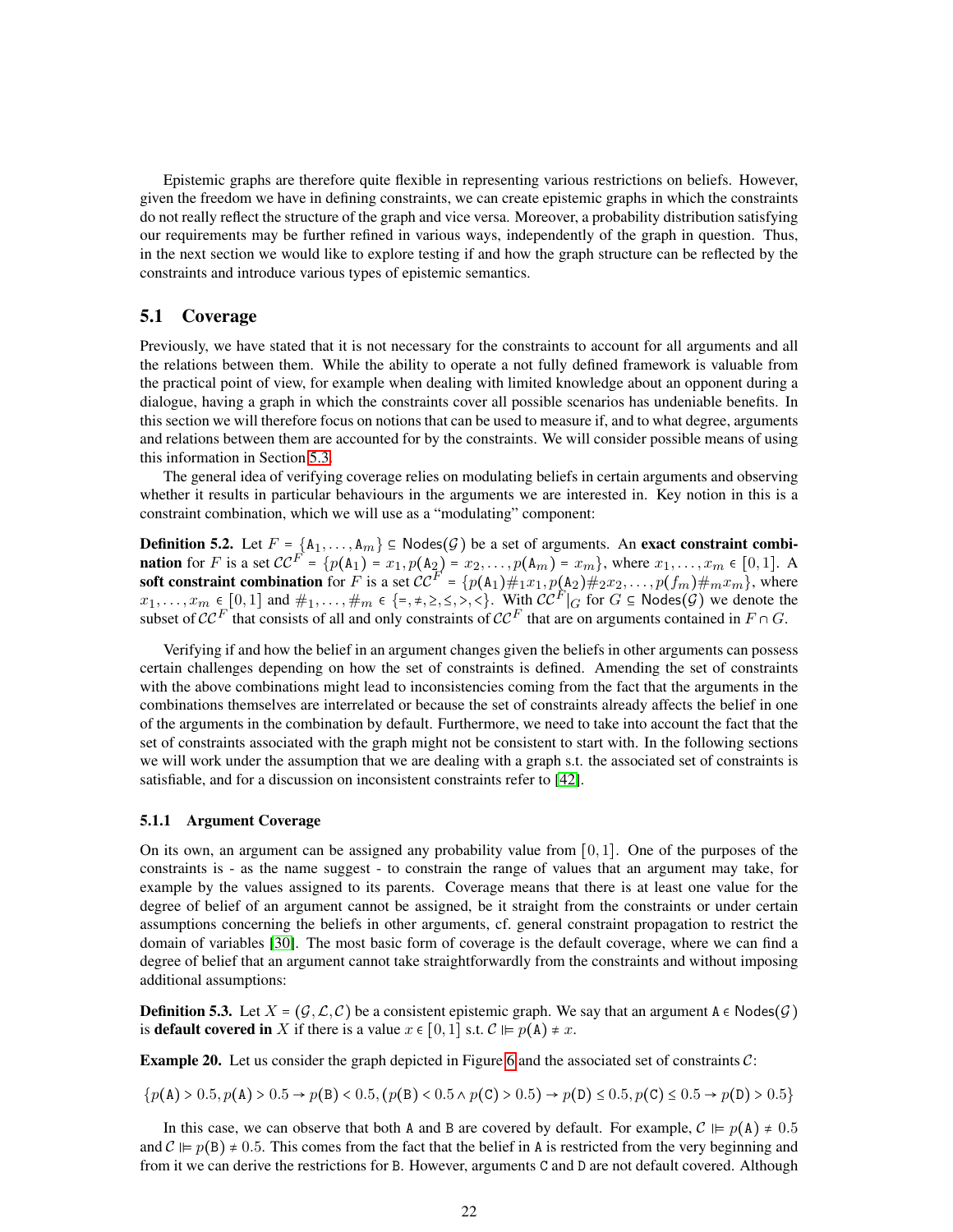they are constrained and, for example, it cannot be the case that they are both believed or both disbelieved at the same time, for every belief value  $x \in [0, 1]$  we can still find a probability distribution P s.t.  $P(C) = x$ (resp.  $P(D) = x$ ).

<span id="page-22-0"></span>

Figure 6: An argument graph



The above example also shows that in some cases, the default coverage may be too restrictive. Although neither C nor D are default covered, the belief we have in one restricts the belief we have in the other. Thus, our intuition is that some form of coverage should exist. In our case, every level of belief we had in C had constrained D and vice versa. However, even weaker forms may be considered:

<span id="page-22-1"></span>**Example 21.** Let us consider the framework depicted in Figure [7](#page-22-0) and the following set of constraints  $C$ :

$$
\{\varphi_1: p(\mathtt{B}) > 0.5 \to p(\mathtt{C}) \le 0.5, \varphi_2: (p(\mathtt{B}) > 0.5 \land p(\mathtt{C}) \ge 0.5) \to p(\mathtt{A}) < 0.5\}
$$

Let us analyze how the belief in A is constrained in the graph. Our intuition is that some coverage does exist. In particular, we can observe that if B is believed and C is not disbelieved, then A is disbelieved and thus there are some probabilities it cannot take in this context. However, if this condition is not satisfied, then A can take on any probability. Thus, the coverage is, in a sense, "partial".

We therefore introduce the additional notions of coverage below. Given the fact that the constraints can occur between unrelated arguments and that for certain types of relations the belief in an argument is more affected by the arguments it is targeting rather than by those that are its parents, we allow for testing coverage against an arbitrary set of arguments. We say that an argument is partially covered by a set of arguments  $F$  if we can find a belief assignment for  $F$  that respects the existing constraints and leads to our argument not being able to take on some values. Full coverage states that every appropriate belief assignment for  $F$  should lead to the argument not taking on some values.

<span id="page-22-2"></span>**Definition 5.4.** Let  $X = (G, \mathcal{L}, \mathcal{C})$  be a consistent epistemic graph,  $A \in \mathsf{Nodes}(G)$  an argument and  $F \subseteq$ Nodes $(G) \setminus \{A\}$  a set of arguments. We say that A is:

- partially covered by F in X if there exists a constraint combination  $\mathcal{CC}^F$  and a value  $x \in [0, 1]$  s.t.  $CC^F \cup C \not\models \bot$  and  $CC^F \cup C \not\models p(A) \neq x$
- fully covered by F in X if for every constraint combination  $\mathcal{CC}^F$  s.t.  $\mathcal{CC}^F \cup \mathcal{CC} \not\models \bot$ , there exists a value  $x \in [0, 1]$  s.t.  $\mathcal{CC}^F \cup \mathcal{C} \vDash p(A) \neq x$

We note that for a graph that possesses a consistent set of constraints, for every set of arguments  $F$  we can find a constraint combination  $\mathcal{CC}^F$  for F s.t.  $\mathcal{CC}^F \cup \mathcal{C}$  is consistent (see also Definition [5.2\)](#page-21-2). It is also worth noting that for  $F = \emptyset$ , the definitions of partial, full and default coverage coincide. The set  $\mathcal{CC}^F$  is also called an *eliminating explanation* [\[76\]](#page-50-3).

We can observe that in the above definition, we exclude the effect an argument may have on itself (i.e. the set  $F$  cannot contain the argument in question). While it has clear technical benefits, we also observe that constraints representing directly self–attacking and self–supporting arguments either provide default coverage or no coverage at all. Let us consider a simple graph with an argument A s.t A is a self– attacker, which can be represented with constraints  $p(A) > 0.5 \rightarrow p(A) < 0.5$  (i.e. if A is believed, then A is disbelieved) and  $p(A) < 0.5 \rightarrow p(A) > 0.5$  (i.e. if A is disbelieved, then its attackee (and/or attacker) A is believed). From this we can infer that  $p(A) = 0.5$  which provides default coverage. Performing a similar analysis for a self–supporter (i.e. if A is believed, then A is believed and if A is disbelieved, then A is disbelieved) leads to a tautology constraint and provides no coverage at all.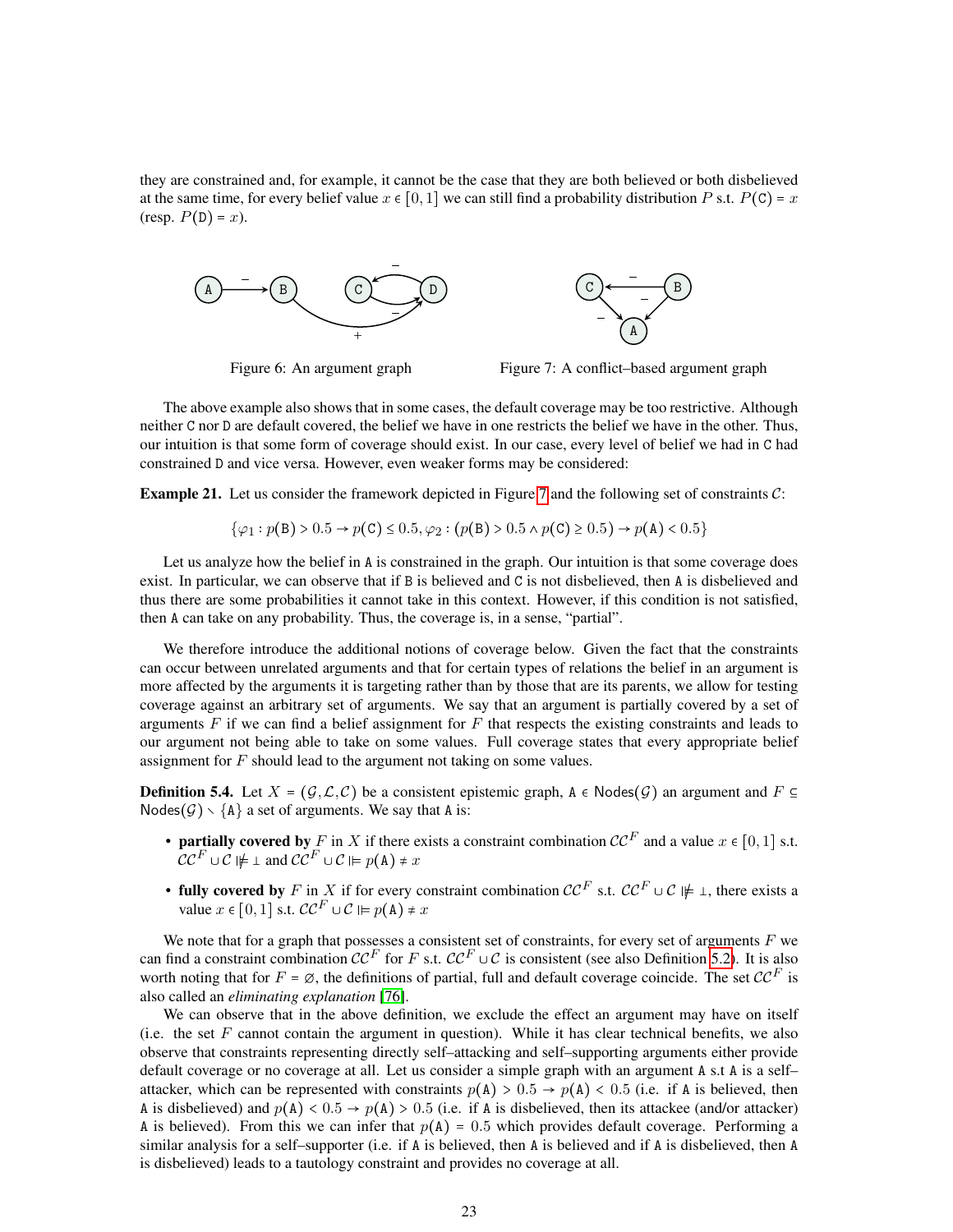<span id="page-23-1"></span>Example 22. Let us consider the graph from Example [20](#page-21-3) and look at arguments C and D. We can start by analyzing whether arguments A and B provide any coverage for them. We can see that any constraint combination  $\{p(A) = x, p(B) = y\}$  for these two arguments that is consistent with the existing formulae is such that  $x \in (0.5, 1]$  and  $y \in [0, 0.5]$ . Nevertheless, there is no value  $z \in [0, 1]$  s.t. the union of our constraint combination and the original set of constraints entails  $p(C) \neq z$  or  $p(D) \neq z$ . Consequently, these arguments provide no coverage (be it full or partial), which is in accordance with our intuition.

Let us therefore consider constraint combinations on C and analyze the argument D. We can observe that any set  $\{p(C) = v\}$  for  $v \in [0, 1]$  is consistent with C. For  $v \in [0, 0.5]$ , we can observe that  $C \cup \{p(C) = 0\}$  $v \nvert \equiv p(D) > 0.5$ . Thus, for example,  $C \cup \{p(C) = v\} \models p(D) \neq 0$ . For  $v \in (0.5, 1]$ , we can observe that  $C \cup \{p(C) = v\} \vDash p(D) \le 0.5$ . Therefore, for example,  $C \cup \{p(C) = v\} \vDash p(D) \ne 1$ . Hence, we can argue that D is both partially and fully covered by  $\{C\}$  (and, as a result, also by sets containing C). Similar arguments can be made for showing that C is partially and fully covered by  $\{D\}$ .

<span id="page-23-2"></span>**Example 23.** Let us come back to Example [21](#page-22-1) and check whether argument A is covered by the set  $\{B, C\}$ . We can observe that all constraint combinations  $\{p(B) = x, p(C) = y\}$  are consistent with C as long as either  $x \le 0.5$  or  $y \le 0.5$ . We can observe that  $\{p(B) = 1, p(C) = 0.5\} \cup C \Vdash p(A) < 0.5$ . Thus, for example,  $p(B) = 1, p(C) = 0.5$   $\cup$   $C \vDash p(A) \neq 1$ , and we have at least partial coverage. However, if we consider  $p(B) = 0.5$ ,  $p(C) = 0.5$ , then A can be assigned any belief from [0, 1]. In other words, there is no value  $z \in [0, 1]$  s.t.  $\{p(B) = 0.5, p(C) = 0.5\} \cup C \Vdash p(A) \neq z$ . Thus, the coverage is not full.

In the above partial and full versions of the coverage, we needed to select the arguments against which we wanted to check whether the belief in an argument is restricted or not. For some applications, this extra information might be unnecessary, and thus we can consider the arbitrary versions of partial and full coverage, i.e. ones in which the actual set  $F$  is not important as long as at least one exists.

**Definition 5.5.** Let  $X = (G, \mathcal{L}, \mathcal{C})$  be a consistent epistemic graph. An argument  $A \in \mathsf{Nodes}(\mathcal{G})$  has **arbitrary full/partial coverage** iff there exists a set of arguments  $F \subseteq \text{Nodes}(\mathcal{G}) \setminus \{A\}$  s.t. A is fully or partially covered w.r.t. F.

The following relationships between the various forms of coverage can be shown straightforwardly:

**Proposition 5.6.** Let  $X = (G, \mathcal{L}, \mathcal{C})$  be a consistent epistemic graph,  $A \in \text{Nodes}(G)$  be an argument and  $F = \text{Nodes}(G) \setminus \{A\}$  be a set of arguments. The following hold:

- If A is default covered in X, then it is partially and fully covered w.r.t. any set of arguments  $G \subseteq$  $Nodes(\mathcal{G}) \setminus \{A\}$ , but not necessarily vice versa
- *• If* A *is fully covered in* X *w.r.t.* F*, then it is partially covered in* X *w.r.t.* F*, but not necessarily vice versa*

Finally, we can observe that for epistemic graphs whose constraints have the same satisfying distributions, the coverage analysis leads to the same results:

**Proposition 5.7.** Let  $X = (G, \mathcal{L}, \mathcal{C})$  and  $X' = (G', \mathcal{L}', \mathcal{C}')$  be consistent epistemic graphs s.t.  $Sat(\mathcal{C}) =$  $\textsf{Sat}(\mathcal{C}')$ . An argument  $A \in \textsf{Nodes}(\mathcal{G}')$  is default (partially, fully) covered in X *(and w.r.t.*  $F \subseteq \textsf{Nodes}(\mathcal{G}') \setminus$  ${A}$ ) iff it is default (partially, fully) covered in  $\overline{X}'$  (w.r.t. *F*).

This result further highlights the need of contrasting information in the graph with the information in the constraints, which we will address in Section [5.3.](#page-30-0)

#### <span id="page-23-0"></span>5.1.2 Relation Coverage

In the previous section we have discussed properties concerning whether an argument is sufficiently covered by the constraints. However, it also makes sense to check whether every relation is covered by the constraints as well. For example, we can consider an argument A and its parents B and C. It is possible that the constraints are defined in a way that only B has an actual effect on A. Thus, the relation between C and A might have no real impact, despite the fact that A may be fully covered in the graph. Hence, we also test for the effectiveness of a given relation, which is understood as the ability of the source to change the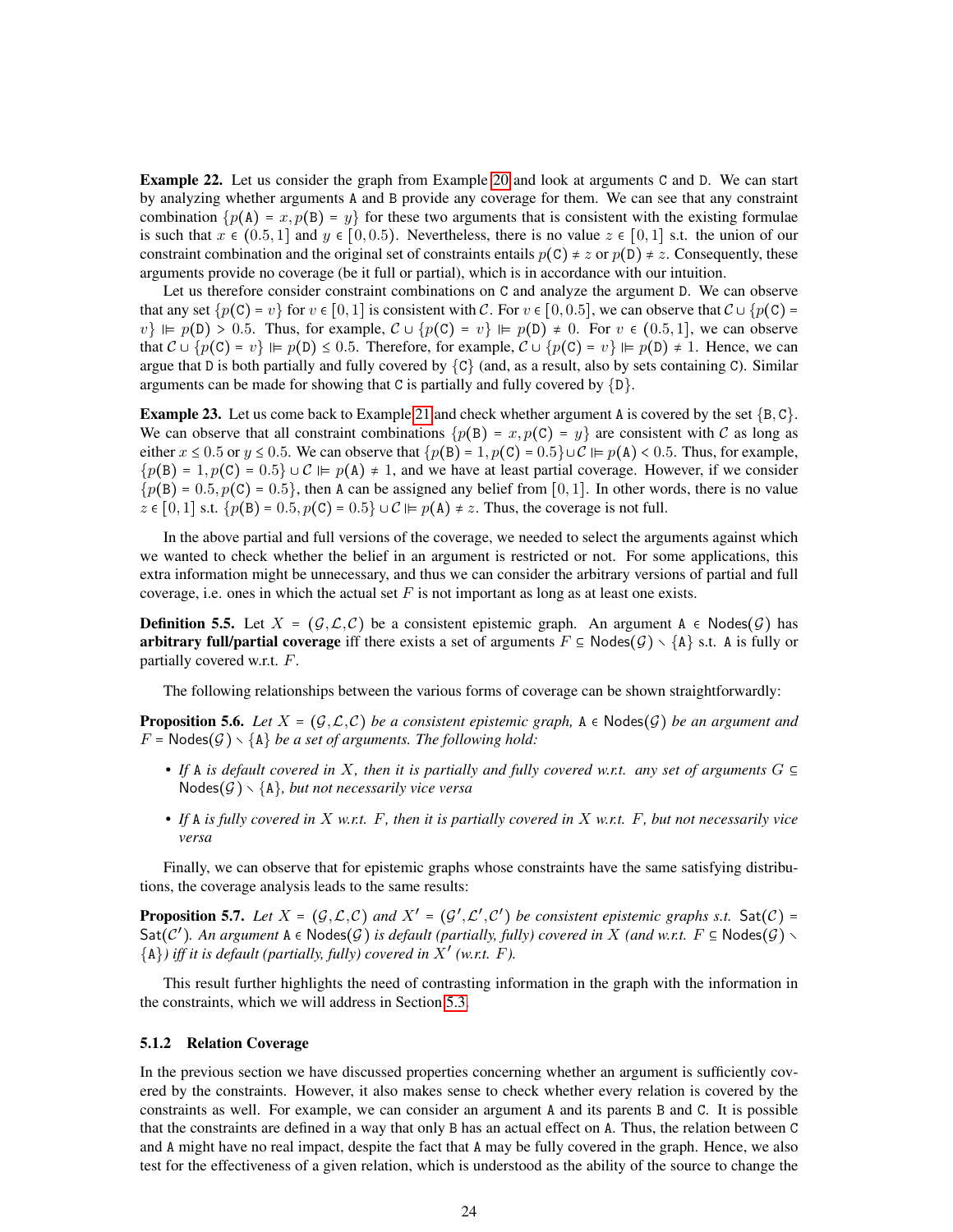belief restrictions on the target argument. We therefore introduce the following definition, which simply states that there is a point at which changing the belief of the source of a relation will lead to a change in the belief we have in the target. In order to be able to look at effectiveness of explicit as well as implicit relations, we do not limit ourselves only to those mentioned in  $\text{Arcs}(\mathcal{G})$ :

**Definition 5.8.** Let  $X = (G, \mathcal{L}, \mathcal{C})$  be a consistent epistemic graph,  $F \subseteq \mathsf{Nodes}(G) \setminus \{B\}$  and  $G = F \setminus \{A\}$ be sets of arguments. The relation represented by  $(A, B) \in \text{Nodes}(\mathcal{G}) \times \text{Nodes}(\mathcal{G})$  is:

- effective w.r.t. F if there exists a constraint combination  $\mathcal{CC}^F$  and values  $x, y \in [0, 1]$  s.t.
	- $C \cup C C^F \not\models \bot$  and
	- $C \cup CC^{F} \vert_{C} \cup \{p(A) = y\} \vert \not\models \bot$ , and
	- at least one of the following conditions holds:
		- \*  $C \cup CC \subseteq E$   $\nvdash p(B) \neq x$  and  $C \cup CC \subseteq G$   $\cup \{p(A) = y\} \models p(B) \neq x$ , or \*  $C \cup CC^F \Vdash p(B) \neq x$  and  $C \cup CC^F|_G \cup \{p(A) = y\} \nvDash p(B) \neq x$ .
- strongly effective w.r.t. F if for every constraint combination  $\mathcal{CC}^F$  s.t.  $\mathcal{C} \cup \mathcal{CC}^F \nvDash \bot$ , there exist values  $x, y \in [0, 1]$  s.t.  $C \cup CC^F|_G \cup \{p(A) = y\} \nvDash 1$ , and at least one of the following conditions holds:
	- $C \cup CC^F \nvDash p(B) \neq x$  and  $C \cup CC^F|_{C} \cup \{p(A) = y\} \nvDash p(B) \neq x$ , or  $- C \cup CC^F \models p(B) \neq x$  and  $C \cup CC^F|_{C} \cup \{p(A) = y\} \not\models p(B) \neq x$ .

**Example 24.** Let us consider a simple set of constraints  $C = \{p(A) > 0.5 \rightarrow p(B) \le 0.5\}$  and analyze the impact A has on B. For this analysis, we assume  $F = \{A\}$  and  $G = \emptyset$ . Consequently, we will focus on analyzing what we can conclude from  $\mathcal{C} \cup \{p(A) = z\}$  for selected values of  $z \in [0, 1]$ . We can observe that for every value of z,  $C \cup \{p(A) = z\} \not\models \bot$ . Consequently, the first two conditions of effectiveness are easily satisfied. Let  $z = 1$  and  $CC^F = \{p(A) = 1\}$ . It holds that  $C \cup \{p(A) = 1\} \vDash p(B) \le 0.5$ . Thus, for example,  $C \cup \{p(A) = 1\}$   $\models$   $p(B) \neq 1$ . However, if we set the probability of A to 0, then B is allowed to take on any probability. Since  $\mathcal{CC}^G = \emptyset$ , it suffices to show that  $\mathcal{C} \cup \emptyset \cup \{p(A) = 0\} \nvDash p(B) \neq 1$ . Consequently, the third condition of effectiveness is also satisfied, and the  $(A, B)$  relation is effective. In a similar fashion, we can show that it is strongly effective.

<span id="page-24-0"></span>**Example 25.** Let us now consider the following set of constraints  $C$ :

$$
\{\varphi_1: p(\mathbf{A}) > 0.5 \to p(\mathbf{B}) > 0.5, \varphi_2: p(\mathbf{C}) > 0.5 \to p(\mathbf{B}) > 0.9\}
$$

We can analyze how A and C affect B and consider the constraint combinations on  $F = \{A, C\}$ . We observe that both  $(A, B)$  and  $(C, B)$  are effective w.r.t.  $\{A, C\}$ . For instance, in case of A, we can take the constraint combinations  $CC^F = \{p(A) = 0, p(C) = 0\}$  and  $CC^G = \{p(C) = 0\}$  to see that  $C \cup CC^F \nvDash p(B) \neq$ 0.4 and  $C \cup CC^G \cup \{p(A) = 0.7\}$   $\models p(B) \neq 0.4$ . Similar analysis can be carried out for C.

We can also observe that  $(C, B)$  is strongly effective w.r.t. F. Let  $CC^F = \{p(A) = x, p(C) = y\}$  be an arbitrary constraint combination. If  $x \in [0,1]$  and  $y \le 0.5$ , then we can take  $CC^G = \{p(A) = x\}$  and  ${p(C) = 1}$  to observe that observe that  $CC^F \cup C \not\models p(B) \neq 0.9$  and  $CC^G \cup {p(C) = 1} \cup C \not\models p(B) \neq 0.9$ . If  $x \in [0, 1]$  and  $y > 0.5$ , then we can take  $\{p(C) = 0\}$  to show that  $CC^F \cup C \models p(B) \neq 0.9$  and  $CC^G \cup \{p(C) = 0\}$  $0 \} \cup C \not\models p(B) \neq 0.9$ . Hence, in all cases, modifying the belief associated with C changes the restrictions on B.

We note that unlike  $(C, B)$ ,  $(A, B)$  is not strongly effective w.r.t.  $F$ . For example, we can consider the combination  $CC^F = \{p(A) = 0.6, p(C) = 0.6\}$  for A. In this case,  $CC^F = \{p(C) = 0.6\}$ . We can observe that  $CC^G \cup C \models p(B) > 0.9$  and no matter the value of  $x \in [0,1]$ , adding  $\{p(A) = x\}$  to our premises will not change the restrictions on B.

The above definition of effectiveness is in fact a rather demanding one in the sense that even though there might exist a constraint from which we can see how two arguments are connected, other constraints in the graph might make it impossible for it to ever become "active", so to speak. For example, coverage such as default, can interfere with detecting the effectiveness of a given relation. Let us consider the following scenario: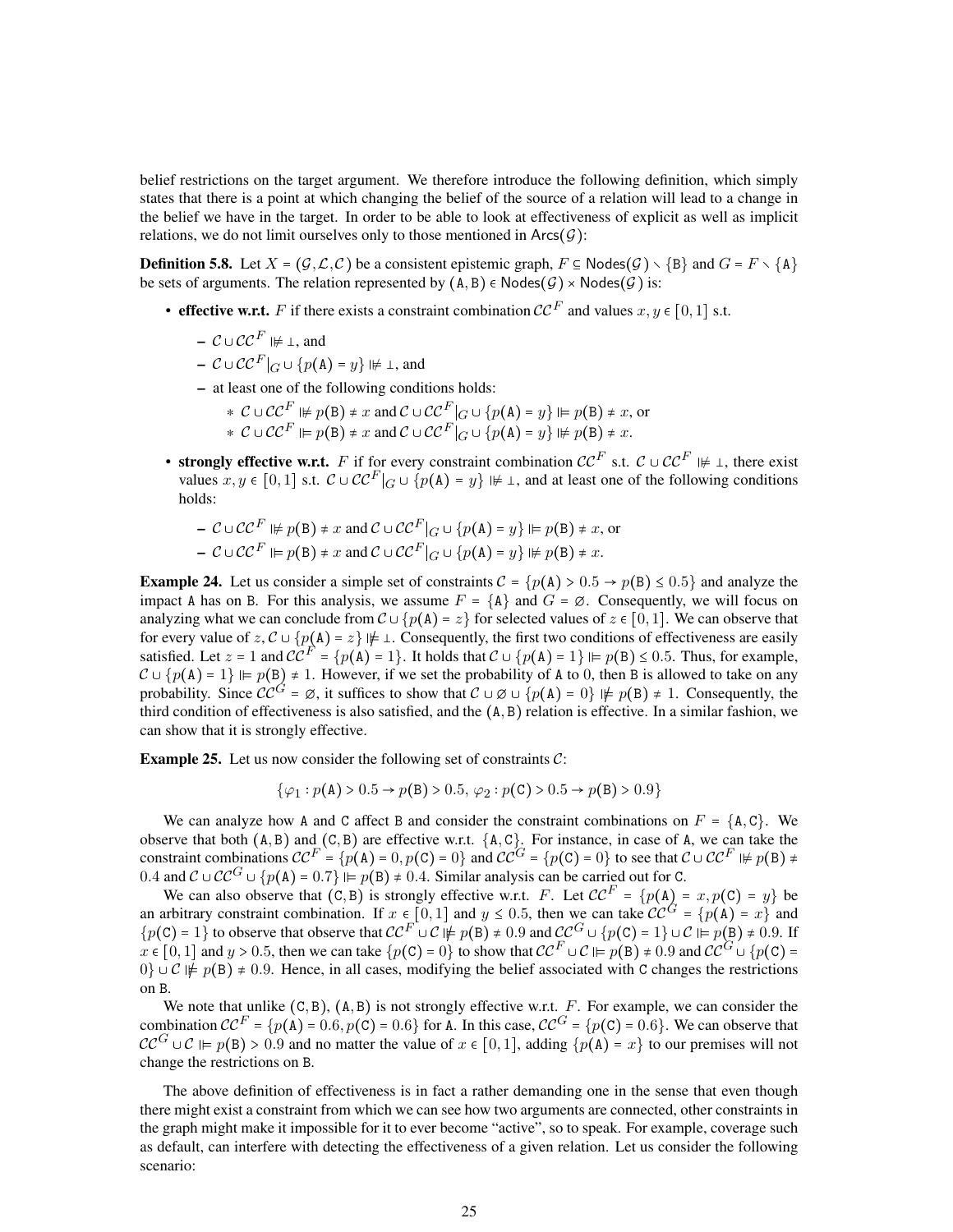<span id="page-25-0"></span>**Example 26.** Let us look at the following set of constraints C and assume that  $\{(B, A), (C, A)\}$  = Arcs $(G)$ :

$$
\{\varphi_1: p(\mathtt{B}) \le 0.5 \land p(\mathtt{C}) < 0.5, \varphi_2: (p(\mathtt{B}) \le 0.5 \land p(\mathtt{C}) < 0.5) \to p(\mathtt{A}) < 0.5\}
$$

We can observe that even though B and C are not default covered, A is. In particular,  $C \vDash p(A) < 0.5$ . In other words, no constraint combination on  $\{B, C\}$  that is consistent with C will affect the restrictions on the probability of A. Hence, the  $(B, A)$  and  $(C, A)$  relations will not be considered effective.

Given this, we can consider a weaker form of effectiveness, where the impact of other constraints may be disregarded. To achieve this, we test effectiveness not against the set of constraints  $\mathcal{C}$ , but against any consistent set of constraints derivable from it:

<span id="page-25-1"></span>**Definition 5.9.** Let  $X = (\mathcal{G}, \mathcal{L}, \mathcal{C})$  be a consistent epistemic graph,  $Z \subseteq \text{Closure}(\mathcal{C})$  be a consistent set of epistemic constraints,  $F \subseteq \text{Nodes}(\mathcal{G}) \setminus \{B\}$  and  $G = F \setminus \{A\}$  be sets of arguments. Then  $(A, B) \in$  $\mathsf{Nodes}(\mathcal{G}) \times \mathsf{Nodes}(\mathcal{G})$  is:

- semi–effective w.r.t.  $(Z, F)$  if there exist a constraint combination  $\mathcal{CC}^F$  and values  $x, y \in [0, 1]$  s.t.
	- $Z \cup \mathcal{CC}^F \not \Vdash \bot$ , and

$$
- Z \cup \mathcal{CC}^F|_G \cup \{p(\mathbf{A}) = y\} \not\models \bot, \text{ and}
$$

– at least one of the following conditions holds:

- \*  $Z \cup CC \subseteq F \nvDash p(B) \neq x$  and  $Z \cup CC \subseteq G$   $\cup \{p(A) = y\} \nvDash p(B) \neq x$ , or \*  $Z \cup \mathcal{CC}^F \vDash p(B) \neq x$  and  $Z \cup \mathcal{CC}^F|_G \cup \{p(A) = y\} \nvDash p(B) \neq x$ .
- strongly semi–effective w.r.t.  $(Z, F)$  if for every constraint combination  $\mathcal{CC}^F$  s.t.  $Z \cup \mathcal{CC}^F \Vdash \bot$ , there exist values  $x, y \in [0, 1]$  s.t.  $Z \cup \mathcal{CC}^F|_G \cup \{p(A) = y\} \not\models \bot$  and at least one of the following conditions holds:

- 
$$
Z \cup CC^F \nvDash p(B) \neq x
$$
 and  $Z \cup CC^F|_G \cup \{p(A) = y\} \nvDash p(B) \neq x$ , or  
\n-  $Z \cup CC^F \nvDash p(B) \neq x$  and  $Z \cup CC^F|_G \cup \{p(A) = y\} \nvDash p(B) \neq x$ .

<span id="page-25-2"></span>**Example 27.** Let us come back to Example [26.](#page-25-0) We could have observed that the  $(B, A)$  and  $(C, A)$  relations were not effective. Let us take  $Z = \{(p(B) \le 0.5 \land p(C) < 0.5) \rightarrow p(A) < 0.5\}$  and  $F = \{B, C\}$ . It is easy to verify that  $Z \subseteq \text{Closure}(\mathcal{C})$ . We observe that any constraint combination on the set  $\{B, C\}$  is consistent with Z, i.e. for any  $x, y \in [0, 1]$ ,  $\{p(B) = x, p(C) = y\} \cup Z \not\models \bot$ . We observe that if  $x \le 0.5$  and  $y < 0.5$ , then  $\{p(B) = x, p(C) = y\} \cup Z \vDash p(A) < 0.5$ . Hence, for example,  $\{p(B) = x, p(C) = y\} \cup Z \vDash p(A) \neq 1$ . If we change either x or y in a way that  $x > 0.5$  or  $y \ge 0.5$ , then A can take on any probability. Thus, for such new x' or y',  $\{p(B) = x', p(C) = y\} \cup Z \not\models p(A) \neq 1$  and  $\{p(B) = x, p(C) = y'\} \cup Z \not\models p(A) \neq 1$ . Hence, the relations are semi–effective w.r.t  $(Z, F)$ , even though they were not effective w.r.t. F. They are unfortunately not strongly semi–effective w.r.t.  $(Z, F)$ . For example, if we took a constraint combination  $p(B) = 1, p(C) = 1$ , altering the assignment for B (C respectively) would not change the restrictions on A.

Similarly as we did in case of arbitrary argument coverage, we can speak of arbitrary (semi-) effectiveness as long as a suitable  $(Z, F)$  pair exists. The following connections can be drawn between all of these forms of effectiveness:

**Proposition 5.10.** Let  $X = (G, \mathcal{L}, \mathcal{C})$  be a consistent epistemic graph,  $Z \subseteq \mathsf{Closure}(\mathcal{C})$  be a consistent *set of epistemic constraints,*  $F \subseteq \text{Nodes}(\mathcal{G}) \setminus \{B\}$  *and*  $G = F \setminus \{A\}$  *be sets of arguments. Let*  $(A, B) \in$  $Nodes(\mathcal{G}) \times Nodes(\mathcal{G})$ . The following hold:

- *• If* A, B *is strongly effective w.r.t.* F*, then it is effective w.r.t.* F*, but not necessarily vice versa*
- If  $(A, B)$  is strongly semi–effective w.r.t.  $(Z, F)$ , then it is semi–effective w.r.t.  $(Z, F)$ , but not neces*sarily and vice versa*
- If  $(A, B)$  *is effective w.r.t.* F, then it is semi–effective w.r.t.  $(C, F)$  and vice versa
- If  $(A, B)$  *is strongly effective w.r.t.* F, then *it is strongly semi–effective w.r.t.*  $(C, F)$  *and vice versa*
- If  $Z \neq C$  and  $(A, B)$  is semi–effective w.r.t.  $(Z, F)$ , then it is not necessarily effective w.r.t. F
- If  $Z \neq C$  and  $(A, B)$  *is strongly semi–effective w.r.t.*  $(Z, F)$ *, then it is not necessarily strongly effective w.r.t.* F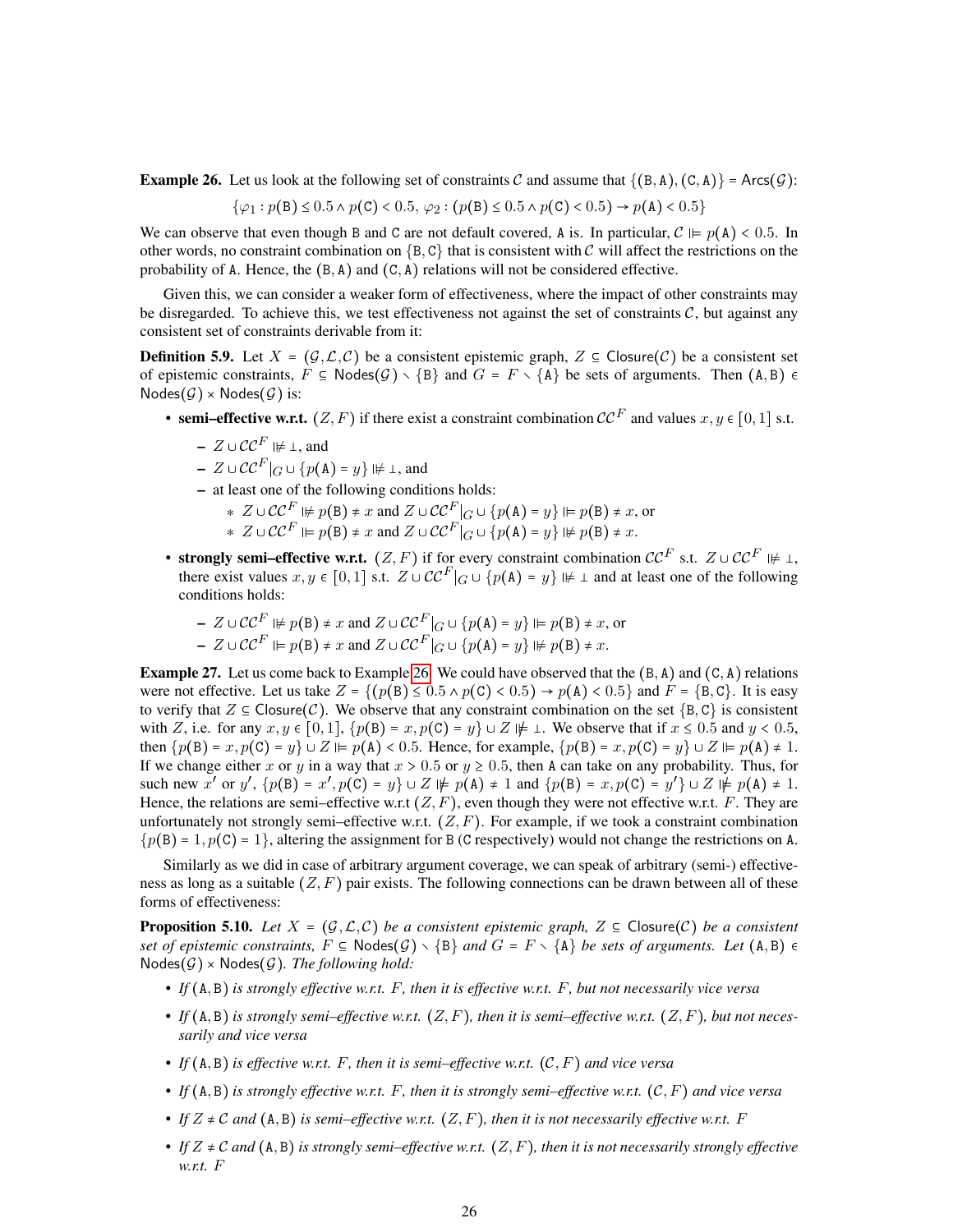### <span id="page-26-0"></span>5.2 Relation Types

Labellings are useful for indicating the kind of influence one argument has on another. In epistemic graphs, the labels can be either provided during the instantiation process or, similarly as in the bipolar abstract dialectical frameworks, derived from the constraints<sup>[2](#page-26-1)</sup>. This however begs the question whether the way a relation is labelled is really consistent with the way it is described by the constraints. While taking the labelling as input has the benefit of being informed by the method that has instantiated the graph from a given knowledge base, the derivation approach offers more understanding of the real impact a given relation has on the arguments connected to it. By this we understand that determining edge types during instantiation is typically a very "local" process in which, for instance, we check whether the conclusions of two arguments are contradictory or not, or if conclusion of one is a premise of another. This often ignores the presence of other arguments. For example, it is perfectly possible for an argument A that is locally a supporter of B to also support an attacker C of B, and thus have a negative influence on B from a more "global" standpoint. In this section we will focus on analyzing what constraints are telling us about relations between arguments.

Inferring the type of a relation we are dealing with based on how the parent affects the target is not as trivial as one may think. For instance, even in the case of attack relations, we have binary attack, group attack, attacks as defined in ADFs or attacks as weakening relations, to list a few [\[31,](#page-47-9) [21,](#page-47-3) [19,](#page-46-15) [14,](#page-46-12) [15\]](#page-46-2). Acceptance of an attacker can lead to disbelieving the target, decreasing the belief in the target, or - in the presence of e.g. overpowering supporters as in ADFs - have no effect at all. While there is a general consensus among argumentation formalisms that an attack should not have positive effects, the notion of a negative effect is still very broad. Since epistemic graphs are expressive enough to model all of these behaviours, it is therefore valuable to study them in this setting.

Therefore, as we can observe, even a simple attack can lead to various behaviours, and some of them may overlap with possible behaviours of supporting relations, one has to be careful when judging a relation by the effect it has. Additionally, even though two arguments can appear to be positively or negatively related on their own, taking into account the effects of other arguments in the graph might also bring to light other behaviours. Certain works on argument frameworks introduce the notions of indirect relations [\[27,](#page-47-12) [26,](#page-47-13) [22\]](#page-47-0). For example, one argument can support another, but at the same time attack another of its supporters, thus serving as an indirect attacker. It can therefore happen that depending on the context in which we look at two arguments, the perception of the relation between them changes:

<span id="page-26-2"></span>Example 28. Let us consider the following scenario with arguments A, B, C and D where B and C group support A s.t. at least one of B and C needs to be believed in order to believe A, B supports D s.t. believing B implies believing D, and D attacks A. This can be depicted with the graph in Figure [8](#page-27-0) and expressed with the following set of constraints  $C$ :

- $\varphi_1 : p(\mathbf{A}) > 0.5 \rightarrow p(\mathbf{B}) > 0.5 \vee p(\mathbf{C}) > 0.5$
- $\varphi_2 : (p(\texttt{D}) < 0.5 \land (p(\texttt{B}) > 0.5 \lor p(\texttt{C}) > 0.5)) \rightarrow p(\texttt{A}) > 0.5$
- $\varphi_3$  :  $p(B) > 0.5 \to p(D) > 0.5$
- $\varphi_4$  :  $p(\texttt{D}) > 0.5 \rightarrow p(\texttt{A}) < 0.5$

If we were to decide on the nature of the B–A relation only from the constraint concerning both of them (i.e. constraints  $\varphi_1$  and  $\varphi_2$ ), then the supporting relation becomes quite apparent. However, if we were to take into account the interactions expressed in constraints  $\varphi_1$  to  $\varphi_4$ , then we would observe that believing B implies believing D and thus disbelieving A, which is hardly a positive influence.

<span id="page-26-3"></span>Example 29. Let us consider the following scenario with the graph from Figure [9](#page-27-0) and where we know that if A is believed, then unless C is believed, B is disbelieved. Thus, A carries out an attack that can be

<span id="page-26-1"></span><sup>&</sup>lt;sup>2</sup>We note that we refer only to edge labels here, not edges in general. Epistemic graphs are structurally different from ADFs and deriving the graph from the constraints is generally not possible (we refer to the beginning of Section [5](#page-18-1) and to Section [6.2](#page-39-0) for additional details).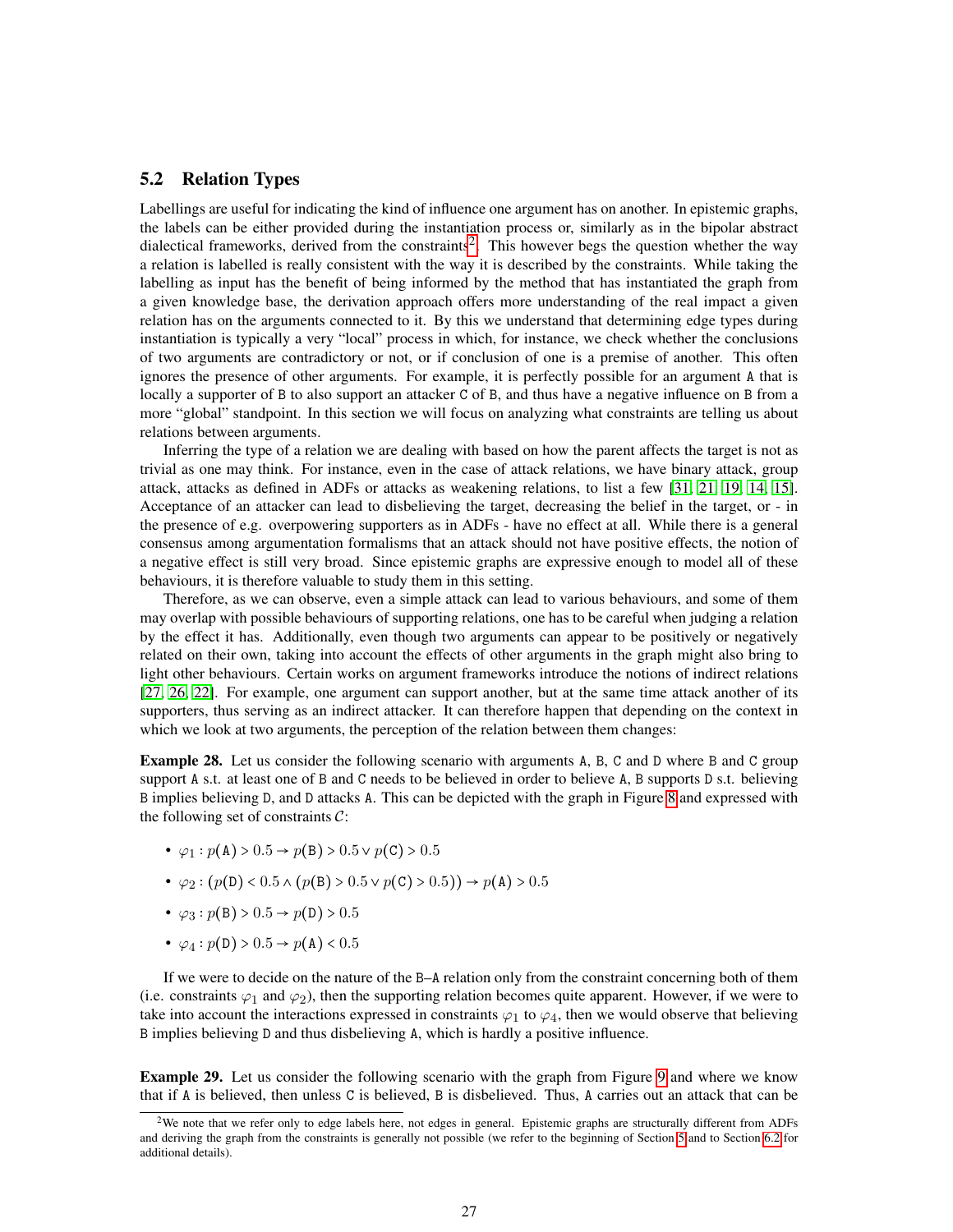<span id="page-27-0"></span>



Figure 8: A bipolar labelled graph for Example [28](#page-26-2) Figure 9: A bipolar labelled graph for Example [29](#page-26-3)

overruled by the support from C<sup>[3](#page-27-1)</sup>. We can create the constraint  $p(A) > 0.5 \land p(C) \le 0.5 \rightarrow p(B) < 0.5$  to reflect this. The interplay between A and C shows that despite the fact A has primarily a negative effect on B, believing A might not always imply disbelieving B due to the presence of other arguments.

Therefore, as we can see, both negative and positive relations can be interpreted in various ways, and their actual influence can change depending on the context in which they are analyzed. Hence, rather than forcing an attack to have a negative effect, we interpret it as a relation not having a positive effect and support as not having a negative effect. In this respect, our approach is similar to the one in abstract dialectical frameworks [\[14\]](#page-46-12), which as seen in [\[53\]](#page-48-0) subsumes a wide range of existing methods. However, as motivated by Example [28,](#page-26-2) we should additionally distinguish between local and global influence, the difference between them being whether all or some (parts of) constraints are taken into account.

What we would also like to observe is that selecting the constraints against which the relations should be tested, is not necessarily an objective process. Let us again look at Example [28:](#page-26-2)

Example 30. Let us come back to the graph depicted in Figure [8](#page-27-0) and analyzed in Example [28.](#page-26-2) In order to test for local impact that B has on A, our intuition would be to focus on constraints  $\varphi_1$  and  $\varphi_2$ . Let us however consider replacing  $\varphi_3$  and  $\varphi_4$  with an equivalent constraint  $(p(B) > 0.5 \rightarrow p(D) > 0.5) \land (p(D) > 0.5 \rightarrow p(D))$  $0.5 \rightarrow p(A) < 0.5$ . We observe that this replacement does not affect the satisfiability of our set. From the new constraint we can also infer another constraint  $\varphi' : p(B) > 0.5 \land p(D) > 0.5 \rightarrow p(A) < 0.5$ . Again, adding it to the constraint set in no way affects the satisfying distributions. However, this constraint can be interpreted as a group attack on A by B and D, and if we were to check the local impact that B has on A, the intuition would be to take it under consideration. Consequently, despite the logical equivalence of both the original and the modified sets of constraints, the perception of the relations stemming from them might not be the same.

Thus, similarly as in the case of relation coverage, determining the nature of a given relation depends on the constraints that we choose to analyze. Likewise, we will focus on graphs with consistent constraints, and refer to [\[42\]](#page-48-9) for discussion on handling the inconsistent ones.

Let us first consider a simplified approach, which primarily focuses on arguments being believed, disbelieved or neither. We assume that a relation we want to investigate is at least semi-effective; ones that are not we will refer to as unspecified. Semi-effective relations can later be deemed attacking, supporting, dependent or subtle. Attack means that a target argument that is not believed remains as such when the source is believed. In other words, we want to avoid situations when believing the source would lead to believing the target. Support can be defined in a similar fashion. A dependent relation is seen as neither supporting nor attacking, and one that is both is referred to as subtle<sup>[4](#page-27-2)</sup>:

<span id="page-27-3"></span>**Definition 5.11.** Let  $X = (G, \mathcal{L}, \mathcal{C})$  be a consistent epistemic graph. Let  $Z \subseteq \text{Closure}(\mathcal{C})$  be a consistent set of epistemic constraints,  $F \subseteq \text{Nodes}(\mathcal{G}) \setminus \{B\}$  and  $G = F \setminus \{A\}$  be sets of arguments. The relation represented by  $(A, B) \in \text{Nodes}(\mathcal{G}) \times \text{Nodes}(\mathcal{G})$  is:

• attacking w.r.t.  $(Z, F)$  if it is semi–effective w.r.t.  $(Z, F)$  and for every constraint combination  $CC^F$  s.t.  $Z \cup CC^F \not\models \bot$  and  $Z \cup CC^F|_G \cup \{p(A) > 0.5\} \not\models \bot$ , if  $Z \cup CC^F \not\models p(B) \le 0.5$  then  $Z \cup \mathcal{CC}^F|_G \cup \{p(\mathbf{A}) > 0.5\} \vDash p(\mathbf{B}) \leq 0.5.$ 

<span id="page-27-2"></span><span id="page-27-1"></span> $3$ This is an example of how extended argumentation frameworks can be modelled [\[55\]](#page-48-10)

<sup>&</sup>lt;sup>4</sup>In frameworks such as ADFs [\[14\]](#page-46-12), a relation that is both attacking and supporting is redundant and can be safely removed from the graph [\[55\]](#page-48-10). In our case, this more closely corresponds to unspecified ones due to their lack of effectiveness. Epistemic graphs are more fine-grained than ADFs and relations that are both positive and negative might not be redundant.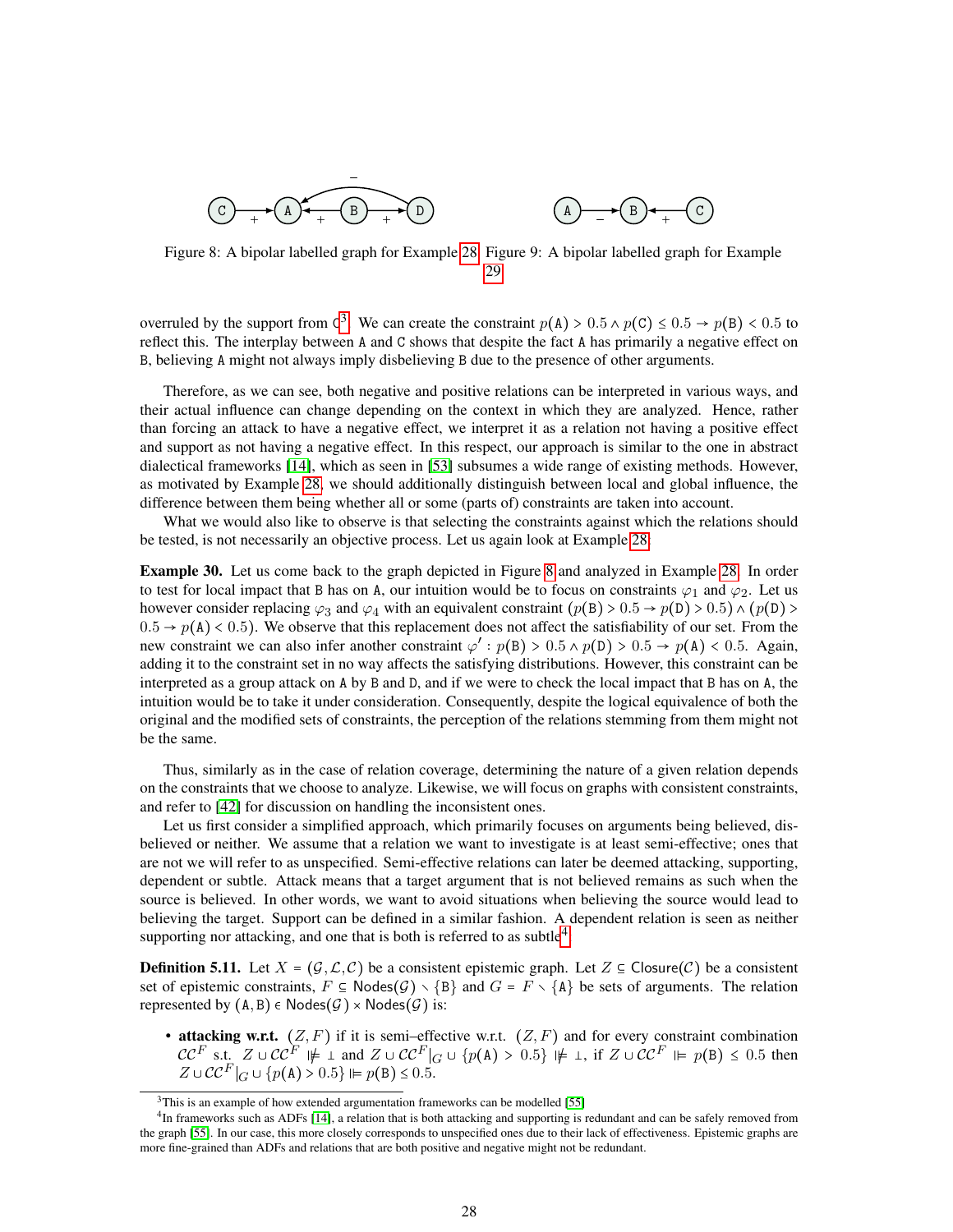- supporting w.r.t.  $(Z, F)$  if it is semi–effective w.r.t.  $(Z, F)$  and for every constraint combination  $\mathcal{CC}^{\overline{F}}$  s.t.  $\overline{Z} \cup \mathcal{CC}^{\overline{F}} \not\models \bot$  and  $Z \cup \mathcal{CC}^{\overline{F}}|_G \cup \{p(A) > 0.5\} \not\models \bot$ , if  $Z \cup \mathcal{CC}^{\overline{F}} \models p(B) \ge 0.5$  then  $Z \cup \mathcal{CC}^{F}|_G \cup \{p(\mathbf{A}) > 0.5\} \Vdash p(\mathbf{B}) \ge 0.5.$
- dependent w.r.t.  $(Z, F)$  if it is semi–effective but neither attacking nor supporting w.r.t.  $(Z, F)$
- subtle w.r.t.  $(Z, F)$  if it is semi–effective and both attacking and supporting w.r.t.  $(Z, F)$
- unspecified w.r.t.  $(Z, F)$  if it is not semi–effective w.r.t.  $(Z, F)$

Depending on the choice of constraints and arguments that we use for testing, it can happen that a relation is seen as supporting or attacking due to vacuous truth. For example, we may never find an appropriate combination s.t.  $Z\cup CC^F \models p(B) \ge 0.5$  ( $Z\cup CC^F \models p(B) \le 0.5$ ), or we cannot find constraint combinations that would be consistent with  $Z$ . Consequently, we can also consider the following strengthening:

**Definition 5.12.** Let  $X = (G, \mathcal{L}, \mathcal{C})$  be a consistent epistemic graph,  $Z \subseteq \text{Closure}(\mathcal{C})$  be a consistent set of epistemic constraints,  $F \subseteq \text{Nodes}(\mathcal{G}) \setminus \{B\}$  and  $G = F \setminus \{A\}$  be sets of arguments. Then a supporting (resp. attacking, dependent, subtle) w.r.t.  $(Z, F)$  relation  $(A, B)$  is strong w.r.t.  $(Z, F)$  if:

- for every constraint combination  $\mathcal{CC}^F$  it holds that  $Z \cup \mathcal{CC}^F \not\models \bot$  and  $Z \cup \mathcal{CC}^F|_G \cup \{p(A) > 0.5\} \not\models \bot$
- and there is at least one constraint combination  $CC^F$  s.t.  $Z \cup CC^F \models p(B) \ge 0.5$  (resp.  $Z \cup CC^F \models$  $p(B) \le 0.5$  or both).

<span id="page-28-0"></span>**Example 31.** Let us consider relation  $(B, A)$ . We can observe that  $C \vDash \varphi_1 \wedge \varphi_2$  and  $\{\varphi_1 \wedge \varphi_2\} \vDash (p(A) \leq$  $0.5 \vee p(B) > 0.5 \vee p(C) > 0.5 \wedge (p(A) > 0.5 \vee p(B) \le 0.5 \vee p(D) \ge 0.5)$ . Let us therefore take  $Z = \{(p(A) \le 0.5 \vee p(B) \le 0.5 \vee p(B) \le 0.5\})$  $0.5 \vee p(B) > 0.5 \vee p(C) > 0.5 \wedge (p(A) > 0.5 \vee p(B) \le 0.5 \vee p(D) \ge 0.5)$  and  $F = \{B, C, D\}$  as our parameters for testing the nature of  $(B, A)$ . We can observe that if we take the sets  $W = \{p(B) = 0, p(C) = 0, p(D) = 0\}$ and  $W' = \{p(B) = 1, p(C) = 0, p(D) = 0\}$ , then  $Z \cup W \vDash p(A) \neq 1$  and  $Z \cup W' \nvDash p(A) \neq 1$ . Thus, the  $(B, A)$  relation is semi–effective w.r.t.  $(Z, F)$ . Furthermore, for all value  $y_1, y_2, y_3 \in [0, 1], Z \cup \{p(B) = 0\}$  $y_1, p(C) = y_2, p(D) = y_3 \} \not\models \bot$  and  $Z \cup \{p(C) = y_2, p(D) = y_3\} \cup \{p(B) > 0.5\} \not\models \bot$ . We can also observe that if  $y_1 > 0.5$  and  $y_3 < 0.5$ , then  $Z \cup \{p(B) = y_1, p(C) = y_2, p(D) = y_3\} \vDash p(A) > 0.5$ , and if  $y_1 \le 0.5$ and  $y_2 \le 0.5$ , then  $Z \cup \{p(B) = y_1, p(C) = y_2, p(D) = y_3\}$   $\Vdash p(A) \le 0.5$ . Otherwise, any probability can be assigned to A. Hence, for support, we only need to consider the first case, and amending the set of constraints with  $p(B) > 0.5$  will not change the outcome. Thus, the  $(B, A)$  relation is strongly supporting w.r.t.  $(Z, F)$ . We can consider the second case and amend the constraints in the same way to see that the relation is not attacking.

Let us now take into account all of the constraints and assume  $Z = C$ . We can observe that if F left the way it is, the  $(B, A)$  relation is in fact unspecified. This is due to the fact that once the values for C and D are set, modifying the value of B leads either to inconsistency (caused by  $\varphi_3$ ) or does not change anything anymore. We can therefore reduce the set F to  ${B, C}$ . At this point, we observe that for every  $y_1, y_2 \in [0, 1]$ , the set  $W = \{p(\texttt{B}) = y_1, p(\texttt{C}) = y_2\}$  is consistent with Z. Furthermore, for  $y_1 > 0.5$ ,  $Z \cup W \models p(A) < 0.5$ , for  $y_1 \le 0.5$  and  $y_2 \le 0.5$ ,  $Z \cup W \models p(A) \le 0.5$ , and for  $y_1 \le 0.5$  and  $y_2 > 0.5$  A can take any probability. We can therefore show that  $(B, A)$  is strongly attacking w.r.t.  $(Z, F)$ . However, since we cannot derive  $p(A) \ge 0.5$ , it is also supporting and subtle, even though not strongly. Summary of our analysis, as well as for some other relations, can be seen in Table [1.](#page-29-0)

In the previous definition we have dealt with positive and negative relations in a more ternary manner, i.e. it only mattered whether the parent and the target were believed, and not up to what degree. Thus, we can also use more refined methods, coming in the form of positive and negative monotony. In other words, assuming beliefs in order relevant arguments remain unchanged, a higher belief in one argument node will ensure that there is a higher (resp. lower) belief in the other argument.

**Definition 5.13.** Let  $X = (G, \mathcal{L}, \mathcal{C})$  be a consistent epistemic graph. Let  $Z \subseteq \text{Closure}(\mathcal{C})$  be a consistent set of epistemic constraints and  $F \subseteq \text{Nodes}(G) \setminus \{B\}$  be a set of arguments. The relation represented by  $(A, B) \in \text{Nodes}(\mathcal{G}) \times \text{Nodes}(\mathcal{G})$  is:

• positive monotonic w.r.t.  $(Z, F)$  if for every  $P, P' \in \mathsf{Sat}(Z)$  s.t.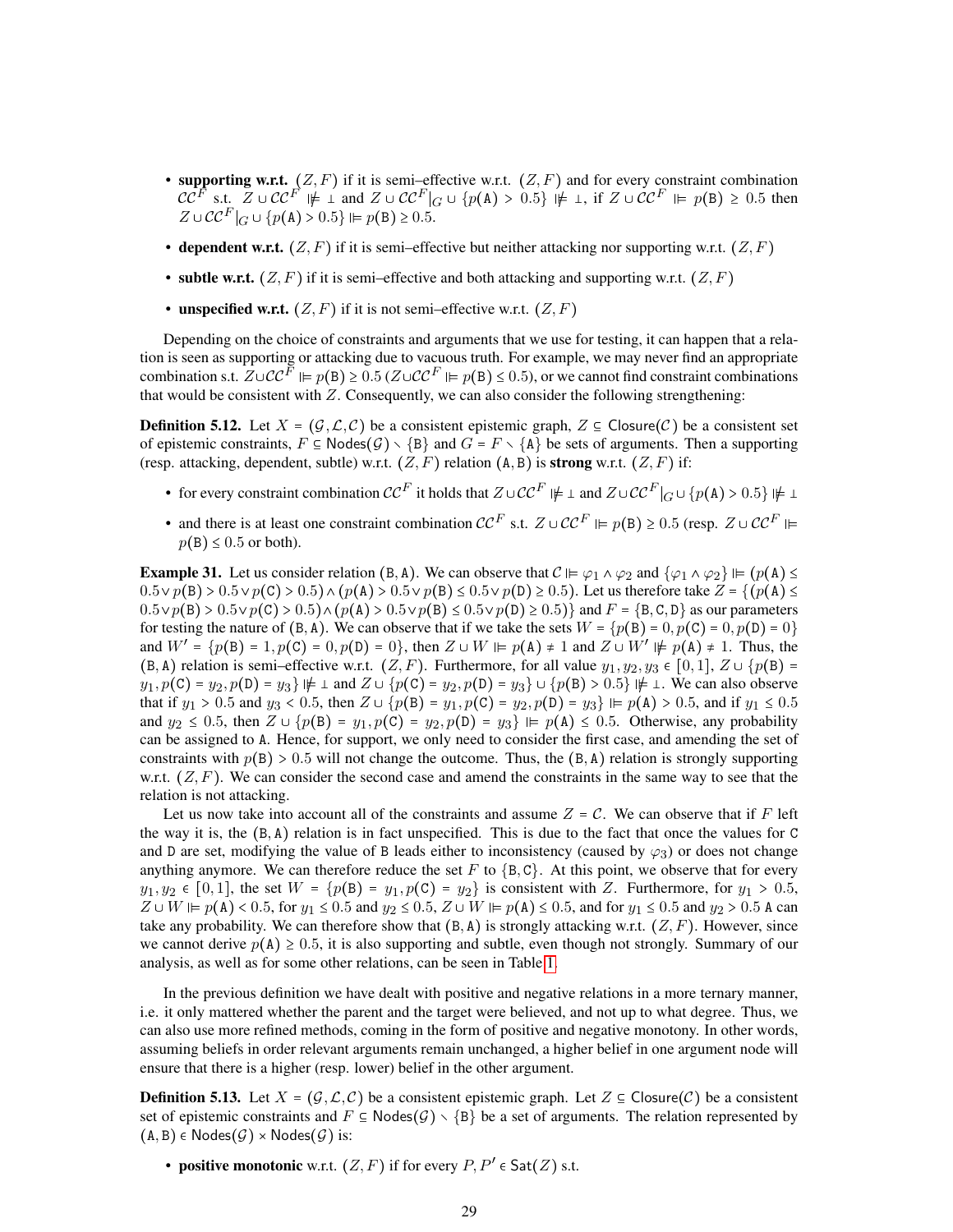<span id="page-29-0"></span>

| Relation | Label | Z                                                                                                               | F             | <b>Type</b>                                                                                          |  |  |
|----------|-------|-----------------------------------------------------------------------------------------------------------------|---------------|------------------------------------------------------------------------------------------------------|--|--|
|          |       | $\{(p(A) \le 0.5 \vee p(B) > 0.5 \vee p(C) > 0.5) \wedge$<br>$(p(A) > 0.5 \vee p(B) \le 0.5 \vee p(D) \ge 0.5)$ | ${B, C, D}$   | (strongly) supporting                                                                                |  |  |
| (B, A)   | $+$   |                                                                                                                 | $\{B, C, D\}$ | unspecified                                                                                          |  |  |
|          |       | C                                                                                                               |               | (strongly) attacking                                                                                 |  |  |
|          |       |                                                                                                                 | $\{B, C\}$    | supporting                                                                                           |  |  |
|          |       |                                                                                                                 |               | subtle                                                                                               |  |  |
| (C, A)   | $+$   | $\{(p(A) \leq 0.5 \vee p(B) > 0.5 \vee p(C) > 0.5) \wedge$                                                      | ${B, C, D}$   | (strongly) supporting                                                                                |  |  |
|          |       | $(p(A) > 0.5 \vee p(C) \le 0.5 \vee p(D) \ge 0.5)$                                                              |               |                                                                                                      |  |  |
|          |       |                                                                                                                 |               | $\{(p(\texttt{D}) < 0.5 \land (p(\texttt{B}) > 0.5 \lor p(\texttt{C}) > 0.5 \land (p(\texttt{A}))\}$ |  |  |
| (D, A)   |       | $(0.5)) \rightarrow p(A) > 0.5, p(D) > 0.5 \rightarrow p(A)$                                                    | ${B, C, D}$   | (strongly) attacking                                                                                 |  |  |
|          |       | $0.5\}$                                                                                                         |               |                                                                                                      |  |  |
|          |       |                                                                                                                 |               | (strongly) supporting                                                                                |  |  |
| (B,D)    | $+$   | ${p(B) > 0.5 \rightarrow p(D) > 0.5}$                                                                           | ${B}$         | attacking                                                                                            |  |  |
|          |       |                                                                                                                 |               | subtle                                                                                               |  |  |

Table 1: Analysis of relations for epistemic graph from Examples [28](#page-26-2) and [31.](#page-28-0)

 $-P(A) > P'(A)$ , and

- for all  $C \in F$ , if  $C \neq A$  and  $C \neq B$  then  $P(C) = P'(C)$ ,

it holds that  $P(B) > P'(B)$ .

- negative monotonic w.r.t.  $(Z, F)$  if for every  $P, P' \in \mathsf{Sat}(Z)$  s.t.
	- $-P(A) > P'(A)$ , and

- for all  $C \in F$ , if  $C \neq A$  and  $C \neq B$  then  $P(C) = P'(C)$ ,

it holds that  $P(B) < P'(B)$ .

• non–monotonic dependent w.r.t.  $(Z, F)$  if it is neither positive nor negative monotonic

Similarly as previously, we will call a relation arbitrary positive (negative) monotonic or non-monotonic dependent if a suitable pair  $(Z, F)$  can be found.

<span id="page-29-1"></span>Example 32. If we look at Example [31](#page-28-0) once more, we can observe that w.r.t. to the previously analyzed  $(Z, F)$  pairs, all of the relations are non–monotonic dependent. The constraints, while they can specify whether the target argument should be believed or not, are not specific enough to state the precise degree of this belief. Instead, let us now consider a simple graph  $({A, B, C}, ({B, A}), (C, A)$  where the  $(B, A)$ relation is labelled with + and the  $(C, A)$  relation is labelled with -, and we have a single constraint  $\varphi$ :  $p(C) + p(A) - p(B) = 1$ . Let us focus on the  $(B, A)$  relation and assume an arbitrary probability distribution P satisfying our constraint. Let  $P(C) = x$ . Then,  $P(A) = y + P(B)$  for  $y = 1 - x$ . We can thus show that any increase in the belief in B will result in a proportional increase in the belief in A and that this relation is positive monotonic w.r.t.  $({\varphi}, {\{B, C\}})$ . In a similar fashion we can show  $(C, A)$  to be negative monotonic under the same parameters.

We would like to stress that while epistemic graphs are standard directed graphs and not hypergraphs (i.e. edges join only two arguments), the relations between arguments do not need to be binary. By this we understand that it can happen that only the presence of more than one argument can start to impact another argument. This is reflected in the way our relation-specific notions are defined. For instance, Definition [5.9](#page-25-1) demands that certain conditions are met at least once, not that they are met all the time, and Definition [5.11](#page-27-3) distinguishes attacking and supporting relations as not having a given effect instead of having one. To exemplify, forcing a supporting relation to always have an explicit positive effect would mean that it can impact a target argument on its own, without the presence of other arguments. This is the binary interpretation that is not demanded here. Our notions reflect similar concepts from ADFs, which have been shown to subsume a wide range of non-binary relations despite the fact that link type analysis is done between pairs of arguments [\[53\]](#page-48-0).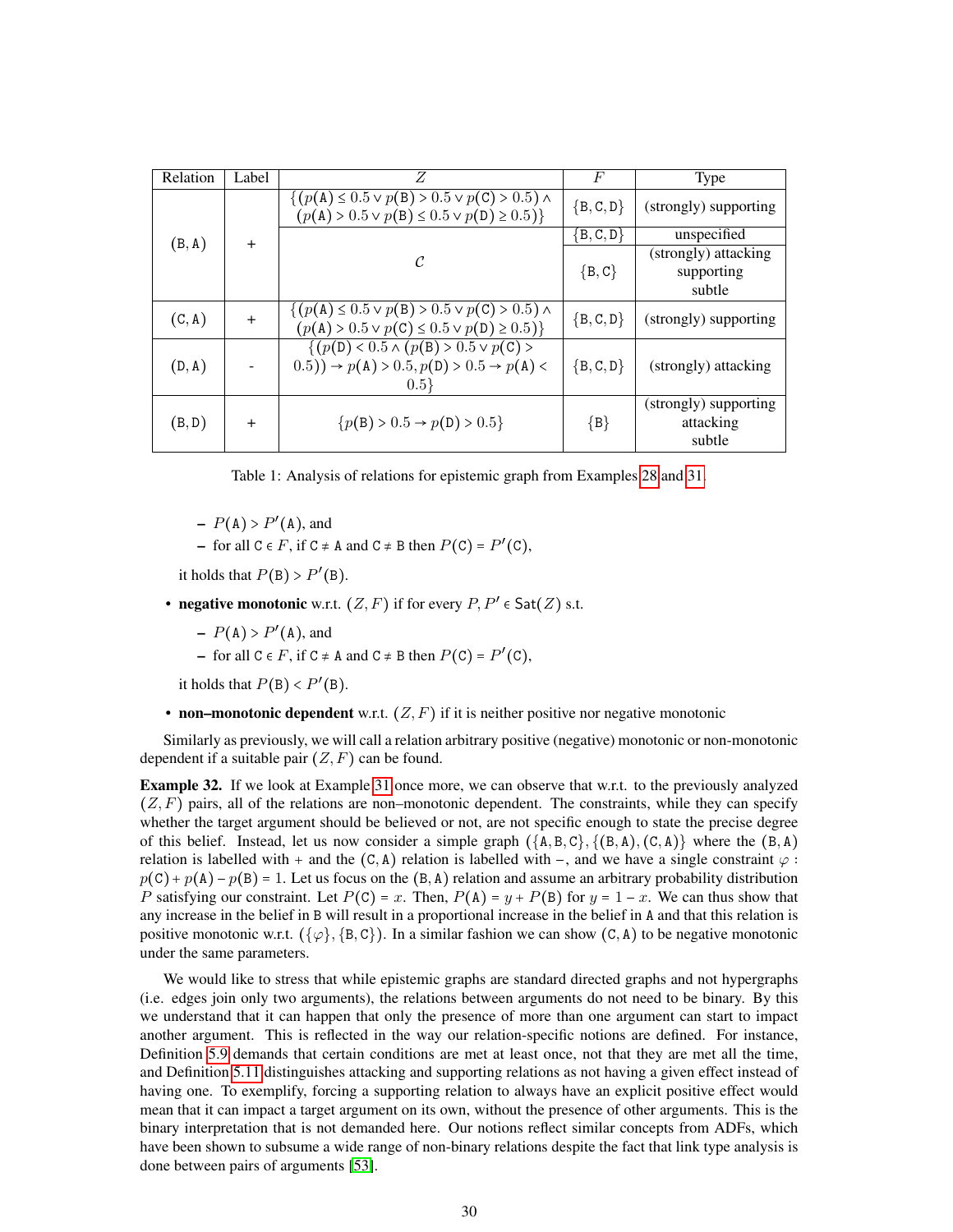# <span id="page-30-0"></span>5.3 Internal Graph Coherence

In the previous sections we have considered what information about arguments and relations between them we can extract from the constraints associated with the graph. Comparing this information with what is presented in the graph can provide us with insight into the completeness and internal coherence of the graph. There are many ways in which we could determine whether the coverage and labeling consistency of the graph are "good" and we intend to explore this more in the future. Currently, we focus on the following notions, though please note that the list is by no means exhaustive:

**Definition 5.14.** Let  $X = (\mathcal{G}, \mathcal{L}, \mathcal{C})$  be an epistemic graph. Let DirectRels(A) =  $\{B \mid B \in \text{Parent}(A)\}\$ or  $A \in Parent(B)$  be the set of arguments directly connected to an argument  $A \in Nodes(G)$  in G. Let Arcs<sup>\*</sup> (G) = {(A, B) | there exists undirected path from A to B in G} denote the set of pairs of all arguments connected in the graph. We say that  $X$  is:

- bounded if every argument is default or arbitrary fully covered
- entry-bounded if every argument is default or arbitrary fully covered apart from possibly arguments A s.t. Parent $(A) = \emptyset$
- directly connected if every relation in  $\text{Arcs}(\mathcal{G})$  is arbitrary semi-effective
- indirectly connected if every relation  $(A, B) \in Arcs^*(\mathcal{G})$  is arbitrary semi-effective
- hidden connected if there exists an arbitrary semi-effective relation  $(A, B) \notin Arcs^*(G)$
- locally connected if for every A, there exists a consistent set  $Z \subseteq \mathsf{Closure}(\mathcal{C})$  s.t. A is fully covered w.r.t.  $(Z, \text{DirectRels}(A) \setminus \{A\})$  and for every  $B \in \text{DirectRels}(A) \setminus \{A\}$ ,  $(B, A)$  or  $(A, B)$  is semi– effective w.r.t.  $(Z, DirectRels(A) \setminus \{A\})$ .

A bounded graph is an epistemic graph we would expect to obtain through translating various existing argumentation frameworks under their standard semantics (see also Section [6\)](#page-37-0). The purpose of an entrybounded graph is to represent situations in which the internal reasoning of the graph is stated, but the actual resulting beliefs in a distribution depend on the "input" beliefs provided by the user. Connectedness of a graph contrasts the relation coverage deduced from constraints with the existence of connections within the graph. In particular, we can distinguish hidden connections, which may reflect a user that is providing constraints that are not reflected by the structure of the graph.

Let us now focus on comparing the nature of a relation induced from the constraints and the nature defined by the labeling. The presented definitions could be used to verify whether the relation labels are in some way reflected by the constraints or, if possible, to assign labels to relations when they are missing. A possible - though not the only - way to do so is shown in the definition below.

**Definition 5.15.** Let  $X = (G, \mathcal{L}, \mathcal{C})$  be a consistent epistemic graph. We say that  $\mathcal{L}$  is (strongly) consistent if for every  $(A, B) \in Arcs(\mathcal{G})$ , the following holds:

- if  $+ \in \mathcal{L}((A, B))$ , then  $(A, B)$  is arbitrary (strongly) supporting
- if  $\in \mathcal{L}((A, B))$ , then  $(A, B)$  is arbitrary (strongly) attacking
- if  $* \in \mathcal{L}((A, B))$ , then  $(A, B)$  is arbitrary (strongly) dependent
- if  $\mathcal{L}((A, B)) = \emptyset$ , then  $(A, B)$  is arbitrary unspecified

We say that  $\mathcal L$  is **monotonic consistent** if for every  $(A, B) \in Arcs(\mathcal G)$ , the following holds:

- if  $+ \in \mathcal{L}((A, B))$ , then  $(A, B)$  is arbitrary positive monotonic
- if  $\in \mathcal{L}((A, B))$ , then  $(A, B)$  is arbitrary negative monotonic
- if  $* \in \mathcal{L}((A, B))$ , then  $(A, B)$  is arbitrary non–monotonic dependent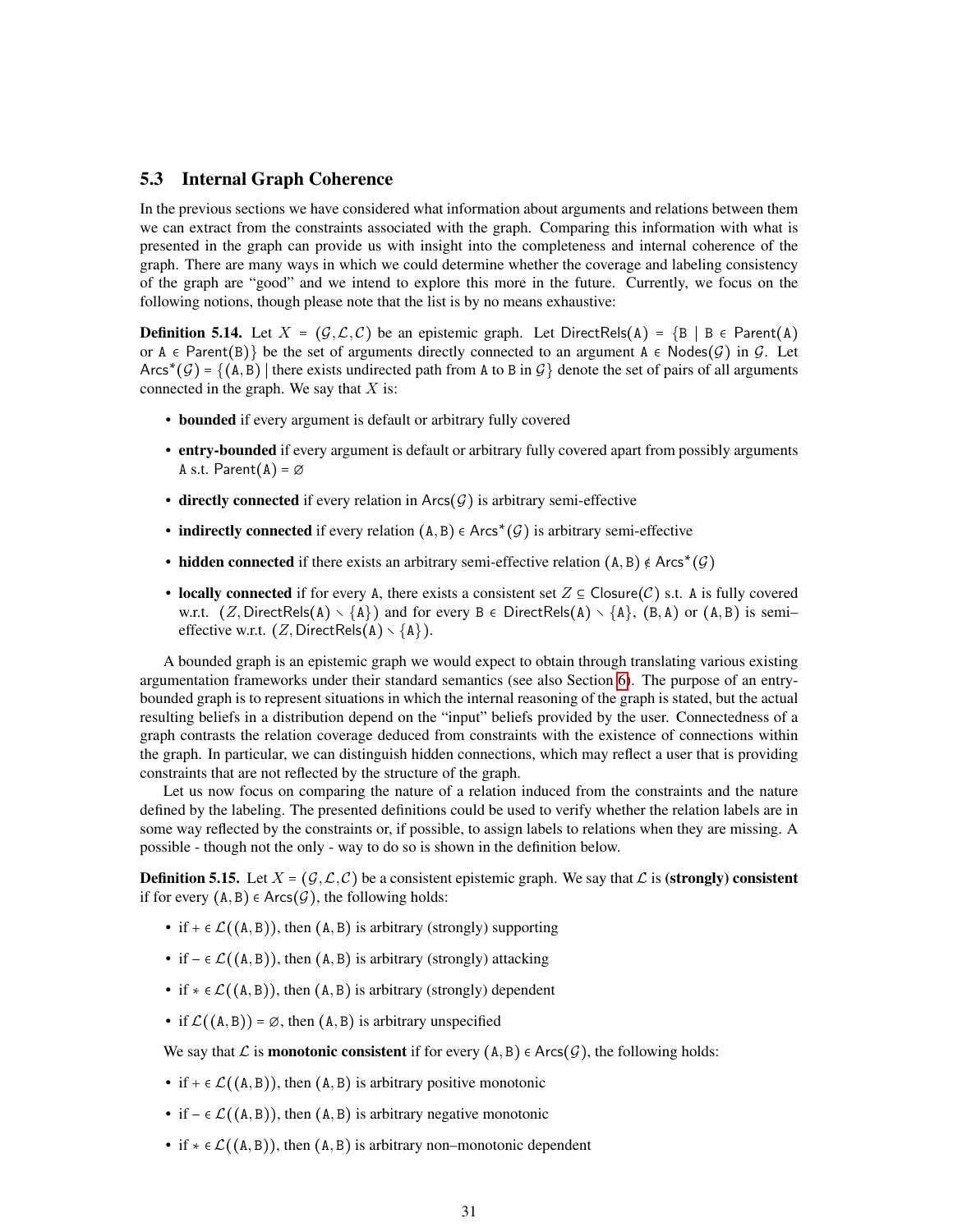In this case, we could either use the set  $\{+, -\}$  to denote subtle relations, or introduce a new label in order to avoid ambiguity. We also observe that in practice, every relation can be arbitrary unspecified, given that one can decide to test relations against the empty set of constraints.

These approaches can be further refined in the future by putting restrictions on how the  $Z$  and  $F$  sets are chosen, imposing certain ranking on the relations (for example, if a relation is seen as strongly supporting and not strongly attacking, strong support could take precedence) and/or making the label conditions even stronger (for example, we can demand that  $\mathcal{L}((A, B)) = \emptyset$  iff it  $(A, B)$  unspecified w.r.t. every  $(Z, F)$  pair).

Example 33. We can consider the analysis performed in Example [31](#page-28-0) to show that the labeling proposed for the graph from Example [28](#page-26-2) is strongly consistent with the analyzed set of constraints. The same analysis also shows that it is not the only possible consistent labeling. Following the analysis in Example [32,](#page-29-1) we can also argue that a labeling that assigns  $*$  to every relation would be more adequate based on the monotonicity analysis. We can observe that the labeling for the graph from Example [32](#page-29-1) is monotonic consistent with the assumed constraint.

The "quality" of our epistemic graph, particularly in terms of boundedness, can affect our choice of how the graph is evaluated. For instance, the less we know about the graph, the more risky credulous reasoning becomes. In turn, connectedness can affect choice of arguments in applications, such as persuasive dialogues. It can be used to both highlight ineffective relations that should not be taken into consideration as system moves as well as incomplete relations that, if used by the user, could lead to situations in which the system cannot decide what to do next. We will come back to this in Section [5.5.](#page-34-0)

Unfortunately, there is also the issue of inconsistent relations labelings. Natural language arguments are often enthymemes and the labels we would obtain through instantiating the graph are not necessarily the ones that the users would recognize. The fact that the personal views or knowledge of a given agent affects their decoding of the graph has already been observed in [\[58\]](#page-49-1). Recovering consistency of the relation labelings is, however, not trivial.

While one can investigate the constraints and override the graph labeling to force consistency, it is unclear what methods would be optimal for allowing information in the graph to override or delete the information in the constraints. Furthermore, one could also consider cases where both parts of the graph and the constraints are sacrificed, as well as where neither, and the existence of inconsistency becomes an additional piece of information that we take advantage of. The actual chosen strategy, as well as the criteria by which it is judged, can depend on the application and the methods with which epistemic graphs are combined.

We can consider criteria such as accuracy or popularity when determining whether the graph or constraints (or possibly both) should be adjusted. For instance, argument and relation mining methods are of varying accuracy, and we can expect that the epistemic constraint mining methods will perform differently depending on the quality and amount of available data. Given conflicting graphs and constraints, one can therefore select which one to prioritize and which one to adjust depending on how much we can trust them to be an accurate representation of, for example, the reasoning patterns and knowledge of (sets of) agents. Concerning popularity, we observe that the graphs and the constraints extracted from a single source of knowledge can differ between agents performing the extraction. One can therefore sacrifice parts of graphs or constraints leading to inconsistency depending on how unpopular or unlikely they are w.r.t. the given population.

There are also situations in which keeping both the graph and the constraints, despite the issues between them, could be informative. An argument graph instantiated with a given structured argumentation approach from, for instance, a legal text, can be viewed as a normative representation of a given problem. It can later be augmented with the constraints of a given agent, which offer a more subjective representation. The dichotomy between the two could be a source of information of its own and, for instance, serve as a measure of how reliable or reasonable a given agent is. Favouring either of the perspectives could also be used as guidance as to whether the graph or the constraints should be sacrificed in the face of contradiction.

These are only few possible scenarios, and we leave investigating consistency retrieving strategies for future work.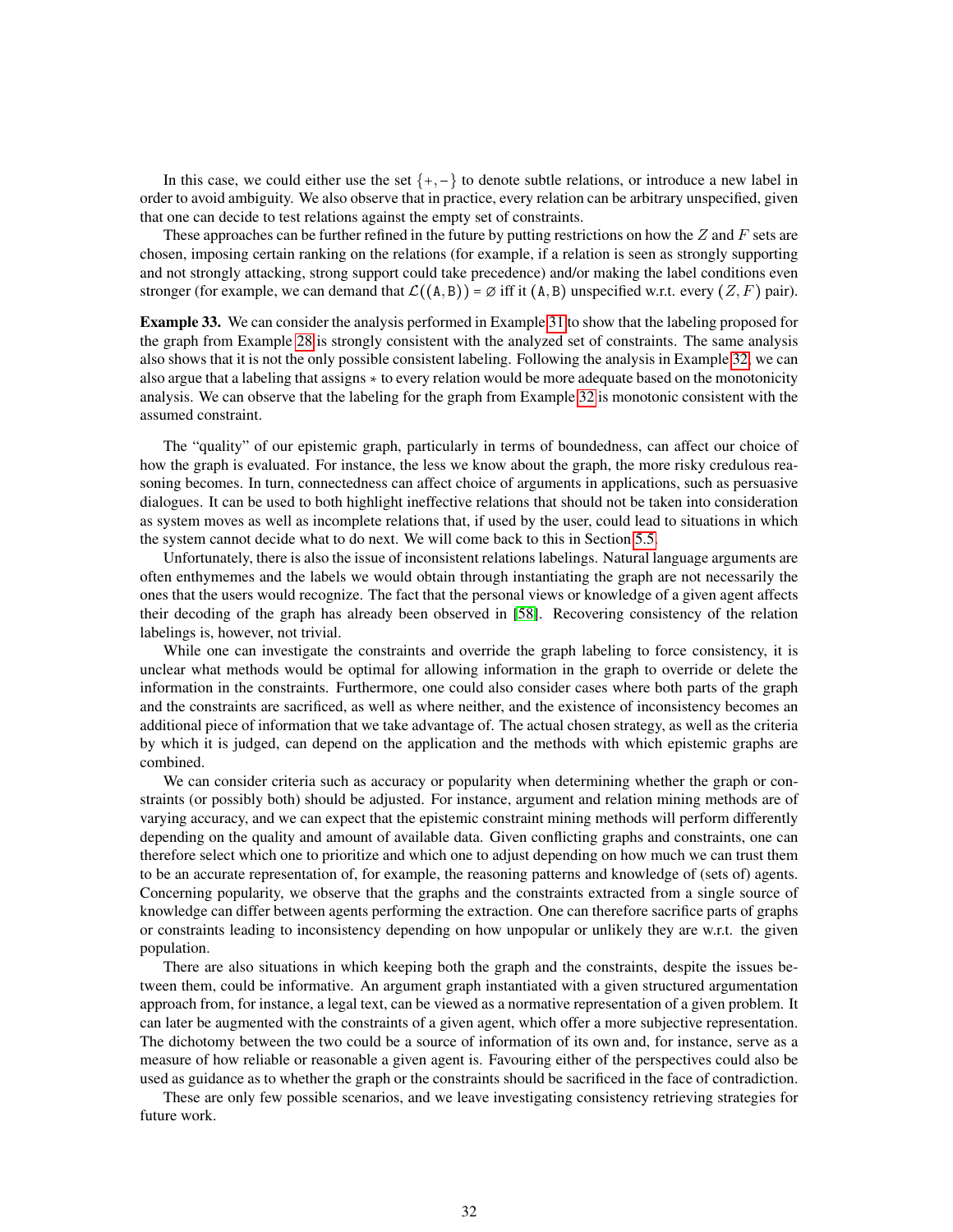# <span id="page-32-0"></span>5.4 Epistemic Semantics

Epistemic graphs offer us a number of ways in which we can decide how much a given argument should be believed or disbelieved depending on the remaining arguments. Evaluating the graph and deciding what probabilities should be assigned to (sets of) arguments is the role of the epistemic semantics:

**Definition 5.16.** Let  $X = (G, \mathcal{L}, \mathcal{C})$  be an epistemic graph. An **epistemic semantics** associates X with a set  $\mathcal{R} \subseteq \text{Dist}(\mathcal{G})$ , where  $\text{Dist}(\mathcal{G})$  is the set of all belief distributions over  $\mathcal{G}$ .

Although the main aim of the epistemic semantics is to select those probability distributions that satisfy our requirements, one can also enforce additional restrictions for refining the sets of acceptable distributions, on which we will focus in this section. First of all, the simplest possible semantics is the one that associates a given graph with the set of distributions satisfying its constraints:

**Definition 5.17.** For an epistemic graph  $(\mathcal{G}, \mathcal{L}, \mathcal{C})$ , a distribution  $P \in \text{Dist}(\mathcal{G})$  meets the **satisfaction** semantics iff  $P \in \mathsf{Sat}(\mathcal{C})$ .

Given that an inconsistent graph is not particularly interesting, we will aim at specifying epistemic graphs that have consistent constraints. However, we would like to note that this may not always be possible and that inconsistency does not necessarily mean that the constraints are not rational. For example, the stable semantics [\[25\]](#page-47-14) for argumentation graphs does not always produce any extensions, and this is a result of the restrictive nature of this semantics. We can therefore expect that epistemic graphs aiming to emulate this may have inconsistent sets of constraints.

Various properties which can be quite useful concern minimizing or maximizing certain aspects of a distribution. Similarly as in other types of argumentation semantics, we can aim to maximize or minimize the set of arguments that are believed up to any degree, disbelieved up to any degree or undecided. We can also consider the information ordering, such as the one used in [\[14\]](#page-46-12), which maximizes or minimizes belief and disbelief together. We can therefore introduce the following means of comparing distributions:

**Definition 5.18.** Let  $X = (G, \mathcal{L}, C)$  be an epistemic graph and  $P, P' \in Dist(G)$  be probability distributions. We say that:

- $P \leq_A P'$  iff  $\{A \mid P(A) > 0.5\} \subseteq \{A \mid P'(A) > 0.5\}$
- $P \leq_R P'$  iff  $\{A \mid P(A) < 0.5\} \subseteq \{A \mid P'(A) < 0.5\}$
- $P \leq_{U} P'$  iff  $\{A \mid P(A) = 0.5\} \subseteq \{A \mid P'(A) = 0.5\}$
- $P \leq_I P'$  iff  $\{A \mid P(A) > 0.5\} \subseteq \{A \mid P'(A) > 0.5\}$  and  $\{A \mid P(A) < 0.5\} \subseteq \{A \mid P'(A) < 0.5\}$

We will refer to these orderings as acceptance, rejection, undecided and information orderings.

These approaches can be further refined to take the actual degrees into account as well. For example, in some scenarios a distribution s.t.  $P(A) = P(B) = 1$  and  $P(C) = 0.49$  might be preferable to one s.t.  $P(A) = P(B) = P(C) = 0.51$ , even if the actual number of believed arguments is smaller. Thus, we also consider the belief maximizing and minimizing approaches, based on the notion of entropy:

**Definition 5.19.** For a probability distribution P, the **entropy**  $H(P)$  of P is defined as

$$
H(P) = -\sum_{\Gamma \subseteq \text{Nodes}(\mathcal{G})} P(\Gamma) log P(\Gamma)
$$

with  $0 \log 0 = 0$ .

The entropy measures the amount of indeterminateness of a probability distribution P. A probability function  $P_1$  that describes absolute certain knowledge, i.e.  $P_1(\Gamma) = 1$  for some  $\Gamma \subseteq \text{Nodes}(\mathcal{G})$  and  $P_1(\Gamma') = 0$  for every other  $\Gamma' \subseteq \text{Nodes}(\mathcal{G})$ , yields minimal entropy  $H(P_1) = 0$ . The uniform probability function  $P_0$  with  $P_0(\Gamma) = \frac{1}{|\mathcal{D}^{Node}|}$  $\frac{1}{\sqrt{2^{\text{Nodes}(\mathcal{G})}}\sqrt{2^{\text{Nodes}(\mathcal{G})}}\sqrt{2}}$  for every  $\Gamma \subseteq \text{Nodes}(\mathcal{G})$  yields maximal entropy  $H(P_0) =$  $-\log 1/2^{\text{Nodes}(\mathcal{G})}$ . Hence, entropy is minimal when we are completely certain about the possible world, and entropy is maximal when we are completely uncertain about the possible world.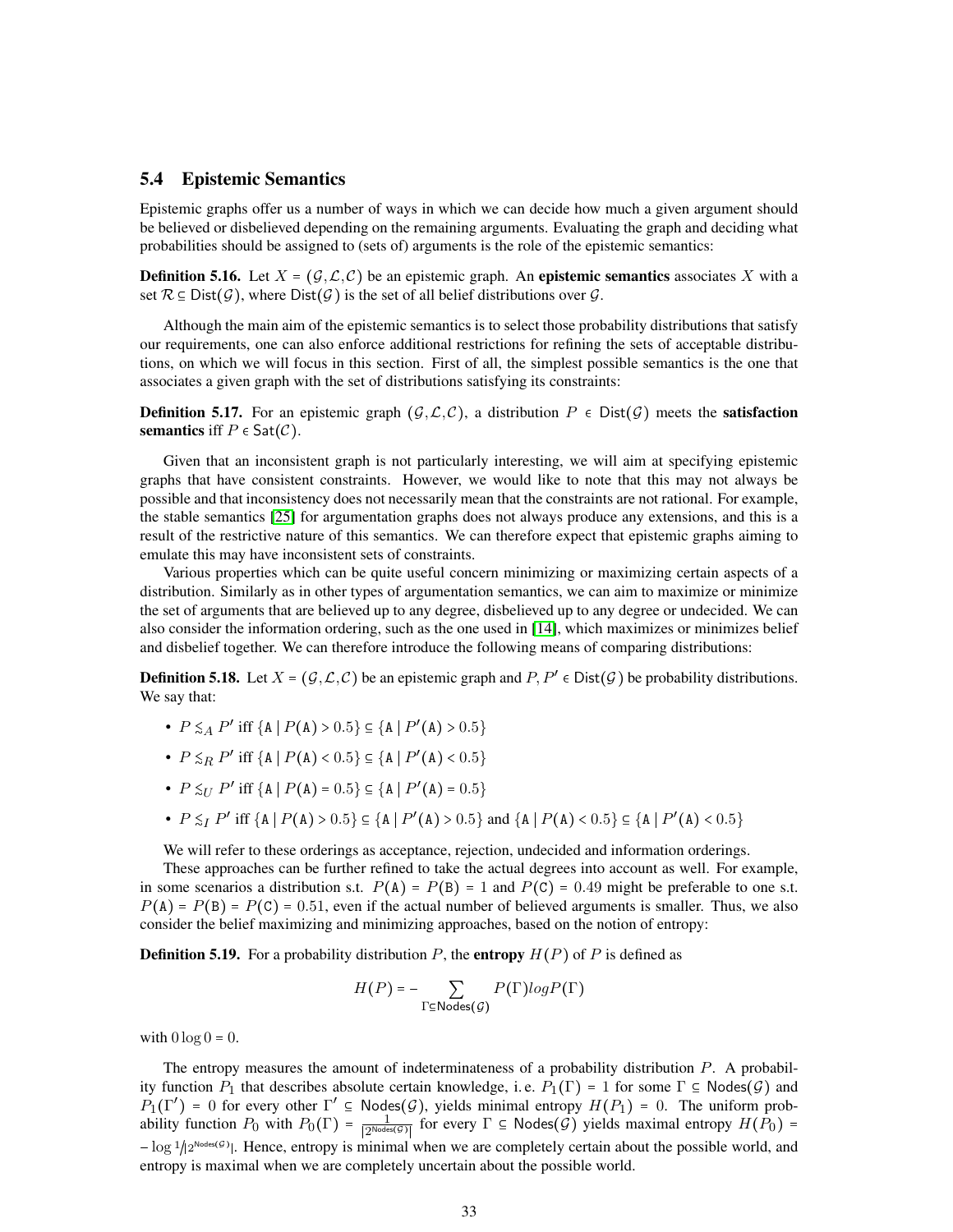**Definition 5.20.** Let  $X = (G, \mathcal{L}, C)$  be an epistemic graph and  $P, P' \in Dist(G)$  be probability distributions. We say that  $P \leq_B P'$  iff  $H(P') \leq H(P)$ .

We will refer to the above as belief ordering.

Given that the purpose of an epistemic semantics is to grasp various optional properties whenever and however they are needed, a new semantics can be defined "on top" of a previous semantics, such as the satisfaction semantics. We can therefore propose the following, parameterized definition:

**Definition 5.21.** Let  $(G, \mathcal{L}, C)$  be an epistemic graph and R the set of distributions associated with it according to a given semantics  $\sigma$ . Let  $v \in \{A, R, U, I, B\}$  denote acceptance, rejection, undecided, information or belief. A distribution  $P \in \text{Dist}(\mathcal{G})$  meets the  $\sigma$ -v **maximizing (minimizing) semantics** iff  $P \in \mathcal{R}$ and P is maximal (minimal) w.r.t.  $\leq_v$  among the elements of R.

There are, of course, additional properties we may want to impose in order to refine the distributions produced by the constraints associated with a framework. In particular, we may want to limit the values that the distribution may take. With some exceptions, most of these restrictions can be expressed as straightforward constraints in the epistemic graphs. However, one has to observe that in a sense, they are completely independent of the underlying structure of the graph. Thus, we believe it is more appropriate to view them as additional, optional properties:

**Definition 5.22.** A distribution  $P$  is:

- minimal iff for every  $A \in \text{Nodes}(\mathcal{G}), P(A) = 0$
- maximal iff for every  $A \in \text{Nodes}(\mathcal{G}), P(A) = 1$
- neutral iff for every  $A \in \text{Nodes}(\mathcal{G})$ ,  $P(A) = 0.5$
- ternary iff for every  $A \in \text{Nodes}(\mathcal{G}), P(A) \in \{0, 0.5, 1\}$
- non–neutral<sup>[5](#page-33-0)</sup> iff for every  $A \in \text{Nodes}(\mathcal{G}), P(A) \neq 0.5$
- n–valued iff  $|\{x \mid \exists A \in \mathsf{Nodes}(\mathcal{G}), P(A) = x\}| = n$

<span id="page-33-1"></span>We can therefore observe that there are various ways of refining probability distributions. We have proposed a number of ways we can minimize or maximize different aspects of the distributions, and it is possible that on certain epistemic graphs they will coincide. However, as the following examples will show, all of the methods are in principle distinct.



Figure 10: A labelled graph

<span id="page-33-2"></span>**Example 34.** Let us consider the graph depicted in Figure [10](#page-33-1) and the following set of constraints  $C$ :

$$
\{p(\mathbf{A}) > 0.5, p(\mathbf{B}) + p(\mathbf{A}) \le 1 \land p(\mathbf{B}) + p(\mathbf{C}) \le 1, p(\mathbf{C}) \ne 0.5, \newline p(\mathbf{C}) + p(\mathbf{D}) = 1, (p(\mathbf{C}) > 0.5 \land p(\mathbf{D}) < 0.5) \rightarrow p(\mathbf{E}) = 0.5\}
$$

The types of ternary satisfying distributions of our graph are listed in Table [2.](#page-34-1) We also include an analysis of which of them are additionally maximizing or minimizing according to a given criterion. We observe that while only belief in arguments are listed, we only have single distributions producing them. The patterns set out by  $P_2$  and  $P_4$  describe distributions that assign probability 1 to the set of formed of arguments believed with degree 1 and 0 to the rest (e.g. in  $P_2$ , the probability of  $\{A, D\}$  would be 1 and 0 for everything else). In turn, for  $P_1$  and  $P_3$ , we would assign probability 0.5 to the set of arguments that are not disbelieved, and additional 0.5 to the set of arguments that are believed (e.g. for  $P_1$ , {A, C, E} and  ${A, C}$  would be assigned 0.5 and all other sets would be assigned 0). This allows us to easily verify belief maximizing and minimizing patterns.

<span id="page-33-0"></span><sup>5</sup>Please note that this property was previously referred to as *binary* [\[58\]](#page-49-1).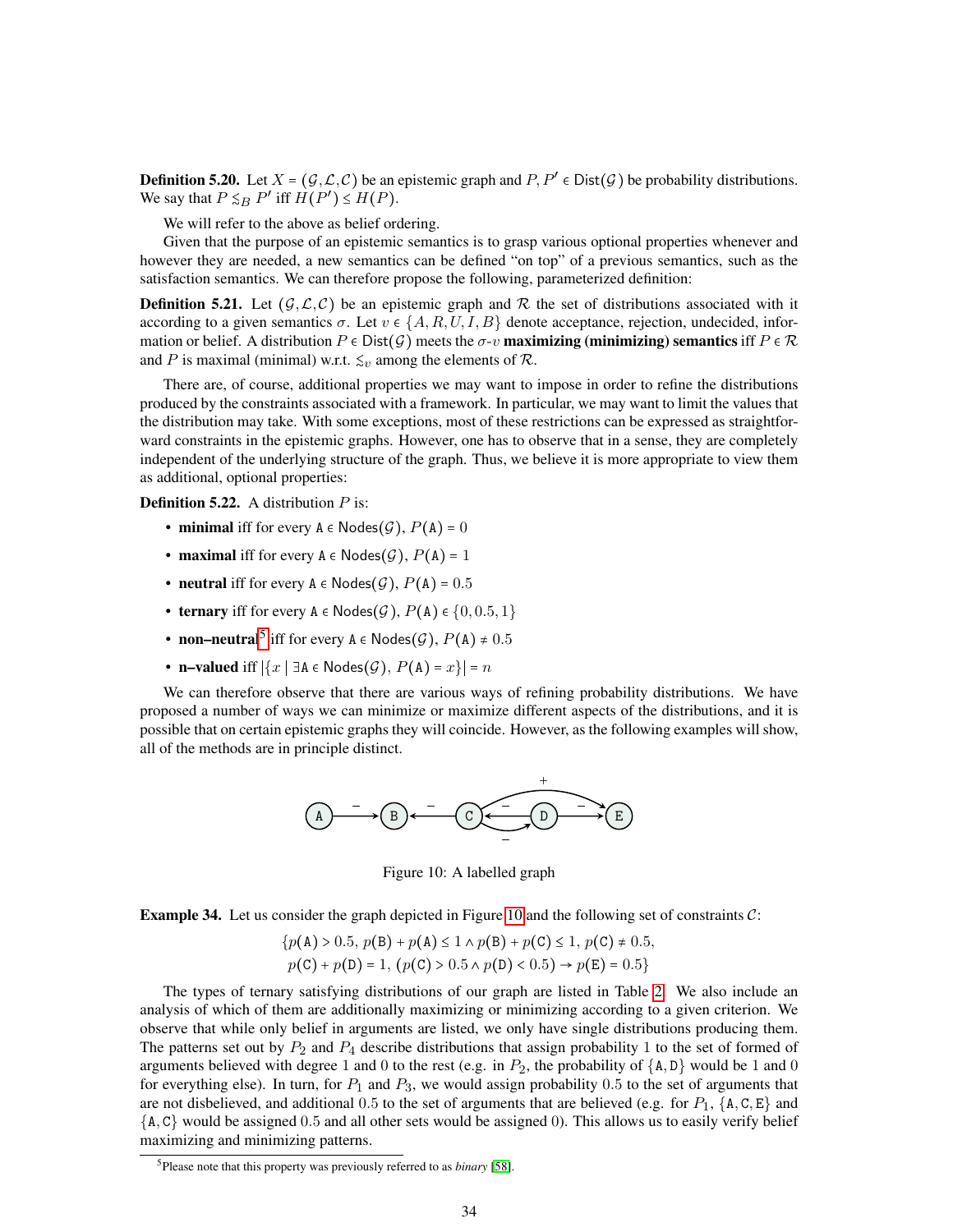<span id="page-34-1"></span>

|                    |   |   |     | Maximizing |             |          |             |             |          | Minimizing  |          |          |                |
|--------------------|---|---|-----|------------|-------------|----------|-------------|-------------|----------|-------------|----------|----------|----------------|
|                    | A | U | Ε   | $\sim_A$   | $\gtrsim_R$ | $\sim$ 1 | $\gtrsim_L$ | $\gtrsim_B$ | $\sim A$ | $\gtrsim$ R | $\sim$ 1 | $\sim$ U | $\sim$ $\beta$ |
|                    |   |   | U.J |            |             |          |             | $\times$    |          |             |          | $\times$ | v              |
| $\scriptstyle P_2$ |   | υ | υ   | $\times$   |             |          | $\times$    |             |          | $\times$    | ×        |          | $\times$       |
| $P_3$              |   | υ | 0.5 | $\times$   | $\times$    | $\times$ |             | $\times$    |          |             |          | ×        |                |
| D                  |   |   |     |            | $\times$    | v        | $\times$    |             | $\times$ |             | $\times$ |          | $\times$       |

<span id="page-34-2"></span>Table 2: Types of probability distributions meeting the ternary and satisfaction semantics from Example [34](#page-33-2) and their conformity to given maximizing and minimizing semantics.



Figure 11: A conflict–based argument graph

**Example 35.** Consider the graph from Figure [11](#page-34-2) and the following set of constraints  $C$ :

- $\varphi_1 : p(A) > 0.5$
- $\varphi_2 : (p(B) > 0.5 \leftrightarrow (p(A) < 0.5 \land p(C) < 0.5)) \land (p(B) < 0.5 \leftrightarrow (p(A) > 0.5 \lor p(C) > 0.5))$
- $\varphi_3 : (p(\mathbb{C}) > 0.5 \leftrightarrow p(\mathbb{D}) < 0.5) \land (p(\mathbb{C}) < 0.5 \leftrightarrow p(\mathbb{D}) > 0.5)$
- $\varphi_4 : (p(E) > 0.5 \leftrightarrow (p(E) < 0.5 \land p(D) < 0.5)) \land (p(E) < 0.5 \leftrightarrow (p(E) > 0.5 \lor p(D) > 0.5))$
- $\varphi_5 : p(\mathsf{C}) > 0.5 \vee p(\mathsf{D}) > 0.5$

We obtain two patterns for ternary satisfying distributions, namely  $P_1$  s.t.  $P_1(A) = P(C) = 1$ ,  $P_1(B) =$  $P_1(D) = 0$ ,  $P_1(E) = 0.5$ , and  $P_2$  s.t.  $P_2(A) = P_2(D) = 1$ ,  $P_2(B) = P_2(C) = P_2(E) = 0$ . Both describe distributions that are also information minimizing, but only  $P_1$  fits the undecided maximizing requirements.



<span id="page-34-3"></span>Figure 12: A labelled graph showing the distinction between undecided minimizing and belief maximizing

**Example 36.** Consider the graph depicted in Figure [12](#page-34-3) and the following set of constraints  $C = {p(A) \ge 0.5}$ ,  $p(B) + p(-B) = 1$ . For this graph, the distribution  $P'_1$  $n'_1$  defined via:

$$
P'_1(\emptyset) = 0
$$
  $P'_1(\{A\}) = 0.5$   $P'_1(\{B\}) = 0$   $P'_1(\{A, B\}) = 0.5$ 

satisfies the constraints and is both undecided minimizing (only B is undecided) and belief maximizing. However, the distribution  $P_2'$  $n'_2$  defined via:

$$
P'_2(\emptyset) = 0.5
$$
  $P'_2(\{\mathbf{A}\}) = 0$   $P'_2(\{\mathbf{B}\}) = 0$   $P'_2(\{\mathbf{A}, \mathbf{B}\}) = 0.5$ 

is belief maximizing but not undecided minimizing (both A and B are undecided).

#### <span id="page-34-0"></span>5.5 Case Study

In order to illustrate how epistemic graphs could be acquired for an application, we consider using them as domain models in persuasive dialogue systems. Recent developments in computational argumentation are leading to a new generation of persuasion technologies [\[38\]](#page-47-15). An automated persuasion system (APS) is a system that can engage in a dialogue with a user (the persuadee) in order to convince the persuadee to do (or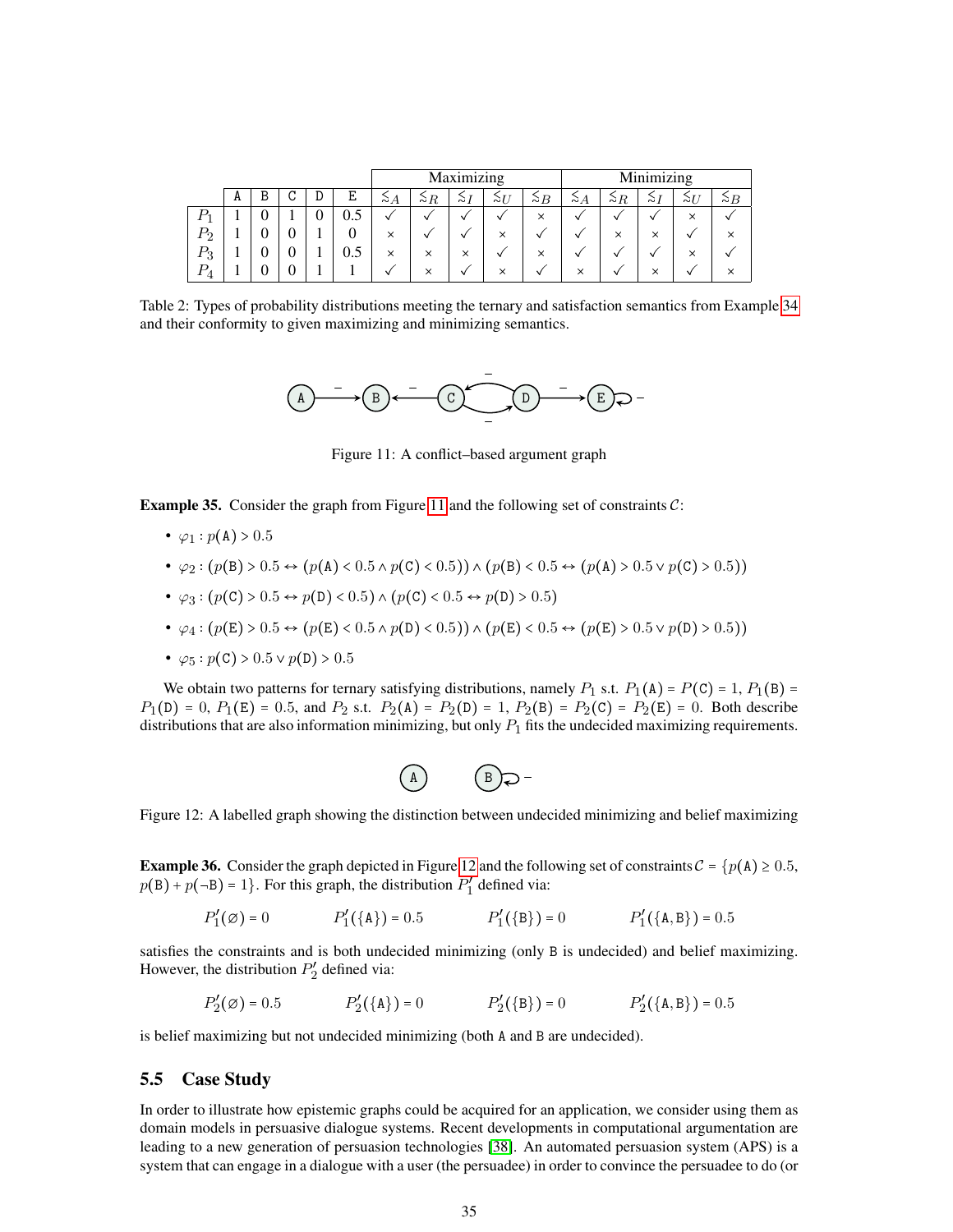<span id="page-35-0"></span>

Figure 13: Epistemic graph for the domain model for a case study on encouraging people to take regular dental check-ups.

not do) some action or to believe (or not believe) something. The system achieves this by putting forward arguments that have a high chance of influencing the persuadee. In real-world persuasion, in particular in applications such as behaviour change, presenting convincing arguments, and presenting counterarguments to the user's arguments, is critically important. For example, for a doctor to persuade a patient to drink less alcohol, that doctor has to give good arguments why it is better for the patient to drink less, and how (s)he can achieve this.

Two important features of an APS are the domain model and the user model, which are closely related, and together are harnessed by the APS strategy for optimizing the choice of move in a persuasion dialogue.

- **Domain model** This contains the arguments that can be presented in the dialogue by the system, and it also contains the arguments that the user may entertain. Some arguments will attack other arguments, and some arguments will support other arguments. As we will see, the domain model can be represented by an epistemic graph.
- User model This contains information about the user that can be utilized by the system in order to choose the most beneficial actions. The information in the user model is what the system believes is true about that user. A key dimension that we consider in the user model are the beliefs that the user may have in the arguments, and as the dialogue proceeds, the model can be updated [\[37\]](#page-47-6) based on the results of the queries and of the arguments posited.

By using an epistemic graph to represent the domain model, and a probability distribution over arguments to represent the user model, we can have a tight coupling of the two kinds of model. Furthermore, the probability distribution can be harnessed directly in a decision-theoretic approach to optimize the choice of move [\[34\]](#page-47-8).

To illustrate the use of epistemic graphs for domain/user modelling, we consider a case study in behaviour change. The aim of this behaviour change application is to persuade users to book a regular dental check-up.

Example 37. Assume we have the graph presented in Figure [13](#page-35-0) and that through, for instance, crowdsourcing data, we have learned which constraints should be associated with a given user profile. The obtained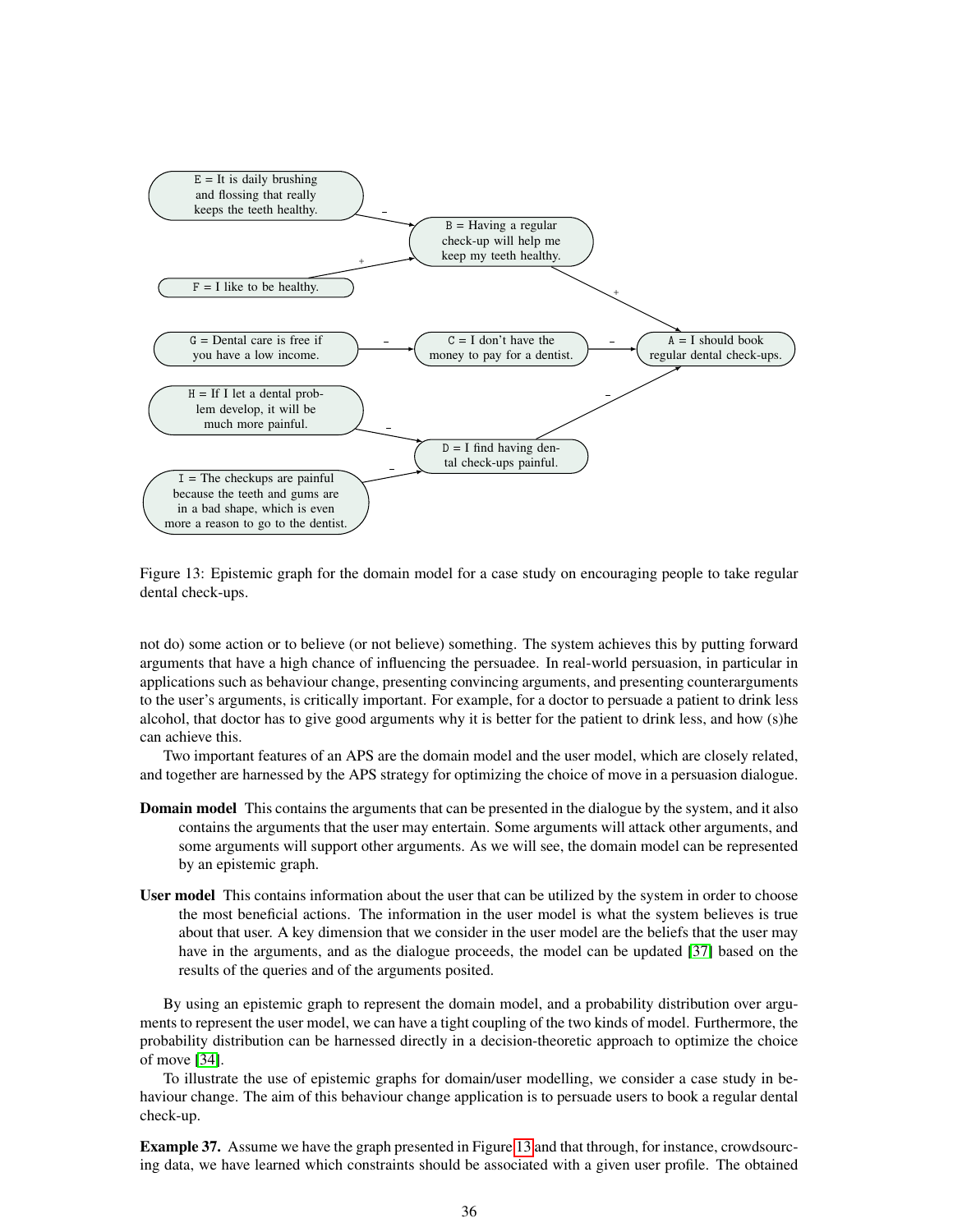domain model(s) can now be used in automated persuasion systems, and we assume we are now dealing with a user of such a system whose profile lead to the selection of the following constraints in order to describe his or her behaviour:

<span id="page-36-0"></span>1. This constraint states that if B is believed or C is disbelieved or D is disbelieved, then A is believed and vice versa:

$$
(p(B) > 0.5 \lor p(C) < 0.5 \lor p(D) < 0.5) \leftrightarrow p(A) > 0.5
$$

<span id="page-36-1"></span>2. This constraint states that if B is at least moderately believed then A is strongly believed, and if B is at least strongly believed then A is completely believed:

$$
(p(B) > 0.65 \rightarrow p(A) > 0.8) \land (p(B) > 0.8 \rightarrow p(A) = 1)
$$

<span id="page-36-2"></span>3. This constraint states that if D is strongly disbelieved then A is at least moderately believed

$$
p(\mathsf{D}) < 0.2 \rightarrow p(\mathsf{A}) > 0.65
$$

<span id="page-36-3"></span>4. This constraint states that if F is believed then B is at least moderately believed and if F is disbelieved, then so is B

$$
(p(F) > 0.5 \rightarrow p(B) > 0.65) \land (p(F) < 0.5 \rightarrow p(B) < 0.5)
$$

5. This constraint states that disbelief in C is proportional to belief in G

$$
p(\mathsf{G}) + p(\mathsf{C}) \le 1
$$

We can use these constraints together with the epistemic graph and probability distribution over the subsets of arguments to model the agent in a persuasion dialogue. We assume that we want to persuade the agent to believe argument A, the more the better. The initial belief distribution for such applications can be obtained through crowdsourcing data about various participants, and for the purpose of our example we assume that a suitable distribution  $P_0$  denoting the initial belief that we think the agent has in the arguments has been obtained.

Given  $P_0$ , and the need to get a change in belief in A so that it is believed, we can use constraints [1,](#page-36-0) [2](#page-36-1) and [3](#page-36-2) as a guide. In other words, we can either increase the belief in B or decrease the belief in C or D. We observe that using B can lead to the biggest increase in belief in A. The effect of using D may be smaller and C the smallest. We observe that none of these arguments (and none of their parents) are default covered. We can thus see this user as being flexible and open to a discussion. If, for instance, F had been default covered by a constraint  $p(F) < 0.5$ , then B would have been default covered as well and putting forward B could be seen as an ineffective move.

We therefore have three options to explore, and analyzing them is valuable due to the fact that prolonged argument exchanges significantly decrease the chances of changing an opinion [\[72\]](#page-49-10). Consequently, exhausting all possible routes may yield negative results, and a persuasion system will need to be able to optimize the choice of dialogue moves.

Option B By looking at the graph and the labels, we may expect that the increase in belief in B may be achieved by increasing the belief in F and/or decreasing the belief in E. However, we observe that even though E is stated to be an attacker of B, analysis of the constraints tells us that it cannot be anything else than unspecified and that the labeling is inconsistent. This can potentially be the result of how the user was profiled and what constraints for the graph have been created for the profile (s)he fitted. By analyzing the constraints, we can observe that increasing the belief in B can only be done by using argument F (constraint [4\)](#page-36-3).

We can therefore choose to rely on the information in the graph or the information in the constraints. An optimistic system, which selects the easier and more favourable options, would in this case assume that the learned constraints accurately describe the user. It could, for instance, take  $P_{opt}$  as the predicted probability distribution and determine that using F is a good move<sup>[6](#page-36-4)</sup>. A more pessimistic

<span id="page-36-4"></span><sup>&</sup>lt;sup>6</sup>We note that  $P_{opt}$  is one of many possible distributions that could be picked to satisfy the assumed constraints.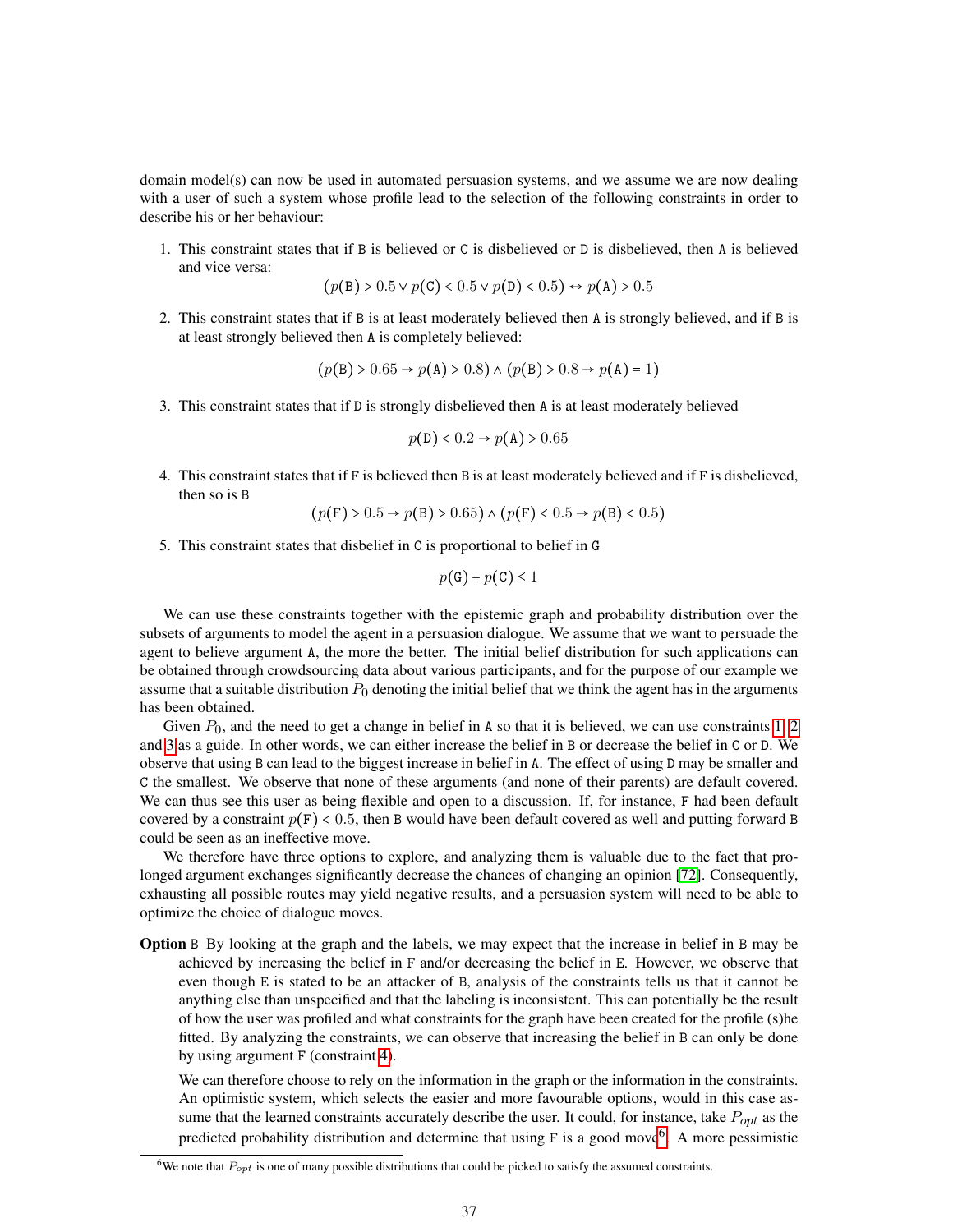system, which is convinced that if something can go wrong, it will, can consider the learned data to be incomplete. Thus, E can be seen as a potential attacker, despite being unspecified. The system could take  $P_{\text{nes}}$  as the predicted distribution and decide not to proceed with F due to the potential chance of failure<sup>[7](#page-37-1)</sup>.

|                  | 0.4                                                              |  | $0.7 \mid 0.6 \mid 0.7 \mid 0.45 \mid 0.2 \mid 0.4 \mid 0.3$ |     |               |  |
|------------------|------------------------------------------------------------------|--|--------------------------------------------------------------|-----|---------------|--|
|                  | $P_{opt}$   0.85   0.7   0.7   0.6   0.7   0.8   0.2   0.4   0.3 |  |                                                              |     |               |  |
| $r_{\text{pes}}$ | $0.45$   $0.7$   $0.6$   $0.7$                                   |  | 0.8                                                          | 0.2 | $0.4 \pm 0.3$ |  |

Option D Making argument D disbelieved will cause A to be believed and based on the information in the graph, we can suspect that it can be done through increasing the belief in H and/or I. However, once more we can observe that the graph labeling is not consistent with the constraints and the impact of H and I on D is in fact unspecified.

We can therefore again choose to rely either on the graph or on the constraints. In a similar fashion as before, an optimistic system could decide to carry on with presenting either H or I and hope to observe a decrease in D. A possible predicted distribution  $P_{opt}$  associated with presenting I is seen in the table below. A pessimistic system may choose to abandon this dialogue line due to its potential ineffectiveness (see predicted distribution  $P_{pes}$ ).

|           |     |  |  | $0.3$   0.4   0.7   0.6   0.7   0.45   0.2   0.4   0.3           |                 |  |
|-----------|-----|--|--|------------------------------------------------------------------|-----------------|--|
|           |     |  |  | $P_{opt}$   0.7   0.4   0.7   0.1   0.7   0.45   0.2   0.4   0.9 |                 |  |
| $P_{pes}$ | 0.3 |  |  | $0.4$   0.7   0.6   0.7   0.45   0.2                             | $0.4 \, \, 0.9$ |  |

Option C We can observe that G is an attacker of C both in the graph and in the constraints. While increasing the belief in G (and thus decreasing the belief in C) yields the smallest gain in A, it may be seen as the safest way to go given the contrast between the constraints and the graph. Consequently, both the optimistic and the pessimistic systems can have similar predictions on this route.

|           |                                                                   |  |  | $0.3$   $0.4$   $0.7$   $0.6$   $0.7$   $0.45$   $0.2$   $0.4$   $0.3$ |  |  |
|-----------|-------------------------------------------------------------------|--|--|------------------------------------------------------------------------|--|--|
|           | $P_{opt}$   0.55   0.4   0.4   0.6   0.7   0.45   0.6   0.4   0.3 |  |  |                                                                        |  |  |
| $P_{pes}$ | $0.55$                                                            |  |  | $0.4$   $0.4$   $0.6$   $0.7$   $0.45$   $0.6$   $0.4$   $0.3$         |  |  |

Note, we do not consider here how the precise value is picked for the update in the belief in each argument. We direct the interested reader to our work on updates in epistemic graphs [\[41\]](#page-48-11) and other relevant materials [\[37,](#page-47-6) [43\]](#page-48-12). We also do not explicitly consider the issue of verifying predicted distributions, but note that it can be done by, for instance, querying the user during a dialogue [\[37\]](#page-47-6).

The above case study illustrates how the framework in this paper can be incorporated in a user model, and then used to guide the choice of moves in a persuasion dialogue.

# <span id="page-37-0"></span>6 Related Work

The constraints in epistemic graphs quite naturally generalize the epistemic postulates [\[73,](#page-50-1) [36,](#page-47-4) [44,](#page-48-4) [58\]](#page-49-1). Given the fact that in the epistemic graphs we can decide whether a given property should hold for a particular argument or not, the desired postulate needs to be repeated for every element of the framework. Nevertheless, the general method is straightforward, and using our approach we can elevate the classical postulates for conflict–based frameworks to a much more general setting. In this section we will focus on describing in more detail further argumentation approaches which satisfy at least some of the requirements we have stated in the introduction, and consider some other relevant works.

<span id="page-37-1"></span><sup>&</sup>lt;sup>7</sup>We note that  $P_{pes}$  is one of many possible distributions that could be picked to satisfy the assumed constraints.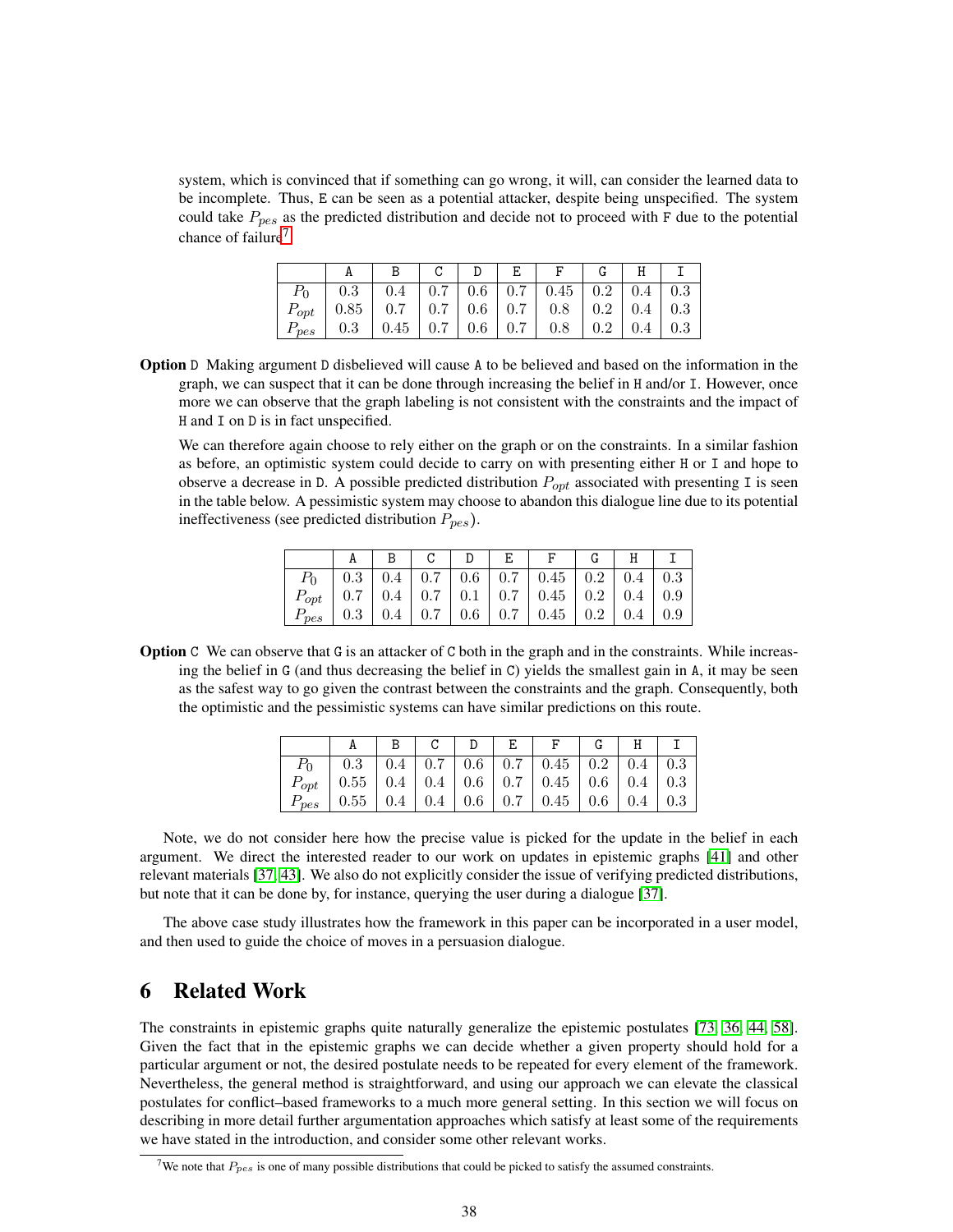# <span id="page-38-0"></span>6.1 Weighted and Ranking–Based Semantics

There is a wide array of computational models of argument that allow for modelling argument weights or strengths [\[1,](#page-45-1) [2,](#page-46-8) [3,](#page-46-7) [4,](#page-46-9) [5,](#page-46-6) [6,](#page-46-10) [13,](#page-46-1) [20,](#page-46-5) [21,](#page-47-3) [46,](#page-48-3) [64,](#page-49-4) [29\]](#page-47-5), which offer a more fine–grained alternative for Dung's approach. Some of these works also permit certain forms of support or positive influences on arguments [\[20,](#page-46-5) [4,](#page-46-9) [3,](#page-46-7) [64,](#page-49-4) [46\]](#page-48-3). Given certain structural similarities between these approaches and epistemic semantics, it is therefore natural to compare them.

Although in both cases what we receive can be seen as "assigning numbers from  $[0, 1]$ " to arguments (either as side or end product), probabilities in the epistemic approach are interpreted as belief, while weights remain abstract and open to a number of possible instantiations. The meaning that is assigned to the values is derived from the structure of the graph and comparing weightings or rankings between different graphs can distort the picture. For instance, given one dense and one sparse graph, it is possible that the highest grade achieved by any argument in the former graph is the same as the lowest grade achieved in the latter graph. Given the comparative grades w.r.t. other arguments in the graph, we can therefore make different judgments about the arguments, which has both its negative as well as positive aspects. In turn, the belief and disbelief interpretation of probabilities would more uniformly point to a decision.

We also need to note that many of the postulates set out in the weighted and ranking–based methods are, by design, counter–intuitive in the epistemic approach, even though they can be perfectly applicable in other scenarios. We can for instance consider the principles from [\[4\]](#page-46-9). *(Bi-variate) Independence* states that ranking between two arguments should be independent of any other argument that is not connected to either of them, and any hidden connected epistemic graph would violate this. The same holds for *(Bivariate) Directionality*, which forces the rank of a given argument to depend only on arguments connected to it through a directed path. *(Bi-variate) Equivalence* would tell us that the strength of the argument depends only on the strength of its parents and not arguments that it attacks or supports. This is also clearly not something we intend to force in epistemic graphs. All further postulates, such as how an increase or decrease in beliefs in attackers (or supporters) should be matched with an appropriate decrease or increase in the belief of the target argument, can, but do not have to, be satisfied a given graph. This can be caused either by the constraints themselves simply not adhering to a given axiom on purpose, or by the constraints being possibly not very specific. Already a simple formula such as  $p(A) > 0.5 \rightarrow p(B) \le 0.5$ , which embodies one of the core concepts of the classical epistemic approach [\[73,](#page-50-1) [36,](#page-47-4) [44\]](#page-48-4), violates what is referred to as *Weakening* and *Strengthening*. The list continues, however, it should not be taken as a criticism of the weighted or epistemic approaches, but only as a highlight of striking conceptual differences.

Another major difference between the epistemic graphs and the weighted or ranking semantics is that in the latter, the patterns set out by the semantics have to be global, which leads to side effects not desirable in the epistemic approach. In particular, two arguments supported and attacked by the same sets of arguments will need to be assigned the same value (assuming their initial weights or weights assigned to relations are similar, if applicable). In other words, it would be contrary to the intuitions of the weighted approach to have e.g. an attack relation  $(A, B)$  described with a constraint  $p(A) + p(B) = 1$  to co-exist in the same graph with another attack relation (C, D) described through  $p(C) > 0.5 \leftrightarrow p(D) \le 0.5$ . The first constraint is more specific than the second one and describes the attack relation more closely. Although this is generally a desirable thing, it might not be realistic. For instance, when sourcing epistemic graphs and their constraints from participants, we have no guarantees that every argument and relation in the graph will be described with the same quality and consistency. Forcing a uniform modelling would make us either create specific constraints even for parts of the graph for which the data does not support this, or create general constraints even for parts where a better description is available. Epistemic graphs aim to bypass this by allowing varying quality of constraints to be used.

Another property of the weighted and ranking semantics (and that is not enforced in the epistemic approach) is that given the values of the parents, a single value of the target is returned. This may be a restriction if we want the flexibility to express a margin of error or vagueness. Depending on how the constraints are defined in the epistemic approach, we can force the target to take on a single probability as well as allow it any value from a given range. Consequently, we have a certain form of control over specificity in the epistemic graphs. A more relaxed approach can be useful in modelling imperfect agents or incomplete situations, and such tasks can pose certain difficulties to the weighted semantics.

In conclusion, we can observe that despite certain high–level similarities, there are significant dif-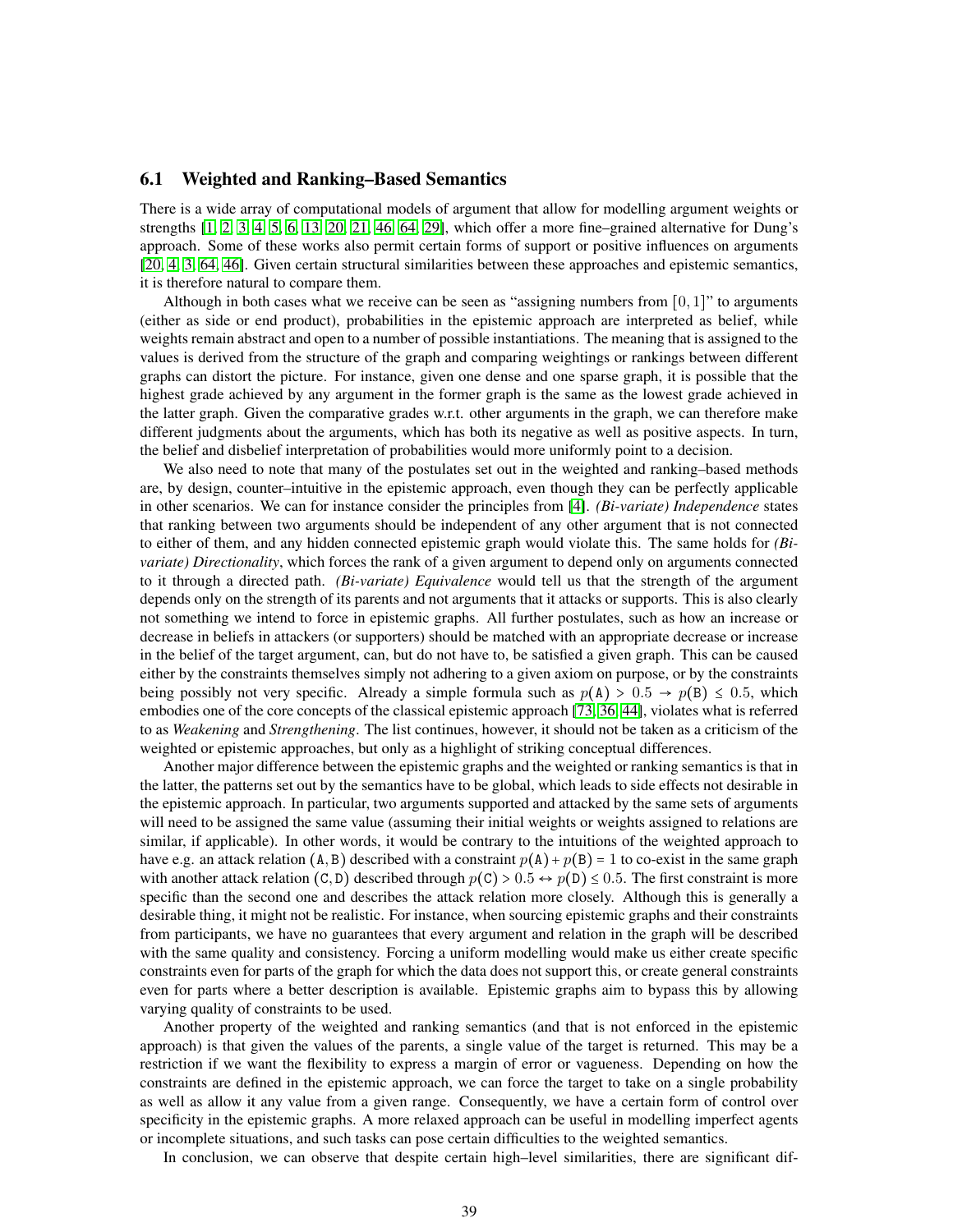ferences between the weighted and epistemic approaches. Although one can argue that it is possible to represent certain weighting functions as constraints and the other way around, particularly if multiplication or division were allowed in the latter, we would either obtain constraints that violate the meaning of epistemic probabilities or semantics that do not conform to the required axioms.

### <span id="page-39-0"></span>6.2 Abstract Dialectical Frameworks

Epistemic graphs share certain similarities with abstract dialectical frameworks (ADFs) [\[69,](#page-49-11) [70,](#page-49-12) [14,](#page-46-12) [71,](#page-49-13) [54,](#page-48-13) [53,](#page-48-0) [63\]](#page-49-14), particularly when it comes to their ability to express a wide range of relations between arguments. Before we compare the two approaches, we briefly review ADFs and some of their semantics<sup>[8](#page-39-1)</sup>.

**Definition 6.1.** An abstract dialectical framework (ADF) is a tuple  $(G, \mathcal{L}, \mathcal{AC})$ , where  $(G, \mathcal{L})$  is a labelled graph and  $AC = \{AC_A \mid AC_A$  is a propositional formula over  $Parent(A)\}_{A \in Nodes(\mathcal{G})}$  is a set of acceptance conditions.

In the labeling–based semantics for ADFs, we use three–valued interpretations which assign truth values  $\{t,f,u\}$  to arguments that are compared according to precision (information) ordering:  $u \leq i$  t and  $u \leq_i f$ . The pair  $(\{t, f, u\}, \leq_i)$  forms a complete meet–semilattice with the meet operation  $\sqcap$  assigning values in the following way:  $\mathbf{t} \cap \mathbf{t} = \mathbf{t}$ ,  $\mathbf{f} \cap \mathbf{f} = \mathbf{f}$  and u in all other cases. These notions can be easily extended to interpretations. For two interpretations v and v' on Nodes( $\mathcal{G}$ ),  $v \leq_i v'$  iff for every argument A  $\in$  Nodes(G),  $v(A) \leq i v'(A)$ . In the case v is three and v' two–valued (i.e. contains no u mappings), we say that v' extends  $v^9$  $v^9$ . The set of all two–valued interpretations extending v is denoted  $[v]_2$ . Given an acceptance condition  $AC_A$  for an argument A  $\epsilon$  Nodes(G) and an interpretation v, we define a shorthand  $v(\mathcal{AC}_A)$  as value of  $\mathcal{AC}_A$  for  $v^{\mathbf{t}} \cap \mathsf{Parent}(A)$ .

**Definition 6.2.** Let  $D = (G, \mathcal{L}, \mathcal{AC})$  be an ADF and v a three-valued interpretation on Nodes(G). The **three–valued characteristic operator** of D is a function s.t.  $\Gamma(v) = v'$  where  $v'(\mathbf{A}) = \prod_{w \in [v]_2} w(\mathcal{AC}_\mathbf{A})$ for  $A \in \text{Nodes}(\mathcal{G})$ . An interpretation v is:

- a complete labeling iff  $v = \Gamma(v)$ .
- a preferred labeling iff it is  $\leq_i$ –maximal admissible labeling.
- a grounded labeling iff it is the least fixpoint of  $\Gamma$ .

<span id="page-39-3"></span>

Figure 14: Example ADF and its complete (CMP), preferred (PREF) and grounded (GRD) labelings.

<span id="page-39-1"></span><sup>&</sup>lt;sup>8</sup>We note we use the propositional representation of ADFs [\[14\]](#page-46-12).

<span id="page-39-2"></span><sup>&</sup>lt;sup>9</sup>This means that the elements mapped originally to  $\bf{u}$  are now assigned either  $\bf{t}$  or  $\bf{f}$ .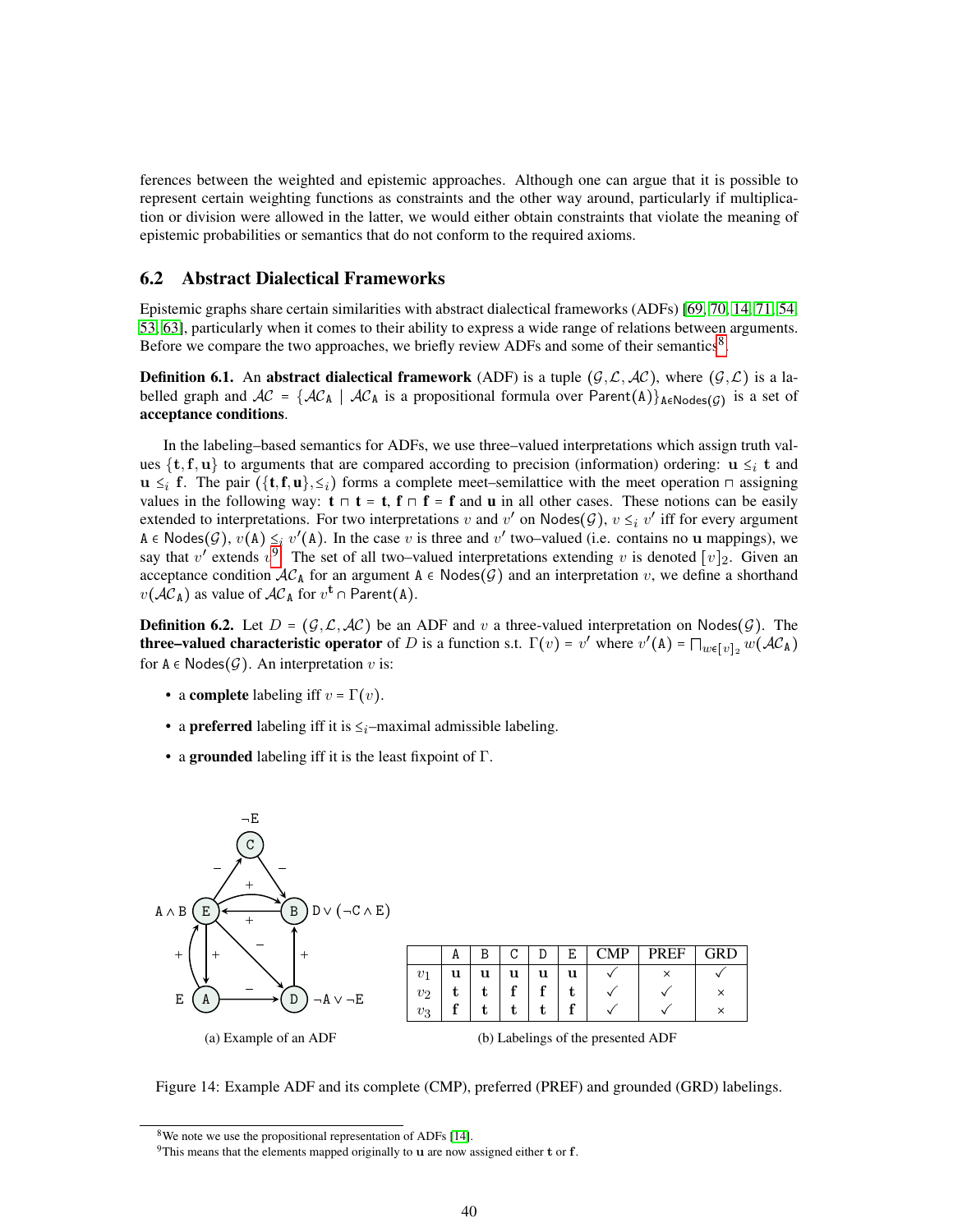<span id="page-40-0"></span>Example 38. The admissible, complete, preferred and grounded labelings of the ADF depicted in Figure [14a](#page-39-3) are visible in Table [14b.](#page-39-3)

Having an acceptance condition for each node is similar in spirit to having constraints for epistemic graphs. Furthermore, both frameworks can handle relations that are positive, negative, or neither. However, there are some fundamental differences between ADFs and epistemic graphs.

The acceptance conditions can tell us whether an argument is accepted or rejected based on the acceptance of its parents. In contrast, the epistemic constraints can produce probability assignments in the unit interval that depend on the degrees of belief in other arguments, which offers a much more fine–grained perspective. It also allows epistemic graph to easily handle some forms of support, such as the abstract or deductive supports, which are normally too weak to be expressed in ADFs or require certain translations [\[53,](#page-48-0) [55\]](#page-48-10). The constraints also allow us to define a range of values that an argument may take on in given circumstances as well as a single particular value, and thus offers more flexibility in modelling the acceptability of an argument. Furthermore, in epistemic graphs the constraints are assigned per graph, not per argument. We can handle situations where the belief in one argument might depend not just on its parents, but also on other arguments for reasons known only to the agent, without necessarily forcing edges in the graph to be modified. Additionally, the completeness of acceptance conditions is obligatory in ADFs, while the completeness of epistemic constraints is optional and requiring it should be motivated by a given application. This control may be useful in user modelling, where we are not yet sure how a given argument and its associated relations are perceived by the user.

These differences show that epistemic graphs are quite distinct from ADFs. Nevertheless, it is possible for epistemic graphs to model ADFs. We will show how this can be achieved based on an example.

<span id="page-40-1"></span>Example 39. Let us come back to the ADF from Example [38](#page-40-0) and Figure [14a.](#page-39-3) We will now show how acceptance conditions can be transformed into constraints s.t. the labelings extracted from the probabilistic distributions correspond to the ADF labelings under a given semantics.

Let us focus on argument E. If we were to create a truth table for its condition  $A \wedge B$ , we would observe that if E is to be accepted, then A and B have to be true, and if E is to be rejected, then A or B has to be false. Taking into account the nature of the complete semantics, this rather straightforwardly translates to the following constraints: argument E is believed iff A and B are believed; and, argument E is disbelieved iff either A or B is disbelieved.

What is therefore happening is that for every (propositional) acceptance condition we create two constraints that are the epistemic adaptations of the formulas  $X \leftrightarrow \mathcal{AC}_X$  and  $\neg X \leftrightarrow \neg \mathcal{AC}_X$ , where, assuming that the consequent is in a form without nested negations, a positive literal Z is transformed into an epistemic atom  $p(\mathbf{Z}) > 0.5$  and a negative literal  $-\mathbf{Z}$  becomes  $p(\mathbf{Z}) < 0.5$ .

We can gather such constraints for all arguments into a set  $C$ :

- $(p(A) > 0.5 \leftrightarrow p(E) > 0.5) \land (p(A) < 0.5 \leftrightarrow p(E) < 0.5)$
- $(p(B) > 0.5 \leftrightarrow p(D) > 0.5 \vee (p(C) < 0.5 \wedge p(E) > 0.5)) \wedge (p(B) < 0.5 \leftrightarrow p(D) < 0.5 \wedge (p(C) > 0.5))$  $0.5 \vee p(E) < 0.5$ )
- $\bullet$   $(p(\texttt{C}) > 0.5 \leftrightarrow p(\texttt{E}) < 0.5) \land (p(\texttt{C}) < 0.5 \leftrightarrow p(\texttt{E}) > 0.5)$
- $(p(D) > 0.5 \leftrightarrow p(A) < 0.5 \lor p(E) < 0.5) \land (p(D) < 0.5 \leftrightarrow p(A) > 0.5 \land p(E) > 0.5)$
- $(p(E) > 0.5 \leftrightarrow p(A) > 0.5 \land p(B) > 0.5) \land (p(E) < 0.5 \leftrightarrow p(A) < 0.5 \lor p(B) < 0.5)$

The ternary satisfying distributions of this set are visible in Table [3.](#page-41-1) We observe that by transforming the distributions into labelings that map to t arguments that are believed, f that are disbelieved and u that are neither, we retrieve the complete labelings of our ADF. By considering distribution maximal or minimal w.r.t.  $\leq I$  we can retrieve the preferred or grounded labelings.

This example shows us that it is possible for the epistemic graphs to handle ADFs under the labeling– based semantics, even though providing a full translation for any type of condition may be more involved than the presented approach. Given the fact that ADFs can subsume a number of different frameworks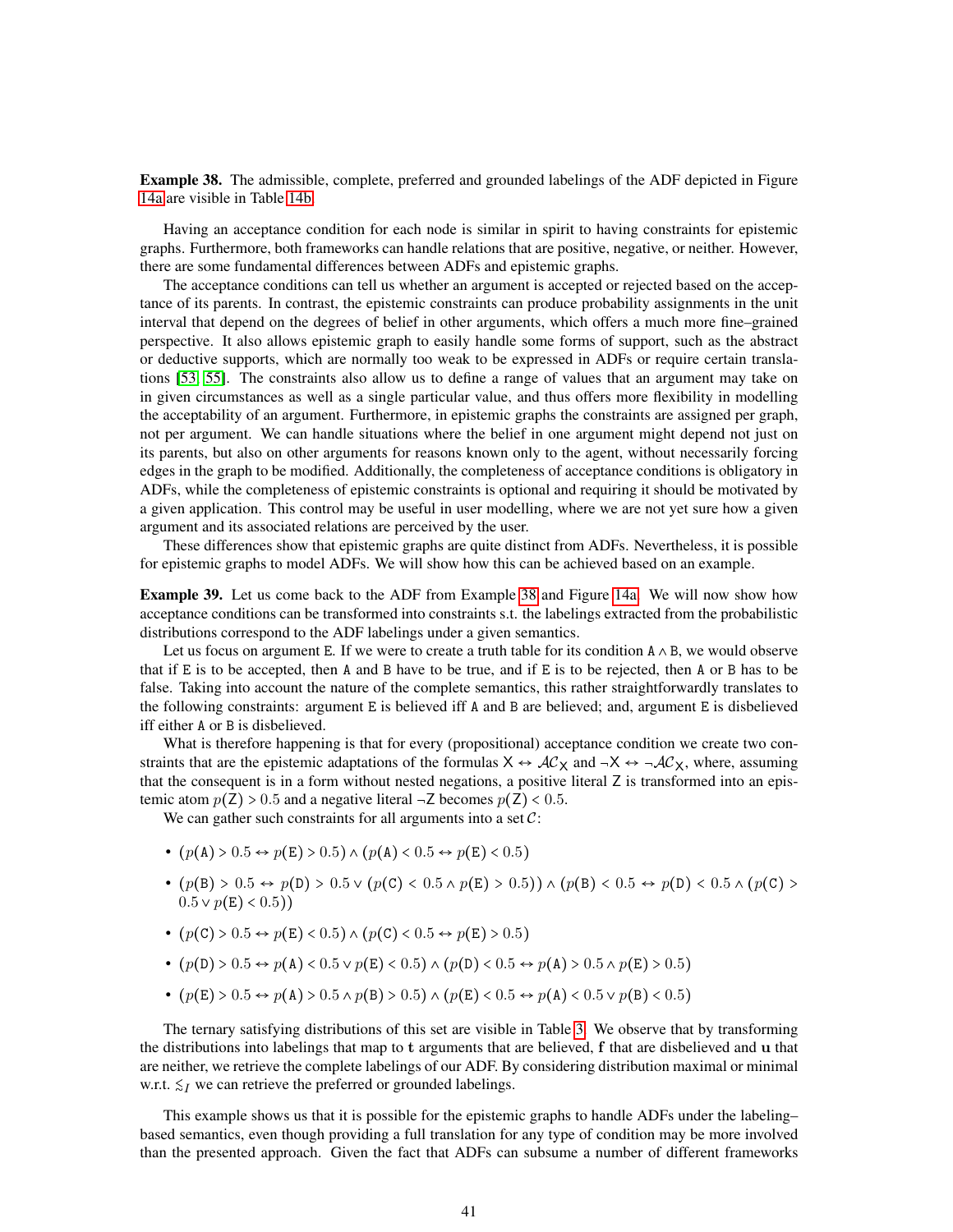<span id="page-41-1"></span>

| (A  | B         | P(C) | , D ) | P(E) | $Sat(\mathcal{C})$ | Max. $\leq_I$ | Min. $\leq I$ |
|-----|-----------|------|-------|------|--------------------|---------------|---------------|
| U.5 | $\rm 0.5$ | 0.5  | U.5   | U.Ə  |                    |               |               |
|     |           |      |       |      |                    |               |               |
|     |           |      |       |      |                    |               |               |

Table 3: Ternary satisfying and information maximizing/minimizing distributions for the epistemic graph from Example [39.](#page-40-1)

[\[55\]](#page-48-10), it is also possible for the epistemic graphs to express many more approaches to argumentation than we recall here.

There are certain generalizations of ADFs that are relevant in the context of our work. In [\[56\]](#page-48-14), a probabilistic version of ADFs has been introduced. However, this work follows the constellation interpretation of a probability, not the epistemic one, which leads to significantly different modelling [\[36,](#page-47-4) [59\]](#page-49-15). In a recent work [\[16\]](#page-46-13), a new version of weighted ADFs has been proposed, in which conditions no longer map subsets of parents of a given argument to in or *out*, but take values assigned to the parents and state a specific value that should be assigned to the target. These values can be abstract entities with some form of ordering between them as well as numbers from the  $[0, 1]$  interval. The information ordering present in the original ADFs is then adopted accordingly and then the definition of the existing operator–based semantics (admissible, grounded, preferred, complete) remains unchanged.

Despite certain possible overlaps, weighted ADFs are incomparable to epistemic graphs. On the one hand, similarly as in original ADFs, condition completeness and limiting the conditions to depend only on the parents of a given argument is enforced. Furthermore, unlike epistemic constraints, weighted acceptance conditions are very specific in the sense that a given combination of values assigned to a given argument leads to a precise, defined outcome. Therefore, a constraint stating that if the attacker is believed, then the attackee should be disbelieved (we can formalize it e.g. as  $p(A) > 0.5 \rightarrow p(B) < 0.5$ ), cannot be conveniently expressed in weighted ADFs. This is due to the fact that the belief in the target is meant to be a function of beliefs of the source, while in epistemic graphs a more general relation is permitted. Consequently, there are properties expressible with epistemic graphs, but not with weighted ADFs. On the other hand, weighted ADFs are not specialized for handling probabilities, and therefore can take as input further unspecified values, not only numbers. Thus, we can construct scenarios handled by weighted ADFs, but not by epistemic graphs. Additionally, even if values from the  $[0, 1]$  interval are considered, for computational reasons they are amended with a special element indicating that a given value is undefined and the interpretation of this element is different than the one of neither agreeing nor disagreeing in the epistemic proposal.

### <span id="page-41-0"></span>6.3 Constrained Argumentation Frameworks

Our proposal shares certain similarities with the constrained argumentation frameworks [\[28\]](#page-47-11), which permits external requirements among unrelated arguments to be imposed in the framework. This constraint would represent certain restrictions that (for reasons unknown to the abstract system) are considered desirable by, for example, the user, and which are not necessarily reflected by the structure of the graph. Although this approach has only been analyzed in the context of attack–based graphs, certain positive relationships between arguments could potentially be simulated through the use of propositional formulae representing the external requirements. Nevertheless, this modelling is targeted mainly at two–valued semantics, and thus the framework does not deal with fine–grained acceptability.

**Definition 6.3.** Let  $PROP<sub>S</sub>$  be a propositional language defined in the usual inductive way from a set S of propositional symbols, boolean constants  $\top$ ,  $\bot$  and the connectives  $\neg$ ,  $\wedge$ ,  $\vee$ ,  $\leftrightarrow$  and  $\rightarrow$ . A **constrained argumentation framework** is a tuple  $(G, \mathcal{L}, PC)$  where  $(G, \mathcal{L})$  is a labelled graph s.t.  $\mathcal{L}$  assigns only – to all edges, and PC is a propositional formula from  $PROP_{\mathsf{Nodes}(\mathcal{G})}.$ 

Semantics of the graph are primarily defined in terms of sets of arguments that, along with meeting the classical extension-based semantics [\[31\]](#page-47-9), satisfy the external constraint. Such classical semantics can be easily retrieved by the epistemic postulates [\[58,](#page-49-1) [8\]](#page-46-16), which themselves are straightforwardly generalized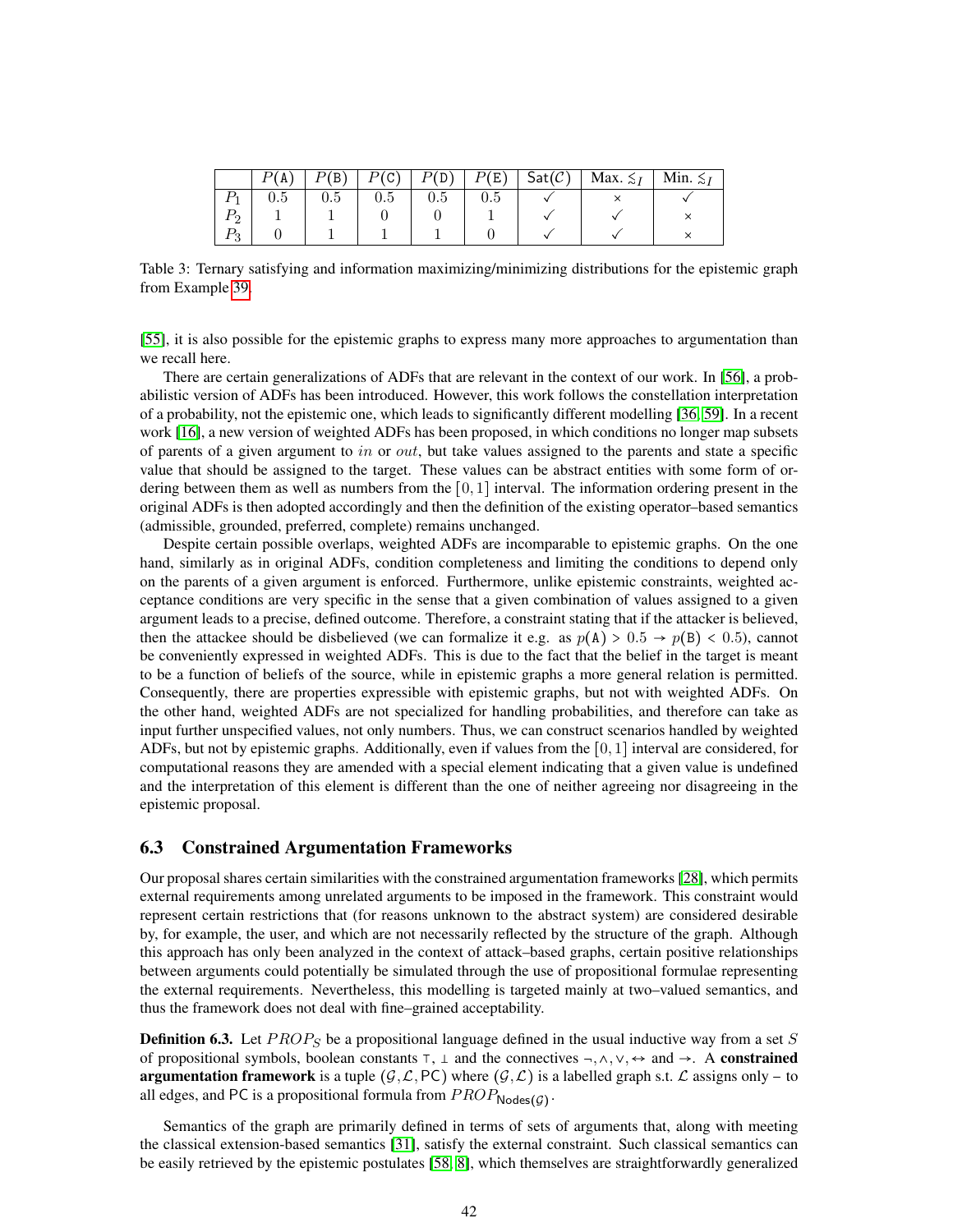<span id="page-42-0"></span>by epistemic graphs. The propositional formula PC can also be straightforwardly mapped to an epistemic constraint. We will therefore consider an example showing how constrained argumentation frameworks can be expressed within epistemic graphs.



Figure 15: A conflict–based argument graph

<span id="page-42-2"></span>**Example 40.** Consider the graph depicted in Figure [15](#page-42-0) and augmented with the constraint PC =  $\neg$ A  $\vee$  D. The admissible extensions (i.e. extensions in which no arguments attack each other and every argument attacking an argument in the set is itself attacked by an element of the set) of the graph (without the constraint) are  $\{A, C\}, \{A, D\}, \{A\}, \{C\}, \{D\}$  and  $\emptyset$ . Once the constraint is applied, the sets  $\{A, C\}$  and  $\{A\}$ have to be removed. The preferred extensions (i.e. maximal admissible extensions) of the graph are initially  $\{A, C\}$  and  $\{A, D\}$ . However, if we take the constraint into account, we in fact receive  $\{C\}$  and  $\{A, D\}$ .

Following the method from [\[58\]](#page-49-1), we now create the following set of constraints  $\mathcal{C}$ :

- $p(A) \ge 0.5$
- $(p(B) > 0.5 \rightarrow (p(A) < 0.5 \land p(C) < 0.5)) \land (p(B) < 0.5 \rightarrow (p(A) > 0.5 \lor p(C) > 0.5))$
- $(p(C) > 0.5 \leftrightarrow p(D) < 0.5) \land (p(C) < 0.5 \leftrightarrow p(D) > 0.5)$
- $(p(E) > 0.5 \rightarrow (p(D) < 0.5 \land p(E) < 0.5)) \land (p(E) < 0.5 \rightarrow (p(D) > 0.5 \lor p(E) > 0.5))$

In Table [4](#page-42-1) we have listed all the ternary distributions satisfying  $C$ . It is easy to see that the sets of believed arguments obtained from these distributions coincide with the admissible extensions of our labelled graph. The epistemic representation of the PC constraint is  $p(A) \le 0.5 \vee p(D) > 0.5$ . By adding it to the set C, we obtain the constraint set C', which excludes distributions  $P_2$ ,  $P_3$ ,  $P_8$  and  $P_9$  that corresponded to extensions  $\{A\}$  and  $\{A, C\}$ . By enforcing information maximality along with the C and C' constraints, we obtain either distributions  $P_9$  and  $P_{13}$  or  $P_4$  and  $P_{13}$ , which are associated with the desired preferred extensions.

<span id="page-42-1"></span>

|          |         |                                 |                     |                 |                          |              |                |          | Max. w.r.t. $\leq_I$ |
|----------|---------|---------------------------------|---------------------|-----------------|--------------------------|--------------|----------------|----------|----------------------|
|          | (A)     | $\left( \mathrm{B}\right)$<br>Ρ | $(\mathtt{C})$<br>Р | $P(\mathtt{D})$ | $(\mathtt{E})$<br>$_{P}$ | C            | $\mathcal{C}'$ | C        | $\mathcal{C}'$       |
| $P_1$    | 0.5     | $0.5\,$                         | 0.5                 | 0.5             | 0.5                      | ✓            | $\checkmark$   | $\times$ | $\times$             |
| $P_2$    | 1       | 0.5                             | 0.5                 | $0.5\,$         | 0.5                      | ✓            | $\times$       | $\times$ | $\times$             |
| $P_3$    |         | $\Omega$                        | 0.5                 | 0.5             | 0.5                      | $\checkmark$ | $\times$       | $\times$ | $\times$             |
| $P_4$    | 0.5     | 0                               |                     | $\theta$        | 0.5                      | ✓            | $\checkmark$   | $\times$ | ✓                    |
| $P_5$    | 0.5     | 0.5                             |                     | $\theta$        | 0.5                      | ✓            | $\checkmark$   | $\times$ | ×                    |
| $P_6$    | $0.5\,$ | 0.5                             | 0                   | 1               | 0.5                      | ✓            | $\checkmark$   | $\times$ | $\times$             |
| $P_7$    | 0.5     | $0.5\,$                         | 0                   |                 | $\theta$                 | ✓            | $\checkmark$   | $\times$ | $\times$             |
| $P_8$    | 1       | $0.5\,$                         |                     | 0               | 0.5                      | ✓            | $\times$       | $\times$ | $\times$             |
| $P_9$    |         | 0                               |                     | $\theta$        | 0.5                      | ✓            | $\times$       | ✓        | $\times$             |
| $P_{10}$ |         | $0.5\,$                         | 0                   | 1               | 0.5                      | ✓            | $\checkmark$   | $\times$ | $\times$             |
| $P_{11}$ |         | $0.5\,$                         | 0                   | 1               | $\theta$                 | ✓            | $\checkmark$   | $\times$ | $\times$             |
| $P_{12}$ |         | 0                               | 0                   |                 | 0.5                      | ✓            |                | $\times$ | $\times$             |
| $P_{13}$ |         | 0                               | 0                   |                 | $\overline{0}$           |              |                |          |                      |

Table 4: Ternary satisfying and information maximizing distributions associated with the sets of constraints  $\mathcal C$  and  $\mathcal C'$  from Example [40.](#page-42-2)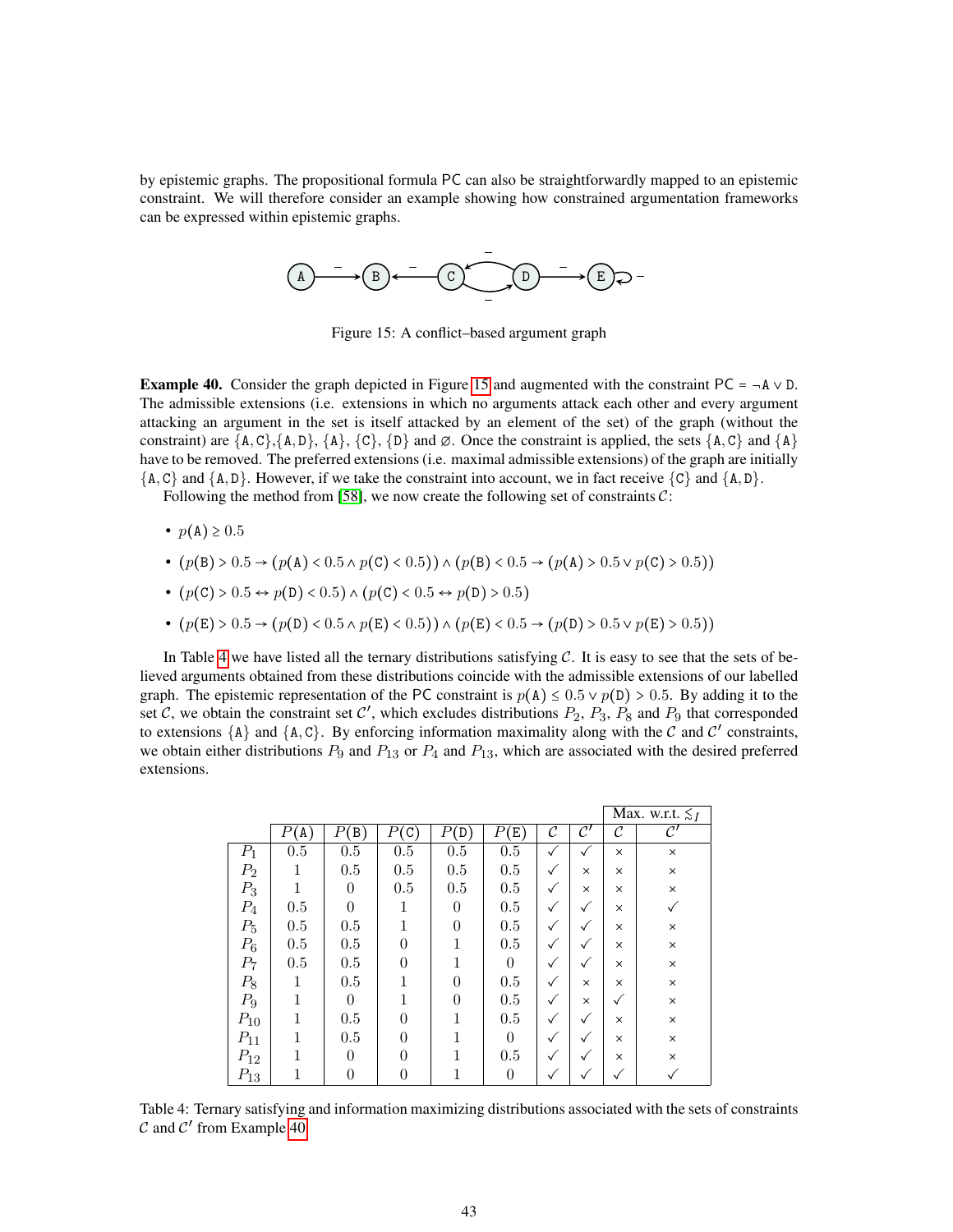# <span id="page-43-0"></span>6.4 Other Approaches

We conclude our comparison with related work by considering two general approaches in knowledge representation and reasoning.

#### <span id="page-43-1"></span>6.4.1 Constraint Satisfaction Problem

Constraint programming [\[30,](#page-47-10) [68,](#page-49-9) [75\]](#page-50-2) is a general problem solving paradigm for modelling and solving hard search problems. In essence, our approach comprises of a series of constraints that take both probabilistic and argumentative aspects into account. Thus, the problems we discussed can be captured as constraint satisfaction problems and existing constraint programming solvers can be used to solve these problems. Constraint programming is a general approach and we already noted that there are some general notions in the constraint programming literature that subsume some of our specific notions (such as *eliminating explanations*, cf. Definition [5.4\)](#page-22-2). However, our work provides the first proposal for how to turn some aspects of representing and reasoning with beliefs in arguments into a constraint satisfaction problem. We provide the language for constraints over belief in arguments, the entailment and consequence relations, and epistemic semantics.

A concrete formalisation and implementation of our approach using constraint programming technology is part of current work. As a first step in this direction, we have considered performing updates in sub-classes of epistemic graphs as linear optimization problems [\[41\]](#page-48-11).

#### <span id="page-43-2"></span>6.4.2 Bayesian Networks

A Bayesian network (or a causal probabilistic network) is an acyclic directed graph in which each node denotes a random variable (a variable that can be instantiated with an element from some set of events) and each arc denotes causal influence of one random variable on another [\[52,](#page-48-15) [7\]](#page-46-18). Random variables can be used to represent propositions that are either "true" or "false". For example, if the random variable is car-battery-is-flat, then it can be instantiated with the event car-battery-is-flat, or the event-car-battery-is-flat.

A key advantage of a Bayesian network is the use of independence assumptions that can be derived from the graph structure. These independence assumptions allow for the joint probability distribution for the random variables in a graph to be decomposed into a number of smaller joint probability distributions. This makes the acquisition and use of probabilistic information much more efficient.

Superficially, there are some similarities between Bayesian networks and epistemic graphs. Both have a graphical representation of the influence of one node on another where the nodes can be used to represent statements. Furthermore, the influences by one node on another can change the belief in the target node, and this change can be either positive or negative.

However, Bayesian networks and epistemic graphs are significantly different in their underlying representation and in the way they work as we clarify here:

- 1. A Bayesian network is used with a single probability distribution whereas the constraints associated with an epistemic graph allow for multiple probability distributions that satisfy the constraints;
- 2. A Bayesian network updates a random variable by taking on a specific instantiation, and that there is no longer any doubt about that instantiation (e.g. in the case of a random variable being updated by taking on the value "true", then there is no longer any doubt or uncertainty about the value of the random variable being "true"), whereas with epistemic graphs, if the belief in a node is updated, it can be of any value in the unit interval (e.g. for an argument A, that is current believed to degree 0.7, we may choose to update it to degree 0.3), and so this means epistemic graphs can reflect uncertainty in updating; and
- 3. A Bayesian network propagates updates by conditioning, which is a specific kind of constraint (e.g. for a graph with two variables  $\alpha$  and  $\beta$ , after updating  $\alpha$ , the propagated belief in  $\beta$  is  $P(\beta | \alpha)$ ), whereas the framework for epistemic graphs provides a rich language for specifying a wide variety of constraints between the two variables.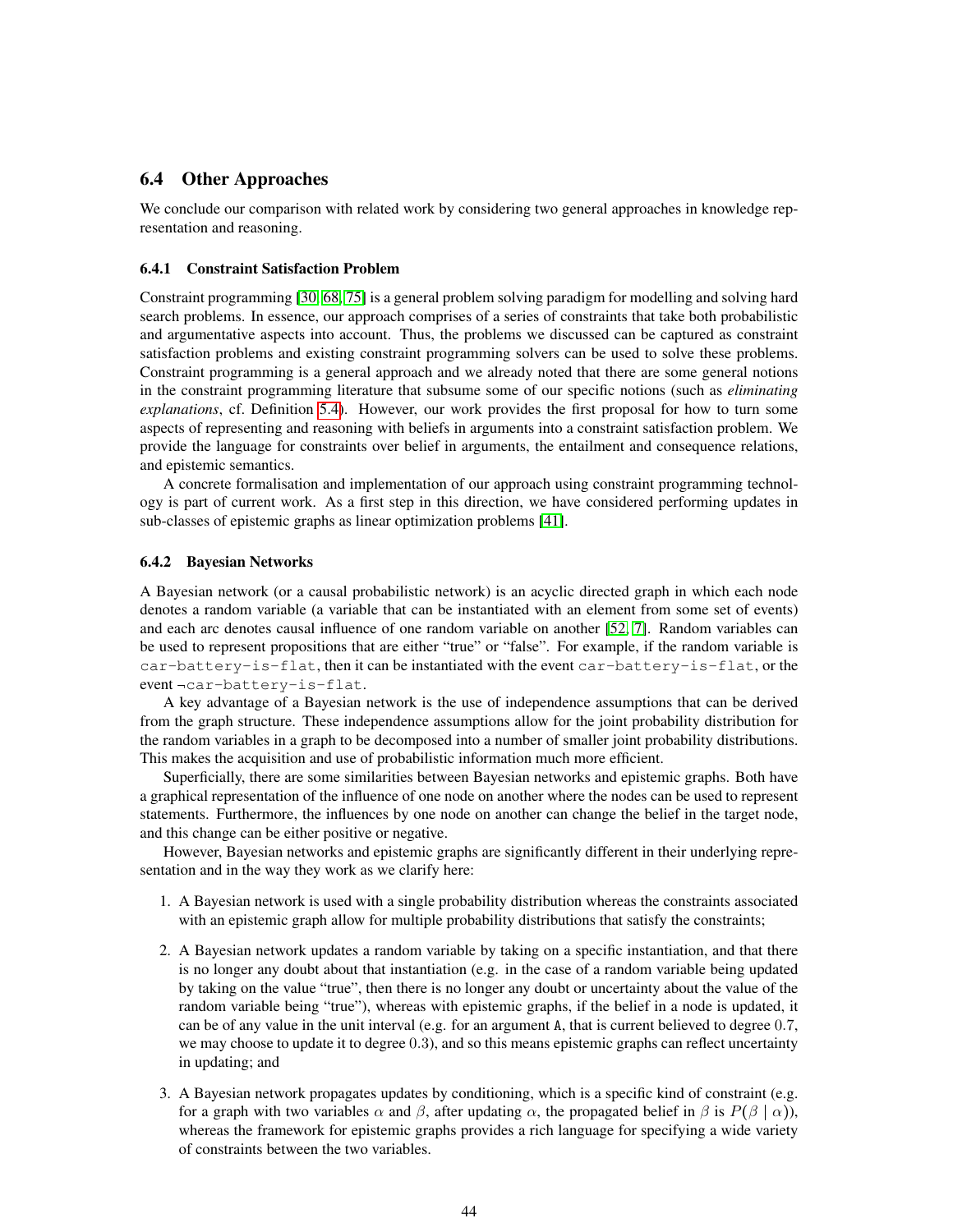The motivations for Bayesian networks and epistemic graphs are also different. Bayesian networks are for modelling normative reasoning (i.e. they model how we should reason with a set of random variables with given set of influences between them). In contrast, epistemic graphs are for modelling non-normative reasoning, and intended to reflect how people may choose to reason with the uncertainty concerning arguments. So with epistemic graphs, we may model how some people may regard the relative belief in a set of arguments, but it does not mean that they are correct in any normative sense, rather it is just a way of modelling their perspective or behaviour.

There are also some proposals for capturing aspects of Bayesian networks in argumentation such as qualitative probabilistic reasoning [\[51\]](#page-48-16) and [\[74\]](#page-50-4). As with Bayesian networks, they are also concerned with capturing aspects of normative reasoning, and so have a different aim to epistemic graphs.

# <span id="page-44-0"></span>7 Discussion

In this paper, we have generalized the epistemic approach to probabilistic argumentation by introducing the notion of epistemic graphs which define how arguments influence each other through the use of epistemic constraints. We provided an extensive study of properties of graphs and exemplified their potential use in practical applications. We have also created a proof theory for reasoning with the constraints that is both sound and complete, and analyzed various ways in which the constraints can affect arguments and relations between them. We have also compared our research to other relevant works in argumentation, CSP and Bayesian networks. Our proposal meets the requirements postulated in the introduction:

- Modelling fine–grained acceptability Epistemic graphs can express varying degrees of belief we have in arguments and these beliefs can be harnessed and restricted through the use of epistemic constraints, as seen in Section [5.](#page-18-1) The beliefs can be easily associated with the traditional notions of acceptance and rejection of arguments [\[58\]](#page-49-1) and, in contrast to more abstract forms of scoring and ranking arguments, provide a clearer meaning of the values associated with arguments.
- Modelling positive and negative relations between arguments With epistemic graphs, we can model various types of relations between arguments, including positive, negative or mixed, as studied in Section [5.2.](#page-26-0) Furthermore, they can also handle relations marked as group or binary (for example, two attackers need to be believed in order for the target to be disbelieved versus at least one attacker needs to be believed for the target to be disbelieved). Finally, in our analysis of the nature of various relations, we have also discussed how the views on the influence one argument has over another change depending on whether local or global perspective is taken into account.
- **Modelling context–sensitivity** Two structurally similar graphs can be assigned different sets of epistemic constraints. An agent is allowed to have different opinions on similar graphs and adopt them according to his or her needs, be it caused by the actual content of the arguments, agent's preferences or knowledge, or the way an agent understands the arguments. Thus, there is no requirement for the same graphs being evaluated in the same fashion under the same epistemic semantics. For example, we can easily create two different sets of constraints for the two scenarios considered in Example [3](#page-6-0) despite the fact that their formal representations are equivalent. Epistemic graphs can also deal with restrictions that are not necessarily reflected in the structure of the graph.
- Modelling different perspectives Agents do not need to adhere to a uniform perspective on a given problem. They can perceive arguments and relations between them differently, and thus find different arguments believable or not, such as seen in Examples [1.](#page-4-1) Furthermore, even arguments sharing some similarities in their views can respond differently when put in the same situation. Such behaviour could have been observed in Example [2,](#page-5-1) and it would not be problematic to create constraints that handle rejecting certain arguments differently.
- Modelling imperfect agents The freedom in defining constraints and beliefs in arguments allows agents to express their views freely, independently of whether they are deemed rational or not or are strongly affected by cognitive biases. For example, two logically conflicting arguments do not need to be accompanied by constraints reflecting this conflict. Furthermore, agents do not necessarily need to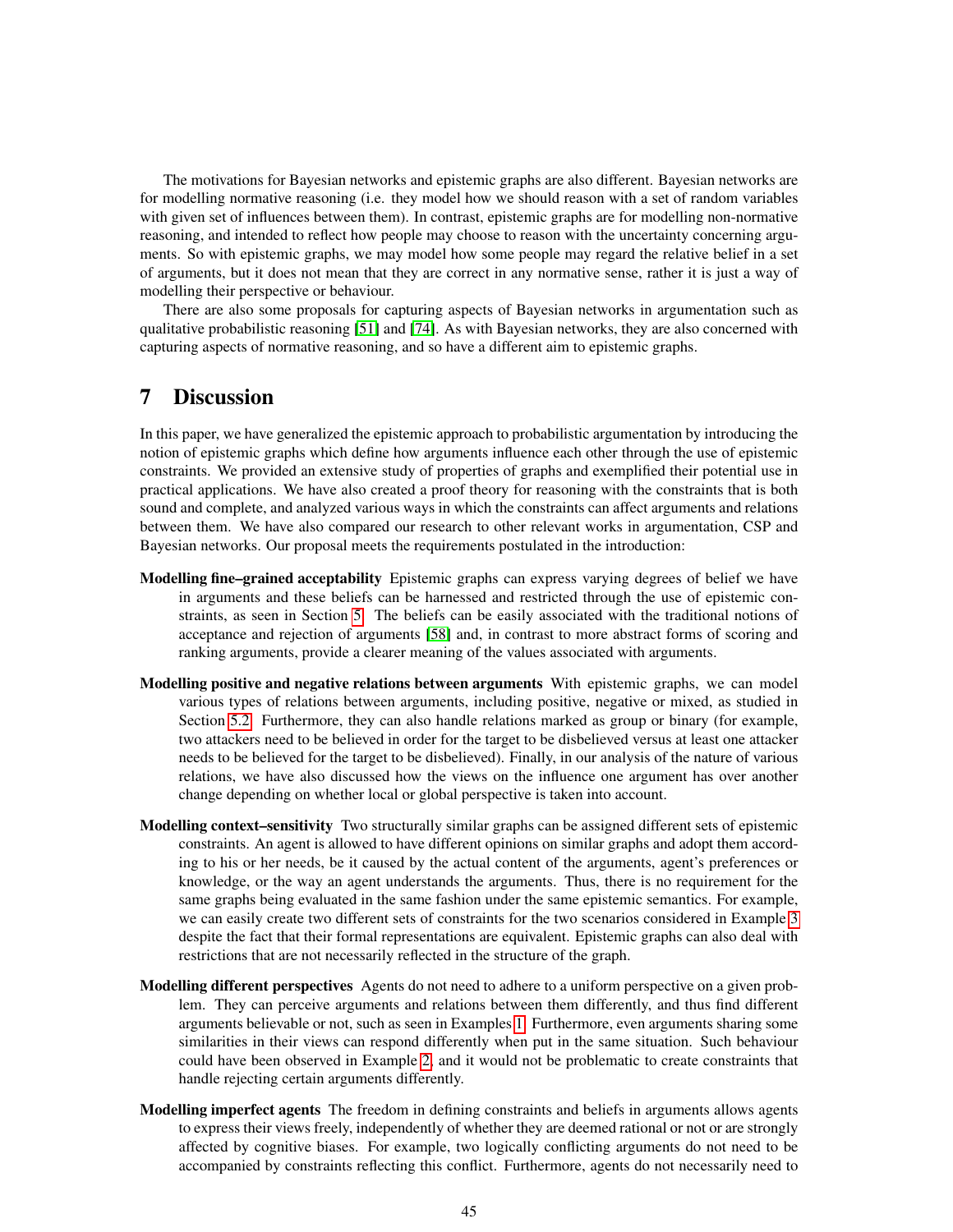adhere to various types of semantics [\[58\]](#page-49-1), and epistemic constraints could be used to grasp their views more accurately.

Modelling incomplete graphs An argument graph might not reflect all the knowledge an agent has and that is relevant to a given problem, as seen in Example [2.](#page-5-1) Consequently, a given argument can be believed or disbelieved without any apparent justification, as seen in Section [5.5.](#page-34-0) It is however not difficult to create constraints stating that a given argument should be assigned a particular score. It is also possible to not create any constraints at all if it is not known how an agent views the interactions between arguments, and thus provide no coverage to arguments or relations, as seen in Section [5.1.](#page-21-0)

Although our analysis of epistemic graphs is extensive, there are still various topics to be considered. The currently proposed epistemic graph semantics can be further refined in order to take the additional information contained in the structure of the graph, but not in the constraints, into account. We could, for example, consider a coverage–based family of semantics, where the status assigned to a given argument can depend on the level of coverage it possesses.

Another issue we want to explore concerns how the constraints can be obtained. Crowdsourcing opin-ions on arguments is a popular method for obtaining data [\[23,](#page-47-1) [57,](#page-49-6) [58\]](#page-49-1). Such data concerning beliefs in arguments and whether arguments are seen as related could be analyzed with, for example, machine learning techniques, in order to construct appropriate constraints.

In the future we would like to explore the use of epistemic graphs for practical applications, in particular for computational persuasion. Applying the existing epistemic approach to modelling persuadee's beliefs in arguments has produced methods for updating beliefs during a dialogue [\[37,](#page-47-6) [39,](#page-48-5) [43\]](#page-48-12), efficient representation and reasoning with the probabilistic user model [\[33\]](#page-47-7), modelling uncertainty in belief distributions [\[40\]](#page-48-6), for learning belief distributions [\[35\]](#page-47-16), and harnessing decision rules for optimizing the choice of arguments based on the user model [\[34\]](#page-47-8). These methods can be further developed in the context of epistemic graphs in order to provide a well understood theoretical and computationally viable framework for applications such as behaviour change. For a preliminary investigation on how to update beliefs in epistemic graphs, please see [\[41\]](#page-48-11).

The epistemic approach is not the only form of probabilistic argumentation. Another popular method relies on constellation probabilities [\[47,](#page-48-17) [36,](#page-47-4) [32\]](#page-47-17) in which we can consider a number of argument graphs, each one having a probability of being the "real graph". Incorporating constellation probabilities in epistemic graphs would, for example, allow for a more refined handling of agents whose argument graphs are not complete but have a chance of containing certain arguments. Furthermore, it is also possible to allow epistemic constraints to express beliefs in arguments as well as in the relations between them, similarly as done in [\[59\]](#page-49-15). Consequently, further developments of the epistemic graphs are an interesting topic for future work.

Finally, we will also investigate algorithms and implementations aimed at handling epistemic graphs. This can be done through devising dedicated solutions as well as by introducing appropriate translations to, for example, propositional logic, as indicated by the results in Sections [4.](#page-13-0) Further possibilities concern employing SMT solvers or constraint logic programming.

# Acknowledgments

Sylwia Polberg and Anthony Hunter were supported by EPSRC Project EP/N008294/1 "Framework for Computational Persuasion". Matthias Thimm was partially supported by the Deutsche Forschungsgemeinschaft (grant KE 1686/3-1).

# <span id="page-45-0"></span>8 References

<span id="page-45-1"></span>[1] L. Amgoud and J. Ben-Naim. Ranking-based semantics for argumentation frameworks. In W. Liu, V. S. Subrahmanian, and J. Wijsen, editors, *Proceedings of SUM'13*, volume 8078 of *LNCS*, pages 134–147. Springer, 2013.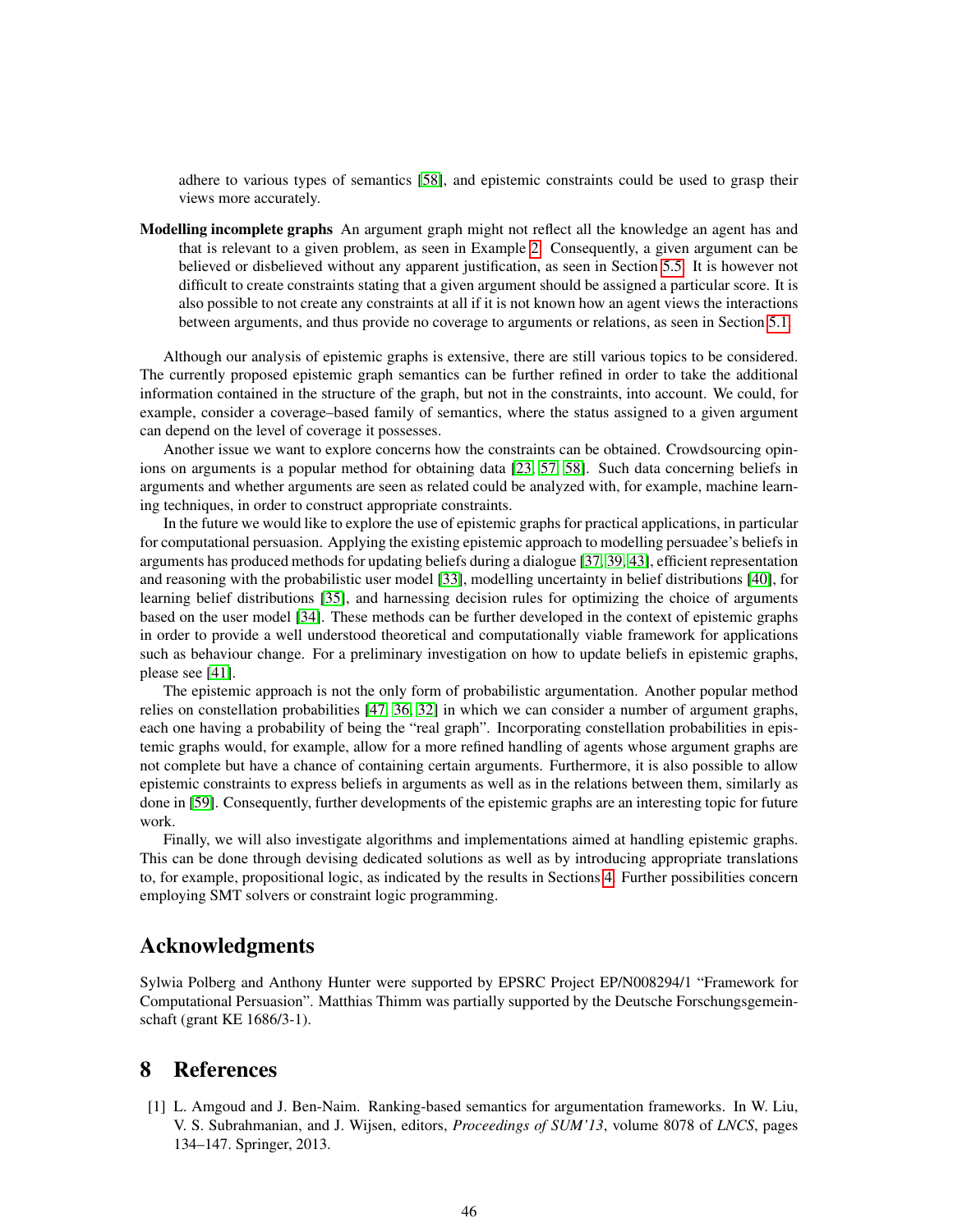- <span id="page-46-8"></span>[2] L. Amgoud and J. Ben-Naim. Axiomatic foundations of acceptability semantics. In C. Baral, J. Delgrande, and F. Wolter, editors, *Proceedings of KR'16*, pages 2–11. AAAI Press, 2016.
- <span id="page-46-7"></span>[3] L. Amgoud and J. Ben-Naim. Evaluation of arguments from support relations: Axioms and semantics. In S. Kambhampati, editor, *Proceedings of IJCAI'16*, pages 900–906. AAAI Press, 2016.
- <span id="page-46-9"></span>[4] L. Amgoud and J. Ben-Naim. Evaluation of arguments in weighted bipolar graphs. In A. Antonucci, L. Cholvy, and O. Papini, editors, *Proceedings of ECSQARU'17*, volume 10369 of *LNCS*, pages 25–35. Springer, 2017.
- <span id="page-46-6"></span>[5] L. Amgoud, J. Ben-Naim, D. Doder, and S. Vesic. Ranking arguments with compensation-based semantics. In C. Baral, J. Delgrande, and F. Wolter, editors, *Proceedings of KR'16*, pages 12–21. AAAI Press, 2016.
- <span id="page-46-10"></span>[6] L. Amgoud, J. Ben-Naim, D. Doder, and S. Vesic. Acceptability semantics for weighted argumentation frameworks. In C. Sierra, editor, *Proceedings of IJCAI'17*, pages 56–62. AAAI Press, 2017.
- <span id="page-46-18"></span>[7] D. Barber. *Bayesian Reasoning and Machine Learning*. Cambridge University Press, 2012.
- <span id="page-46-16"></span>[8] P. Baroni, M. Caminada, and M. Giacomin. An introduction to argumentation semantics. *The Knowledge Engineering Review*, 26(4):365–410, 2011.
- <span id="page-46-17"></span>[9] P. Besnard and A. Hunter. A logic-based theory of deductive arguments. *Artificial Intelligence*,  $128(1):203 - 235, 2001.$
- <span id="page-46-0"></span>[10] P. Besnard and A. Hunter. Constructing argument graphs with deductive arguments: A tutorial. *Argument & Computation*, 5(1):5–30, 2014.
- <span id="page-46-4"></span>[11] E. Black and A. Hunter. A relevance-theoretic framework for constructing and deconstructing enthymemes. *Journal of Logic and Computation*, 22(1):55–78, 2012.
- <span id="page-46-14"></span>[12] G. Boella, D. Gabbay, L. van der Torre, and S. Villata. Support in abstract argumentation. In P. Baroni, F. Cerutti, M. Giacomin, and G. R. Simari, editors, *Proceedings of COMMA'10*, volume 216 of *FAIA*, pages 111–122. IOS Press, 2010.
- <span id="page-46-1"></span>[13] E. Bonzon, J. Delobelle, S. Konieczny, and N. Maudet. A comparative study of ranking-based semantics for abstract argumentation. In D. Schuurmans and M. Wellman, editors, *Proceedings of AAAI'16*, pages 914–920. AAAI Press, 2016.
- <span id="page-46-12"></span>[14] G. Brewka, S. Ellmauthaler, H. Strass, J. P. Wallner, and S. Woltran. Abstract dialectical frameworks revisited. In F. Rossi, editor, *Proceedings of IJCAI'13*, pages 803–809. AAAI Press, 2013.
- <span id="page-46-2"></span>[15] G. Brewka, S. Polberg, and S. Woltran. Generalizations of Dung frameworks and their role in formal argumentation. *IEEE Intelligent Systems*, 29(1):30–38, Jan 2014.
- <span id="page-46-13"></span>[16] G. Brewka, H. Strass, J. P. Wallner, and S. Woltran. Weighted abstract dialectical frameworks. In S. A. McIlraith and K. Q. Weinberger, editors, *Proceedings of AAAI'18*, pages 1771–1778. AAAI Press, 2018.
- <span id="page-46-11"></span>[17] G. Brewka and S. Woltran. Abstract dialectical frameworks. In F. Lin, U. Sattler, and M. Truszczynski, editors, *Proceedings of KR'10*, pages 102–111. AAAI Press, 2010.
- <span id="page-46-3"></span>[18] E. Cabrio and S. Villata. A natural language bipolar argumentation approach to support users in online debate interactions. *Argument & Computation*, 4(3):209–230, 2013.
- <span id="page-46-15"></span>[19] M. Caminada and D. M. Gabbay. A logical account of formal argumentation. *Studia Logica*, 93:109– 145, 2009.
- <span id="page-46-5"></span>[20] C. Cayrol and M. Lagasquie-Schiex. Gradual valuation for bipolar argumentation frameworks. In L. Godo, editor, *Proceedings of ECSQARU'05*, volume 3571 of *LNCS*, pages 366–377. Springer, 2005.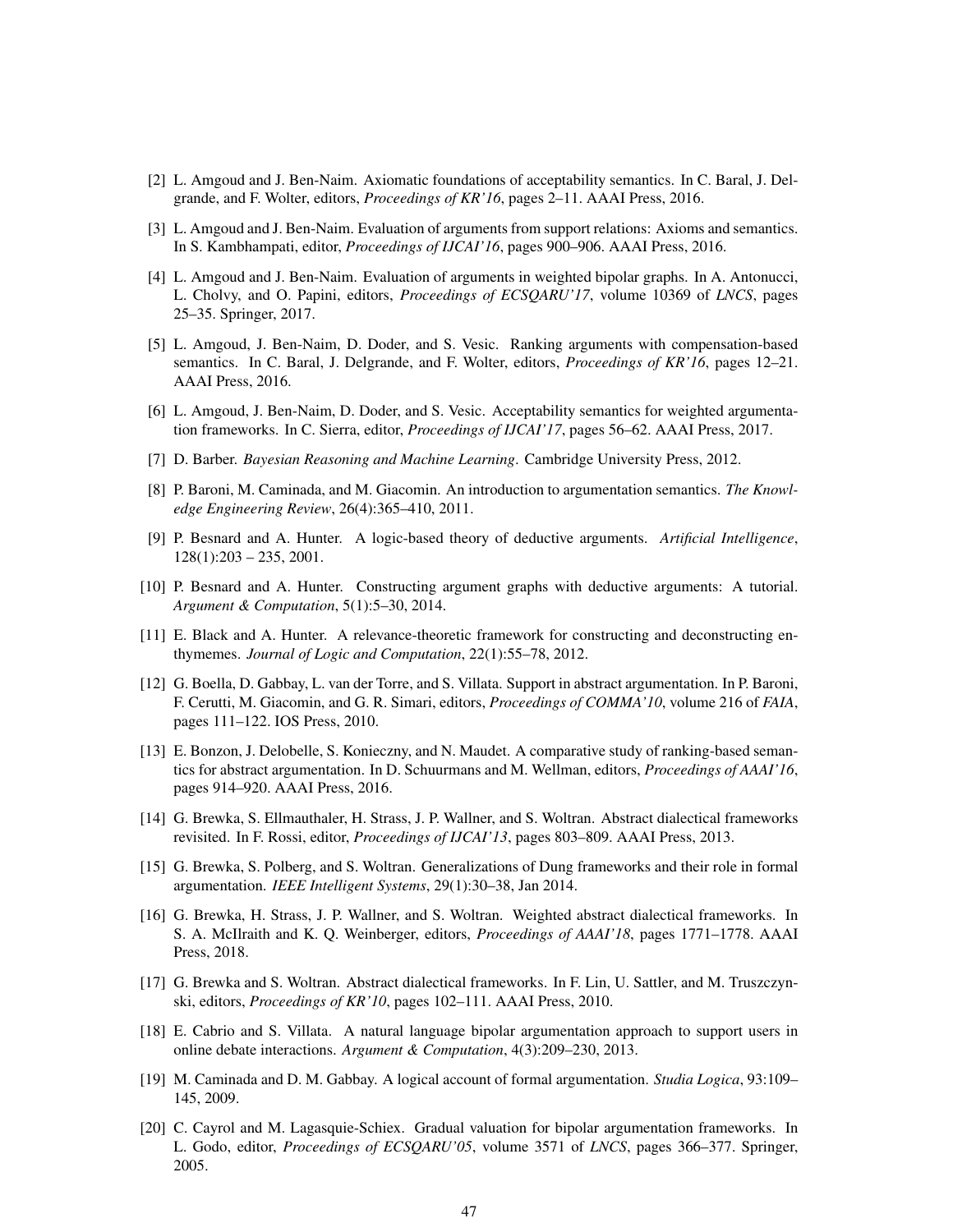- <span id="page-47-3"></span>[21] C. Cayrol and M. Lagasquie-Schiex. Graduality in argumentation. *Journal of Artificial Intelligence Research*, 23:245–297, 2005.
- <span id="page-47-0"></span>[22] C. Cayrol and M.-C. Lagasquie-Schiex. Bipolarity in argumentation graphs: Towards a better understanding. *International Journal of Approximate Reasoning*, 54(7):876–899, 2013.
- <span id="page-47-1"></span>[23] F. Cerutti, N. Tintarev, and N. Oren. Formal arguments, preferences, and natural language interfaces to humans: an empirical evaluation. In T. Schaub, G. Friedrich, and B. O'Sullivan, editors, *Proceedings of ECAI'14*, volume 263 of *FAIA*, pages 1033–1034. IOS Press, August 2014.
- <span id="page-47-2"></span>[24] F. Cerutti, N. Tintarev, and N. Oren. Human-Argumentation Experiment Pilot 2013. [https://www.slideshare.net/fcerutti/](https://www.slideshare.net/fcerutti/humanargumentation-experiment-pilot-2013-technical-material) [humanargumentation-experiment-pilot-2013-technical-material](https://www.slideshare.net/fcerutti/humanargumentation-experiment-pilot-2013-technical-material), 2014.
- <span id="page-47-14"></span>[25] S. Coste-Marquis, C. Devred, S. Konieczny, M. Lagasquie-Schiex, and P. Marquis. On the merging of dung's argumentation systems. *Artificial Intelligence*, 171(10-15):730–753, 2007.
- <span id="page-47-13"></span>[26] S. Coste-Marquis, C. Devred, and P. Marquis. Inference from controversial arguments. In G. Sutcliffe and A. Voronkov, editors, *Proceedings of LPAR'05*, volume 3835 of *LNCS*, pages 606–620. Springer, 2005.
- <span id="page-47-12"></span>[27] S. Coste-Marquis, C. Devred, and P. Marquis. Prudent semantics for argumentation frameworks. In A. Lim, editor, *Proceedings of ICTAI'05*, pages 568–572. IEEE Computer Society, 2005.
- <span id="page-47-11"></span>[28] S. Coste-Marquis, C. Devred, and P. Marquis. Constrained argumentation frameworks. In P. Doherty, J. Mylopoulos, and C. Welty, editors, *Proceedings of KR'06*, pages 112–122. AAAI Press, 2006.
- <span id="page-47-5"></span>[29] C. da Costa Pereira, A. G. B. Tettamanzi, and S. Villata. Changing one's mind: Erase or rewind? possibilistic belief revision with fuzzy argumentation based on trust. In T. Walsh, editor, *Proceedings of IJCAI'11*, pages 164–171. AAAI Press, 2011.
- <span id="page-47-10"></span>[30] R. Dechter. *Constraint Processing*. Morgan Kaufmann, 2003.
- <span id="page-47-9"></span>[31] P. M. Dung. On the acceptability of arguments and its fundamental role in nonmonotonic reasoning, logic programming and n-person games. *Artificial Intelligence*, 77:321–357, 1995.
- <span id="page-47-17"></span>[32] B. Fazzinga, S. Flesca, and F. Parisi. On the complexity of probabilistic abstract argumentation frameworks. *ACM Transactions on Computational Logic*, 16(3):22:1–22:39, 2015.
- <span id="page-47-7"></span>[33] E. Hadoux and A. Hunter. Computationally viable handling of beliefs in arguments for persuasion. In N. Bourbakis, A. Esposito, A. Mali, and M. Alamaniotis, editors, *Proceedings of ICTAI'16*, pages 319–326. IEEE, 2016.
- <span id="page-47-8"></span>[34] E. Hadoux and A. Hunter. Strategic sequences of arguments for persuasion using decision trees. In S. Singh and S. Markovitch, editors, *Proceedings of AAAI'17*, pages 1128–1134. AAAI Press, 2017.
- <span id="page-47-16"></span>[35] E. Hadoux and A. Hunter. Learning and updating user models for subpopulations in persuasive argumentation using beta distributions. In E. Andre, S. Koenig, M. Dastani, and G. Sukthankar, ´ editors, *Proceedings of AAMAS'18*, pages 1141–1149. IFAAMAS, 2018.
- <span id="page-47-4"></span>[36] A. Hunter. A probabilistic approach to modelling uncertain logical arguments. *International Journal of Approximate Reasoning*, 54(1):47–81, 2013.
- <span id="page-47-6"></span>[37] A. Hunter. Modelling the persuadee in asymmetric argumentation dialogues for persuasion. In Q. Yang and M. Wooldridge, editors, *Proceedings of IJCAI'15*, pages 3055–3061. AAAI Press, 2015.
- <span id="page-47-15"></span>[38] A. Hunter. Computational persuasion with applications in behaviour change. In P. Baroni, T. F. Gordon, T. Scheffler, and M. Stede, editors, *Proceedings of COMMA'16*, volume 287 of *FAIA*, pages 5–18. IOS Press, 2016.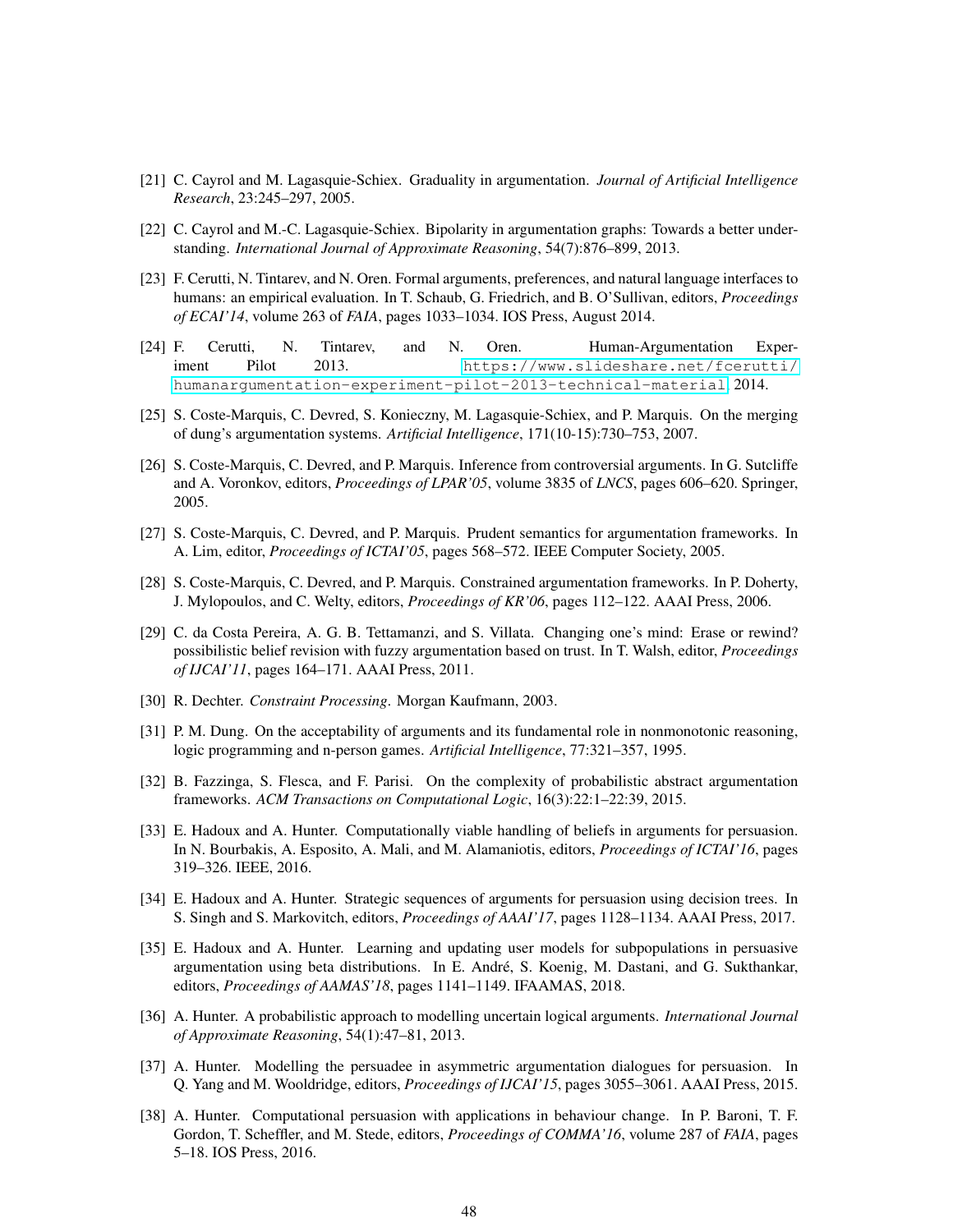- <span id="page-48-5"></span>[39] A. Hunter. Persuasion dialogues via restricted interfaces using probabilistic argumentation. In S. Schockaert and P. Senellart, editors, *Proceedings of SUM'16*, volume 9858 of *LNCS*, pages 184– 198. Springer, 2016.
- <span id="page-48-6"></span>[40] A. Hunter. Two dimensional uncertainty in persuadee modelling in argumentation. In G. A. Kaminka, M. Fox, P. Bouquet, E. Hüllermeier, V. Dignum, F. Dignum, and F. van Harmelen, editors, *Proceedings of ECAI'16*, volume 285 of *FAIA*, pages 150–157. IOS Press, 2016.
- <span id="page-48-11"></span>[41] A. Hunter, S. Polberg, and N. Potyka. Updating Belief in Arguments in Epistemic Graphs. In M. Thielscher, F. Toni, and F. Wolter, editors, *Proceedings of KR'18*, pages 138–147. AAAI Press, 2018.
- <span id="page-48-9"></span>[42] A. Hunter, S. Polberg, and M. Thimm. Epistemic graphs for representing and reasoning with positive and negative influences of arguments. *ArXiv CoRR*, abs/1802.07489, 2018.
- <span id="page-48-12"></span>[43] A. Hunter and N. Potyka. Updating probabilistic epistemic states in persuasion dialogues. In A. Antonucci, L. Cholvy, and O. Papini, editors, *Proceedings of ECSQARU'17*, volume 10369 of *LNCS*, pages 46–56. Springer, 2017.
- <span id="page-48-4"></span>[44] A. Hunter and M. Thimm. Probabilistic argumentation with incomplete information. In T. Schaub, G. Friedrich, and B. O'Sullivan, editors, *Proceedings of ECAI'14*, volume 263 of *FAIA*, pages 1033– 1034. IOS Press, 2014.
- <span id="page-48-1"></span>[45] D. Kontarinis and F. Toni. Identifying malicious behavior in multi-party bipolar argumentation debates. In M. Rovatsos, G. Vouros, and V. Julian, editors, *Proceedings of EUMAS'15*, pages 267–278. Springer, 2016.
- <span id="page-48-3"></span>[46] J. Leite and J. Martins. Social abstract argumentation. In T. Walsh, editor, *Proceedings of IJCAI'11*, pages 2287–2292. AAAI Press, 2011.
- <span id="page-48-17"></span>[47] H. Li, N. Oren, and T. J. Norman. Probabilistic argumentation frameworks. In S. Modgil, N. Oren, and F. Toni, editors, *Proceedings of TAFA'11*, volume 7132 of *LNCS*, pages 1–16. Springer, 2011.
- <span id="page-48-8"></span>[48] F. Nouioua and V. Risch. Argumentation frameworks with necessities. In S. Benferhat and J. Grant, editors, *Proceedings of SUM'11*, volume 6929 of *LNCS*, pages 163–176. Springer, 2011.
- <span id="page-48-2"></span>[49] J. Ogden. *Health Psychology: A Textbook*. Open University Press, 5th edition, 2012.
- <span id="page-48-7"></span>[50] N. Oren and T. J. Norman. Semantics for evidence-based argumentation. In P. Besnard, S. Doutre, and A. Hunter, editors, *Proceedings of COMMA'08*, volume 172 of *FAIA*, pages 276–284. IOS Press, 2008.
- <span id="page-48-16"></span>[51] S. Parsons. On precise and correct qualitative probabilistic reasoning. *International Journal of Approximate Reasoning*, 35:111–135, 2004.
- <span id="page-48-15"></span>[52] J. Pearl. *Causality: Models, Reasoning, and Inference*. Cambridge University Press, 2000.
- <span id="page-48-0"></span>[53] S. Polberg. Understanding the Abstract Dialectical Framework. In L. Michael and A. Kakas, editors, *Proceedings of JELIA'16*, volume 10021 of *LNCS*, pages 430–446. Springer, 2016.
- <span id="page-48-13"></span>[54] S. Polberg. *Developing the Abstract Dialectical Framework*. Phd thesis, Technical University of Vienna, Vienna, Austria, 2017.
- <span id="page-48-10"></span>[55] S. Polberg. Intertranslatability of abstract argumentation frameworks. Technical Report DBAI-TR-2017-104, Institute for Information Systems, Technical University of Vienna, 2017.
- <span id="page-48-14"></span>[56] S. Polberg and D. Doder. Probabilistic abstract dialectical frameworks. In E. Fermé and J. Leite, editors, *Proceedings of JELIA'14*, volume 8761 of *LNCS*, pages 591–599. Springer, 2014.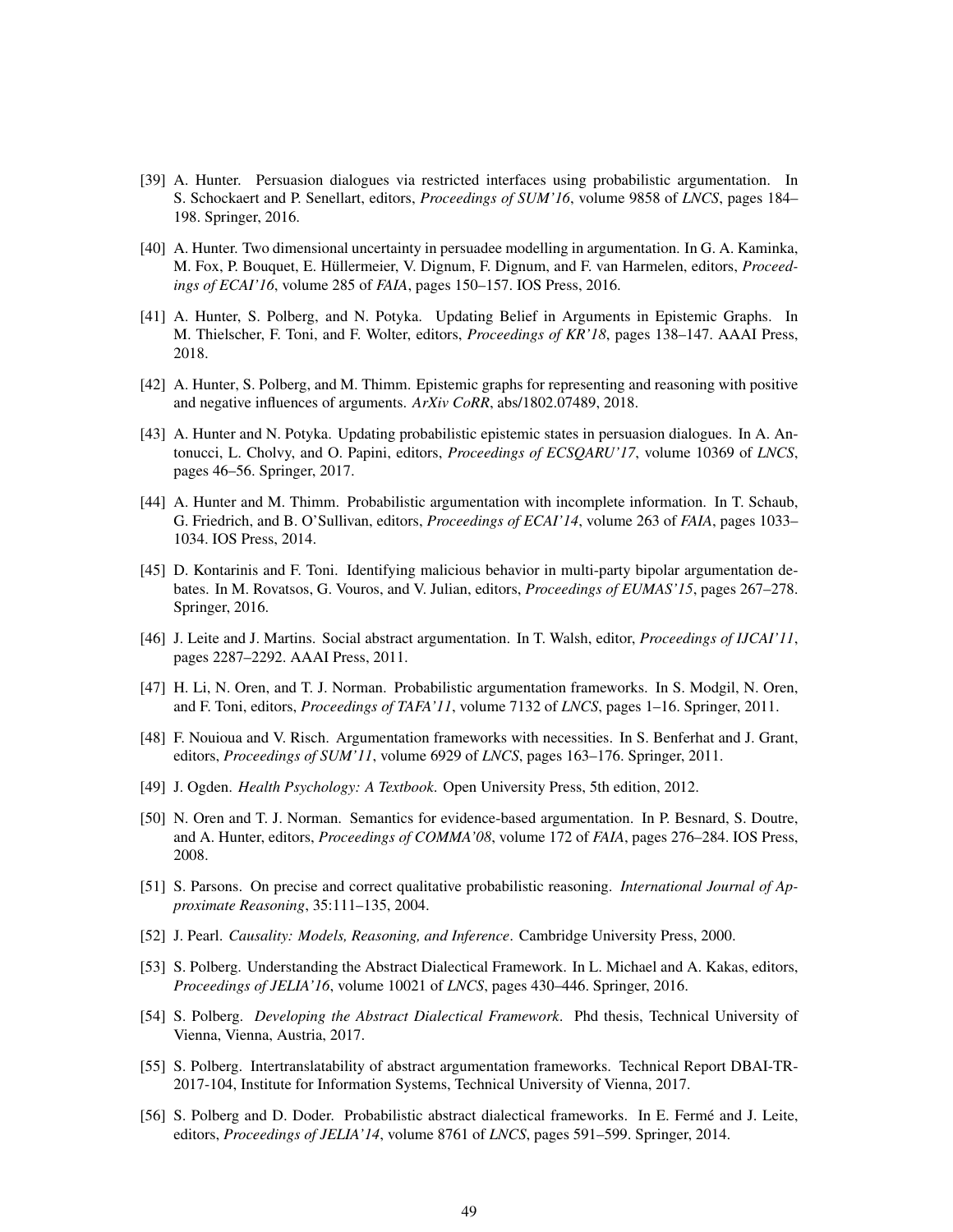- <span id="page-49-6"></span>[57] S. Polberg and A. Hunter. Empirical methods for modelling persuadees in dialogical argumentation. In J. Guerrero, editor, *Proceedings of ICTAI'17*, pages 382–389. IEEE, 2017.
- <span id="page-49-1"></span>[58] S. Polberg and A. Hunter. Empirical evaluation of abstract argumentation: Supporting the need for bipolar and probabilistic approaches. *International Journal of Approximate Reasoning*, 93:487 – 543, 2018.
- <span id="page-49-15"></span>[59] S. Polberg, A. Hunter, and M. Thimm. Belief in attacks in epistemic probabilistic argumentation. In S. Moral, O. Pivert, D. Sánchez, and N. Marín, editors, *Proceedings of SUM'17*, volume 10564 of *LNCS*, pages 223–236. Springer, 2017.
- <span id="page-49-5"></span>[60] S. Polberg and N. Oren. Revisiting support in abstract argumentation systems. In S. Parsons, N. Oren, C. Reed, and F. Cerutti, editors, *Proceedings of COMMA'14*, volume 266 of *FAIA*, pages 369–376. IOS Press, 2014.
- <span id="page-49-2"></span>[61] H. Prakken. On support relations in abstract argumentation as abstractions of inferential relations. In T. Schaub, G. Friedrich, and B. O'Sullivan, editors, *Proceedings ECAI'14*, volume 263 of *Frontiers in Artificial Intelligence and Applications*, pages 735–740. IOS Press, 2014.
- <span id="page-49-7"></span>[62] F. Pu, J. Luo, Y. Zhang, and G. Luo. Argument ranking with categoriser function. In R. Buchmann, C. V. Kifor, and J. Yu, editors, *Proceedings of KSEM'14*, pages 290–301. Springer International Publishing, 2014.
- <span id="page-49-14"></span>[63] J. Pührer. Realizability of three-valued semantics for abstract dialectical frameworks. In Q. Yang and M. Wooldridge, editors, *Proceedings of IJCAI'15*, pages 3171–3177. AAAI Press, 2015.
- <span id="page-49-4"></span>[64] A. Rago, F. Toni, M. Aurisicchio, and P. Baroni. Discontinuity-free decision support with quantitative argumentation debates. In C. Baral, J. Delgrande, and F. Wolter, editors, *Proceedings of KR'16*, pages 63–73. AAAI Press, 2016.
- <span id="page-49-0"></span>[65] I. Rahwan, M. Madakkatel, J. Bonnefon, R. Awan, and S. Abdallah. Behavioural experiments for assessing the abstract argumentation semantics of reinstatement. *Cognitive Science*, 34(8):1483– 1502, 2010.
- <span id="page-49-8"></span>[66] R. Reiter. On closed world data bases. In H. Gallaire and J. Minker, editors, *Logic and Data Bases*, pages 55–76. Springer, 1978.
- <span id="page-49-3"></span>[67] A. Rosenfeld and S. Kraus. Strategical argumentative agent for human persuasion. In G. A. Kaminka, M. Fox, P. Bouquet, E. Hüllermeier, V. Dignum, F. Dignum, and F. van Harmelen, editors, *Proceedings of ECAI'16*, volume 285 of *FAIA*, pages 320–328. IOS Press, 2016.
- <span id="page-49-9"></span>[68] F. Rossi, P. van Beek, and T. Walsh, editors. *Handbook of Constraint Programming*, volume 2 of *Foundations of Artificial Intelligence*. Elsevier, 2006.
- <span id="page-49-11"></span>[69] H. Strass. Approximating operators and semantics for abstract dialectical frameworks. *Artificial Intelligence*, 205:39 – 70, 2013.
- <span id="page-49-12"></span>[70] H. Strass. Instantiating knowledge bases in abstract dialectical frameworks. In J. Leite, T. C. Son, P. Torroni, L. van der Torre, and S. Woltran, editors, *Proceedings of CLIMA'13*, volume 8143 of *LNCS*, pages 86–101. Springer, 2013.
- <span id="page-49-13"></span>[71] H. Strass and J. P. Wallner. Analyzing the Computational Complexity of Abstract Dialectical Frameworks via Approximation Fixpoint Theory. *Artificial Intelligence*, 226:34–74, 2015.
- <span id="page-49-10"></span>[72] C. Tan, V. Niculae, C. Danescu-Niculescu-Mizil, and L. Lee. Winning arguments: Interaction dynamics and persuasion strategies in good-faith online discussions. In J. Bourdeau, J. Hendler, R. Nkambou, I. Horrocks, and B. Y. Zhao, editors, *Proceedings of WWW'16*, pages 613–624. ACM, 2016.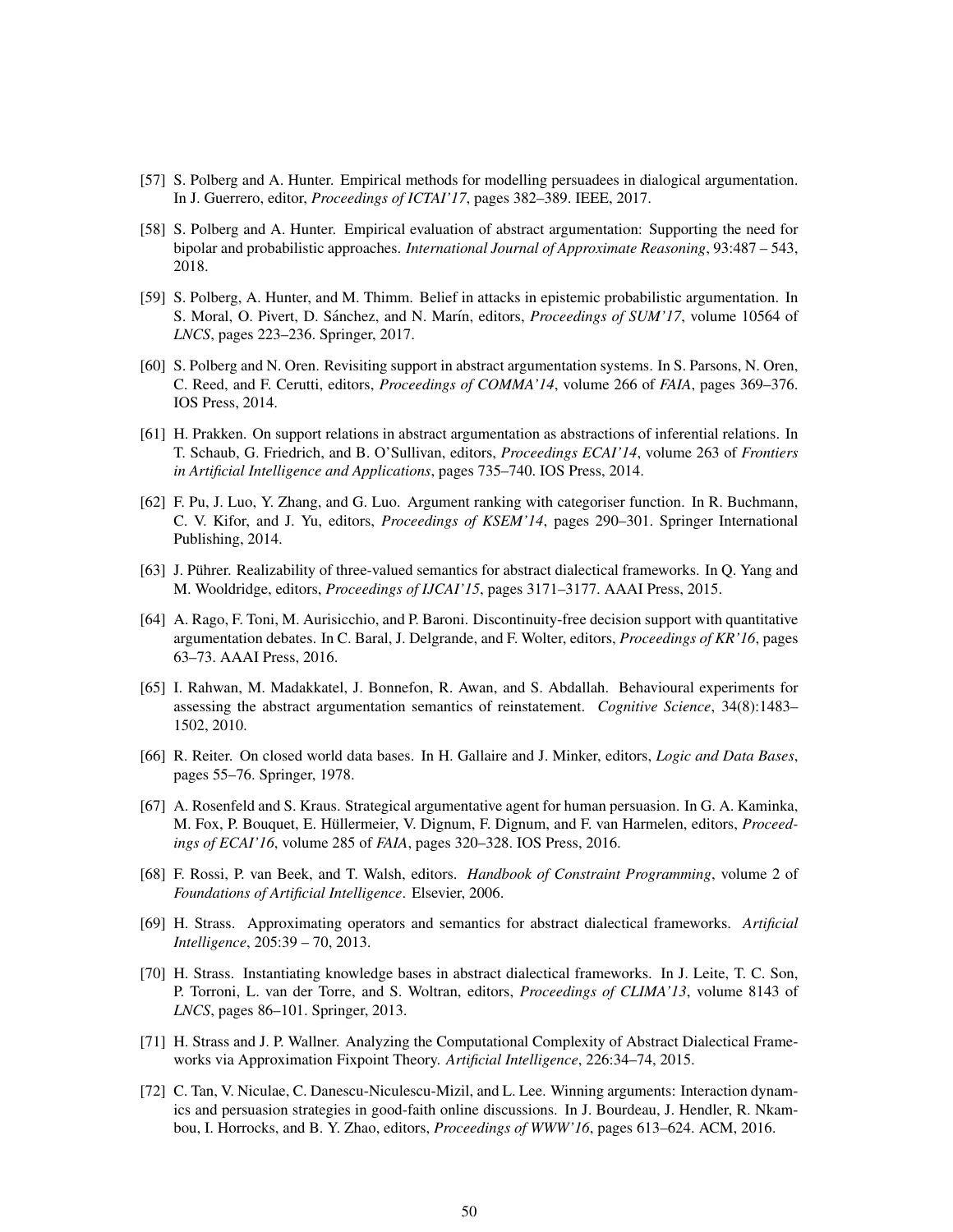- <span id="page-50-1"></span>[73] M. Thimm. A probabilistic semantics for abstract argumentation. In L. D. Raedt, C. Bessiere, D. Dubois, P. Doherty, P. Frasconi, F. Heintz, and P. Lucas, editors, *Proceedings of ECAI'12*, volume 242 of *FAIA*, pages 750–755. IOS Press, 2012.
- <span id="page-50-4"></span>[74] S. Timmer, J. Meyer, H. Prakken, S. Renooij, and B. Verheij. A two-phase method for extracting explanatory arguments from bayesian networks. *International Journal of Approximate Reasoning*, 80:475–494, 2017.
- <span id="page-50-2"></span>[75] E. Tsang. *Foundations of Constraint Satisfaction*. Academic Press, 1993.
- <span id="page-50-3"></span>[76] P. van Beek. *Backtracking Search Algorithms*, chapter 4, pages 85 – 134. Volume 2 of Rossi et al. [\[68\]](#page-49-9), 2006.
- <span id="page-50-0"></span>[77] Z. Zeng. Context-based and explainable decision making with argumentation. In E. Andre, S. Koenig, ´ M. Dastani, and G. Sukthankar, editors, *Proceedings of AAMAS'18*, pages 1114–1122. IFAAMAS, 2018.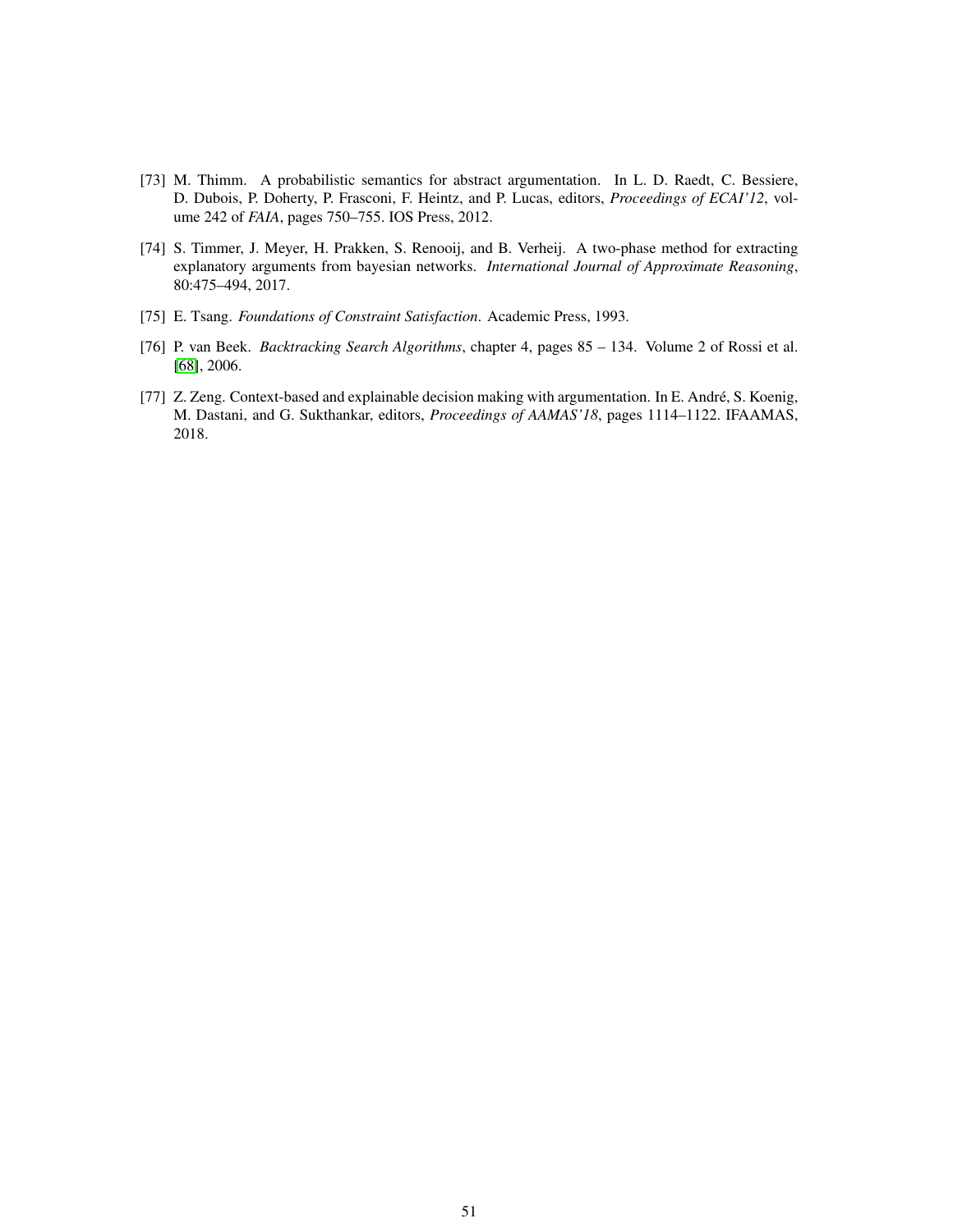# <span id="page-51-0"></span>9 Proof Appendix

#### Lemma 3.8. *The following hold:*

- *If*  $\Pi$  *is a nonempty restricted value set, then*  $0 \in \Pi$ *.*
- *If*  $\Pi$  *is a reasonable restricted value set, then*  $0 \in \Pi$ *.*
- *A restricted value set*  $\Pi$  *is reasonable iff*  $1 \in \Pi$ *.*
- *Proof.* If  $\Pi$  is nonempty, then there exists  $x \in [0,1]$  s.t.  $x \in \Pi$ . By the definition of the restricted value set,  $x - x \in \Pi$ . Hence,  $0 \in \Pi$ .
	- Let Nodes $(G) \neq \emptyset$ . Since  $\Pi$  is reasonable, then  $Dist(G,\Pi) \neq \emptyset$ . Hence, there exists  $P \in Dist(G,\Pi)$ and for every  $X \subseteq \text{Nodes}(\mathcal{G})$ , there exist a value  $y \in [0, 1]$  s.t.  $P(X) = y$ . Hence,  $y \in \Pi$  and  $\Pi$  is nonempty. Thus, based on the previous part of this proof,  $0 \in \Pi$ .
	- If  $\Pi$  is a reasonable restricted value set, then for any nonempty graph,  $Dist(G,\Pi) \neq \emptyset$ . Hence, we can find  $x_1, \ldots, x_n \in \Pi$  s.t.  $\sum_{i=1}^n x_i = 1$ . Since  $\Pi$  is a restricted value set, then  $x_1 + x_2 = y_1 \in \Pi$ ,  $y_1 + x_3 = y_2 \in \Pi, \ldots, y_{n-2} + x_n = 1 \in \Pi.$

Let  $\Pi$  be a nonempty restricted value set s.t.  $1 \in \Pi$ . By the previous parts of this proof,  $0 \in \Pi$ . Thus, for any graph G s.t. Nodes $(G) \neq \emptyset$ , we can create a trivial distribution P s.t.  $P(\emptyset) = 1$  and  $\forall X \subseteq \mathsf{Nodes}(G) \text{ s.t } X \neq \emptyset, P(X) = 0.$  Consequently,  $\mathsf{Dist}(\mathcal{G},\Pi) \neq \emptyset$  and  $\Pi$  is reasonable.

 $\Box$ 

**Proposition 3.9.** Let  $\Pi$  be a nonempty restricted value set,  $x \in \Pi$  a value,  $\# \in \{-, +, \geq, \leq, \lt, \}$  an in*equality, and*  $(*_1, \ldots, *_k)$  *a sequence of operators where*  $*_i \in \{+, -\}$  *and*  $k \ge 0$ *. Let*  $max(\Pi)$  *denote the maximal value of* Π*. The following hold:*

- $\Pi^x_{\#} = \emptyset$  *if and only if:* 
	- *1.*  $\Pi = \{0\}$  *and*  $\# = \neq$ , *or*
	- *2.* # *is* > *and*  $x = max(\Pi)$ , *or*
	- *3.* # *is* < *and*  $x = 0$ *.*
- $\Pi^{x,(*_1,...,*_k)}_{\#}$  $x,$ (\*1,...,\* $\kappa$ ) =  $\varnothing$  *if and only if:* 
	- *1.*  $k = 0$  *and*  $\Pi^x_{\#} = \emptyset$ *, or*
	- *2.*  $k > 0, \# is >, x = max(\Pi)$  and for no  $*_i$ ,  $*_i = +$ , or
	- *3.*  $k > 0$ ,  $\#$  *is*  $>$  *and*  $\Pi = \{0\}$ , *or*
	- *4.*  $k > 0$ ,  $\#$  *is*  $\lt$ ,  $x = 0$  *and for no*  $*_i$ ,  $*_i = -$ , *or*
	- *5.*  $k > 0$ ,  $\# is <$  *and*  $\Pi = \{0\}$ .
	- *6.*  $k > 0$ ,  $\# is \neq \Pi = \{0\}.$

*Proof.* Let us focus on the first case. It is easy to see that if any of the conditions are met, then  $\Pi_{\#}^x = \emptyset$ . What remains to be shown is that if  $\Pi_{\#}^x = \emptyset$ , then one of these conditions has to be satisfied. Assume it is not the case, i.e.  $\Pi_{\#}^x = \emptyset$ , but none of the conditions is satisfied.

Let  $\#$  be <. Then,  $\Pi^x_{\leq x} = \emptyset$  iff x is equal to the minimal value in the set, which given the nature of  $\Pi$  is 0. We reach a contradiction (option 3). If  $\#$  is >, we can repeat similar reasoning and reach a contradiction with option 2. Let  $\#$  be  $\neq$ .  $\Pi_{\#}^x = \emptyset$  iff  $|\Pi| = 1$ . Given the nature of  $\Pi$ , this is only possible when  $\Pi = \{0\}$ . We reach a contradiction with option 1. It is easy to see that for  $\# \in \{ =, \geq, \leq \}, \Pi_{\#}^x \neq \emptyset$ .

This proves that  $\Pi_{\#}^x = \emptyset$  if and only if one of the listed conditions is met.

Let us now analyze the combination sets. It is easy to verify that if any of the conditions is met, then the resulting combination set is indeed empty. Let us therefore show that if the combination set is empty, then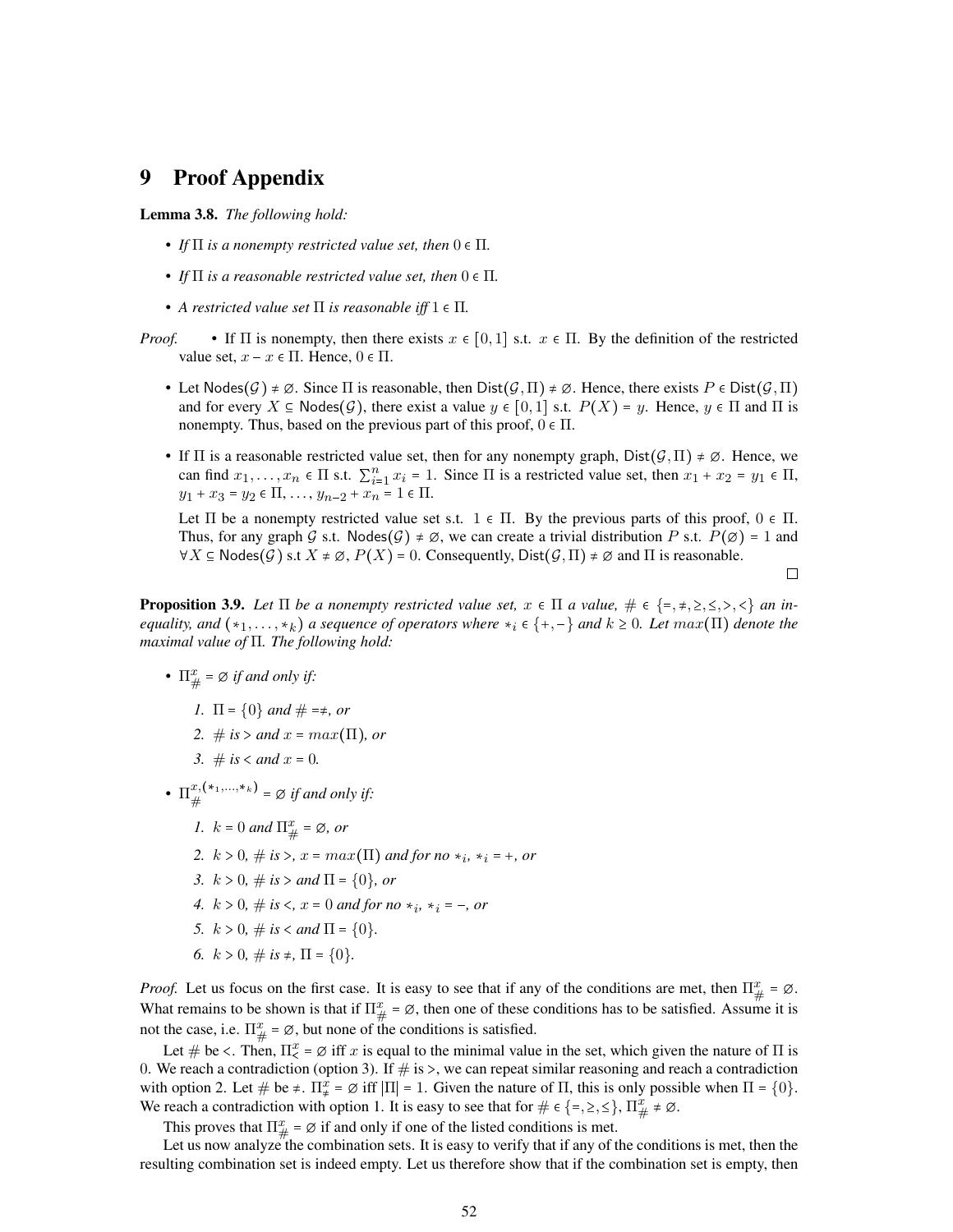one of the conditions is met. Let us assume that it is not the case, i.e.  $\Pi_{\mu}^{x,(*,...,*,})$  $x, ( *_{1},..., *_{k} ) = \emptyset$  but no condition is satisfied.

Let  $\Pi^{x,(*_1,...,*_k)}_{\#}$  $f(x,(*_1,...,*_k)) = \emptyset$  and assume that  $k = 0$ . This means that  $\prod_{\#}^{x,(*_1,...,*_k)}$  $x,(*_1,...,*_k) = \{ (v) \mid v \in \Pi_{\#}^x \}.$  Thus,  $\Pi^{x,(\,*,\,...,\,*,\,k)}_{\#}$  $x,(*_1,...,*_k)$  is empty iff  $\Pi_{\#}^x$  is empty. However, this means that we satisfy the first condition and thus  $\#$ reach a contradiction with our assumptions.

Let  $\Pi^{x,(*_1,...,*_k)}_{\mu}$  $f_{\#}^{(k_1,\ldots,k_k)} = \emptyset$  and assume that  $k > 0$ . Since  $\Pi$  is nonempty, then by Lemma [3.8,](#page-12-2)  $0 \in \Pi$ . Thus, for any x, any k and any sequence  $(*_1, \ldots, *_k)$ , we can create a trivial tuple  $(v_1, \ldots, v_{k+1})$  s.t.  $v_1 *_{1} v_2 \dots v_k *_{k} v_{k+1} = x$ . This is simply achieved by setting  $v_1 = x$  and  $v_i = 0$ , where  $i > 1$ . Hence, for  $\# \in \{\geq, \leq, =\},$  clearly  $\Pi_{\#}^{x,(*_1,...,*_k)}$  $x, (*_1, ..., *_k) \neq \emptyset$ . Let us therefore focus on  $\# \in \{>, <, \neq\}$  and start with  $>$ . Let  $y =$  $max(\Pi)$ . If  $x \neq y$ , then  $y > x$ , and we can create a sequence  $(v_1, \ldots, v_{k+1})$  s.t.  $v_1 \star_1 v_2 \ldots v_k \star_k v_{k+1} > x$ by setting  $v_1 = y$  and  $v_i = 0$ , where  $i > 1$ . Hence, we reach a contradiction for this case. If  $x = y$ , then if  $y \neq 0$  (recall that values from  $\Pi$  belong in the unit interval), then  $y + y > x$ . Consequently, if there is at least one j s.t.  $*_j = +$ , we can create a sequence  $(v_1, \ldots, v_{k+1})$  s.t.  $v_1 *_1 v_2 \ldots v_k *_k v_{k+1} > x$  by setting  $v_1 = v_j = y$  and  $v_i = 0$ , where  $i > 1$  and  $i \neq j$ . If there is no addition present (i.e. we only have subtractions), then it is easy to see that the maximal value we can obtain from our formula is when  $v_1 = y$ and the remaining values are set to 0. Thus, in this case,  $v_1 *_1 v_2 ... v_k *_k v_{k+1} = y$  and since  $x = y$ , then our combination set is empty. However, this scenario coincides with one of our conditions that was not supposed to be satisfied, and we reach a contradiction. We are therefore left with the case where  $x = y = 0$ . Since  $y = max(\Pi)$ , then clearly  $\Pi = \{0\}$  and independently of the used arithmetic operators and values, every formula will always amount to 0. Since  $0 \nless 0$ , our combination set is empty. However, this scenario is again covered by one of our conditions and we reach a contradiction.

Let us now focus on  $\lt$ . It is easy to see that since  $0 \in \Pi$ , then as long as  $x \neq 0$ , we can observe that  $v_1 *_{1} v_2 ... v_k *_{k} v_{k+1} < x$  for  $v_i = 0$ . Hence, in such a case, the combination set would never be empty. Thus, consider the case where  $x = 0$ . If  $\Pi = \{0\}$ , then the smallest value obtainable by  $v_1 *_1 v_2 \ldots v_k *_k v_{k+1}$ is 0, and the combination set is therefore empty. However, this is already covered by one of our conditions, and we reach a contradiction. If  $\Pi \neq \{0\}$ , then as long as there is at least one  $*_i$  s.t.  $*_i = -$ , we can obtain a formula producing a value smaller than 0 and the combination set is nonempty. If the sequence of operations does not contain any subtractions, then the smallest value obtainable by  $v_1 *_{1} v_2 ... v_k *_{k} v_{k+1}$ is again 0, and the combination set is empty. However, this again is covered by one of our conditions and we reach a contradiction.

Finally, we can consider  $\neq$ . Let  $y = max(\Pi)$ . If  $y \neq 0$  and  $x \neq y$ , then a tuple s.t. the first position is y and every other value is 0 will be in the combination set irrespective of the sequence of operators. If  $y \neq 0$ and  $x = y$ , then a tuple of 0's will be in the combination set irrespective of the sequence of operators. If  $y = 0$  then  $\Pi = \{0\}$  and therefore  $x = 0$  as well. In this case, independently of the sequence of operators, every possible formula will evaluate to 0 and the combination set will be empty. However, this case is covered by one of our conditions, and we reach a contradiction.

Therefore, we have shown that the combination set is empty iff one of our conditions is met.

 $\Box$ 

**Proposition 3.12.** Let  $P \in \text{Dist}(\mathcal{G})$  be a probability distribution and  $\varphi^P$  its associated epistemic formula. *Then*  $\{P\}$  = Sat $(\varphi^P)$ *.* 

*Proof.* Let us assume that the arguments in  $G$  are ordered according to some ordering. Let AComplete( $G$ ) =  $\{c_1,\ldots,c_j\}$  be the collection of all argument complete propositional formulae for  $\mathcal G$  and  $\varphi^P = p(c_1)$  $x_1 \wedge p(c_2) = x_2 \wedge \ldots \wedge p(c_j) = x_j$ , where  $x_i = P(c_i)$ , the epistemic formula associated with P.

By definition,  $P$  is an assignment, where the elements of the powerset of arguments are mapped to numerical values s.t. these values add up to 1. Every set of arguments in the powerset can be described with a binary number, where if an i-th digit is 1, then the i-th argument is in the set, and it if its 0, then it is not in the set. We can observe that every argument complete formula has precisely one model which is trivially constructed – if the i-th argument appears as a positive literal in the formula, then it is in the model, if it appears as a negative literal, then it is not in the model.

We can therefore observe that a given complete formula encodes precisely one set of arguments from the powerset and the epistemic atom involving it demands that the value assigned to the formula is the same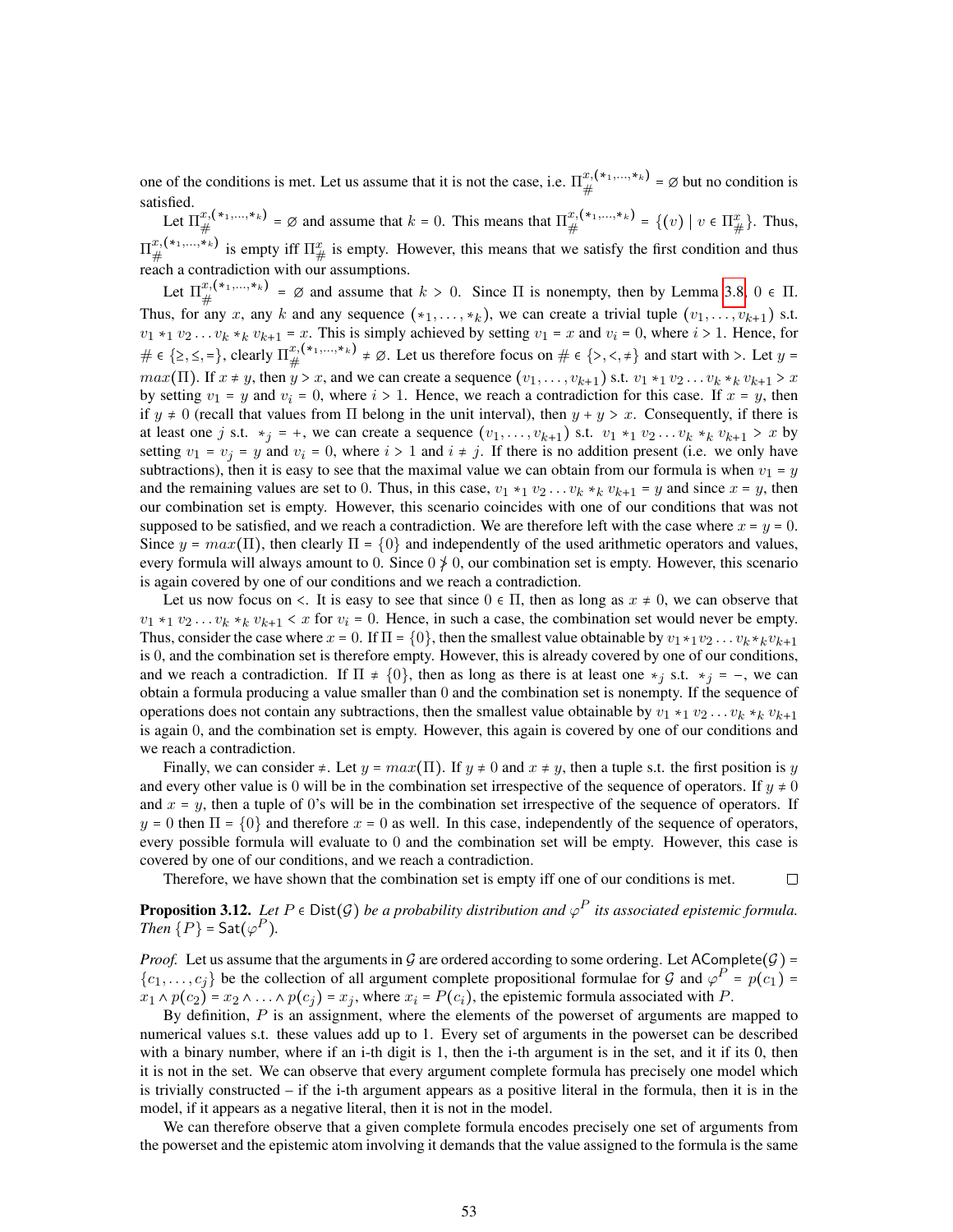as the value assigned to the corresponding set by the probability distribution. It is therefore easy to see that  $\varphi^P$  is satisfied only by P. Hence,  $\{P\}$  = Sat $(\varphi^P)$ .  $\Box$ 

**Proposition 3.14.** Let  $\Pi$  be a reasonable restricted value set,  $\psi \in \mathsf{EFormulae}(\mathcal{G}, \Pi)$  be a restricted epis*temic formula and*  $\varphi$  *its distribution disjunctive normal form. Then*  $\mathsf{Sat}(\psi,\Pi)$  =  $\mathsf{Sat}(\varphi,\Pi)$ .

*Proof.* Assume  $\mathsf{Sat}(\psi,\Pi) = \emptyset$ . Then,  $\varphi : \bot$  and  $\mathsf{Sat}(\bot,\Pi) = \emptyset$ . Hence,  $\mathsf{Sat}(\psi,\Pi) = \mathsf{Sat}(\varphi,\Pi)$ .

Assume  $\mathsf{Sat}(\psi,\Pi) \neq \varnothing$ . Let  $\varphi: \varphi^{P_1}\vee \varphi^{P_2}\ldots \vee \varphi^{P_n}.$  Then,  $\mathsf{Sat}(\varphi,\Pi)$  =  $\mathsf{Sat}(\varphi^{P_1},\Pi)$   $\cup$   $\mathsf{Sat}(\varphi^{P_2},\Pi)$   $\cup$ ...  $\cup$  Sat $(\varphi^{P_n}, \Pi)$ . Since  $P_i \in \text{Sat}(\psi, \Pi)$ , then  $P_i \in \text{Dist}(\mathcal{G}, \Pi)$  as well. Thus, based on Proposition [3.12,](#page-13-2)  $\mathsf{Sat}(\varphi^{P_i},\Pi)=\{P_i\}.$  We can therefore show that  $\mathsf{Sat}(\varphi,\Pi)=\{P_1,\ldots,P_n\}$  =  $\mathsf{Sat}(\psi,\Pi)$ .  $\Box$ 

**Proposition 4.3.** Let  $\Pi$  be a restricted value set,  $\Phi \in \mathsf{EFormulae}(G,\Pi)$  a set of epistemic formulae, and  $\psi \in \mathsf{EFormulae}(\mathcal{G})$  *an epistemic formula. If*  $\Phi \vDash \psi$  *then*  $\Phi \vDash_{\Pi} \psi$ *.* 

*Proof.* Assume  $\Phi \vDash \psi$ . Therefore,  $\mathsf{Sat}(\Phi) \subseteq \mathsf{Sat}(\psi)$ . Therefore,  $\mathsf{Sat}(\Phi) \cap \mathsf{Dist}(\mathcal{G},\Pi) \subseteq \mathsf{Sat}(\psi) \cap \Pi$ Dist $(G,\Pi)$ . Therefore, Sat $(\Phi,\Pi) \subseteq$  Sat $(\psi,\Pi)$ . Therefore,  $\Phi \vDash_{\Pi} \psi$ .  $\Box$ 

**Proposition 4.4.** *Let*  $\Pi_1 \subseteq \Pi_2$  *be restricted value sets*,  $\Phi \subseteq \mathsf{EFormula}(\mathcal{G},\Pi_1)$  *a set of epistemic formulae*, *and*  $\psi$   $\in$  **EFormulae(G)** an epistemic formula. If  $\Phi$   $\models_{\Pi_2} \psi$  then  $\Phi$   $\models_{\Pi_1} \psi$ .

*Proof.* Let X, Y, W, Z be sets of elements s.t.  $W \subseteq Z$ . It is easy to show that if  $X \cap Z \subseteq Y \cap Z$ , then  $X \cap Z \cap W \subseteq Y \cap Z \cap W$ . Since,  $W \subseteq Z$ , then  $X \cap Z \cap W = X \cap W$  and  $Y \cap Z \cap W = Y \cap W$ . Thus,  $X \cap Z \subseteq Y \cap Z$  implies  $X \cap W \subseteq Y \cap W$  when  $W \subseteq Z$ .

We can show that if  $\Pi_1 \subseteq \Pi_2$ , then  $Dist(\Pi_1) \subseteq Dist(\Pi_2)$ . Hence, using the above analysis, it is easy to prove that if  $\mathsf{Sat}(\Phi) \cap \mathsf{Dist}(\Pi_2) \subseteq \mathsf{Sat}(\psi) \cap \mathsf{Dist}(\Pi_2)$  then  $\mathsf{Sat}(\Phi) \cap \mathsf{Dist}(\Pi_1) \subseteq \mathsf{Sat}(\psi) \cap \mathsf{Dist}(\Pi_1)$ . Thus,  $\Phi \vDash_{\Pi_2} \psi$  then  $\Phi \vDash_{\Pi_1} \psi$ . П

**Proposition 4.6.** *For epistemic atoms*  $\varphi_1 = f_1 \# x$  *and*  $\varphi_2 = f_2 \# x$  *in* EFormulae( $\mathcal{G}, \Pi$ )*, the following hold:*

• *if*  $\varphi_1 \geq^*_{su} \varphi_2$  and  $\# \in \{>, \geq\}$  then  $\mathsf{Sat}(\varphi_1) \subseteq \mathsf{Sat}(\varphi_2)$ , and if  $\# \in \{<, \leq\}$ , then  $\mathsf{Sat}(\varphi_2) \subseteq \mathsf{Sat}(\varphi_1)$ 

• *if*  $\varphi_1 \geq_{su} \varphi_2$  and  $\# \in \{<, \leq\}$  then  $\mathsf{Sat}(\varphi_1) \subseteq \mathsf{Sat}(\varphi_2)$ , and if  $\# \in \{>, \geq\}$ , then  $\mathsf{Sat}(\varphi_2) \subseteq \mathsf{Sat}(\varphi_1)$ 

*Proof.* Let  $f_1: p(\alpha_1) *_{1} p(\alpha_2) *_{2} \ldots *_{m-1} p(\alpha_m)$ , and  $f_2: p(\beta_1) *_{1} p(\beta_2) *_{2} \ldots *_{l-1} p(\beta_l)$ , where  $\alpha_i, \beta_i \in \text{Terms}(\mathcal{G})$  and  $*_i, *_i \in \{+, -\}$ , be operational formulae. Let  $\varphi_1 = f_1 \# x$  and  $\varphi_2 = f_2 \# x$ , where #  $\in \{ =, \neq, \geq, \leq, >, < \}$  and  $x \in [0, 1]$ .

- Let  $p(\alpha_i)$  be the element that became weakened to  $p(\alpha_i')$ (*i*, e.  $\beta_i = \alpha'_i$ '<sub>i</sub>). Since  $\{\alpha_i\} \vdash \alpha'_i$  $i<sub>i</sub>$ , then for any probability distribution P it holds that  $P(\alpha_i) \leq P(\alpha_i')$  $i<sub>i</sub>$ ). Therefore, for any probability distribution  $P, P(\alpha_1) *_{1} P(\alpha_2) *_{2} \ldots + P(\alpha_i) *_{i} \ldots *_{m-1} P(\alpha_m) \leq P(\alpha_1) *_{1} P(\alpha_2) \ldots + P(\alpha_i)$  $i^{\prime}$ <sub>i</sub>) \*  $i$  $\ldots *_{m-1} P(\alpha_m)$ . Consequently, if  $P(\alpha_1) *_{1} P(\alpha_2) *_{2} \ldots * P(\alpha_i) *_{i} \ldots *_{m-1} P(\alpha_m) \# x$ , where  $\# \in \{>, \geq\},\$  then  $P(\alpha_1) *_{1} P(\alpha_2) \ldots + P(\alpha_i')$  $i<sub>i</sub>'$ ) \* $i \ldots$  \* $m-1$   $P(\alpha_m)$  # $x$  as well. Hence, for every  $P' \in \text{Sat}(\varphi_1), P' \in \text{Sat}(\varphi_2)$  as well, and it holds that  $\text{Sat}(\varphi_1) \subseteq \text{Sat}(\varphi_2)$ . Furthermore, if  $P(\alpha_1) *_{1}$  $P(\alpha_2) *_{2} \ldots + P(\alpha'_i)$  $\{i'_i\}_{i=1}^N \cdots$   $\{m-1}P(\alpha_m) \# x$ , where  $\# \in \{\lt, \leq\}$ , then  $P(\alpha_1) *_{1} P(\alpha_2) \ldots + P(\alpha_i) *_{i}$  $\dots *_{m-1} P(\alpha_m) \# x$  as well. Hence, for every  $P' \in \text{Sat}(\varphi_2), P' \in \text{Sat}(\varphi_1)$  as well, and it holds that Sat $(\varphi_2) \subseteq$  Sat $(\varphi_1)$ .
- Let  $p(\alpha_i)$  be the element that became weakened to  $p(\alpha_i')$  $i$ ) (i.e.  $\beta_i = \alpha'_i$ '<sub>i</sub>). Since  $\{\alpha_i\} \vdash \alpha'_i$  $i<sub>i</sub>$ , then for any probability distribution P it holds that  $P(\alpha_i) \leq P(\alpha_i')$  $\binom{n}{i}$ . Therefore, for any probability distribution  $P$ ,  $P(\alpha_1) *_{1} P(\alpha_2) *_{2} \ldots - P(\alpha_i) *_{i} \ldots *_{m-1} P(\alpha_m) \geq P(\alpha_1) *_{1} P(\alpha_2) \ldots - P(\alpha'_i)$  $i<sub>i</sub>$ ,  $\cdots$   $\cdots$ <sub>m-1</sub> $P(\alpha_m)$ . Therefore, if  $P(\alpha_1) *_{1} P(\alpha_2) *_{2} ... - P(\alpha_i) *_{i} ... *_{m-1} P(\alpha_m) \# x$ , where  $\# \in \{<, \leq\}$ , then  $P(\alpha_1) *_{1} P(\alpha_2) \ldots - P(\alpha_i)$  $\int_{i}^{2} x_{i}^{2} \ldots x_{m-1} P(\alpha_{m}) \# x$  as well. Hence, for every  $P^{\prime} \in \text{Sat}(\varphi_{1}), P^{\prime} \in \mathbb{R}$  $\textsf{Sat}(\varphi_2)$  as well, and it holds that  $\textsf{Sat}(\varphi_1) \subseteq \textsf{Sat}(\varphi_2)$ . Furthermore, if  $P(\alpha_1) *_{1}P(\alpha_2) \dots - P(\alpha_{n-1})$  $'_{i})*_{i}$ ... \* $_{m-1}P(\alpha_m)\#x$ , where  $\#\in\{>,\geq\}$  then  $P(\alpha_1)$  \*1  $P(\alpha_2)$  \*2... -  $P(\alpha_i)$  \* $_i$ ... \* $_{m-1}P(\alpha_m)\#x$ as well. Hence, for every  $P'$   $\in$  Sat $(\varphi_2)$ ,  $P' \in$  Sat $(\varphi_1)$  as well, and it holds that Sat $(\varphi_2) \subseteq$  Sat $(\varphi_1)$ .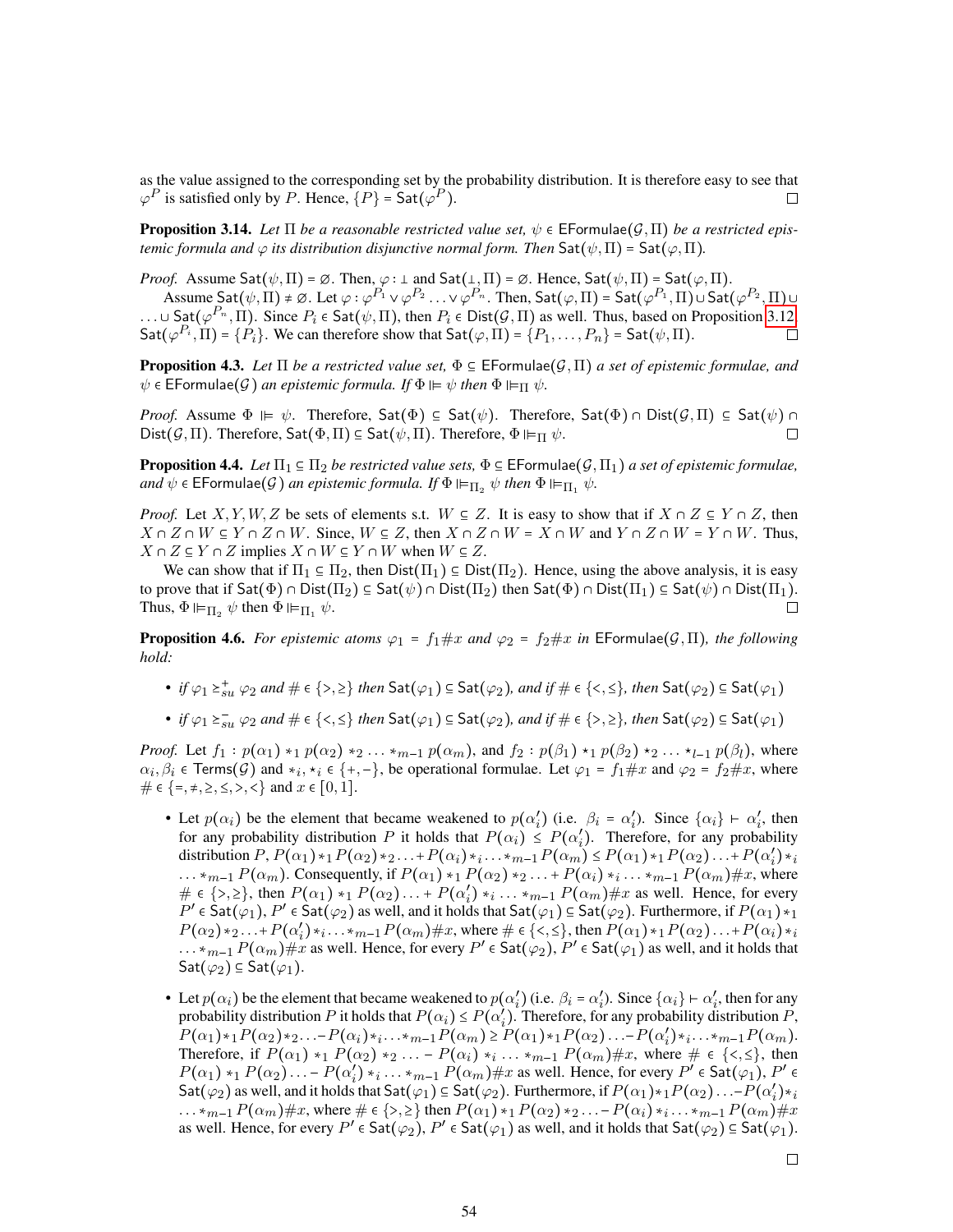To make certain proofs more readable, we also introduce the following derivable rules (a more extensive set can be found in [\[42\]](#page-48-9)).

**Proposition 9.1.** *Let*  $\# \in \{=\, \neq, \geq, \leq, \geq, \leq\}$  *be the set of inequality relationships, let*  $\Pi$  *be a reasonable restricted value set, and let*  $\Pi^x_{\#} = \{y \in \Pi \mid y \# x\}$  *be the subset obtained according to the value* x and *relationship*  $\#$ *. Let*  $f_1: p(\alpha_1) *_1 p(\alpha_2) *_2 ... *_{k-1} p(\alpha_k)$  and  $f_2: p(\beta_1) *_1 p(\beta_2) *_2 ... *_{l-1} p(\beta_l)$ , where  $k, l \ge 1$ ,  $\alpha_i, \beta_i \in \text{Terms}(G)$  and  $\star_j, \star_i \in \{+, -\}$  be operational formulae. The following hold, where  $\vdash$  is *propositional consequence relation,*  $\Phi \subseteq \mathsf{EFormulae}(\mathcal{G}, \Pi)$ ,  $\phi, \psi \in \mathsf{EFormulae}(\mathcal{G}, \Pi)$  *and*  $x \in \Pi$ .

- *1.*  $\Phi \Vdash_{\Pi} p(\alpha) \geq 0$
- 2.  $\Phi \Vdash_{\Pi} p(\alpha) \leq 1$
- <span id="page-54-4"></span>*3.*  $\Phi \Vdash_{\Pi} p(\top) = 1$
- <span id="page-54-3"></span>*4.*  $\Phi \Vdash_{\Pi} p(\bot) = 0$
- <span id="page-54-8"></span>*5.*  $\Phi \Vdash_{\Pi} f_1 > x$  *iff*  $\Phi \Vdash_{\Pi} \neg (f_1 \leq x)$
- *6.*  $\Phi \Vdash_{\Pi} f_1 < x$  *iff*  $\Phi \Vdash_{\Pi} \neg (f_1 \geq x)$
- *7.*  $\Phi \vDash_{\Pi} f_1 \leq x$  *iff*  $\Phi \vDash_{\Pi} \neg (f_1 > x)$
- *8.*  $\Phi \Vdash_{\Pi} f_1 \geq x$  *iff*  $\Phi \Vdash_{\Pi} \neg (f_1 < x)$
- *9.*  $\Phi \vDash_{\Pi} f_1 = x$  *iff*  $\Phi \vDash_{\Pi} \neg (f_1 \neq x)$
- <span id="page-54-0"></span>*10.*  $\Phi \Vdash_{\Pi} f_1 \neq x$  *iff*  $\Phi \Vdash_{\Pi} \neg (f_1 = x)$
- *11.*  $\Phi \Vdash_{\Pi} f_1 = x$  *and*  $f_1 \succeq_{su}^* f_2$  *implies*  $\Phi \Vdash_{\Pi} f_2 \geq x$
- *12.*  $\Phi \Vdash_{\Pi} f_1 = x$  *and*  $f_1 \succeq_{su}^{\infty} f_2$  *implies*  $\Phi \Vdash_{\Pi} f_2 \leq x$
- <span id="page-54-7"></span>*13.*  $\Phi \Vdash_{\Pi} f_2 = x$  *and*  $f_1 \succeq_{su}^* f_2$  *implies*  $\Phi \Vdash_{\Pi} f_1 \leq x$
- *14.*  $\Phi \Vdash_{\Pi} f_2 = x$  *and*  $f_1 \succeq_{su}^{\infty} f_2$  *implies*  $\Phi \Vdash_{\Pi} f_1 \geq x$
- <span id="page-54-5"></span>*15. if*  $f_1 \geq_{su}^+ f_2$  *and*  $f_2 \geq_{su}^+ f_1$ *, then*  $\Phi \Vdash_{\Pi} f_1 = x$  *iff*  $\Phi \Vdash_{\Pi} f_2 = x$
- <span id="page-54-6"></span>*16. if*  $f_1 \geq_{\text{3u}}^{\text{-}} f_2$  *and*  $f_2 \geq_{\text{3u}}^{\text{-}} f_1$ *, then*  $\Phi \Vdash_{\Pi} f_1 = x$  *iff*  $\Phi \Vdash_{\Pi} f_2 = x$
- <span id="page-54-1"></span>*17.*  $\Phi \Vdash_{\Pi} f_1 = x \wedge f_1 = y$  *where*  $x \neq y$  *iff*  $\Phi \Vdash_{\Pi} 1$
- <span id="page-54-2"></span>*18.*  $\Phi \Vdash_{\Pi} p(\alpha \vee \beta) = x$  *iff*  $\Phi \Vdash_{\Pi} p(\alpha) + p(\beta) - p(\alpha \wedge \beta) = x$
- *19.*  $\Phi \Vdash_{\Pi} p(\alpha \wedge \beta) = x$  *iff*  $\Phi \Vdash_{\Pi} p(\alpha) + p(\beta) p(\alpha \vee \beta) = x$
- *Proof.* 1. We prove that  $\Phi \vdash_{\Pi} p(\alpha) \geq 0$ . We can observe that  $\Phi \vdash_{\Pi} \top$  by propositional rule P2. Thus, by combining the propositional rules and the basic rule B1,  $\Phi \vDash_{\Pi} p(\alpha) \geq 0$ .
	- 2. We can prove that  $\Phi \vdash_{\Pi} p(\alpha) \leq 1$  similarly to previous point.
	- 3. We can prove that  $\Phi \Vdash_{\Pi} p(\top) = 1$  similarly to previous points.
	- 4. We can prove that  $\Phi \Vdash_{\Pi} p(\bot) = 0$  similarly to previous points.
	- 5. We can prove that  $\Phi \Vdash_{\Pi} f_1 > x$  iff  $\Phi \Vdash_{\Pi} \neg (f_1 \leq x)$  using enumeration rules E1 and E2.
	- 6. We prove that  $\Phi \vdash_{\Pi} f_1 < x$  iff  $\Phi \vdash_{\Pi} \neg (f_1 \geq x)$  using enumeration rules E1 and E4.
	- 7. We prove that  $\Phi \Vdash_{\Pi} f_1 \leq x$  iff  $\Phi \Vdash_{\Pi} \neg (f_1 > x)$  using enumeration rules E1 and E3.
	- 8. We prove that  $\Phi \vDash_{\Pi} f_1 \geq x$  iff  $\Phi \vDash_{\Pi} \neg(f_1 < x)$  using enumeration rules E1 and E5.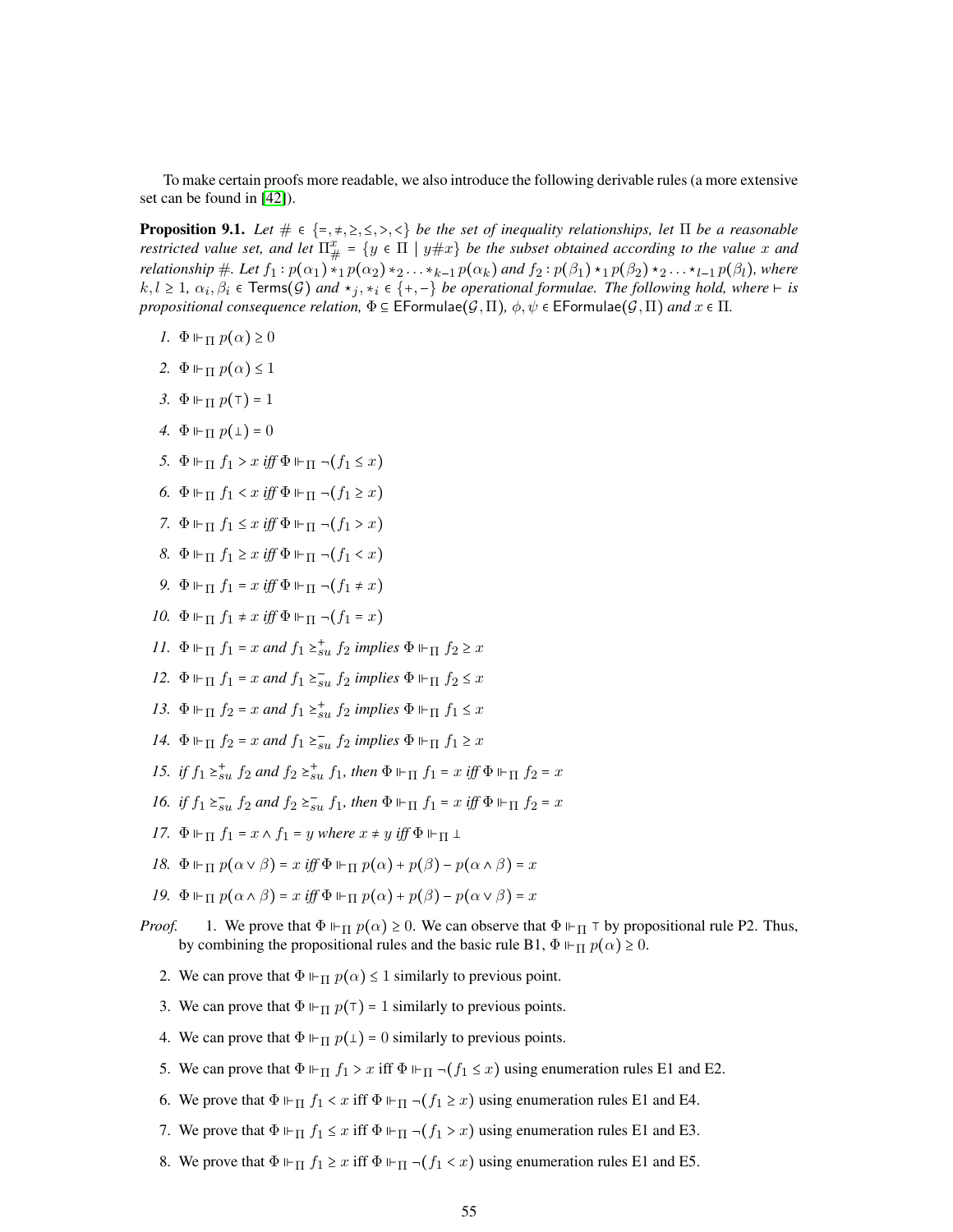- 9. We prove that  $\Phi \Vdash_{\Pi} f_1 = x$  iff  $\Phi \Vdash_{\Pi} \neg (f_1 \neq x)$ . Using the propositional rules we can show that  $\Phi \vDash_{\Pi} f_1 = x$  iff  $\Phi \vDash_{\Pi} \neg(\neg(f_1 = x))$ . We can use enumeration and propositional rules to show that  $\Phi \vdash_{\Pi} \neg(\neg(f_1 = x))$  iff  $\Phi \vdash_{\Pi} \neg(\neg(f_1 \geq x \land f_1 \leq x))$ . This, by the propositional rules and previous parts of this proof, is equivalent to  $\Phi \Vdash_{\Pi} \neg (f_1 < x \lor f_1 > x)$ , which through the enumeration rule is the same as  $\Phi \Vdash_{\Pi} \neg (f_1 \neq x)$ .
- 10. We can prove that  $\Phi \vdash_{\Pi} f_1 \neq x$  iff  $\Phi \vdash_{\Pi} \neg (f_1 = x)$  using the previous point and the propositional rules.
- 11. We can prove that  $\Phi \Vdash_{\Pi} f_1 = x$  and  $f_1 \succeq_{su}^* f_2$  implies  $\Phi \Vdash_{\Pi} f_2 \geq x$  using the previously proved rule  $\Phi \Vdash_{\Pi} f_1 \geq x$  iff  $\Phi \Vdash_{\Pi} f_1 > x \vee f_1 = x$ , subject rule S2 and the propositional rules.
- 12. We can prove that  $\Phi \Vdash_{\Pi} f_1 = x$  and  $f_1 \succeq_{su}^{\neg} f_2$  implies  $\Phi \Vdash_{\Pi} f_2 \leq x$  using the previously proved rule  $\Phi \Vdash_{\Pi} f_1 \leq x$  iff  $\Phi \Vdash_{\Pi} f_1 < x \vee f_1 = x$ , subject rule S4 and the propositional rules.
- 13. We can prove that  $\Phi \Vdash_{\Pi} f_2 = x$  and  $f_1 \succeq_{su}^* f_2$  implies  $\Phi \Vdash_{\Pi} f_1 \leq x$  using the previously proved rule  $\Phi \Vdash_{\Pi} f_2 \leq x$  iff  $\Phi \Vdash_{\Pi} f_2 < x \vee f_2 = x$ , subject rule S6 and the propositional rules.
- 14. We can prove that  $\Phi \Vdash_{\Pi} f_2 = x$  and  $f_1 \geq_{su} f_2$  implies  $\Phi \Vdash_{\Pi} f_1 \geq x$  using the previously proved rule  $\Phi \Vdash_{\Pi} f_2 \geq x$  iff  $\Phi \Vdash_{\Pi} f_2 > x \vee f_2 = x$ , subject rule S8 and the propositional rules.
- 15. We now prove that if  $f_1 \ge_{su}^+ f_2$  and  $f_2 \ge_{su}^+ f_1$ , then  $\Phi \Vdash_{\Pi} f_1 = x$  iff  $\Phi \Vdash_{\Pi} f_2 = x$ . Using the previous points of this proof and the propositional rule P1, we can show that if  $f_1 \geq f_2$  and  $f_2 \geq^+_{\text{3}u} f_1$ , then  $\Phi \Vdash_{\Pi} f_2 \geq x \wedge f_2 \leq x$ . We can use propositional and enumeration rules to show that this is equivalent  $\Phi \Vdash_{\Pi} f_2 = x$ . The right to left direction can be proved in a similar fashion.
- 16. We can show that if  $f_1 \ge_{su}^{\infty} f_2$  and  $f_2 \ge_{su}^{\infty} f_1$ , then  $\Phi \Vdash_{\Pi} f_1 = x$  iff  $\Phi \Vdash_{\Pi} f_2 = x$ , similarly as the previous point.
- 17. We now prove that  $\Phi \vDash_{\Pi} f_1 = x \wedge f_1 = y$  where  $x \neq y$  iff  $\Phi \vDash_{\Pi} \bot$ . Assume that  $\Pi = \{z_1, \ldots, z_m\}$  and that  $x = z_i$  and  $y = z_j$  where  $i \neq j$ . Through repeated use of enumeration rule E1 and propositional rules, we can show that if  $\Phi \vDash_{\Pi} f_1 = x \wedge f_1 = y$  then  $\Phi \vDash_{\Pi} f_1 = z_i \wedge (f_1 = z_1 \vee \ldots \vee f_1 = z_{i-1} \vee f_1 = z_i \wedge f_1$  $z_{i+1} \vee \ldots \vee f_1 = z_m$ , which is equivalent to  $\Phi \vDash_{\Pi} f_1 = z_i \wedge f_1 \neq z_i$ . This, through derivable rule [10,](#page-54-0) is equivalent to  $\Phi \vDash_{\Pi} f_1 = z_i \wedge \neg f_1 = z_i$  and, through the propositional rule, to  $\Phi \vDash_{\Pi} \bot$ . The right to left direction can be easily proved from the propositional rules. Therefore,  $\Phi \vDash_{\Pi} f_1 = x \wedge f_1 = y$ where  $x \neq y$  iff  $\Phi \vDash_{\Pi} \bot$ .
- 18. We show that  $\Phi \Vdash_{\Pi} p(\alpha \vee \beta) = x$  iff  $\Phi \Vdash_{\Pi} p(\alpha) + p(\beta) p(\alpha \wedge \beta) = x$ . Let us consider the left to right direction and assume that  $\Phi \Vdash_{\Pi} p(\alpha \lor \beta) = x$ . Based on the probabilistic rule PR1,  $\Phi \Vdash_{\Pi} p(\alpha \vee \beta) - p(\alpha) - p(\beta) + p(\alpha \wedge \beta) = 0$ , which using enumeration rule E1 can be written as  $\Phi$   $\Vdash_{\Pi}$   $\bigvee_{(v_1, v_2, v_3, v_4)\in\Pi_{\pi}^{0, (-,-,+)}} (p(\alpha \vee \beta) = v_1 \wedge p(\alpha) = v_2 \wedge p(\beta) = v_3 \wedge p(\alpha \wedge \beta) = v_4)$  (we observe that based on Proposition [3.9,](#page-12-1)  $\Pi_{=}^{0, (-,-, +)} \neq \emptyset$ . Through the use of propositional rule P1,  $\Phi \Vdash_{\Pi} p(\alpha \vee \beta) = x \wedge \bigvee_{(v_1,v_2,v_3,v_4) \in \Pi^{0,(-,-,+)}_{{\bf s}}} (p(\alpha \vee \beta) = v_1 \wedge p(\alpha) = v_2 \wedge p(\beta) = v_3 \wedge p(\alpha \wedge \beta) = v_4).$ Through the use of propositional rule (in particular, distributive and identity laws) and derivable rule [17,](#page-54-1) we can observe that the above formula is equivalent to  $\Phi \Vdash_{\Pi} \bigvee_{(x,v_2,v_3,v_4)\in\Pi^{0,(-,-,+)}} (p(\alpha \vee \beta) =$  $x \wedge p(\alpha) = v_2 \wedge p(\beta) = v_3 \wedge p(\alpha \wedge \beta) = v_4$ . This can be further shown to be equivalent to  $\Phi \Vdash_{\Pi} p(\alpha \vee \beta) = x \wedge \bigvee_{(v_1, v_2, v_3) \in \Pi^{\underline{x}, (+, -)}} (p(\alpha) = v_1 \wedge p(\beta) = v_2 \wedge p(\alpha \wedge \beta) = v_3)$  and therefore to  $\Phi \Vdash_{\Pi} p(\alpha \vee \beta) = x \wedge (p(\alpha) + p(\beta) - p(\alpha \wedge \beta) = x)$  through the use of enumeration rule E1. Hence, by P1,  $\Phi \Vdash_{\Pi} p(\alpha) + p(\beta) - p(\alpha \wedge \beta) = x$ . The right to left direction can be proved in a similar fashion.
- 19. We can show that  $\Phi \Vdash_{\Pi} p(\alpha \wedge \beta) = x$  iff  $\Phi \Vdash_{\Pi} p(\alpha) + p(\beta) p(\alpha \vee \beta) = x$  in the same way as the previous point of this proof.

 $\Box$ 

**Proposition 4.8.** *Let*  $\Pi$  *be a restricted value set. For*  $\Phi \in \mathsf{EFormulae}(\mathcal{G},\Pi)$ *, and*  $\psi \in \mathsf{EFormulae}(\mathcal{G},\Pi)$ *, if*  $\Phi \Vdash_{\Pi} \psi$  then  $\Phi \Vdash_{\Pi} \psi$ .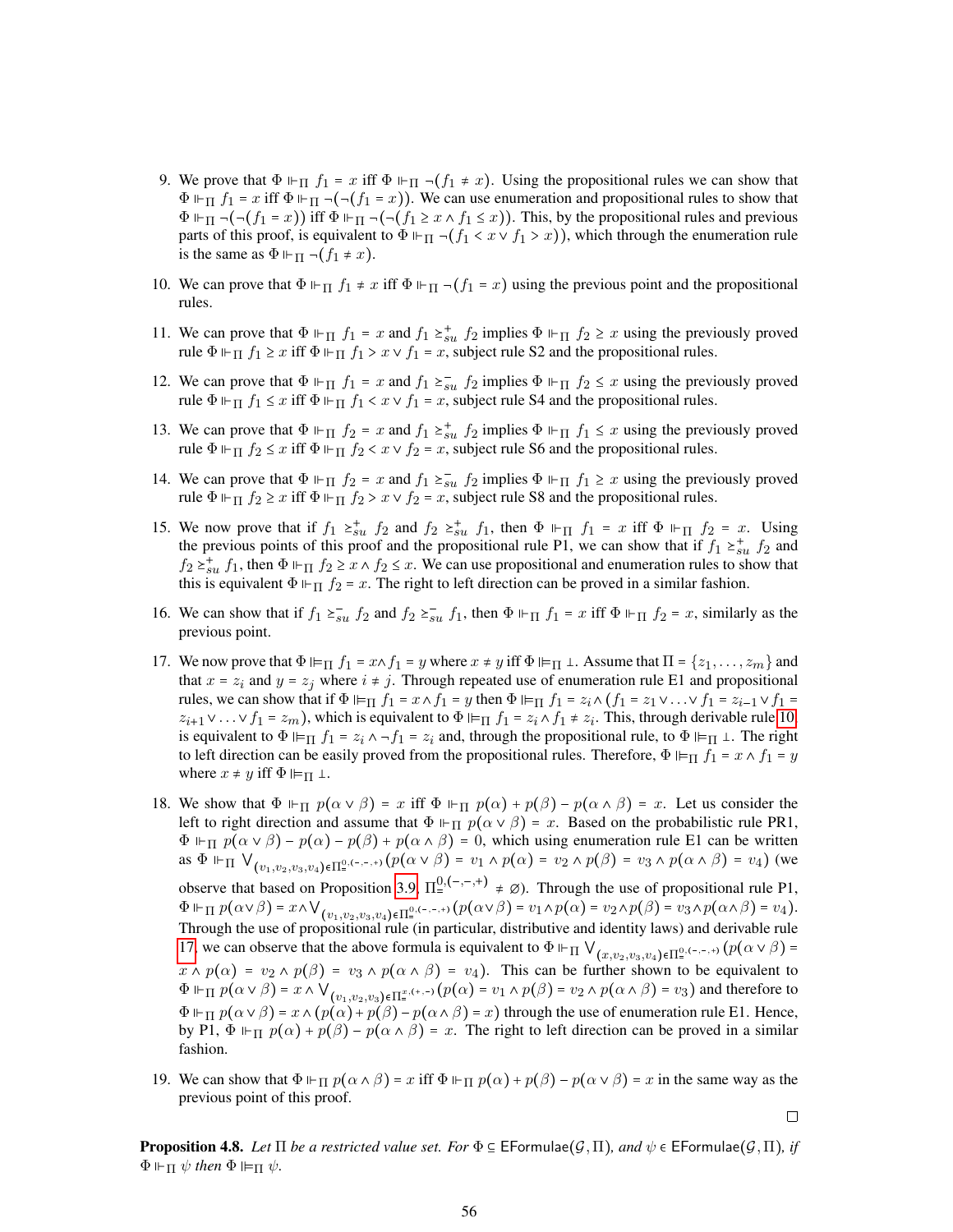*Proof.* We can show that each proof rule is sound. We first consider the **basic rules**:

- Consider proof rule 1. We need to show that  $\Phi \models_{\Pi} p(\alpha) \geq 0$  iff  $\Phi \models_{\Pi} \tau$ . We can observe that  $\text{Sat}(\tau,\Pi)$  = Dist $(\Pi)$ . Furthermore, by definition,  $\text{Sat}(p(\alpha) \geq 0,\Pi) = \{P' \in \text{Dist}(\mathcal{G}) \mid P'(\alpha) \geq 0\}$  $0$   $\cap$  Dist( $\Pi$ ). It is easy to see that  $\{P' \in \text{Dist}(\mathcal{G}) \mid P'(\alpha) \ge 0\} = \text{Dist}(\mathcal{G})$  for any  $\alpha$ . Since Dist( $\Pi$ )  $\subseteq$  Dist( $\mathcal{G}$ ), Sat( $p(\alpha) \geq 0, \Pi$ ) = Dist( $\Pi$ ) = Sat( $\tau$ ,  $\Pi$ ). Thus, we can show that  $\Phi \vDash_{\Pi}$  $p(\alpha) \geq 0$  iff  $\Phi \vDash_{\Pi} \top$ .
- Proof rules 2 to 4 can be proved in a similar fashion.

We now consider the **enumeration rules**:

- Consider proof rule 1. We need to show that  $\Phi \vDash_{\Pi} f_1 \# x$  iff  $\Phi \vDash_{\Pi} \bigvee_{(v_1,...,v_k)\in \Pi^{x,\text{ADp}(f_1)}_+} (p(\alpha_1) =$  $v_1 \wedge p(\alpha_2) = v_2 \wedge \ldots \wedge p(\alpha_k) = v_k$ ) if  $\Pi_{\#}^{x, \text{AOp}(f_1)}$  $x, \text{AOP}(f_1) \neq \emptyset$  and  $\Phi \vDash_{\Pi} \bot$  otherwise. We first consider # being > and start with the case where  $\Pi_2^{x,AOp(f_1)} = \emptyset$ . Based on Proposition [3.9](#page-12-1) and the fact that  $\{0, 1\} \subseteq \Pi$  (note that  $\Pi$  is a reasonable restricted value set), it therefore holds that  $x = 1$  and either AOp( $f_1$ ) = () or for no  $*_i$ ,  $*_i$  = +. If AOp( $f_1$ ) = (), then  $f_1 : p(\alpha_1) > 1$  and it is easy to see that  $\text{Sat}(p(\alpha_1) > 1, \Pi) = \emptyset = \text{Sat}(\bot, \Pi)$ . If for every  $*_i$ ,  $*_i = -$ , then based on the fact that probabilities belong to the unit interval,  $p(\alpha_1) - p(\alpha_2) - \ldots - p(\alpha_k) \le p(\alpha_1)$ . Hence, if Sat $(p(\alpha_1) > 1, \Pi) = \emptyset$ , then Sat $(f_1 > 1, \Pi) = \emptyset$  as well. Thus, if  $\Pi_{\geq}^{x, \mathsf{AOp}(f_1)} = \emptyset$ ,  $\Phi \vDash_{\Pi} f_1 \# x$  iff  $\Phi \vDash_{\Pi} \bot$ . Now consider the case where  $\Pi_{\mu}^{x,\text{AOp}(f_1)}$  $\begin{split} &\mathit{x}\text{,ADp}(f_1)\ \neq\varnothing. \text{ For every }P'\in\mathsf{Sat}(f_1\succ x,\Pi)\text{, }P'(\alpha_1)\ast_1P'(\alpha_2)\ast_2 \end{split}$  $\ldots *_{k-1} P'(\alpha_k) > x$ . Consequently,  $(P'(\alpha_1), \ldots, P'(\alpha_k)) \in \Pi_{\succ}^{x, \text{AOp}(f_1)}$ . We can therefore show that  $\mathsf{Sat}(f_1 > x, \Pi) \subseteq \mathsf{Sat}(\mathsf{V}_{(v_1,...,v_k)\in \Pi_{\succ}^{x,\mathsf{AOp}(f_1)}}(p(\alpha_1) = v_1 \wedge p(\alpha_2) = v_2 \wedge \ldots \wedge p(\alpha_k) = v_k), \Pi).$ Let now  $P' \in \textsf{Sat}(\vee_{(v_1,...,v_k)\in \Pi_s^{x,\textsf{AD}(f_1)}}(p(\alpha_1) = v_1 \wedge p(\alpha_2) = v_2 \wedge ... \wedge p(\alpha_k) = v_k), \Pi)$ . Based on the properties of Sat, it means that there is  $(v_1, \ldots, v_k) \in \Pi^{x, \text{AOp}(f_1)}_{\geq}$  s.t.  $P' \in \text{Sat}((p(\alpha_1) = v_1 \land p)$  $p(\alpha_2) = v_2 \wedge ... \wedge p(\alpha_k) = v_k$ , Π. Since  $v_1 *_{1} v_2 *_{2} ... *_{k-1} v_k > x$ , then  $P'(\alpha_1) *_{1} P'(\alpha_2) *_{2} ... *_{k-1}$  $P'(\alpha_k) > x$ . Hence,  $P' \in \text{Sat}(f_1 > x, \Pi)$ , and we can show that  $\text{Sat}(\vee_{(v_1,...,v_k) \in \Pi_s^x, \text{Aop}(f_1)}(p(\alpha_1)) =$  $v_1 \wedge p(\alpha_2) = v_2 \wedge \ldots \wedge p(\alpha_k) = v_k$ ,  $\Pi$ )  $\subseteq$  Sat $(f_1 > x, \Pi)$ . Given the previous result, Sat $(f_1 > x, \Pi)$  $(x,\Pi)$  = Sat $(\bigvee_{(v_1,...,v_k)\in \Pi_{\succ}^{x,\text{AOp}(f_1)}} (p(\alpha_1) = v_1 \land p(\alpha_2) = v_2 \land ... \land p(\alpha_k) = v_k),\Pi)$  and therefore
- $\Phi \vDash_{\Pi} f_1 > x$  iff  $\Phi \vDash_{\Pi} \bigvee_{(v_1,...,v_k)\in\Pi_s^{x,\text{AOp}(f_1)}} (p(\alpha_1) = v_1 \wedge p(\alpha_2) = v_2 \wedge ... \wedge p(\alpha_k) = v_k)$ . The results for other operators can be obtained in a similar fashion.
- Consider proof rule 2. We need to show that  $\Phi \Vdash_{\Pi} f_1 > x$  iff  $\Phi \Vdash_{\Pi} \neg (\bigvee_{(v_1,...,v_k)\in \Pi_{\leq}^{x,A\text{Op}(f_1)}} (p(\alpha_1) =$  $v_1 \wedge p(\alpha_2) = v_2 \wedge \ldots \wedge p(\alpha_k) = v_k)$ ). For every  $P' \in \text{Sat}(f_1 > x, \Pi)$ , it holds that  $P'(\alpha_1) *_1 P'(\alpha_2) *_2$  $\ldots *_{k-1} P'(\alpha_k) > x$ . Consequently, we can observe that  $(P'(\alpha_1), \ldots, P'(\alpha_k)) \in \Pi_{\geq}^{x, \text{AOp}(f_1)}$  and  $(P'(\alpha_1), \ldots, P'(\alpha_k)) \notin \Pi_{\leq}^{x, \mathsf{AOp}(f_1)}$ . Hence, it holds that

$$
\mathsf{Sat}(f_1 > x, \Pi) \subseteq \mathsf{Sat}(\top, \Pi) \setminus \mathsf{Sat}(\bigvee_{(v_1, \ldots, v_k) \in \Pi_{\leq}^{x, \mathsf{AOp}(f_1)}} (p(\alpha_1) = v_1 \land p(\alpha_2) = v_2 \land \ldots \land p(\alpha_k) = v_k), \Pi)
$$
\n
$$
= \mathsf{Sat}(\neg(\bigvee_{(v_1, \ldots, v_k) \in \Pi_{\leq}^{x, \mathsf{AOp}(f_1)}} (p(\alpha_1) = v_1 \land p(\alpha_2) = v_2 \land \ldots \land p(\alpha_k) = v_k)), \Pi)
$$

Let now  $P' \in \textsf{Sat}(\neg(\vee_{(v_1,...,v_k)\in \Pi_{\leq}^{x,\textsf{ADp}(f_1)}}(p(\alpha_1) = v_1 \land p(\alpha_2) = v_2 \land ... \land p(\alpha_k) = v_k)), \Pi)$ . This means that  $P' \in \mathsf{Sat}(\mathsf{T},\Pi) \setminus \mathsf{Sat}(\mathsf{V}_{(v_1,...,v_k)\in\Pi_{\mathsf{S}}^{\mathsf{T}},\mathsf{A}\mathsf{Op}(f_1)}(p(\alpha_1) = v_1 \wedge p(\alpha_2) = v_2 \wedge ... \wedge p(\alpha_k) =$  $(v_k)$ ,  $\Pi$ ). Hence, for every  $P'$ ,  $P'(\alpha_1) *_{1} P'(\alpha_2) *_{2} \ldots *_{k-1} P'(\alpha_k) > x$  and therefore  $P' \in \mathsf{Sat}(f_1 >$ x, Π). Given the previous result, this means that  $\mathsf{Sat}(f_1 > x, \Pi) = \mathsf{Sat}(\neg(\vee_{(v_1,...,v_k)\in \Pi_{\le}^{x,\mathsf{AOp}(f_1)}}(p(\alpha_1) = x, \Pi))$  $v_1 \wedge p(\alpha_2) = v_2 \wedge \ldots \wedge p(\alpha_k) = v_k)$ ,  $\Pi$ ). Hence,  $\Phi \vDash_{\Pi} f_1 > x$  iff  $\Phi \vDash_{\Pi} \neg(\vee_{(v_1,...,v_k)\in \Pi_{\leq}^{x,\text{AOp}(f_1)}} (p(\alpha_1) =$  $v_1 \wedge p(\alpha_2) = v_2 \wedge \ldots \wedge p(\alpha_k) = v_k$ ).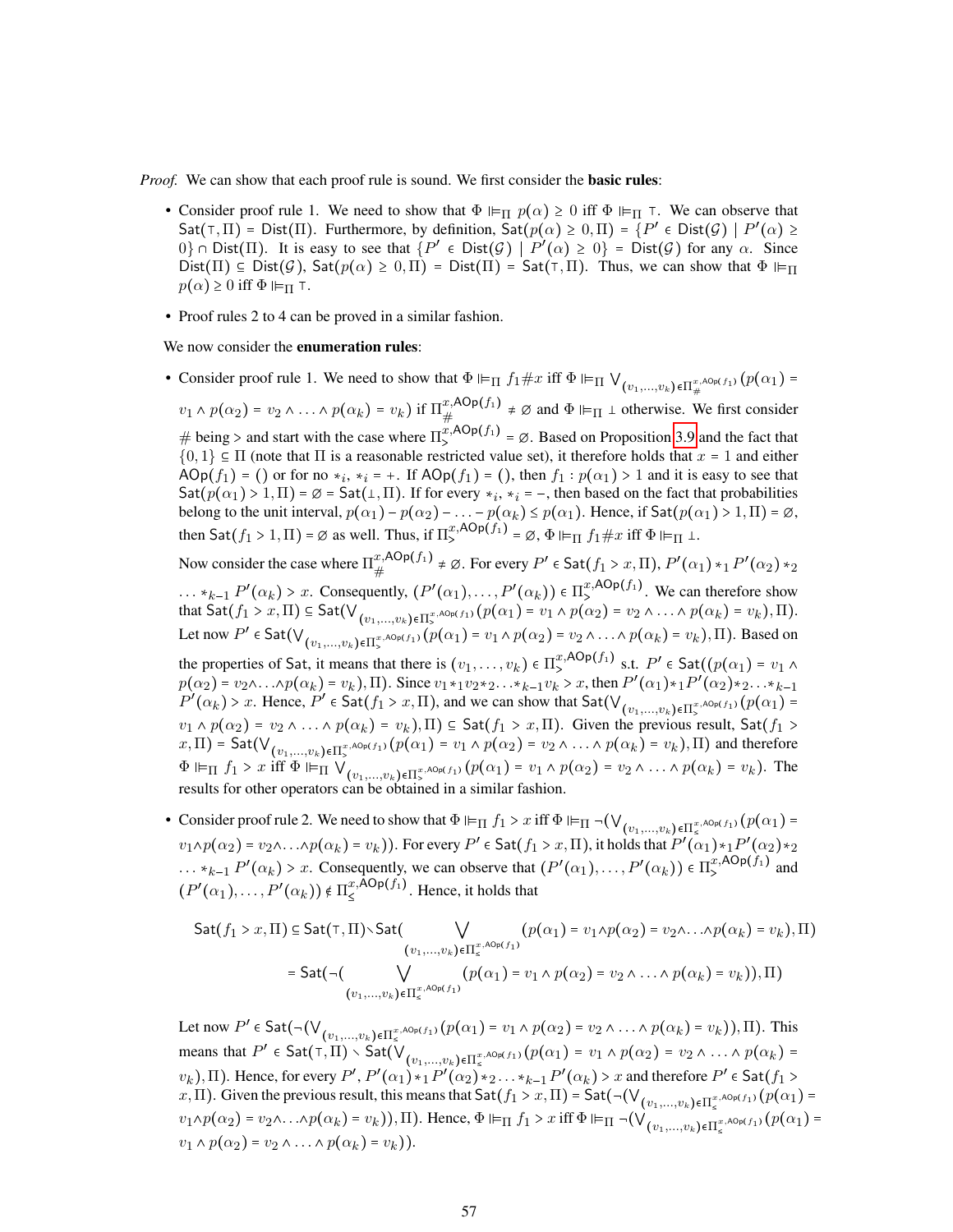• Soundness for the proof rules 3 to 5 is obtained in the same way as for rule 2. For rule 3, we observe that if  $\Pi_1^{x,AOp(f_1)} = \emptyset$ , then based on the properties of  $\Pi$ ,  $x = 0$  and either  $AOp(f_1) = ()$  or for no  $*_i$ ,  $*_i$  = -. If AOp( $f_1$ ) = (), then  $f_1 : p(\alpha_1) \ge 0$  is a tautology based on the basic rules (and is therefore equivalent to  $\neg$  ). If for every  $*_i$ ,  $*_i = +$ , then we can observe that  $p(\alpha_1) \leq p(\alpha_1) + \dots + p(\alpha_k)$ , hence  $\text{Sat}(p(\alpha_1) + ... + p(\alpha_k) \ge 0, \Pi) = \text{Sat}(\top, \Pi) = \text{Sat}(-1)$ . Similar observations can be made for rule 5.

The soundness of the subject rules can be easily proved by using Proposition [4.6.](#page-15-1)

We now consider the **probabilistic rule**. We can observe that for any probability distribution  $P$  and terms  $\alpha, \beta \in \text{Terms}(\mathcal{G}), P(\alpha \vee \beta) = P(\alpha) + P(\beta) - P(\alpha \wedge \beta)$ . This can be easily checked by analyzing the definition of the probability of a term. Thus, it holds that  $\text{Sat}(p(\alpha \vee \beta) - p(\alpha) - p(\beta) + p(\alpha \wedge \beta) =$  $(0,\Pi)$  = Dist $(\mathcal{G},\Pi)$ . Since for any set of probabilistic formulae  $\Phi$ , Sat $(\Phi,\Pi)$   $\subseteq$  Dist $(\mathcal{G},\Pi)$ , it holds that  $\Phi \Vdash_{\Pi} p(\alpha \vee \beta) - p(\alpha) - p(\beta) + p(\alpha \wedge \beta) = 0.$ 

We now consider the propositional rules.

- Assume  $\Phi \vDash_{\Pi} \phi_1$  and .... and  $\Phi \vDash_{\Pi} \phi_n$  and  $\{\phi_1, \ldots, \phi_n\} \vdash \psi$ . So for each  $i \in \{1, \ldots, n\}$ , Sat $(\Phi, \Pi) \subseteq$  Sat $(\phi_i, \Pi)$ . Furthermore, based on the definition of Sat, if  $\{\phi_1, \dots, \phi_n\} \vdash \psi$ , then it holds that  $\text{Sat}(\{\phi_1,\ldots,\phi_n\}) \subseteq \text{Sat}(\psi)$ . Hence,  $\text{Sat}(\{\phi_1,\ldots,\phi_n\},\Pi) \subseteq \text{Sat}(\psi,\Pi)$  as well. Therefore,  $\mathsf{Sat}(\Phi,\Pi) \subseteq \mathsf{Sat}(\psi,\Pi)$ . Hence,  $\Phi \vDash_{\Pi} \psi$ .
- Assume  $\Phi \vdash \varphi$ . Consequently, Sat $(\Phi) \subseteq$  Sat $(\varphi)$ . Hence, Sat $(\Phi, \Pi) \subseteq$  Sat $(\varphi, \Pi)$  as well. Therefore,  $\Phi \vDash$ π  $\varphi$ .

We have therefore shown that every rule in our system is sound. Hence, the system is sound as well. □

In order to prove Proposition [4.9,](#page-17-2) we also consider the following intermediate results:

<span id="page-57-0"></span>**Proposition 9.2.** *Let*  $\# \in \{=\, \neq, \geq, \leq, \geq, \leq\}$  *be the set of inequality relationships, let*  $\Pi$  *be a reasonable restricted value set, and let*  $\Pi^x_{\#}$  =  $\{y \in \Pi \mid y \# x\}$  *be the subset obtained according to the value* x and *relationship* #*. Let* AComplete<sup>"</sup>( $\mathcal{G}$ ) = { $c_1, \ldots, c_j$ } *be the collection of all argument complete propositional formulae for* G and  $T^{\Pi}_{v,k} = \Pi^{v,(+,...,+)}$  *s.t. the length of*  $(+,...,+)$  *is*  $k-1$  *be the collection of* k–tuples of *values from*  $\Pi$  *that sum up to*  $v \in \Pi$ *. The following hold, where*  $\vdash$  *is propositional consequence relation,*  $\Phi \subseteq \mathsf{EFormulae}(\mathcal{G},\Pi), \phi, \psi \in \mathsf{EFormulae}(\mathcal{G},\Pi)$  and  $x \in \Pi$ .

*1. for consistent formulae*  $\alpha_1, \ldots, \alpha_m \in \text{Terms}(G)$ , *if for all*  $1 \le i, j \le m$  *s.t.*  $i \ne j$  *it holds that*  $\alpha_i \wedge \alpha_j \vdash$  $\bot$ , then  $\Phi \Vdash_{\Pi} p(\alpha_1 \vee \ldots \vee \alpha_m) = x$  iff  $\Phi \Vdash_{\Pi} \bigvee_{(\tau_1,\ldots,\tau_m) \in T_{x,m}^{\Pi}} (p(\alpha_1) = \tau_1 \wedge \ldots \wedge p(\alpha_m) = \tau_m)$ 

2. 
$$
\Phi \Vdash_{\Pi} \bigvee_{(\tau_1,\ldots,\tau_j)\in T_{1,j}^{\Pi}} (p(c_1) = \tau_1 \wedge \ldots \wedge p(c_j) = \tau_j)
$$

- *Proof.* 1. We prove this property by induction. We show the cases for  $m = 1$  and, for clarity,  $m = 2$ , and then prove that if the property holds for  $m = k$ , then it holds for  $m = k + 1$  as well.
	- Let us start with  $m = 1$ . Since  $T_{v,1}^{\Pi} = \Pi_z^{v,(1)}$ , the rule states that  $\Phi \Vdash_{\Pi} p(\alpha_1) = v$  iff  $\Phi \Vdash_{\Pi}$  $p(\alpha_1) = v$ , which is clearly true.
	- Let  $m = 2$ . We start with the left to right direction. By derivable rule [18,](#page-54-2) it holds that  $\Phi \Vdash_{\Pi}$  $p(\alpha_1 \vee \alpha_2) = x$  iff  $\Phi \Vdash_{\Pi} p(\alpha_1 \wedge \alpha_2) - p(\alpha_1) - p(\alpha_2) = x$ . By enumeration rule E1, this is equivalent to  $\Phi \Vdash_{\Pi} \bigvee_{(v_1, v_2, v_3)\in \Pi_{+}^{x, (+, -)}} (p(\alpha_1) = v_1 \wedge p(\alpha_2) = v_2 \wedge p(\alpha_1 \wedge \alpha_2) = v_3)$  (we note that based on Proposition [3.9](#page-12-1) and the properties of  $\Pi$ ,  $\Pi_{\pm}^{x,(+,-)} \neq \emptyset$ ). Since  $\alpha_1 \wedge \alpha_2 \vdash \bot$  by assumption, then based on derivable rule [4](#page-54-3) and P1 we can observe that for any  $(v_1, v_2, v_3) \in$  $\Pi_{z}^{x,(+,-)}$  s.t.  $v_3 \neq 0$ ,  $(p(\alpha_1) = v_1 \wedge p(\alpha_2) = v_2 \wedge p(\alpha_1 \wedge \alpha_2) = v_3)$  is equivalent to  $\bot$ . Thus, using the propositional rule P1 once more, this is equivalent to  $\Phi \Vdash_{\Pi} \bigvee_{(v_1,v_2,0)\in\Pi^{x,(+, -)}_*} (p(\alpha_1))$  $v_1 \wedge p(\alpha_2) = v_2 \wedge p(\alpha_1 \wedge \alpha_2) = 0$ ). Since  $p(\alpha_1 \wedge \alpha_2) = 0$  is a tautology, then again by P1, it holds that  $\Phi \Vdash_{\Pi} \bigvee_{(v_1,v_2,0)\in\Pi_{\pi}^{x,(+, -)}} (p(\alpha_1) - v_1 \wedge p(\alpha_2) - v_2)$ , which is exactly  $\Phi \Vdash_{\Pi}$  $V_{(\tau_1,\tau_2)\in T_{x,2}^{\Pi}}(p(\alpha_1) = \tau_1 \wedge p(\alpha_2) = \tau_2)$ . The right to left direction can be shown in a similar fashion.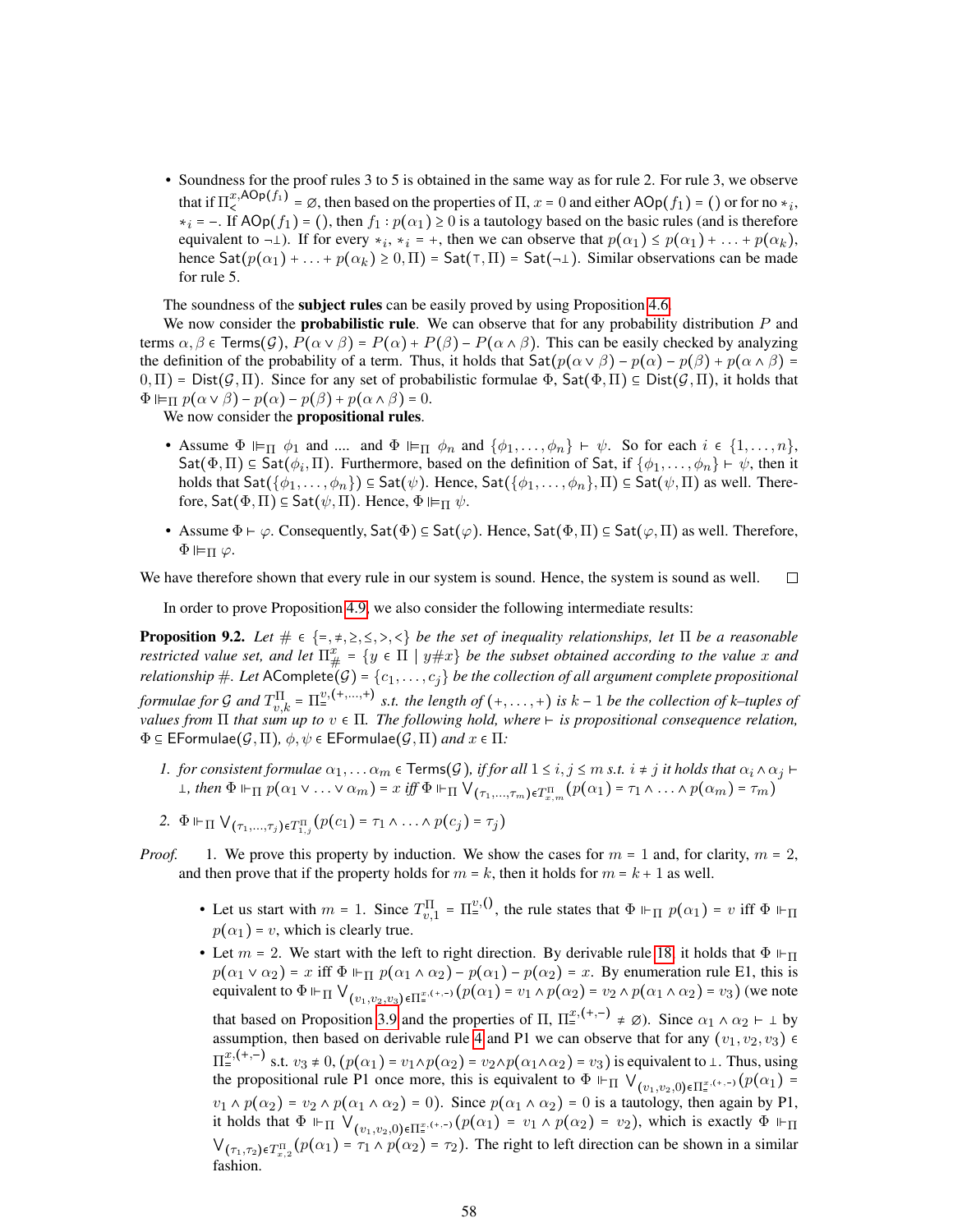• Assume that for  $m = k$  our property is true, i.e. if our assumptions hold, then  $\Phi \Vdash_{\Pi} p(\alpha_1 \vee \alpha_2)$ ...  $\nabla \alpha_k$ ) = x iff  $\Phi \Vdash_{\Pi} \bigvee_{(\tau_1,...,\tau_k)\in T_{x,k}^{\Pi}} (p(\alpha_1) = \tau_1 \wedge ... \wedge p(\alpha_k) = \tau_k)$ . We need to show that for  $m = k + 1$ , if our assumptions hold, then  $\Phi \Vdash_{\Pi} p(\alpha_1 \vee \ldots \vee \alpha_{k+1}) = x$  iff  $\Phi \Vdash_{\Pi}$  $V_{(\tau_1,...,\tau_{k+1})\in T_{x,k+1}^{\Pi}}(p(\alpha_1) = \tau_1 \wedge ... \wedge p(\alpha_{k+1}) = \tau_{k+1})$ . We focus on the left to right direction first. By derivable rule [18,](#page-54-2) it holds that  $\Phi \Vdash_{\Pi} p(\alpha_1 \vee \ldots \vee \alpha_{k+1}) = x$  iff  $\Phi \Vdash_{\Pi} p(\alpha_1 \vee \ldots \vee \alpha_k)$  $\alpha_k$ ) +  $p(\alpha_{k+1})$  –  $p((\alpha_1 \vee \ldots \vee \alpha_k) \wedge \alpha_{k+1})$  = x. By enumeration rule E1, this is equivalent to  $\Phi \Vdash_{\Pi} \bigvee_{(v_1,v_2,v_3)\in\Pi^{x,(+,-)}_+} (p(\alpha_1\vee\ldots\vee\alpha_k)=v_1\wedge p(\alpha_{k+1})=v_2\wedge p((\alpha_1\vee\ldots\vee\alpha_k)\wedge\alpha_{k+1})=v_3)$ (we note that based on Proposition [3.9](#page-12-1) and the properties of  $\Pi$ ,  $\Pi_{\pm}^{x,(+,-)} \neq \emptyset$ ).

Given that for  $i \in \{1, ..., k\}$ ,  $\alpha_{k+1} \wedge \alpha_i \vdash \bot$ , then based on derivable rule [4](#page-54-3) and propositional rule P1 we can observe that for any  $(v_1, v_2, v_3) \in \Pi_{\pm}^{v, (+,-)}$  s.t.  $v_3 \neq 0$ ,  $(p(\alpha_1 \vee \ldots \vee \alpha_k) = v_1 \wedge$  $p(\alpha_{k+1}) = v_2 \wedge p((\alpha_1 \vee \ldots \vee \alpha_k) \wedge \alpha_{k+1}) = v_3$  is equivalent to  $\perp$ . Thus, using the propositional rule P1 once more, our formula is equivalent to  $\Phi \Vdash_{\Pi} \bigvee_{(v_1,v_2,0)\in\Pi^{v,(+,-)}_*(p(\alpha_1 \vee \ldots \vee \alpha_k))}$  $v_1 \wedge p(\alpha_{k+1}) = v_2 \wedge p((\alpha_1 \vee \ldots \vee \alpha_k) \wedge \alpha_{k+1}) = 0$ . Since  $(\alpha_1 \vee \ldots \vee \alpha_k) \wedge \alpha_{k+1}$  is equivalent to  $\perp$ , then  $p((\alpha_1 \vee \ldots \vee \alpha_k) \wedge \alpha_{k+1}) = 0$  is a tautology. Thus, again by P1, our formula is equivalent to  $\Phi \Vdash_{\Pi} \bigvee_{(v_1,v_2,0)\in\Pi_{=}^{v,(+,+)}} (p(\alpha_1 \vee \ldots \vee \alpha_k) = v_1 \wedge p(\alpha_{k+1}) = v_2)$ , which is the same as  $\Phi \Vdash_{\Pi} \bigvee_{(\tau_1,\tau_2)\in T_{x,2}^{\Pi}} (p(\alpha_1 \vee \ldots \vee \alpha_k) = \tau_1 \wedge p(\alpha_{k+1}) = \tau_2)$ . Since the proposition holds for  $m = k$  by assumption, then our formula is equivalent to:

$$
\Phi \Vdash_{\Pi} \bigvee_{(\tau_1,\tau_2)\in T^{\Pi}_{x,2}} ((\bigvee_{(\tau'_1,\ldots,\tau'_k)\in T^{\Pi}_{\tau_1,k}} (p(\alpha_1)=\tau'_1 \wedge \ldots \wedge p(\alpha_k)=\tau'_k)) \wedge p(\alpha_{k+1})=\tau_2)
$$

Now, as  $\Pi$  is finite, then so is  $T_{x,2}^{\Pi}$ . Let us assume that  $T_{x,2}^{\Pi}$  is of the form  $\{(\tau_{1,1}, \tau_{2,1}),$  $(\tau_{1,2}, \tau_{2,2}), \ldots, (\tau_{1,p}, \tau_{2,p})\}$ . Our formula can therefore be rewritten as

$$
\Phi \Vdash_{\Pi} ((\bigvee_{(\tau'_{1,1},...,\tau'_{k,1}) \in T^{\Pi}_{\tau_{1,1},k}} (p(\alpha_1) = \tau'_{1,1} \land ... \land p(\alpha_k) = \tau'_{k,1})) \land p(\alpha_{k+1}) = \tau_{2,1})
$$
\n
$$
\lor ... \lor
$$
\n
$$
((\bigvee_{(\tau'_{1,p},...,\tau'_{k,p}) \in T^{\Pi}_{\tau_{1,p},k}} (p(\alpha_1) = \tau'_{1,p} \land ... \land p(\alpha_k) = \tau'_{k,p})) \land p(\alpha_{k+1}) = \tau_{2,p})
$$

Now, as  $\Pi$  is finite, then so is every  $T_{\tau_{1,i},k}^{\Pi}$  for  $i \in \{1,\ldots,p\}$ . Assume that  $|T_{\tau_{1,i},k}^{\Pi}| = l_i$  and therefore that every  $T^{\Pi}_{\tau_{1,i},k}$  is of the form  $\{( {\tau'}_{1,i}^1, \ldots, {\tau'}_{k,i}^1), \ldots, ({\tau'}_{1,i}^{l_i}, \ldots, {\tau'}_{k,i}^{l_i})\}$ . Thus, our formula can again be rewritten as:

$$
\Phi \Vdash_{\Pi} ((p(\alpha_1) = \tau'_{1,1} \land \dots \land p(\alpha_k) = \tau'_{k,1}) \lor \dots \lor (p(\alpha_1) = \tau'_{1,1} \land \dots \land p(\alpha_k) = \tau'_{k,1}))
$$
  
\n
$$
\land p(\alpha_{k+1}) = \tau_{2,1})
$$
  
\n
$$
\lor \dots \lor
$$
  
\n
$$
(((p(\alpha_1) = \tau'_{1,1} \land \dots \land p(\alpha_k) = \tau'_{k,1}) \lor \dots \lor (p(\alpha_1) = \tau'_{1,p}^l \land \dots \land p(\alpha_k) = \tau'_{k,p}^l))
$$
  
\n
$$
\land p(\alpha_{k+1}) = \tau_{2,p})
$$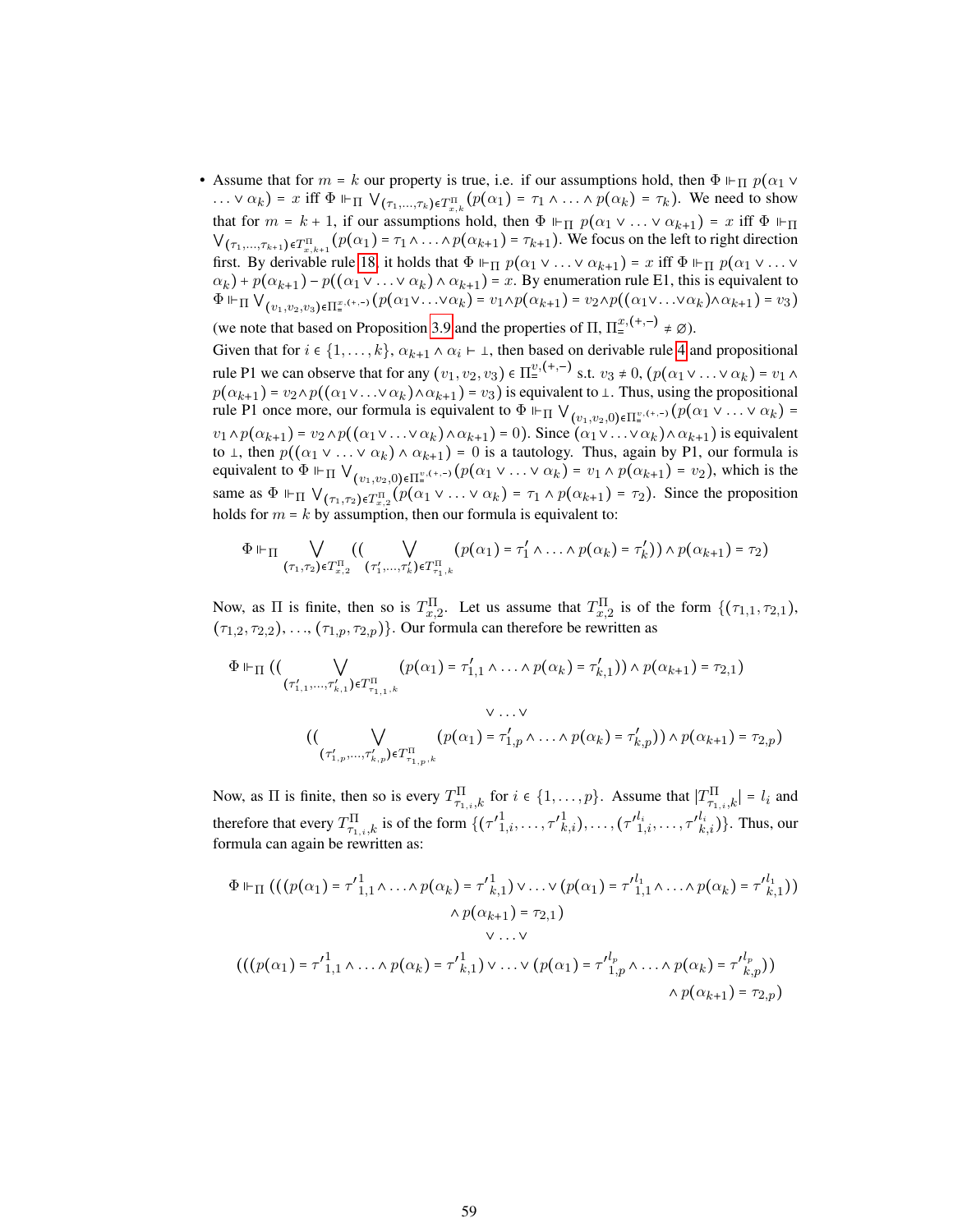which by propositional rule P1 is equivalent to

$$
\Phi \Vdash_{\Pi} (p(\alpha_1) = \tau'_{1,1}^1 \wedge \ldots \wedge p(\alpha_k) = \tau'_{k,1}^1 \wedge p(\alpha_{k+1}) = \tau_{2,1})
$$
  
\n
$$
\vee \ldots \vee
$$
  
\n
$$
(p(\alpha_1) = \tau'_{1,1}^1 \wedge \ldots \wedge p(\alpha_k) = \tau'^{l_1}_{k,1}) \wedge p(\alpha_{k+1}) = \tau_{2,1})
$$
  
\n
$$
\vee \ldots \vee
$$
  
\n
$$
(p(\alpha_1) = \tau'_{1,1}^1 \wedge \ldots \wedge p(\alpha_k) = \tau'_{k,1}^1 \wedge p(\alpha_{k+1}) = \tau_{2,p})
$$
  
\n
$$
\vee \ldots \vee
$$
  
\n
$$
(p(\alpha_1) = \tau'^{l_p}_{1,p} \wedge \ldots \wedge p(\alpha_k) = \tau'^{l_p}_{k,p} \wedge p(\alpha_{k+1}) = \tau_{2,p})
$$

We can observe that every conjunctive clause we obtain is in fact a combinations of values from  $T_{x,k+1}^{\Pi}$ . Furthermore, if  $(v_1,\ldots,v_{k+1}) \in T_{x,k+1}^{\Pi}$  then  $(v_1 + \ldots + v_k, v_{k+1}) \in T_{x,2}^{\Pi}$  – since  $v \in [0, 1]$  and we are dealing with addition only, then  $v_1 + \ldots + v_k \in \Pi$  as well. Thus, for every combination from  $T_{x,k+1}^{\Pi}$  we can also find a conjunctive clause associated with it, and our formula is in fact equivalent to  $\Phi \Vdash_{\Pi} \bigvee_{(\tau''_1,\ldots,\tau''_{k+1}) \in T^{\Pi}_{x,k+1}} (p(\alpha_1) = \tau''_1)$  $t_1'' \wedge \ldots \wedge p(\alpha_{k+1}) = \tau_{k+1}''$ . Since all of our transformation were using syntactical equivalences, the right to left direction of our proof can be shown in a similar fashion.

2. Based on derivable rule [3,](#page-54-4)  $\Phi \vdash_{\Pi} p(\tau) = 1$ . We can observe that  $c_1 \vee \dots c_j \vdash \tau$  and  $\tau \vdash c_1 \vee \dots c_j$ . Furthermore, every  $c_i$  is consistent and for every  $i, k$  s.t.  $i \neq k$ ,  $c_i \wedge c_k \vdash \bot$ . Thus,  $\Phi \Vdash_{\Pi} p(c_1 \vee$ ...  $c_j$ ) = 1, and by the previous point of this proof,  $\Phi \Vdash_{\Pi} \bigvee_{(\tau_1,...,\tau_j)\in T_{1,j}^{\Pi}} (p(c_1) = \tau_1 \wedge ... \wedge p(c_j) =$  $\tau_i$ ).  $\Box$ 

**Proposition 4.9.** Let  $\Pi$  be a reasonable restricted value set,  $\Phi \subseteq \mathsf{EFormulae}(\mathcal{G},\Pi)$  a set of epistemic *formulae and*  $\psi \in \mathsf{EFormulae}(\mathcal{G}, \Pi)$  *an epistemic formula. Then*  $\Phi \Vdash_{\Pi} \psi$  *iff*  $\Phi \Vdash_{\Pi} \varphi$ *, where*  $\varphi$  *is the distribution disjunctive normal form of* ψ

*Proof.* We now show that  $\Phi \vdash_{\Pi} \psi$  iff  $\Phi \vdash_{\Pi} \varphi$ , where  $\varphi$  is the distribution disjunctive normal form of  $\psi$ . Let AComplete $(\mathcal{G}) = \{c_1, \ldots, c_j\}$  be the collection of all argument complete terms for  $\mathcal{G}$ . First of all, we can observe that for any term  $\alpha \in \text{Terms}(\mathcal{G})$ , we can find an equivalent formula that is either  $\bot$ if  $\alpha$  is inconsistent, or which is equivalent to  $c'_1$  $\frac{1}{1} \vee \ldots \vee c'_{k}$  $k'$ , where  $C' = \{c'_1\}$  $\{c'_1,\ldots,c'_k\} \subseteq \mathsf{AComplete}(\mathcal{G})$  is a nonempty collection of argument complete terms. This form of  $\alpha$  is called the full disjunctive normal form, and can be easily found by e.g. constructing (propositional) DNF using the truth table method. Let  $\alpha'$  be this form of  $\alpha$ . Through the use of derivable rule [15,](#page-54-5) it is easy to show that  $\Phi \Vdash_{\Pi} p(\alpha) = x$  iff  $\Phi \Vdash_{\Pi} p(\alpha') = x$ . It therefore suffices to focus on  $\alpha'$  in the remainder of this proof.

Let us consider  $\psi : p(\alpha') = x$ . Since  $\{\alpha\} \vdash \alpha'$  and  $\{\alpha'\} \vdash \alpha$ , then by derivable rules [15](#page-54-5) and [16](#page-54-6) it holds that  $\Phi \Vdash_{\Pi} p(\alpha) = x$  iff  $\Phi \Vdash_{\Pi} p(\alpha') = x$ . We can now observe that  $\alpha'$  is either a propositional contradiction (1), tautology  $(c_1 \vee \ldots \vee c_j)$ , or neither. Under various values x, the probabilistic atom  $p(\alpha') = x$  can become or remain a contradiction, tautology, or neither. We can therefore distinguish the following cases:

- 1.  $\alpha'$  :  $c_1 \vee \ldots \vee c_j$  and  $x = 1$
- 2.  $\alpha'$  :  $c_1 \vee \ldots \vee c_j$  and  $x \neq 1$
- 3.  $\alpha' : \bot$  and  $x = 0$
- 4.  $\alpha' : \bot$  and  $x \neq 0$
- 5. remaining cases, i.e.  $\alpha \neq \bot$  and  $\alpha \neq c_1 \vee \ldots \vee c_j$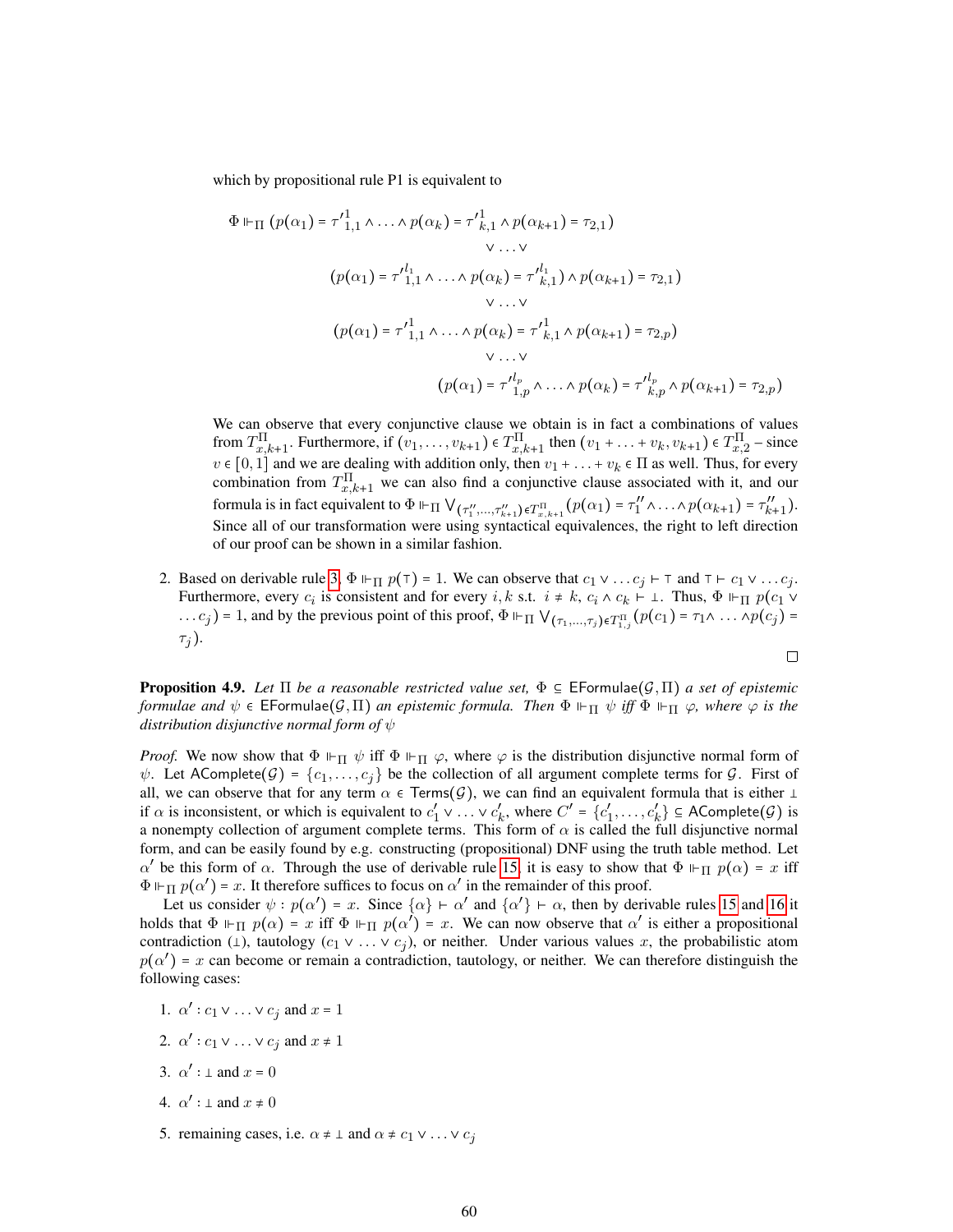Let us start with the most complicated, last point (i.e. point  $e$ ). Since all argument complete formulae are consistent and for each two different formulae  $c_i'$  $\sum_{i}^{\prime} c'_{i}$  it holds that  $c'_{i}$  $c'_i \wedge c'_l$  $\ell$   $\vdash$   $\bot$ , then by using (proof of) Proposition [9.2,](#page-57-0) we can show the following:

$$
\Phi \Vdash_{\Pi} p(\alpha') = x \text{ iff } \Phi \Vdash_{\Pi} \bigvee_{(\tau'_1,\ldots,\tau'_k) \in T_{x,k}^{\Pi}} (p(c'_1) = \tau'_1 \wedge \ldots \wedge p(c'_k) = \tau'_k)
$$

Let  $D = \{d'_1\}$  $\{a'_1, \ldots, a'_f\}$  = AComplete $(G) \setminus C'$  be the collection of argument complete formulae not appearing in  $\alpha'$ . If  $D = \emptyset$ , then all of the argument complete terms appear in our formula, which means that  $\alpha' : c_1 \vee \ldots \vee c_j$ . Consequently, depending on the value of x, please see the analysis of points a and b which is explained below. If  $D \neq \emptyset$ , then we can observe that every conjunctive clause in our formula is a partial description of (possibly more than one) probability distribution. We can therefore use the second point of this proposition, which in fact enumerates all possible restricted probability distribution on  $\mathcal{G}$ , to "complete" our partial descriptions. Using the propositional rules and (proof of) Proposition [9.2,](#page-57-0) we can show that

$$
\Phi \Vdash_{\Pi} \bigvee_{(\tau'_1,\ldots,\tau'_k)\in T_{x,k}^{\Pi}} (p(c'_1) = \tau'_1 \wedge \ldots \wedge p(c'_k) = \tau'_k) \text{ iff}
$$
\n
$$
\Phi \Vdash_{\Pi} (\bigvee_{(\tau'_1,\ldots,\tau'_k)\in T_{x,k}^{\Pi}} (p(c'_1) = \tau'_1 \wedge \ldots \wedge p(c'_k) = \tau'_k)) \wedge (\bigvee_{(\tau_1,\ldots,\tau_j)\in T_{1,j}^{\Pi}} (p(c_1) = \tau_1 \wedge \ldots \wedge p(c_j) = \tau_j))
$$
\n
$$
\text{(where } \tau'_1,\ldots,\tau'_k \in T_{k,k}^{\Pi} \text{ and } p(c'_1) = \tau'_1 \wedge \ldots \wedge p(c'_k) = \tau'_k \text{ and } p(c'_1) = \tau'_1 \wedge \ldots \wedge p(c'_j) = \tau'_j \text{ and } p(c'_j) = \tau'_j \text{ and } p(c'_j) = \tau'_j \text{ and } p(c'_j) = \tau'_j \text{ and } p(c'_j) = \tau'_j \text{ and } p(c'_j) = \tau'_j \text{ and } p(c'_j) = \tau'_j \text{ and } p(c'_j) = \tau'_j \text{ and } p(c'_j) = \tau'_j \text{ and } p(c'_j) = \tau'_j \text{ and } p(c'_j) = \tau'_j \text{ and } p(c'_j) = \tau'_j \text{ and } p(c'_j) = \tau'_j \text{ and } p(c'_j) = \tau'_j \text{ and } p(c'_j) = \tau'_j \text{ and } p(c'_j) = \tau'_j \text{ and } p(c'_j) = \tau'_j \text{ and } p(c'_j) = \tau'_j \text{ and } p(c'_j) = \tau'_j \text{ and } p(c'_j) = \tau'_j \text{ and } p(c'_j) = \tau'_j \text{ and } p(c'_j) = \tau'_j \text{ and } p(c'_j) = \tau'_j \text{ and } p(c'_j) = \tau'_j \text{ and } p(c'_j) = \tau'_j \text{ and } p(c'_j) = \tau'_j \text{ and } p(c'_j) = \tau'_j \text{ and } p(c'_j) = \tau'_j \text{ and } p(c'_j) = \tau'_j \text{ and } p(c'_j) = \tau'_j \text{ and } p(c'_j) = \tau'_j \
$$

Let  $V = \{(\tau_1, \ldots, \tau_j) \in T_{1,j}^{\Pi} \mid f((\tau_1, \ldots, \tau_j)) \in T_{x,k}^{\Pi}\}\)$ , where  $f((\tau_1, \ldots, \tau_j))$  returns a sub-tuple  $(\tau_1)$  $T_1', \ldots, T_k'$  of  $(\tau_1, \ldots, \tau_j)$  s.t. if  $c'_g \otimes c_h$  then  $\tau'_g = \tau_h$ , be a collection of tuples in  $T_{1,j}^{\Pi}$  that preserve the assignments from  $T_{x,k}^{\Pi}$ . Using the propositional rules, the second formula can be equivalently rewritten as

$$
\Phi \Vdash_{\Pi} \bigvee_{(\tau_1,\ldots,\tau_j)\in V} (p(c_1) = \tau_1 \wedge \ldots \wedge p(c_k) = \tau_j)
$$

if  $V \neq \emptyset$  and as  $\Phi \vdash_{\Pi} \bot$  otherwise. We have therefore obtained an epistemic formula in (propositional) DNF s.t. it is either  $\perp$ , or every conjunctive clause is built out of atoms of the form  $p(\beta) = x$  where  $\beta$ is an argument complete term and such that for every argument complete term  $\beta'$  there is a probabilistic atom  $p(\beta') = x'$  in the clause. Let us refer to this formula as  $\psi'$ . Based on the presented procedure and the fact that our system is sound (see Proposition [4.8\)](#page-17-3), we can show that  $Sat(\psi,\Pi) = Sat(\psi',\Pi)$ . Hence, if  $\psi' : \bot$ , then  $\text{Sat}(\psi, \Pi) = \text{Sat}(\psi' \Pi) = \emptyset$ , and it is easy to show that  $\psi'$  is indeed the DDNF of  $\psi$ . Therefore, let us focus on the case where  $\psi'$  is not  $\bot$ , and enumerate the conjunctive clauses as  $\psi_1'$  $\psi'_1, \ldots, \psi'_p$ . Let  $\varphi : \varphi_1 \vee \ldots \vee \varphi_r$  be a DDNF of  $\psi$ . We will now show that  $\psi'$  and  $\varphi$  are equivalent under commutativity. By Proposition [3.14,](#page-13-3) it holds that  $\text{Sat}(\psi', \Pi) = \text{Sat}(\varphi, \Pi)$ . Hence, by the properties of Sat,  $\mathsf{Sat}(\psi_1')$  $f_1, \Pi$ ) $\cup \ldots \cup$ Sat $(\psi_p', \Pi)$  = Sat $(\varphi_1, \Pi)$  $\cup \ldots \cup$ Sat $(\varphi_r, \Pi)$ . We can observe that every  $\psi'_i$  $\mathbf{y}'_i \in {\psi'_1}$  $\langle 1,\ldots,\psi_p'\rangle$ and  $\varphi_s \in {\varphi_1 \vee \ldots \vee \varphi_r}$  is in fact an epistemic formula associated with a single unique probability distribution. Consequently, for every  $\psi'_i$  we can find a formula  $\varphi_s$  s.t. Sat $(\psi'_i)$  $\mathcal{L}'_i$ ,  $\Pi$ ) = Sat $(\varphi_s, \Pi)$  and vice versa. Given the form of these formulae, it therefore has to follow that  $\psi_i'$  $\psi_i' \vdash \varphi_s$  and  $\varphi_s \vdash \psi_i'$  $\int_{i}^{b}$ . Hence,  $\psi'$  is a DDNF of  $\psi$ , and we have shown that for  $\psi : p(\alpha) = x$ ,  $\Phi \vdash_{\Pi} \psi$  iff  $\Phi \vdash_{\Pi} \psi'$ .

Let us now consider point a, i.e. where  $\alpha' : c_1 \vee \ldots \vee c_j$  and  $x = 1$ . We can observe that by the construction of  $\alpha'$ , this means that  $\alpha'$  (and  $\alpha$ ) are equivalent to  $\tau$ . By repeating the procedures for the last point, we can show that for  $\alpha'$ ,  $\Phi \Vdash_{\Pi} p(\alpha') = 1$  iff  $\Phi \Vdash_{\Pi} \bigvee_{(\tau_1,...,\tau_j) \in T_{1,j}^{\Pi}} (p(c_1) = \tau_1 \wedge ... \wedge p(c_j) = \tau_j)$ . Given that  $p(\tau) = 1$  is a tautology (see derivable rules), we can use derivable rule [13](#page-54-7) to show that  $p(\alpha') = 1$ is a tautology as well. Hence, it is easy to check that the obtained formula is indeed a DDNF of  $\psi$ . Please note that the same formula can also be obtained through the use of the propositional rules, basic rule B3 and the second point of this proposition.

Let us now consider point b, i.e. where  $\alpha' : c_1 \vee \ldots \vee c_j$  and  $x \neq 1$ . Based on derivable rule [15,](#page-54-5)  $\Phi \Vdash_{\Pi} p(\alpha') = x$  iff  $\Phi \Vdash_{\Pi} p(\tau) = x$ . Using derivable rules [3](#page-54-4) and [17,](#page-54-1) we can show this to be a contradiction. Hence,  $\perp$  is indeed the DDNF of  $\psi$ .

Let us now consider point c, i.e.  $\alpha'$  :  $\perp$  and  $x = 0$ . By combining basic rules B3 and B4 we can observe that  $\Phi \vdash_{\Pi} p(\bot) = 0$  iff  $\Phi \vdash_{\Pi} p(\top) = 1$ . We can therefore show that  $\Phi \vdash_{\Pi} p(\bot) = 0$  iff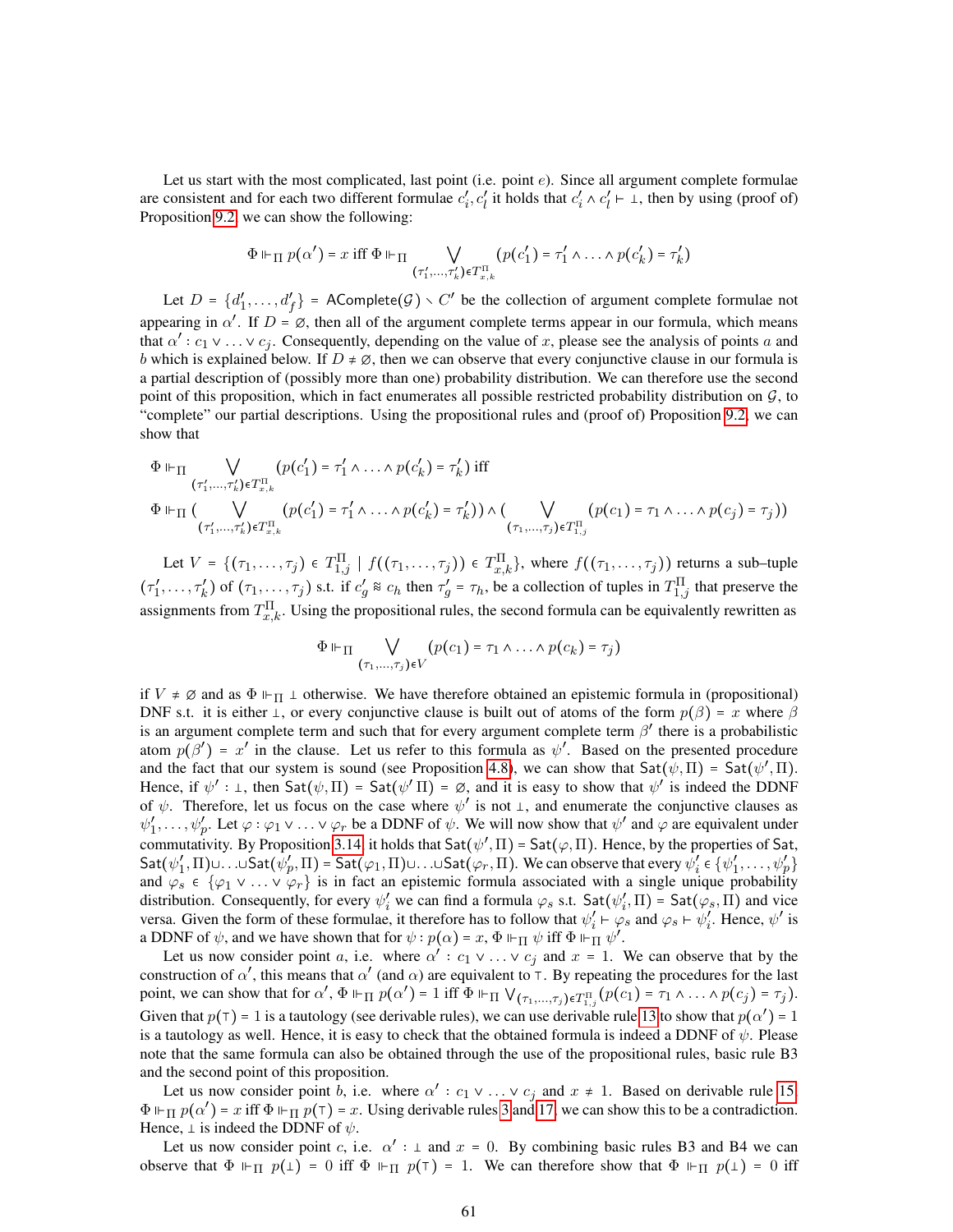$\Phi \Vdash_{\Pi} \forall_{(\tau_1,...,\tau_j)\in T_{1,j}^{\Pi}} (p(c_1) = \tau_1 \wedge ... \wedge p(c_j) = \tau_j)$ . Given that  $\mathsf{Sat}(p(\bot) = 0,\Pi) = \mathsf{Dist}(\mathcal{G},\Pi) = \emptyset$ Sat $(\forall_{(\tau_1,...,\tau_j)\in T_{1,j}^{\Pi}} (\tilde{p}(c_1) = \tau_1 \land ... \land p(c_j) = \tau_j))$ , it is easy to verify that the obtained formula is indeed the DDNF of  $\psi$ .

Finally, consider point d, i.e. where  $\alpha'$  :  $\perp$  and  $x \neq 0$ . Based on the derivable rules [4](#page-54-3) and [17,](#page-54-1) we can observe that  $\Phi \vdash_{\Pi} p(\bot) = 0$  and that for  $x \neq 0$ ,  $\Phi \vdash_{\Pi} p(\bot) = 0 \land p(\bot) = x$  iff  $\Phi \vdash_{\Pi} \bot$ . We therefore observe that  $\Phi \Vdash_{\Pi} p(\alpha) = x$  iff  $\Phi \Vdash_{\Pi} \bot$  in this case. Given that  $Sat(p(\bot) = x) = \emptyset$  for  $x \neq 0$ , it is easy to see that  $\perp$  is indeed the DDNF for  $\psi$ .

We can therefore conclude that for all  $\psi$  of the form  $p(\alpha) = x$ ,  $\Phi \Vdash_{\Pi} \psi$  iff  $\Phi \Vdash_{\Pi} \varphi$ , where  $\varphi$  is the DDNF of  $\psi$ .

We now also consider  $\psi : \tau$  and  $\psi : \bot$ . If  $\psi : \tau$ , then we can, for example, use basic rule B3 along with the previous parts of the proof to show that  $\vee_{(\tau_1,\ldots,\tau_j)\in T_{1,j}^{\Pi}} (p(c_1) = \tau_1 \wedge \ldots \wedge p(c_j) = \tau_j)$  is the DDNF of  $\psi$ . If  $\psi : \bot$ , then we can observe that it is already in DDNF.

Let us therefore consider more complex epistemic formulae  $\psi$ . We first bring  $\psi$  to its (propositional) negation normal form. We then replace every negated epistemic atom with a positive one using the deriv-able rules [5](#page-54-8) to [10.](#page-54-0) Based on enumeration rule E1, every epistemic atom using  $\# \in \{>, <, \geq, \leq, \neq\}$  can be equivalently expressed a disjunction of atoms using only equality or  $\perp$ . Hence,  $\psi$  can be transformed into  $\psi$  that uses only positive equality atoms or  $\perp$  and s.t.  $\Phi \Vdash_{\Pi} \psi$  iff  $\Phi \Vdash_{\Pi} \psi$ . Every term in an epistemic atom can be transformed into  $\perp$  or a disjunction of certain argument complete formulae. Furthermore, every epistemic atom containing a term equivalent to  $\perp$  can, depending on the value x contained in the atom, be replaced by an epistemic atom  $\perp$  or  $\top$  through the use of the propositional and basic rules. In a similar fashion, every epistemic atom containing a term equivalent to  $\tau$  (i.e. one using all possible argument complete formulae) can, depending on the value of x, be replaced by an epistemic atom  $\perp$  or  $\perp$ . The resulting epistemic formula can be transformed into a minimal (propositional) conjunctive normal form and if required, various additional derivable rules and the propositional identity and domination laws<sup>[10](#page-61-0)</sup> can be used to further simplify it. We therefore obtain a formula  $\psi'$  s.t.  $\psi' : \tau$ , or  $\psi' : \bot$ , or  $\psi' : \psi'_1$  $y'_1 \wedge \ldots \wedge \psi'_a$ where  $a \leq 1$  and every  $\psi'_i$  $i'_{i}: p(\alpha_{i_1}) = x_{i_1} \vee \ldots \vee p(\alpha_{i_n}) = x_{i,n}$  s.t. every  $\alpha_{i_k}$  is a disjunction of certain argument complete formulae and is not equivalent to neither  $\perp$  nor  $\top$ . Given the used syntactical rules, we can observe that  $\Phi \Vdash_{\Pi} \psi$  iff  $\Phi \Vdash_{\Pi} \psi'$ . If  $\psi' = \top$  or  $\psi' = \bot$ , then we refer the reader to the previous part of this proof concerning how  $\psi'$  can be transformed to appropriate DDNF. We therefore focus on the case where  $\psi' = \psi'_1$  $y'_1 \wedge \ldots \wedge \psi'_a$ .

For every  $\psi_i'$  $x'_i = p(\alpha_{i_1}) = x_{i_1} \vee \ldots \vee p(\alpha_{i_n}) = x_{i_n}$ , every  $p(\alpha_{i_k}) = x_{i_k}$  can be brought to DDNF formula  $\varphi_{i_k}$  using the previous parts of this proof. Through the use of associativity, every  $\psi_i'$  $i<sub>i</sub>$  can be equivalently written down as a disjunction of epistemic formulae  $\varphi_{i_1} \vee \ldots \vee \varphi_{i_{n_i}}$  where each formula  $\varphi_{i_k}$  is associated with a probability distribution and s.t.  $\Phi \Vdash_{\Pi} \psi'_i$  $i'$  iff  $\Phi \Vdash_{\Pi} \varphi_{i_1} \vee \ldots \vee \varphi_{i_{n_i}}$ . Without loss of generality, we can assume that every two  $\varphi_{i_k}$  and  $\varphi_{i_l}$  formulae are different - otherwise the idempotent law can be used to remove duplicate formulae. We now therefore have that  $\Phi \Vdash_{\Pi} \psi$  iff  $\Phi \Vdash_{\Pi} (\varphi_{1_1} \vee \ldots \vee \varphi_{1_{n_1}}) \wedge$  $\ldots \wedge (\varphi_{a_1} \vee \ldots \vee \varphi_{a_{n_a}})$ . Using the propositional rules and the derivable rule [17,](#page-54-1) we can show that for any two formulae  $\varphi_{i_k}, \varphi_{m_i} \in \{\varphi_{1_1}, \ldots, \varphi_{1_{n_1}}, \ldots, \varphi_{a_1}, \ldots, \varphi_{a_{n_a}}\}$  associated with probability distributions, if  $\varphi_{i_k} \ncong \varphi_{m_l}$  then  $\Phi \Vdash_{\Pi} \varphi_{i_k} \wedge \varphi_{m_l}$  iff  $\Phi \Vdash_{\Pi} \bot$ . Using this and the distribution laws, we can bring  $(\varphi_{1_1} \vee \ldots \vee \varphi_{1_{n_1}}) \wedge \ldots \wedge (\varphi_{a_1} \vee \ldots \vee \varphi_{a_{n_a}})$  into minimal (propositional) disjunctive normal form  $\gamma$  s.t. it is either  $\perp$  or every conjunctive clause is an epistemic formula associated with a distribution. Due to the nature of the syntactic rules we have used, we can observe that  $\Phi \Vdash_{\Pi} \psi$  iff  $\Phi \Vdash_{\Pi} \gamma$ . Since our system is sound, it holds that  $\Phi \vDash_{\Pi} \psi$  iff  $\Phi \vDash_{\Pi} \gamma$ . By using the same argument as in the case of  $\psi : p(\alpha) = x$  in the previous parts of this proof, we can show that  $\gamma$  is indeed the DDNF of  $\psi$ .

We can therefore conclude that for all  $\psi \in \mathsf{EFormulae}(\mathcal{G}, \Pi)$ ,  $\Phi \Vdash_{\Pi} \psi$  iff  $\Phi \Vdash_{\Pi} \varphi$ , where  $\varphi$  is the DDNF of  $\psi$ .

 $\Box$ 

**Proposition 4.10.** *Let*  $\Pi$  *be a restricted value set. For*  $\Phi \in \mathsf{EFormulae}(\mathcal{G},\Pi)$ *, and*  $\psi \in \mathsf{EFormulae}(\mathcal{G},\Pi)$ *,*  $\Phi \Vdash_{\Pi} \psi$  *iff*  $\Phi \Vdash_{\Pi} \psi$ .

*Proof.* We have shown that our system is sound in Proposition [4.8.](#page-17-3) We now need to show that the system is also complete, i.e. that if  $\Phi \vDash_{\Pi} \psi$  then  $\Phi \vDash_{\Pi} \psi$ .

<span id="page-61-0"></span><sup>&</sup>lt;sup>10</sup>Recall that the identity and domination logical equivalence laws state that  $q \wedge \top \equiv q$ ,  $q \vee \bot \equiv q$ ,  $q \vee \top \equiv \top$  and  $q \wedge \bot \equiv \bot$ .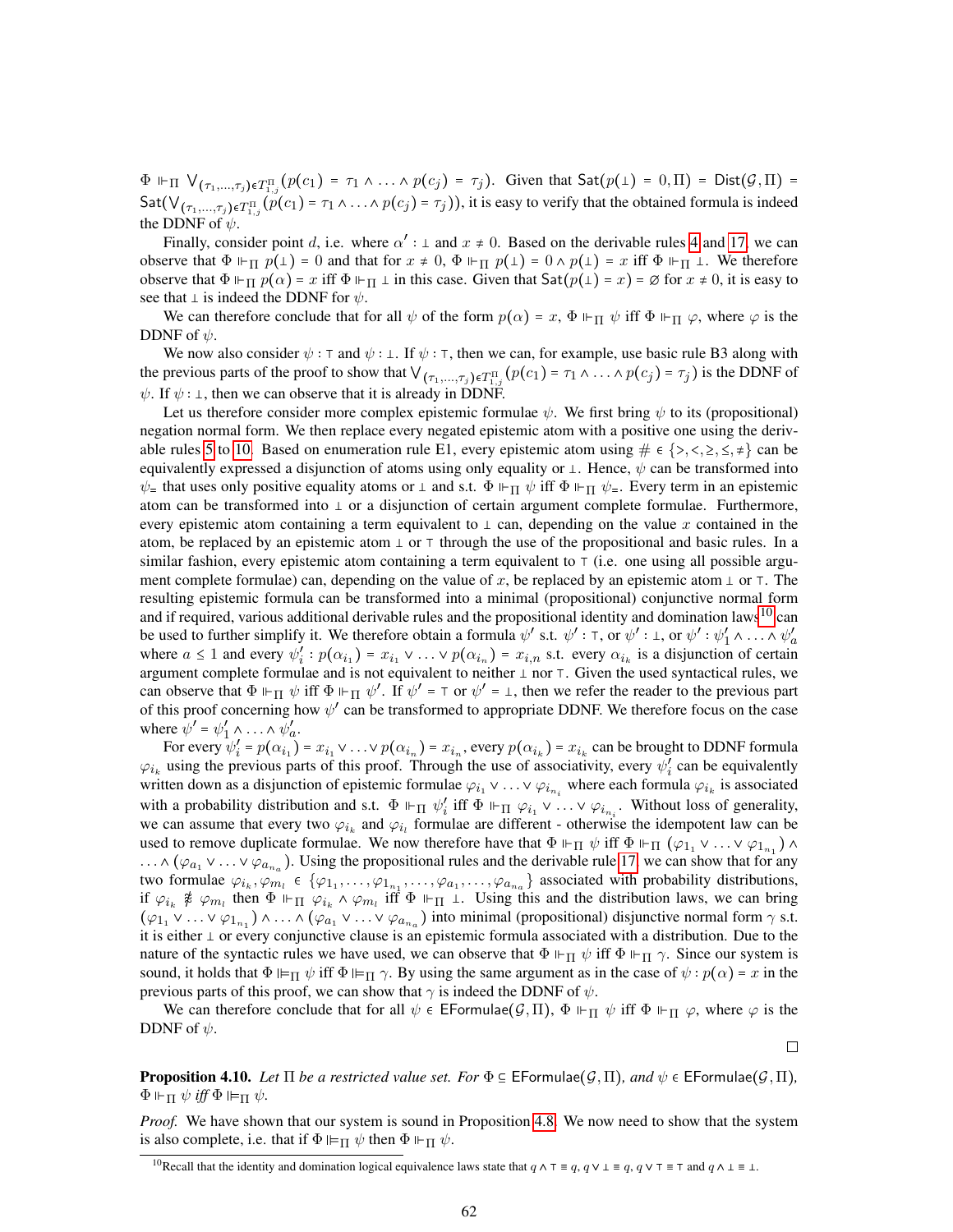Let  $\Phi = \{\phi_1, \ldots, \phi_m\}$  and  $\phi : \phi_1 \wedge \ldots \wedge \phi_m$ . By using the propositional rules we can easily show that  $\Phi \Vdash_{\Pi} \phi$  and for every formula  $\gamma \in \Phi$ ,  $\{\phi\} \Vdash_{\Pi} \gamma$ . Furthermore, it clearly follows from the definition of Sat that Sat $(\Phi, \Pi)$  = Sat $(\phi, \Pi)$ . Consequently, for the purpose of this proof, it suffices to show that if  $\{\phi\} \Vdash_{\Pi} \psi$  then  $\{\phi\} \Vdash_{\Pi} \psi$ . If  $\Phi = \emptyset$ , then it is easy to see that we can set  $\phi$  to  $\top$ .

Let Sat $(\phi, \Pi) = \{P_1, \ldots, P_k\}$  and Sat $(\psi, \Pi) = \{P'_1\}$  $P'_1, \ldots, P'_l$ . Let  $\varphi^{\phi}$  and  $\varphi^{\psi}$  be the DDNFs of  $\phi$ and  $\psi$ . Based on Proposition [3.14,](#page-13-3) Sat $(\psi, \Pi)$  = Sat $(\varphi^{\psi}, \Pi)$  and Sat $(\phi, \Pi)$  = Sat $(\varphi^{\phi}, \Pi)$ . Therefore,  $\{\phi\} \Vdash_{\Pi} \psi$  iff  $\{\varphi^{\phi}\} \Vdash_{\Pi} \varphi^{\psi}$ . By definition,  $\{\varphi^{\phi}\} \Vdash_{\Pi} \varphi^{\psi}$  iff  $\mathsf{Sat}(\varphi^{\phi},\Pi) \subseteq \mathsf{Sat}(\varphi^{\psi},\Pi)$ . If  $k = 0$ , then the DDNF of  $\phi$  is  $\perp$  and therefore through the propositional rule P2, we can show that  $\{\phi\} \Vdash_{\Pi} \psi$  for any  $\psi$ . If  $k \neq 0$  and  $l = 0$ , then it cannot be the case that  $\text{Sat}(\varphi^{\phi}, \Pi) \subseteq \text{Sat}(\varphi^{\psi}, \Pi)$ . Therefore, it cannot be the case that  $\{\phi\} \Vdash_{\Pi} \psi$  either and we reach a contradiction. Hence, let  $k \neq 0$  and  $l \neq 0$ . Let  $\varphi^{\phi}$  and  $\varphi^{\psi}$  be of the forms  $\varphi^{\phi}: \varphi^{P_1} \vee \varphi^{P_2} \ldots \vee \varphi^{P_k}$  and  $\varphi^{\psi}: \varphi^{P_1'} \vee \varphi^{P_2'} \ldots \vee \varphi^{P_l'}$ . Since  $\textsf{Sat}(\varphi^{\phi}, \Pi) \subseteq \textsf{Sat}(\varphi^{\psi}, \Pi)$ , then for every  $\mathcal{P}'_j$  and therefore for every  $\varphi^{P_i}$  there exists an equivalent  $\varphi^{P'_j}$ . Consequently,  $P_i$  there exists  $P_i'$  $j'$  s.t.  $P_i = P'_j$ by using the propositional proof rule P1 it is easy to show that if  $\{\varphi^{\phi}\}\Vdash_{\Pi}\varphi^{\psi}$  then  $\{\varphi^{\phi}\}\Vdash_{\Pi}\varphi^{\psi}$ . We can now use Proposition [4.9](#page-17-2) to show that  $\{\phi\} \Vdash_{\Pi} \psi$ . We can therefore conclude that if  $\Phi \Vdash_{\Pi} \psi$  then  $\Phi \Vdash_{\Pi} \psi$ and our system is complete. П

**Proposition 4.11.** Let  $\Pi$  be a reasonable restricted value set. For  $\Phi \subseteq \mathsf{EFormulae}(\mathcal{G},\Pi)$  and  $\psi \in \mathcal{G}$ EFormulae $(G,\Pi)$ ,  $\Phi \Vdash_{\Pi} \psi$  *iff*  $\Phi \cup {\neg \psi} \Vdash_{\Pi} \bot$ .

*Proof.* For the purpose of this proof, we introduce a shorthand  $\varphi \approx \varphi'$  stating that the two formulae have the same syntactical features under commutativity and associativity (so, for example,  $(A \vee B) \wedge C \approx (A \vee B) \wedge C$ ,  $(A \vee B) \wedge C \cong (B \vee A) \wedge C$ , but  $(A \vee B) \wedge C \not\approx (A \wedge C) \vee (B \wedge C)$ .

We want to show that  $\Phi \Vdash_{\Pi} \psi$  iff  $\Phi \cup {\neg \psi} \Vdash_{\Pi} \bot$ . Let  $\Phi = {\phi_1, \ldots, \phi_m}$  and  $\phi : \phi_1 \wedge \ldots \wedge \phi_m$ . By using the propositional rules we can easily show that  $\Phi \vdash_{\Pi} \phi$  and for every formula  $\gamma \in \Phi$ ,  $\{\phi\} \vdash_{\Pi} \gamma$ . Furthermore, it clearly follows from the definition of Sat that  $Sat(\Phi,\Pi) = Sat(\phi,\Pi)$ . If  $\Phi = \emptyset$ , then it is easy to see that we can set  $\phi$  to T. Let now  $\varphi^\phi$  and  $\varphi^\psi$  be DDNFs of  $\phi$  and  $\psi$ . Based on Propositions [4.8](#page-17-3) and [4.9](#page-17-2) and the definition of DDNF, we can observe that for the purpose of this proof, it suffices to show that  $\{\varphi^{\phi}\}\Vdash_{\Pi}\varphi^{\psi}$  iff  $\{\varphi^{\phi}\wedge\neg\varphi^{\psi}\}\Vdash_{\Pi}\bot$ . Without loss of generality, let us assume that we have an ordering over arguments, and if a given DDNF is not  $\perp$ , then the atoms in every subformula associated with a probability distribution are ordered according to the set of argument complete terms AComplete $(\mathcal{G}) = \{c_1, \ldots, c_p\}$  of G and that the terms themselves are also ordered. We can use this assumption due to derivable rule [15](#page-54-5) (i.e. two probabilistic atoms with same constants and argument complete terms equivalent under commutativity are themselves equivalent) and propositional rules (commutativity law).

Let us focus on the left to right direction first. Assume  $\varphi^{\phi}$  : 1. Then it is easy to see that  $\{\varphi^{\phi} \wedge \neg \varphi^{\psi}\}\Vdash_{\Pi}$  $\perp$  independently of the nature of  $\neg \varphi^{\psi}$ . We can also observe that if  $\varphi^{\psi} : \perp$ , then as  $\{\varphi^{\phi}\}\Vdash_{\Pi}\varphi^{\psi}, \varphi^{\phi} : \perp$  as well. Thus, based on previous remarks, the property still holds.

Let us therefore consider the situation in which none of the DDNFs are  $\perp$  and let  $\varphi^{\phi}$  and  $\varphi^{\psi}$  be of the forms  $\varphi^\phi$  :  $\varphi_1^\phi$  $\frac{\phi}{1} \vee \ldots \vee \varphi_m^{\phi}$  and  $\varphi^{\psi} : \varphi_1^{\psi}$  $y_1^{\psi} \vee \ldots \vee \varphi_n^{\psi}$  for  $m, n \ge 1$ . We can observe that due to the nature of DDNF, every  $\varphi_i^{\phi}$  $\frac{\phi}{i}$  and  $\varphi_j^{\psi}$  $\psi$  is an epistemic formula associated with a (single) probability distribution. Therefore, if  $\{\varphi^{\phi}\}\Vdash_{\Pi}\varphi^{\psi}$ , then based on the ordering assumption we have made, it has to be the case that  $\{\varphi_1^{\phi}$  $\varphi_1^{\phi}, \ldots, \varphi_m^{\phi}\} \subseteq {\{\varphi_1^{\psi}}$  $_{1}^{\psi },\ldots ,\varphi _{n}^{\psi }\}$ . Thus, for  $\varphi _{i}^{\phi }$  $\frac{\phi}{i}$  there exists a  $\varphi_j^{\psi}$  $_j^{\psi}$  s.t.  $\varphi_i^{\phi}$  $_{i}^{\phi}$  &  $\varphi_{j}^{\psi}$  $_{j}^{\varphi}$ . Using the propositional rule, we can show that for such formulae,  $\{\varphi_i^{\phi}\}$  $_{i}^{\phi}$  ^ – $\varphi_{j}^{\psi}$  $_j^{\psi}$   $\rangle \Vdash_{\Pi} \bot$ . Using this, we can now prove the following. Using propositional rules,  $\{\varphi^{\phi}\wedge\neg\varphi^{\psi}\} \Vdash_{\Pi} \varphi^{\phi}\wedge\neg\varphi^{\psi}$  which is  $\{\varphi^{\phi}\wedge\neg\varphi^{\psi}\} \Vdash_{\Pi} (\varphi_{1}^{\phi}$  $_{1}^{\phi}$ v...v $\varphi_{m}^{\phi})$ a¬ $(\varphi_{1}^{\psi}$  $_{1}^{\psi}$ v...v $\varphi_{n}^{\psi}$ ), which in turns is equivalent to  $\{\varphi^{\phi} \wedge \neg \varphi^{\psi}\} \Vdash_{\Pi} (\varphi_{1}^{\phi})$  $\frac{\phi}{1} \vee \ldots \vee \varphi_m^{\phi}$ ) ^ (¬ $\varphi_1^{\psi}$  $\frac{\psi}{1} \wedge \ldots \wedge \neg \varphi^{\psi}_{n}$  ) and to  $\{\varphi^{\phi} \wedge \neg \varphi^{\psi}\}\Vdash_{\Pi}$  $(\varphi_1^{\phi}$  $_{1}^{\phi}$  ^  $\neg \varphi _{1}^{\psi}$  $\frac{\psi}{1} \wedge \ldots \wedge \neg \varphi^{\psi}_{n} \big) \vee \ldots \vee (\varphi^{\phi}_{m} \wedge \neg \varphi^{\psi}_{1})$  $y_1^{\psi} \wedge \ldots \wedge \neg \varphi_n^{\psi}$ . Based on the previous explanations and propositional rules, for every  $\varphi_i^{\phi}$  $_{i}^{\phi },$   $\{ \varphi _{i}^{\phi }$  $_{i}^{\phi}$  ^ - $\varphi_{1}^{\psi}$  $\begin{bmatrix} \psi \\ 1 \end{bmatrix}$   $\wedge \ldots \wedge \neg \varphi_n^{\psi}$   $\vdash \bot$ . Hence, using propositional rules once more,  $\{\varphi^{\phi} \wedge \neg \varphi^{\psi}\}\Vdash_{\Pi} \bot \vee \ldots \vee \bot$  and therefore  $\{\varphi^{\phi} \wedge \neg \varphi^{\psi}\}\Vdash_{\Pi} \bot$ . This concludes the left to right direction of our proof.

Let us now focus on the right to left direction of our proof, i.e. that if  $\{\varphi^{\phi} \wedge \neg \varphi^{\psi}\}\Vdash_{\Pi} \bot$  then  $\{\varphi^{\phi}\}\Vdash_{\Pi}$  $\varphi^{\psi}$ . Assume  $\varphi^{\phi}$ : 1. Then clearly,  $\{\varphi^{\phi}\}\Vdash_{\Pi}\varphi^{\psi}$  based on propositional rules. Now assume  $\varphi^{\psi}$ : 1. Then  $\neg \varphi^{\psi}$  is equivalent to  $\top$  through the use of propositional rules and our property holds easily and it is easy to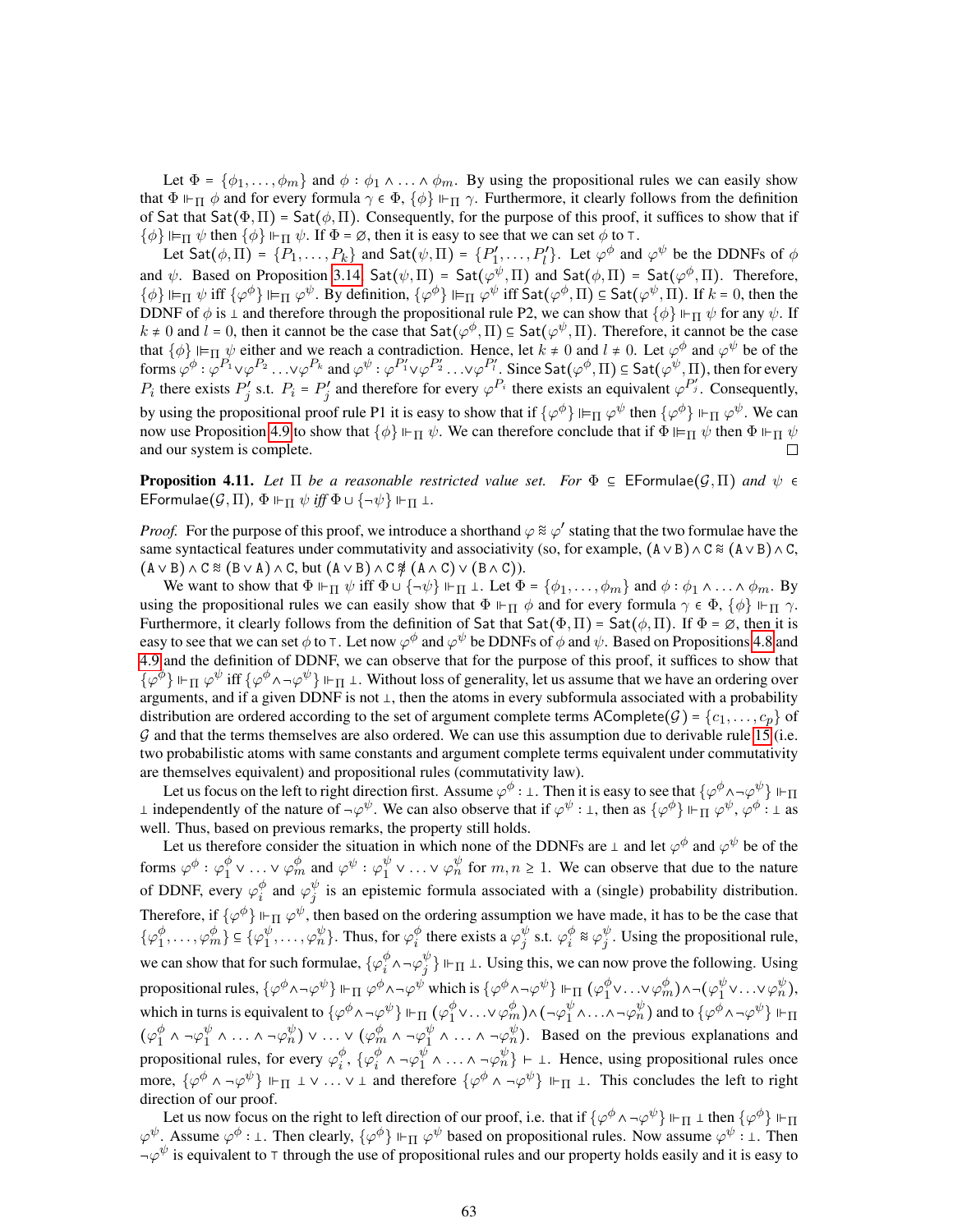argue that if  $\{\varphi^{\phi} \wedge \tau\} \Vdash_{\Pi} \bot$  then  $\{\varphi^{\phi}\} \Vdash_{\Pi} \bot$ .

Let us therefore consider the situation in which none of the DDNFs are  $\perp$  and let  $\varphi^{\phi}$  and  $\varphi^{\psi}$  be of the forms  $\varphi^{\phi}$  :  $\varphi_1^{\phi}$  $\frac{\phi}{1} \vee \ldots \vee \varphi_m^{\phi}$  and  $\varphi^{\psi} : \varphi_1^{\psi}$  $y_1^{\psi} \vee \ldots \vee \varphi_n^{\psi}$  for  $m, n \ge 1$ . Assume that it is not the case that  $\{\varphi^{\phi}\}\Vdash_{\Pi}\varphi^{\psi}$ . Therefore, using the previous analysis and the properties of DDNFs, we can show that there must exist  $\varphi_i^{\phi}$  $i^{\phi} \in {\{\varphi_1^{\phi}}\}$  $\frac{\phi}{1}, \ldots, \varphi^{\phi}_m \}$  s.t.  $\varphi^{\phi}_i$  $_{i}^{\phi}$   $\epsilon$  { $\varphi_{1}^{\psi}$  $\psi_1^{\psi}, \ldots, \varphi_n^{\psi}$  (i.e. there exists a probability distribution satisfying  $\varphi^{\phi}$  and not satisfying  $\varphi^{\psi}$ , and therefore a formula associated with that probability present in  $\varphi^{\phi}$  and not present in  $\varphi^{\psi}$ ). Therefore, we can reuse the previous reasoning to show that it cannot be the case that  $\{\varphi_1^{\phi}$  $_{1}^{\phi}$  ^  $\neg \varphi _{1}^{\psi}$  $\frac{\psi}{1} \wedge \ldots \wedge \neg \varphi^{\psi}_{n} \rangle \vee \ldots \vee (\varphi^{\phi}_{m} \wedge \neg \varphi^{\psi}_{1})$  $\frac{\psi}{1} \wedge \ldots \wedge \neg \varphi_n^{\psi}$   $\Vdash_{\Pi} \bot$  and therefore it cannot be the case that  $\{\varphi^{\phi} \wedge \tau\} \Vdash_{\Pi} \bot$ . We reach a contradiction with our assumptions. Hence, we conclude that if  $\{\varphi^{\phi} \wedge \neg \varphi^{\psi}\}\Vdash_{\Pi} \bot$  then  $\{\varphi^{\phi}\}\Vdash_{\Pi} \varphi^{\psi}$ . Given the previous results, we have therefore shown that  $\{\varphi^{\phi} \wedge \neg \varphi^{\psi}\}\Vdash_{\Pi} \bot \text{ iff } \overline{\{\varphi^{\phi}\}}\Vdash_{\Pi} \varphi^{\psi}.$  $\Box$ 

Lemma 4.12. *Let* Π *be a reasonable restricted value set. There is a set of propositional formulae* Ω *with*  $\Lambda \subseteq \Omega$ *, and there is a function*  $f : \mathsf{EFormulae}(\mathcal{G},\Pi) \to \Omega$  *s.t. for each*  $\{\phi_1,\ldots,\phi_n\} \subseteq \mathsf{EFormulae}(\mathcal{G},\Pi)$ *, and for each*  $\psi \in \mathsf{EFormulae}(\mathcal{G}, \Pi)$ ,

$$
\{\phi_1,\ldots,\phi_n\}\Vdash_{\Pi}\psi\iff\{f(\phi_1),\ldots,f(\phi_n)\}\cup\Lambda\vdash f(\psi)
$$

*Proof.* For every  $P \in \text{Dist}(\mathcal{G}, \Pi)$  we create the epistemic formula  $\varphi^P$  associated with it. For every such formula, we create a proposition  $d^P$ . To every formula  $\psi \in \mathsf{EFormula}(\mathcal{G},\Pi)$ , we assign its DDNF, i.e. if  $\mathsf{Sat}(\psi,\Pi) = \varnothing$ , then  $f(\psi) = \bot$ , and if  $\mathsf{Sat}(\psi,\Pi) = \{P_1,\ldots,P_m\}$  for  $m \geq 1$ , then  $f(\psi) = d^{P_1} \vee d^{P_2} \vee d^{P_3}$  $\ldots \vee d^{P_m}$ . We can observe that for two different  $P, P' \in \text{Dist}(\mathcal{G}, \Pi), \varphi^P \wedge \varphi^{P'}$  is equivalent to  $\bot$ . Thus, we add rule  $d^{P_i} \wedge d^{P_j} \leftrightarrow \perp$  for  $i \neq j$  to  $\Lambda$ . Assuming that  $Dist(\mathcal{G}, \Pi) = \{P_1, \ldots, P_k\}$ , we also add rule  $d^{P_1} \vee d^{P_2} \vee \ldots \vee d^{P_k} \leftrightarrow \top$  to  $\Lambda$ , following the result in Proposition [9.2.](#page-57-0)

Let us consider the left to right direction. Assume that for a formula  $\phi_i$ , its DDNF  $\varphi^{\phi_i}$  is  $\varphi_{1,i}^P \vee \dots \vee$  $\varphi_{m_i,i}^P$  (or  $\perp$  if  $m_i$  = 0) and that for a formula  $\psi$ , its DDNF  $\varphi^{\psi}$  is  $\varphi_1^P \vee \ldots \vee \varphi_l^P$  (or  $\perp$  if  $l$  = 0). We observe that under the restricted epistemic consequence relation,  $\{\phi_1, \ldots, \phi_n\} \Vdash_{\Pi} \psi$  iff  $\{\varphi_1^{\phi_1}, \ldots, \varphi^{\phi_n}\}\Vdash_{\Pi} \varphi^{\psi}$ . Hence,  $\{\phi_1,\ldots,\phi_n\} \Vdash_{\Pi} \psi$  iff  $\{\varphi_{1,1}^P \vee \ldots \vee \varphi_{m_1,1}^P, \ldots, \varphi_{1,n}^P \vee \ldots \vee \varphi_{m_n,n}^P \Vdash_{\Pi} \varphi_1^P \vee \ldots \vee \varphi_l^P$ . Due to the nature of DDNFs and  $\vdash_{\Pi}$ , we observe that the long formula holds iff every distribution formula (and conjunctive clause at the same time)  $\varphi^P$  that is present in all  $\varphi^{\phi_i}$ , is present in  $\varphi^{\psi}$  or, if  $n = 0$  (i.e. our set of assumptions is empty),  $\varphi^{\psi}$  is the DDNF of T. If it is the first case, then  $\{f(\phi_1), \dots, f(\phi_n)\} \cup \Lambda \vdash f(\psi)$ easily from properties of propositional logic or the  $\perp$  rule we have added to  $\Lambda$ . If it is the other, then it holds easily through the second rule we have added to  $\Lambda$ .

The right to left direction can be proved in a similar fashion based on (proof of) Proposition [4.9](#page-17-2) and the presence of propositional rules in the proof system.  $\Box$ 

Lemma 4.13. *Let* Ω *be a propositional language composed from a set of atoms and the usual definitions for the Boolean connectives. There is a restricted epistemic language* EFormulae $(\mathcal{G}, \Pi)$  *where*  $\Pi = \{0, 1\}$  *and there is a function*  $g: \Omega \to \mathsf{EFormulae}(\mathcal{G},\Pi)$  *s.t. for each set of propositional formulae*  $\{\alpha_1,\ldots,\alpha_n\} \subseteq \Omega$ *and for each propositional formula*  $\beta \in \Omega$ ,

$$
\{\alpha_1,\ldots,\alpha_n\}\vdash\beta\mathit{iff}\{g(\alpha_1),\ldots,g(\alpha_n)\}\Vdash_{\Pi}g(\beta)
$$

*Proof.* We assume that  $\Pi = \{0, 1\}$ . First, we provide the following translation, and then show the equivalence. For each propositional formula  $\alpha$ , let  $g(\alpha)$  be defined as follows:

- if  $\alpha$  is an atom, then  $q(\alpha)$  is  $p(\alpha) = 1$
- if  $\alpha$  is negation of the form  $\neg \alpha'$ , then  $g(\neg \alpha') = \neg g(\alpha')$ .
- if  $\alpha$  is conjunction of the form  $\alpha_1 \wedge \alpha_2$ , then  $g(\alpha_1 \wedge \alpha_2) = g(\alpha_1) \wedge g(\alpha_2)$ .
- if  $\alpha$  is disjunction of the form  $\alpha_1 \vee \alpha_2$ , then  $g(\alpha_1 \vee \alpha_2) = g(\alpha_1) \vee g(\alpha_2)$ .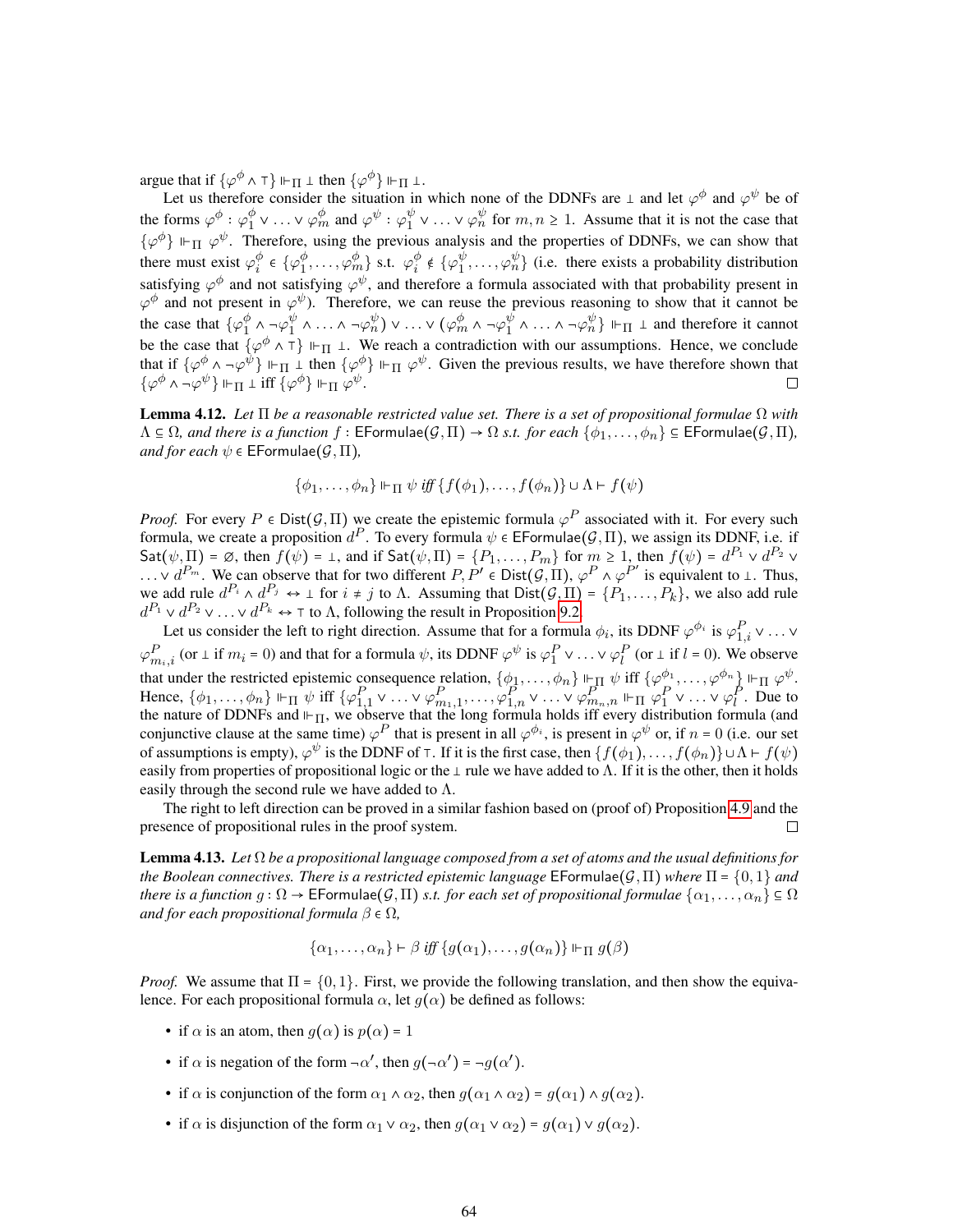We can observe that there is a correspondence between the propositional proof rules P1 and P2 and the proof rules for classical propositional logic under this translation. Hence, it is straightforward to show by induction on the structure of the propositional formulae in  $\alpha_1, \ldots, \alpha_n$  and  $\beta$  that  $\{\alpha_1, \ldots, \alpha_n\} \vdash \beta$  iff  ${g(\alpha_1), \ldots, g(\alpha_n)} \vdash_{\Pi} g(\beta).$  $\Box$ 

Proposition 4.14. *The restricted epistemic language with the restricted epistemic consequence relation is equivalent to the classical propositional language with the classical propositional consequence relation.*

*Proof.* Follows easily from Lemmas [4.12](#page-17-0) and [4.13.](#page-17-1)

$$
\Box
$$

**Proposition 5.6.** *Let*  $X = (G, \mathcal{L}, \mathcal{C})$  *be a consistent epistemic graph,*  $A \in \text{Nodes}(\mathcal{G})$  *be an argument and*  $F = \text{Nodes}(\mathcal{G}) \setminus \{A\}$  be a set of arguments. The following hold:

- If A is default covered in X, then it is partially and fully covered w.r.t. any set of arguments  $G \subseteq$  $Nodes(\mathcal{G}) \setminus \{A\}$ , but not necessarily vice versa
- *• If* A *is fully covered in* X *w.r.t.* F*, then it is partially covered in* X *w.r.t.* F*, but not necessarily vice versa*

*Proof.* The properties hold straightforwardly from the definitions of default, full and partial coverage. For counterexamples showing that the relations hold only one way, please consult Examples [20,](#page-21-3) [22](#page-23-1) and [23.](#page-23-2)  $\Box$ 

**Proposition 5.7.** Let  $X = (G, \mathcal{L}, C)$  and  $X' = (G', \mathcal{L}', C')$  be consistent epistemic graphs s.t.  $Sat(C) =$  $\textsf{Sat}(\mathcal{C}')$ . An argument  $A \in \textsf{Nodes}(\mathcal{G})$  is default (partially, fully) covered in X *(and w.r.t.*  $F \subseteq \textsf{Nodes}(\mathcal{G}) \setminus$  $\{A\}$ ) iff it is default (partially, fully) covered in  $\overline{X}'$  (w.r.t. *F*).

*Proof.* We can observe that if  $Sat(\mathcal{C}) = Sat(\mathcal{C}')$ , then  $Nodes(\mathcal{G}) = Nodes(\mathcal{G}')$ . Furthermore, from this it also holds that  $C \vDash \varphi$  iff  $C' \vDash \varphi$  for a given formula  $\varphi$ . Hence, if  $C \vDash p(A) \neq x$  for an argument A  $\epsilon$  Nodes(G) and value  $x \in [0,1]$ , then  $C' \vDash p(A) \neq x$  and vice versa. Therefore, an argument A is default covered in X iff it is default covered in  $X'$ . Remaining forms of coverage can be shown in a similar fashion.

 $\Box$ 

**Proposition 5.10.** Let  $X = (G, \mathcal{L}, \mathcal{C})$  be a consistent epistemic graph,  $Z \subseteq \mathsf{Closure}(\mathcal{C})$  be a consistent *set of epistemic constraints,*  $F \subseteq \text{Nodes}(\mathcal{G}) \setminus \{B\}$  *and*  $G = F \setminus \{A\}$  *be sets of arguments. Let*  $(A, B) \in$  $Nodes(\mathcal{G}) \times Nodes(\mathcal{G})$ . The following hold:

- *• If* A, B *is strongly effective w.r.t.* F*, then it is effective w.r.t.* F*, but not necessarily vice versa*
- If  $(A, B)$  is strongly semi-effective w.r.t.  $(Z, F)$ , then it is semi-effective w.r.t.  $(Z, F)$ , but not neces*sarily and vice versa*
- If  $(A, B)$  is effective w.r.t. F, then it is semi–effective w.r.t.  $(C, F)$  and vice versa
- If  $(A, B)$  *is strongly effective w.r.t.*  $F$ *, then it is strongly semi–effective w.r.t.*  $(C, F)$  *and vice versa*
- If  $Z \neq C$  and  $(A, B)$  is semi–effective w.r.t.  $(Z, F)$ , then it is not necessarily effective w.r.t. F
- If  $Z \neq C$  and  $(A, B)$  *is strongly semi–effective w.r.t.*  $(Z, F)$ *, then it is not necessarily strongly effective w.r.t.* F
- *Proof.* Follows straightforwardly from the definition. To see that the relation is one way, consult Example [25.](#page-24-0)
	- Follows straightforwardly form the definition. To see that the relation is one way, consult Example [27.](#page-25-2)
	- Follows straightforwardly from the definition.
	- Follows straightforwardly form the definition.